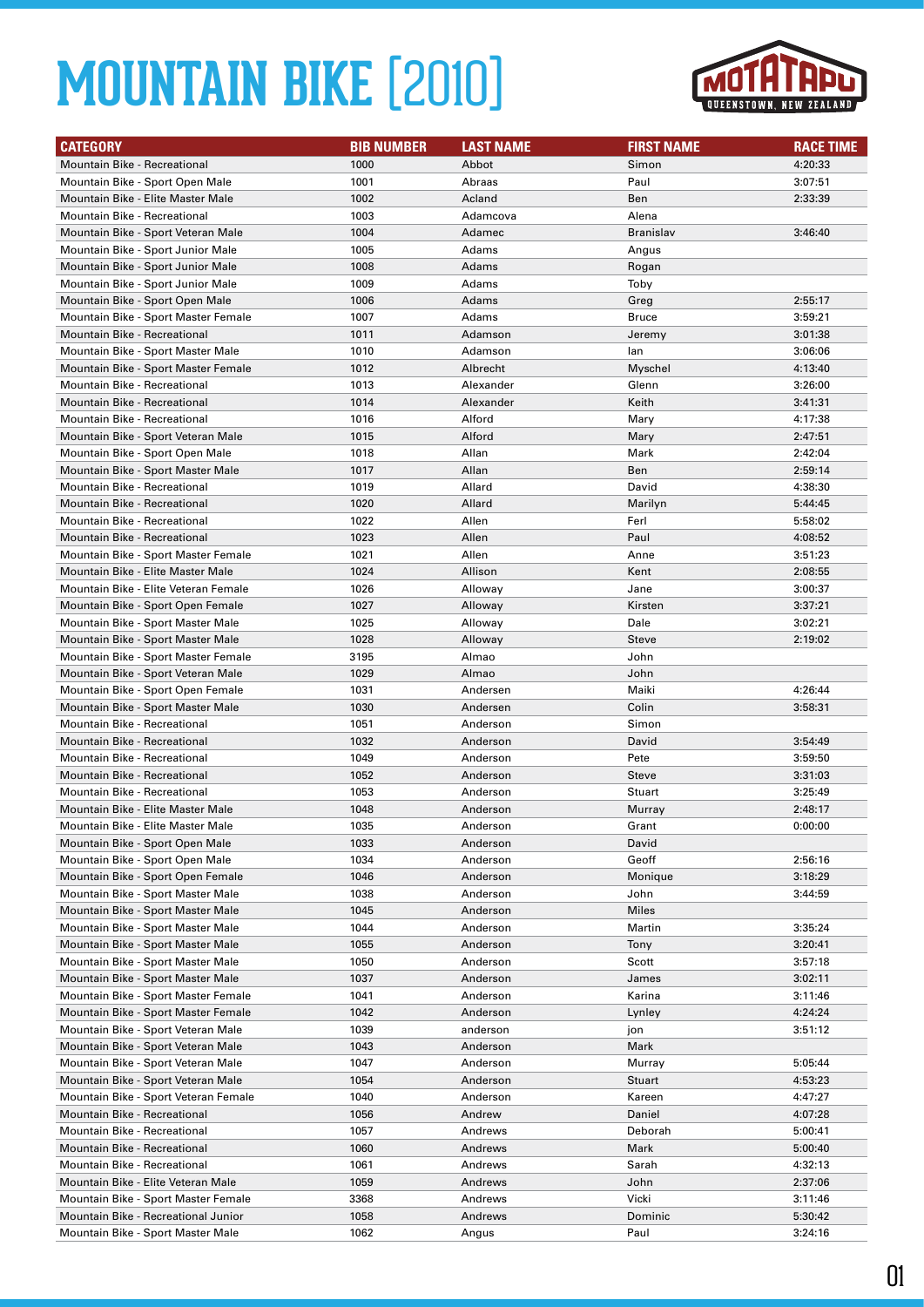

| <b>CATEGORY</b>                                                        | <b>BIB NUMBER</b> | <b>LAST NAME</b>       | <b>FIRST NAME</b> | <b>RACE TIME</b>   |
|------------------------------------------------------------------------|-------------------|------------------------|-------------------|--------------------|
| Mountain Bike - Sport Master Male                                      | 1063              | Ansley                 | Bruce             | 3:10:55            |
| Mountain Bike - Sport Open Male                                        | 1065              | Apse                   | Julian            | 4:33:43            |
| Mountain Bike - Sport Open Male                                        | 1066              | Archer                 | Kerry             | 3:14:03            |
| Mountain Bike - Sport Open Male                                        | 1068              | Armstrong              | Rod               | 2:25:45            |
| Mountain Bike - Sport Master Male                                      | 1067              | Armstrong              | Angus             | 3:32:54            |
| Mountain Bike - Sport Master Male                                      | 1069              | Arnerich               | Tony              | 3:40:13            |
| Mountain Bike - Recreational                                           | 1071              | Arnold                 | Kate              | 5:44:31            |
| <b>Mountain Bike - Recreational</b>                                    | 1072              | Arnold                 | Michael           | 4:56:43            |
| Mountain Bike - Recreational                                           | 1070              | Arnold                 | Ezra              | 3:15:11            |
| Mountain Bike - Recreational                                           | 1073              | Arnott                 | Gary              | 3:16:01            |
| Mountain Bike - Sport Open Female                                      | 1074              | Aslin                  | Sarah             | 4:32:35            |
| Mountain Bike - Recreational                                           | 1075              | Asplin                 | Kurt              | 3:42:24            |
| <b>Mountain Bike - Recreational</b>                                    | 1076              | Asquith                | Christopher       | 4:35:56            |
| <b>Mountain Bike - Recreational</b>                                    | 1077              | Asquith                | Keryn             | 4:36:01            |
| Mountain Bike - Elite Veteran Male                                     | 1078              | Aston                  | Mark              | 2:52:48            |
| <b>Mountain Bike - Recreational</b>                                    | 1079              | Atkins                 | Dawn              | 4:24:26            |
| <b>Mountain Bike - Recreational</b>                                    | 1080              | Atkinson               | Graeme            | 4:26:55            |
| Mountain Bike - Sport Veteran Male                                     | 1081              | Atkinson               | Peter             | 4:09:47            |
| Mountain Bike - Elite Open Male                                        | 1082              | Aubrey                 | Mike              |                    |
| Mountain Bike - Recreational                                           | 1083              | Auckram                | Gerard            | 5:18:30            |
| Mountain Bike - Sport Open Male                                        | 2975              | Auld                   | Brian             | 2:47:56            |
| Mountain Bike - Sport Open Male                                        | 1085              | Auld                   | Darrell           | 3:32:18            |
| Mountain Bike - Sport Master Male                                      | 1084              | Auld                   | Brian             | 2:47:56            |
| Mountain Bike - Recreational                                           | 1086              | Austin-cheval          | Celine            |                    |
| Mountain Bike - Elite Master Male                                      | 1087              | Axe                    | Gary              | 3:03:39            |
| Mountain Bike - Sport Open Male                                        | 1088              | Axtens                 | Martin            | 3:01:09            |
| Mountain Bike - Sport Open Male                                        | 1090              | Ayson                  | Paul              | 3:40:23            |
| Mountain Bike - Sport Open Female                                      | 1089              | Ayson                  | Nikki             | 3:40:23            |
| Mountain Bike - Sport Master Male                                      | 1091              | Babe                   | Bill              | 3:39:51            |
| Mountain Bike - Sport Master Male                                      | 1092              | Bachop                 | Brent             | 2:48:12            |
| Mountain Bike - Sport Master Male                                      | 1093              | <b>Baddeley</b>        | Mike              | 3:00:13            |
| Mountain Bike - Elite Veteran Male                                     | 1094              | Badham                 | Martin            |                    |
| <b>Mountain Bike - Recreational</b>                                    | 1095              | Bagrie                 | Graeme            | 4:16:10            |
| <b>Mountain Bike - Recreational</b>                                    | 1097              | Bailey                 | Matt              | 3:53:28            |
| Mountain Bike - Elite Master Male                                      | 1096              | <b>Bailey</b>          | Matt              | 2:37:52            |
| Mountain Bike - Recreational                                           | 1098              | <b>Baillie</b>         | Louisa            |                    |
| Mountain Bike - Recreational                                           | 1099              | Baily                  | Marc              |                    |
| Mountain Bike - Sport Open Male<br><b>Mountain Bike - Recreational</b> | 1100              | <b>Baines</b><br>Baird | Andrew<br>David   | 3:51:36            |
| Mountain Bike - Elite Junior Male                                      | 1101<br>1102      | Baird                  | Luke              | 5:25:40<br>2:32:54 |
| Mountain Bike - Sport Junior Male                                      |                   | Baird                  | Marcel            |                    |
| Mountain Bike - Elite Open Male                                        | 1103<br>1105      | Baker                  | Tom               | 2:43:54            |
| Mountain Bike - Sport Veteran Male                                     | 1104              | Baker                  | Russell           | 3:58:50            |
| Mountain Bike - Sport Veteran Male                                     | 1106              | Ball                   | Peter             | 2:29:50            |
| Mountain Bike - Sport Veteran Male                                     | 1107              | Ball                   | Warwick           | 3:38:11            |
| Mountain Bike - Sport Veteran Male                                     | 1108              | Ballam                 | lan               | 3:01:21            |
| Mountain Bike - Sport Veteran Female                                   | 1109              | Ballam                 | Jules             | 4:05:54            |
| Mountain Bike - Sport Master Female                                    | 1110              | <b>Ballantine</b>      | Trudy             | 4:22:42            |
| Mountain Bike - Elite Master Male                                      | 1111              | <b>Ballantyne</b>      | Andrew            | 2:13:23            |
| Mountain Bike - Sport Open Male                                        | 1112              | Banham                 | Mark              | 2:55:36            |
| Mountain Bike - Elite Veteran Male                                     | 1113              | Barclay                | Grant             | 4:41:38            |
| Mountain Bike - Sport Master Male                                      | 1114              | Barker                 | Geoff             | 2:41:01            |
| Mountain Bike - Sport Master Female                                    | 1115              | Barker                 | Paula             | 3:38:55            |
| Mountain Bike - Recreational                                           | 1118              | <b>Barlow</b>          | Natalie           | 4:16:46            |
| Mountain Bike - Recreational                                           | 1116              | Barlow                 | Natalie           | 4:16:47            |
| Mountain Bike - Recreational                                           | 1117              | Barlow                 | Keryn             |                    |
| Mountain Bike - Sport Junior Male                                      | 1119              | Barnes                 | Nick              | 2:40:52            |
| Mountain Bike - Sport Open Male                                        | 1120              | Barrett                | Tony              | 2:59:10            |
| Mountain Bike - Recreational                                           | 1121              | Barrow                 | Peter             | 3:05:12            |
| Mountain Bike - Recreational                                           | 1122              | Barrs                  | Kris              | 3:45:16            |
| Mountain Bike - Elite Veteran Male                                     | 1123              | Bartle                 | Peter             | 2:19:22            |
| Mountain Bike - Recreational                                           | 1124              | Bartlett               | Brenda            | 5:37:35            |
| Mountain Bike - Recreational                                           | 1127              | Barton                 | Mike              | 3:27:08            |
| Mountain Bike - Recreational                                           | 1126              | Barton                 | Mike              | 5:42:30            |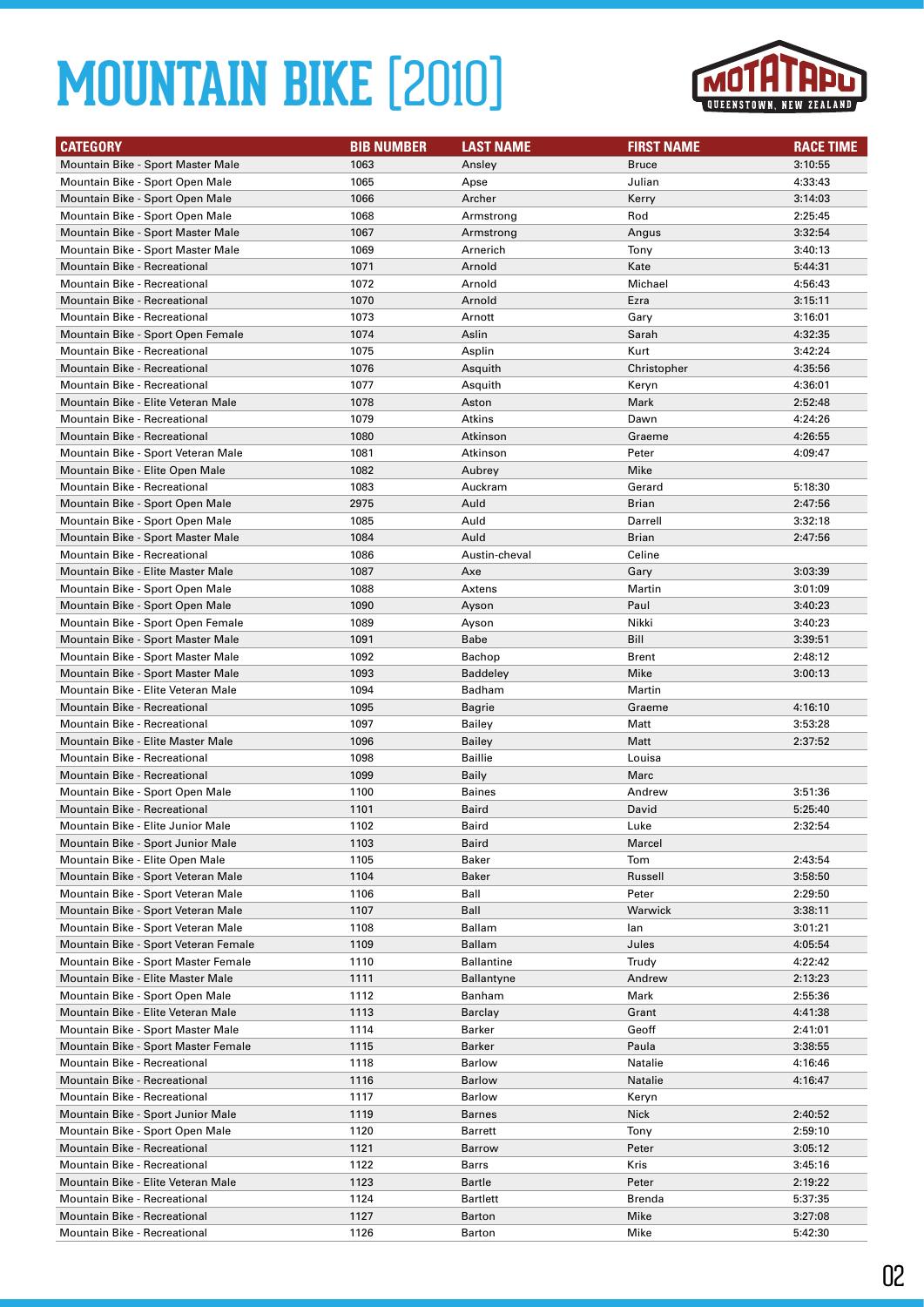

| <b>CATEGORY</b>                                                            | <b>BIB NUMBER</b> | <b>LAST NAME</b>            | <b>FIRST NAME</b> | <b>RACE TIME</b>   |
|----------------------------------------------------------------------------|-------------------|-----------------------------|-------------------|--------------------|
| Mountain Bike - Elite Master Male                                          | 1125              | <b>Barton</b>               | Jamie             |                    |
| <b>Mountain Bike - Recreational</b>                                        | 1128              | Bastiaansen                 | Francis           | 5:07:05            |
| Mountain Bike - Recreational Junior                                        | 1129              | Bastiaansen                 | Francis           | 4:20:19            |
| <b>Mountain Bike - Recreational</b>                                        | 1131              | <b>Batchelor</b>            | Judith            | 6:05:46            |
| Mountain Bike - Sport Veteran Male                                         | 1130              | <b>Batchelor</b>            | Graham            | 2:48:20            |
| Mountain Bike - Sport Veteran Male                                         | 1132              | Batelaan                    | Marinus           | 4:14:46            |
| Mountain Bike - Sport Veteran Male                                         | 1133              | Bateman                     | Stephen           | 3:35:44            |
| Mountain Bike - Elite Veteran Female                                       | 1134              | <b>Bates</b>                | Raylene           | 2:57:59            |
| <b>Mountain Bike - Recreational</b>                                        | 1135              | <b>Batt</b>                 | Rob               | 4:13:57            |
| Mountain Bike - Sport Master Male                                          | 1136              | Baxter                      | Ray               | 3:16:27            |
| <b>Mountain Bike - Recreational</b>                                        | 1138              | Bay                         | Peter             | 3:45:54            |
| Mountain Bike - Recreational Junior                                        | 1137              | Bay                         | Johannes          | 2:53:33            |
| Mountain Bike - Elite Veteran Male                                         | 1139              | <b>Beadel</b>               | Gordon            |                    |
| Mountain Bike - Recreational                                               | 1140              | Beange                      | Meridee           | 4:31:17            |
| Mountain Bike - Sport Open Male                                            | 1141              | Beattie                     | Gavin             | 2:36:53            |
| Mountain Bike - Sport Open Male                                            | 1143              | Becken                      | Wolfgang          | 2:43:26            |
| Mountain Bike - Sport Open Female                                          | 1142              | Becken                      | Susanne           | 3:10:15            |
| Mountain Bike - Sport Master Male                                          | 1144              | <b>Beentjes</b>             | Terry             | 2:28:36            |
| Mountain Bike - Elite Master Male                                          | 1145              | Beer                        | Hamish            | 2:30:11            |
| Mountain Bike - Elite Master Female                                        | 1146              | Beer                        | Melanie           |                    |
| <b>Mountain Bike - Recreational</b>                                        | 1147              | Begg                        | Robert            | 3:58:52            |
| <b>Mountain Bike - Recreational</b>                                        | 1151              | Beggs                       | Mitchell          | 5:25:20            |
| Mountain Bike - Sport Veteran Male                                         | 1148              | Beggs                       | Graham            | 3:42:25            |
| Mountain Bike - Recreational Junior                                        | 1150              | Beggs                       | Mitchell          | 3:59:31            |
| Mountain Bike - Recreational Junior                                        | 1149              | Beggs                       | Mitchell          | 3:59:33            |
| Mountain Bike - Recreational Junior                                        | 1550              | Beggs                       | Mitchell          | 4:11:57            |
| Mountain Bike - Recreational                                               | 1152              | Belcher                     | Charlotte         | 5:17:38            |
| Mountain Bike - Sport Master Female                                        | 1154              | Bell                        | Jennie            | 3:41:41            |
| Mountain Bike - Sport Veteran Male                                         | 1153              | Bell                        | Christine         | 3:12:11            |
| Mountain Bike - Elite Veteran Female                                       | 1156              | Bellerby                    | Lucy              | 2:39:40            |
| Mountain Bike - Sport Junior Male                                          | 1155              | Bellerby                    | Lucy              | 3:36:38            |
| <b>Mountain Bike - Recreational</b>                                        | 1158              | Benfell                     | Tina              | 5:22:40            |
| Mountain Bike - Sport Open Male                                            | 1157              | Benfell                     | Nathan            | 3:43:34            |
| Mountain Bike - Recreational Junior                                        | 1159              | Benington                   | Andrew            | 3:34:40            |
| <b>Mountain Bike - Recreational</b>                                        | 1160              | <b>Bennett</b>              | Charlie           | 4:38:27            |
| Mountain Bike - Recreational                                               | 1161              | Bennett                     | Dirk              | 2:50:32            |
| Mountain Bike - Sport Open Male                                            | 1162              | <b>Bennett</b>              | Mike              | 2:59:00            |
| Mountain Bike - Sport Open Male                                            | 1163              | Bennie                      | James             | 3:27:59            |
| Mountain Bike - Recreational                                               | 1164              | Bentley                     | Jo                | 5:41:50            |
| Mountain Bike - Recreational                                               | 1165              | Bentley                     | Phil              | 5:41:50            |
| Mountain Bike - Sport Open Male                                            | 1166              | Berney                      | Michael           | 2:35:26            |
| Mountain Bike - Recreational                                               | 1167              | Bestwick                    | Jenn              | 0:00:00            |
| Mountain Bike - Elite Veteran Male                                         | 1168              | Beverley                    | Anthony           | 2:37:45            |
| Mountain Bike - Sport Master Male                                          | 1169              | Bibby                       | Paul              | 3:32:09            |
| Mountain Bike - Sport Master Male                                          | 1170              | Biggs                       | Craig             | 3:34:53            |
| Mountain Bike - Sport Master Female<br><b>Mountain Bike - Recreational</b> | 1171              | Bignell                     | Rhonda            | 4:32:53            |
|                                                                            | 1172<br>1173      | Binney<br>Bird              | David<br>Aidan    | 3:18:55<br>3:06:16 |
| Mountain Bike - Recreational<br>Mountain Bike - Recreational               |                   |                             |                   |                    |
| Mountain Bike - Elite Veteran Male                                         | 1174<br>1175      | <b>Birks</b>                | Chris<br>Paul     |                    |
| Mountain Bike - Elite Veteran Male                                         | 1176              | Birtwistle<br><b>Bishop</b> | Jett              | 2:31:53<br>2:21:36 |
| Mountain Bike - Elite Veteran Female                                       | 1177              | Bishop                      | Nic               | 3:15:19            |
| Mountain Bike - Sport Veteran Male                                         | 1178              | Black                       | David             | 4:06:41            |
| Mountain Bike - Sport Open Female                                          | 1179              | Blackwood                   | Kim               | 5:23:46            |
| Mountain Bike - Sport Veteran Male                                         | 1180              | Blackwood                   | Todd              | 3:17:23            |
| Mountain Bike - Elite Master Male                                          | 1181              | Blair                       | Danny             | 2:52:25            |
| Mountain Bike - Sport Open Male                                            | 1182              | Blair                       | Jason             | 2:21:18            |
| Mountain Bike - Sport Master Male                                          | 1183              | Blake                       | James             |                    |
| Mountain Bike - Sport Veteran Male                                         | 1184              | Blake                       | Trevor            | 3:19:39            |
| Mountain Bike - Sport Open Male                                            | 1185              | Blakie                      | Thomas            | 3:14:23            |
| Mountain Bike - Elite Veteran Male                                         | 1187              | Blatch                      | Ken               | 2:53:24            |
| Mountain Bike - Sport Master Male                                          | 1186              | Blatch                      | Alister           | 3:35:16            |
| Mountain Bike - Recreational                                               | 1655              | Blazey                      | Mark              | 5:39:56            |
| Mountain Bike - Recreational                                               | 1188              | Blazey                      | Mark              | 4:25:09            |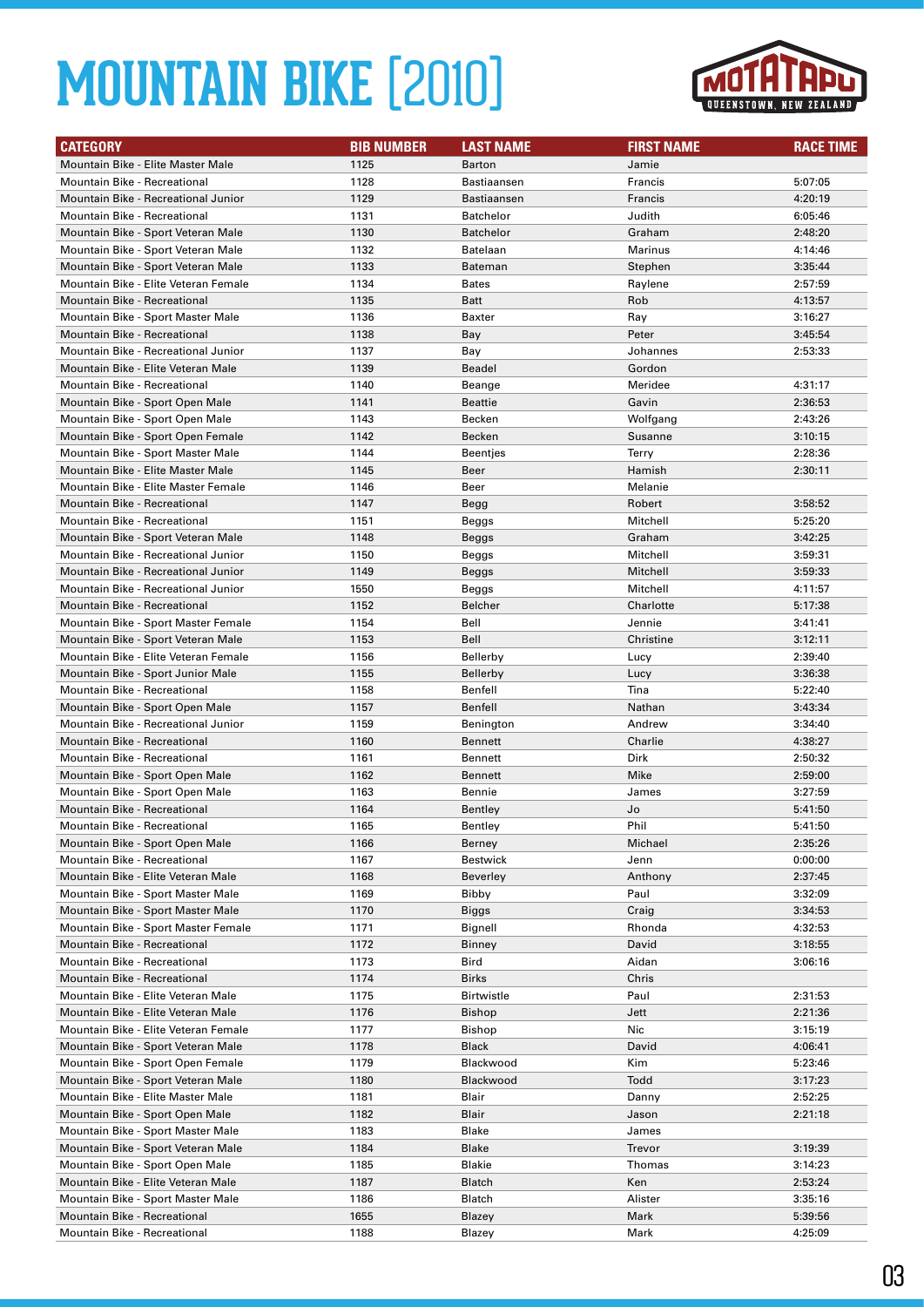

| <b>CATEGORY</b>                                                            | <b>BIB NUMBER</b> | <b>LAST NAME</b>           | <b>FIRST NAME</b>    | <b>RACE TIME</b>   |
|----------------------------------------------------------------------------|-------------------|----------------------------|----------------------|--------------------|
| <b>Mountain Bike - Recreational</b>                                        | 1189              | <b>Blennerhassett</b>      | Hamish               |                    |
| <b>Mountain Bike - Recreational</b>                                        | 1190              | <b>Blois</b>               | Peter                | 4:38:39            |
| Mountain Bike - Sport Junior Male                                          | 1191              | <b>Blomfield</b>           | Brandon              |                    |
| Mountain Bike - Sport Junior Male                                          | 1193              | <b>Blomfield</b>           | Nathan               |                    |
| Mountain Bike - Sport Master Male                                          | 1192              | <b>Blomfield</b>           | Nathan               | 3:02:19            |
| Mountain Bike - Sport Master Male                                          | 1194              | Blue                       | David                | 3:59:36            |
| <b>Mountain Bike - Recreational</b>                                        | 1195              | Board                      | Debbie               | 4:59:12            |
| Mountain Bike - Elite Master Male                                          | 1196              | Bocamy                     | Franck               | 2:40:45            |
| Mountain Bike - Sport Open Female                                          | 1197              | Body                       | Julia                |                    |
| Mountain Bike - Elite Veteran Male                                         | 1198              | <b>Boivin</b>              | Matt                 | 3:10:40            |
| Mountain Bike - Sport Open Male                                            | 1199              | <b>Boland</b>              | Dion                 | 3:28:30            |
| <b>Mountain Bike - Recreational</b>                                        | 1200              | Bollati                    | Sara                 |                    |
| Mountain Bike - Sport Master Male                                          | 1201              | <b>Bolton</b>              | Glenn                | 3:04:38            |
| Mountain Bike - Sport Master Male                                          | 1202              | bolton                     | mark                 | 3:14:48            |
| <b>Mountain Bike - Recreational</b>                                        | 1204              | Bone                       | <b>Brooke</b>        |                    |
| Mountain Bike - Elite Master Male                                          | 1205              | <b>Bonis</b>               | Matt                 | 3:23:08            |
| Mountain Bike - Recreational                                               | 1206              | <b>Booth</b>               | Jeffery              | 3:20:51            |
| <b>Mountain Bike - Recreational</b>                                        | 1207              | <b>Booth</b>               | Kay                  | 5:52:57            |
| Mountain Bike - Sport Master Male                                          | 1208              | Booth                      | Trevor               | 3:08:25            |
| Mountain Bike - Sport Master Male                                          | 1209              | Borland                    | Andy                 | 3:22:18            |
| <b>Mountain Bike - Recreational</b>                                        | 1210              | Borren                     | Marceline            | 5:01:51            |
| Mountain Bike - Recreational                                               | 1211              | Borrius broek              | Robert               |                    |
| <b>Mountain Bike - Recreational</b>                                        | 1212              | <b>Borthwick</b>           | Andrew               | 3:51:40            |
| Mountain Bike - Sport Open Male                                            | 1213              | <b>Borthwick</b>           | Gavin                | 3:09:08            |
| Mountain Bike - Recreational                                               | 1214              | <b>Bos</b>                 | Karin                | 5:03:36            |
| Mountain Bike - Sport Master Male                                          | 1215              | Bosworth                   | Peter                | 3:10:17            |
| Mountain Bike - Sport Open Male                                            | 1216              | <b>Botting</b>             | Nathan               | 3:05:50            |
| Mountain Bike - Sport Master Male                                          | 1217              | Boughey                    | James                | 3:35:11            |
| Mountain Bike - Sport Master Male                                          | 1218              | Boul                       | Lawrence             | 2:33:24            |
| Mountain Bike - Sport Open Male                                            | 1219              | Bowen                      | Mark                 | 4:08:40            |
| Mountain Bike - Sport Open Male                                            | 1220              | <b>Bowles</b>              | Dominic              | 3:15:03            |
| <b>Mountain Bike - Recreational</b>                                        | 1221              | Boyd                       | Jonathan             | 3:38:00            |
| Mountain Bike - Elite Master Male                                          | 1222              | Boyes                      | Alex                 | 2:52:17            |
| Mountain Bike - Sport Open Female                                          | 1226              | Bradley                    | Michelle             | 4:41:51            |
| Mountain Bike - Sport Master Male                                          | 1224              | <b>Bradley</b>             | Michelle             | 3:04:21            |
| Mountain Bike - Sport Master Female<br>Mountain Bike - Sport Master Female | 1225<br>2019      | <b>Bradley</b>             | Michelle<br>Michelle | 3:39:22<br>3:35:44 |
| Mountain Bike - Recreational                                               | 1227              | <b>Bradley</b><br>Bradshaw | Angus                | 3:51:40            |
| Mountain Bike - Sport Master Male                                          | 1228              | <b>Brasch</b>              | <b>Steve</b>         |                    |
| <b>Mountain Bike - Recreational</b>                                        | 1229              | Brazeau                    | Matt                 | 2:41:16            |
| Mountain Bike - Sport Master Male                                          | 1230              | Breen                      | Mark                 | 3:42:04            |
| Mountain Bike - Elite Veteran Male                                         | 1231              | Bremner                    | Scott                | 3:15:10            |
| Mountain Bike - Sport Open Male                                            | 1232              | Brennan                    | John                 | 3:00:06            |
| Mountain Bike - Sport Veteran Male                                         | 1233              | Brent                      | David                | 3:11:56            |
| Mountain Bike - Sport Master Male                                          | 1234              | <b>Breward</b>             | Andrew               | 3:26:52            |
| Mountain Bike - Sport Master Female                                        | 1235              | Bridger                    | Barbara              | 4:23:21            |
| Mountain Bike - Sport Open Male                                            | 1236              | <b>Bridgwater</b>          | Mark                 | 3:44:56            |
| Mountain Bike - Recreational                                               | 1237              | Brinch                     | Ryan                 | 4:22:00            |
| Mountain Bike - Sport Master Male                                          | 1239              | <b>Briscoe</b>             | Simon                | 3:44:33            |
| Mountain Bike - Sport Master Male                                          | 1238              | <b>Briscoe</b>             | Rob                  | 3:18:21            |
| <b>Mountain Bike - Recreational</b>                                        | 1240              | <b>Britland</b>            | Alan                 | 4:20:38            |
| Mountain Bike - Recreational                                               | 1241              | <b>Brixton</b>             | Annette              | 6:06:08            |
| Mountain Bike - Elite Veteran Male                                         | 1242              | <b>Broadley</b>            | Mark                 | 4:17:34            |
| Mountain Bike - Sport Open Female                                          | 1243              | Brockett                   | Clare                | 2:33:08            |
| Mountain Bike - Recreational                                               | 1244              | <b>Brodie</b>              | Alex                 | 3:46:31            |
| Mountain Bike - Sport Veteran Male                                         | 2781              | Brooks                     | Lynn                 | 3:43:58            |
| Mountain Bike - Sport Open Male                                            | 1245              | Brosnahan                  | Ryan                 |                    |
| Mountain Bike - Recreational                                               | 1248              | Brown                      | Gregg                | 3:10:12            |
| Mountain Bike - Recreational                                               | 1250              | Brown                      | Herbie               | 3:54:06            |
| Mountain Bike - Recreational                                               | 1253              | Brown                      | Raewyn               | 5:14:21            |
| Mountain Bike - Recreational                                               | 1252              | Brown                      | Philip               | 5:14:22            |
| Mountain Bike - Recreational                                               | 1254              | Brown                      | Shelley-mae          | 3:39:46            |
| Mountain Bike - Elite Junior Male                                          | 1255              | Brown                      | Herbie               | 2:29:59            |
| Mountain Bike - Elite Veteran Male                                         | 1249              | Brown                      | Herbie               | 2:42:16            |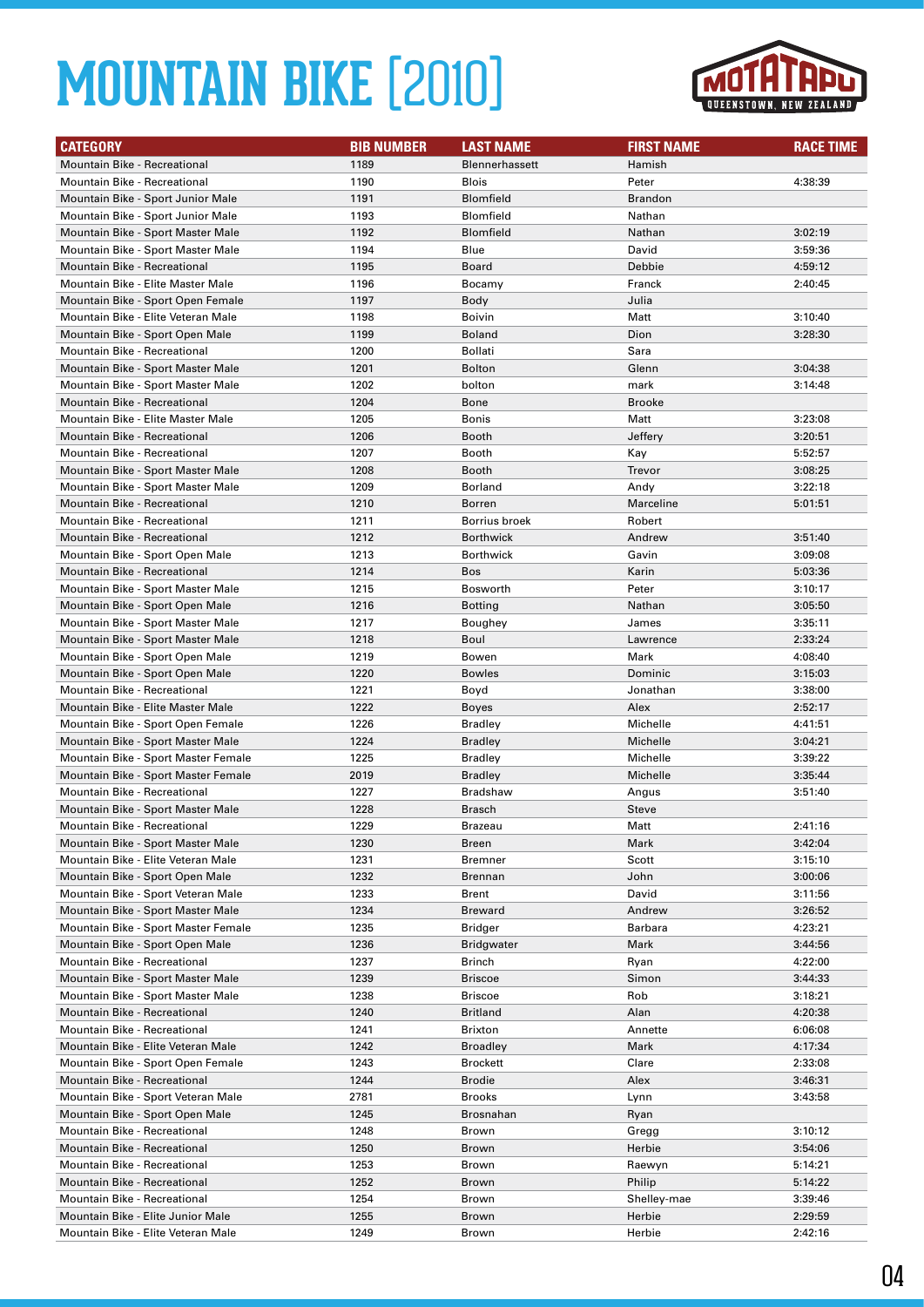

| <b>CATEGORY</b>                      | <b>BIB NUMBER</b> | <b>LAST NAME</b>          | <b>FIRST NAME</b> | <b>RACE TIME</b> |
|--------------------------------------|-------------------|---------------------------|-------------------|------------------|
| Mountain Bike - Sport Junior Female  | 1247              | <b>Brown</b>              | Herbie            | 3:21:14          |
| Mountain Bike - Sport Veteran Male   | 1251              | Brown                     | Neal              | 4:32:02          |
| Mountain Bike - Sport Veteran Female | 1246              | Brown                     | <b>Barbara</b>    | 3:43:14          |
| Mountain Bike - Sport Veteran Male   | 1256              | <b>Browne</b>             | Warren            | 3:25:06          |
| <b>Mountain Bike - Recreational</b>  | 1257              | <b>Browning</b>           | Leon              | 4:03:37          |
| <b>Mountain Bike - Recreational</b>  | 1258              | <b>Bruce</b>              | Lincoln           | 3:05:44          |
| Mountain Bike - Sport Master Male    | 1260              | Brydon                    | Amy               | 3:42:45          |
| Mountain Bike - Sport Master Female  | 1261              | Brydon                    | Nichola           | 5:21:00          |
| Mountain Bike - Recreational Junior  | 2485              | Brydon                    | Amy               | 5:49:35          |
| Mountain Bike - Recreational Junior  | 1259              | Brydon                    | Amy               | 5:49:35          |
| <b>Mountain Bike - Recreational</b>  | 1262              |                           | <b>Stewart</b>    |                  |
| Mountain Bike - Elite Veteran Female | 1263              | <b>Bryson</b><br>Buchanan | Barbara           | 2:53:07          |
| <b>Mountain Bike - Recreational</b>  | 1265              |                           | Neville           | 3:21:08          |
| <b>Mountain Bike - Recreational</b>  | 1266              | Buckingham<br>Buckingham  | Rodney            | 3:21:07          |
| Mountain Bike - Sport Junior Male    | 1267              | Buckingham                | Rodney            | 2:47:23          |
| Mountain Bike - Sport Junior Male    | 1264              | Buckingham                | Rodney            | 2:53:56          |
| Mountain Bike - Sport Open Male      | 1268              | <b>Buckland</b>           | Glen              | 2:47:44          |
| <b>Mountain Bike - Recreational</b>  | 1269              | Bull                      | Garry             |                  |
| Mountain Bike - Elite Junior Male    | 3363              |                           | Pieter            | 2:02:37          |
| <b>Mountain Bike - Recreational</b>  |                   | <b>Bulling</b>            |                   |                  |
|                                      | 1270              | <b>Bullivant</b>          | Craig             | 3:56:42          |
| Mountain Bike - Sport Veteran Male   | 1271              | Bulman                    | Derek             | 3:48:23          |
| <b>Mountain Bike - Recreational</b>  | 1273              | Bungard                   | Trevor            | 3:52:03          |
| Mountain Bike - Recreational         | 1272              | Bungard                   | Carmen            | 3:51:55          |
| Mountain Bike - Recreational         | 1275              | Bunn                      | Carol             |                  |
| <b>Mountain Bike - Recreational</b>  | 1276              | Bunn                      | Phillip           | 3:56:14          |
| Mountain Bike - Recreational         | 1277              | Bunn                      | Steven            | 3:59:45          |
| Mountain Bike - Recreational         | 1278              | Bunn                      | Susan             |                  |
| Mountain Bike - Sport Veteran Male   | 1274              | Bunn                      | Alan              | 4:03:22          |
| <b>Mountain Bike - Recreational</b>  | 1279              | <b>Burden</b>             | Andrew            | 3:51:42          |
| Mountain Bike - Sport Open Male      | 1280              | Burden                    | Darren            | 3:07:42          |
| Mountain Bike - Sport Veteran Male   | 1281              | Burge                     | Tony              | 5:35:31          |
| <b>Mountain Bike - Recreational</b>  | 1282              | Burgess                   | Annette           |                  |
| Mountain Bike - Sport Master Male    | 1283              | <b>Burgess</b>            | Garey             | 3:03:09          |
| <b>Mountain Bike - Recreational</b>  | 1285              | Burgoyne                  | Peter             |                  |
| Mountain Bike - Sport Master Male    | 1286              | Burn                      | Duncan            | 3:06:47          |
| Mountain Bike - Sport Open Male      | 1287              | <b>Burnett</b>            | Alistair          | 4:47:54          |
| Mountain Bike - Sport Veteran Male   | 1288              | <b>Burnett</b>            | David             | 3:03:07          |
| Mountain Bike - Recreational         | 1292              | Burns                     | Steve             | 4:27:54          |
| <b>Mountain Bike - Recreational</b>  | 1290              | <b>Burns</b>              | Grant             | 4:27:13          |
| Mountain Bike - Elite Veteran Male   | 1291              | Burns                     | Ross              | 3:30:12          |
| Mountain Bike - Recreational         | 1293              | <b>Burrowes</b>           | Craig             | 4:07:25          |
| Mountain Bike - Recreational         | 1294              | <b>Burrowes</b>           | Kevin             |                  |
| Mountain Bike - Recreational         | 1296              | Burton                    | Chris             | 5:04:49          |
| Mountain Bike - Sport Open Male      | 1297              | Butcher                   | James             | 2:42:12          |
| Mountain Bike - Recreational         | 1299              | Butler                    | Caren             | 3:38:51          |
| Mountain Bike - Sport Master Male    | 1298              | Butler                    | Andrew            | 2:31:45          |
| Mountain Bike - Sport Master Male    | 1300              | Bylett                    | David             | 4:36:20          |
| Mountain Bike - Sport Open Male      | 1301              | Cain                      | Scott             | 2:16:12          |
| <b>Mountain Bike - Recreational</b>  | 1304              | Calder                    | Edward            | 4:18:20          |
| Mountain Bike - Recreational         | 1302              | Calder                    | Andrea            | 4:39:42          |
| Mountain Bike - Recreational         | 1305              | Calder                    | Lynne             | 5:31:52          |
| Mountain Bike - Sport Junior Male    | 1303              | Calder                    | Callum            | 2:48:09          |
| Mountain Bike - Sport Veteran Male   | 1306              | Caldwell                  | Tony              | 2:56:53          |
| Mountain Bike - Sport Open Female    | 1307              | Calhaem                   | Raewyn            | 3:46:30          |
| Mountain Bike - Sport Open Male      | 1308              | Callaghan                 | Brendhan          | 2:35:53          |
| Mountain Bike - Recreational         | 1036              | Callum                    | Isabel            | 5:07:47          |
| Mountain Bike - Recreational         | 1309              | Callum                    | Thomas            | 3:25:36          |
| Mountain Bike - Recreational         | 1311              | Cameron                   | Del               | 3:57:15          |
| Mountain Bike - Recreational         | 1313              | Cameron                   | Rod               | 3:56:53          |
| Mountain Bike - Sport Master Female  | 1310              | Cameron                   | Bronwyn           | 4:32:12          |
| Mountain Bike - Sport Veteran Male   | 1312              | Cameron                   | Lindsay           | 3:04:43          |
| Mountain Bike - Sport Open Male      | 1314              | Camp                      | Damian            | 3:32:58          |
| Mountain Bike - Sport Master Male    | 1315              | Camp                      | Josh              | 3:20:43          |
| Mountain Bike - Recreational         | 1317              | Campbell                  | <b>Bruce</b>      |                  |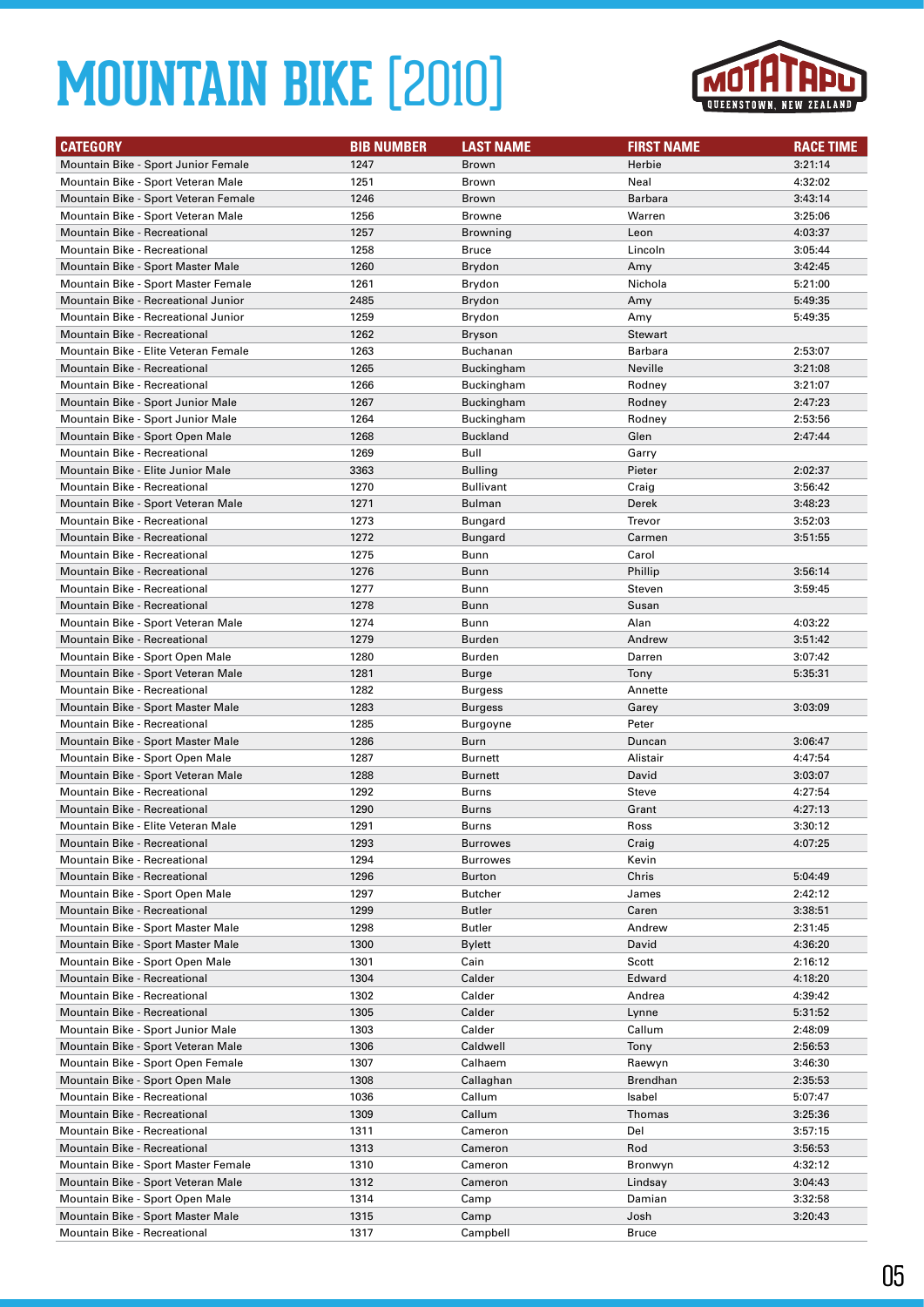

| <b>CATEGORY</b>                                                          | <b>BIB NUMBER</b> | <b>LAST NAME</b>       | <b>FIRST NAME</b> | <b>RACE TIME</b>   |
|--------------------------------------------------------------------------|-------------------|------------------------|-------------------|--------------------|
| Mountain Bike - Recreational                                             | 1321              | Campbell               | Lachie            | 3:11:57            |
| Mountain Bike - Elite Veteran Male                                       | 1320              | Campbell               | Gerard            | 2:58:16            |
| Mountain Bike - Sport Open Male                                          | 2997              | Campbell               | Sheree            | 2:53:58            |
| Mountain Bike - Sport Open Female                                        | 1322              | Campbell               | Sheree            | 3:24:11            |
| Mountain Bike - Sport Master Male                                        | 1319              | Campbell               | David             | 3:40:58            |
| Mountain Bike - Sport Master Male                                        | 1318              | Campbell               | Colin             | 2:42:34            |
| Mountain Bike - Sport Master Female                                      | 1324              | Candy                  | Lynn              | 4:07:41            |
| Mountain Bike - Sport Open Male                                          | 1323              | Canepa                 | Diego             | 2:34:03            |
| Mountain Bike - Elite Open Male                                          | 3364              | Canny                  | James             | 3:12:12            |
| Mountain Bike - Elite Open Male                                          | 1325              | Canny                  | James             | 2:32:20            |
| Mountain Bike - Recreational                                             | 1326              | Capstick               | Craig             | 4:38:27            |
| Mountain Bike - Sport Master Male                                        | 1327              | Capstick               | Dean              | 3:11:29            |
| Mountain Bike - Sport Master Male                                        | 1328              | Capstick               | Martyn            |                    |
| Mountain Bike - Elite Master Male                                        | 1329              | Carabine               | Glen              | 2:28:10            |
| Mountain Bike - Elite Veteran Male                                       | 2773              | Caradus                | Graham            | 3:46:26            |
| Mountain Bike - Elite Veteran Male                                       | 3099              | Caradus                | Graham            | 3:00:08            |
| Mountain Bike - Sport Veteran Male                                       | 1330              | Caradus                | Graham            | 3:15:49            |
| Mountain Bike - Recreational                                             | 1331              | Carle                  | Emma              | 4:04:20            |
| Mountain Bike - Elite Master Male                                        | 1332              | Carolan                | Richard           | 2:57:12            |
| Mountain Bike - Recreational                                             | 1334              | Carr                   | Tony              | 3:28:50            |
| Mountain Bike - Recreational                                             | 1335              | Carrie                 | Ross              | 4:04:16            |
| <b>Mountain Bike - Recreational</b>                                      | 1336              | Carter                 | Guy               | 3:14:09            |
| <b>Mountain Bike - Recreational</b>                                      | 1338              | Carter                 | Simon             | 4:28:44            |
| Mountain Bike - Elite Veteran Male                                       | 1339              | Cartwright             | David             | 3:27:21            |
| Mountain Bike - Sport Open Male                                          | 1341              | Cartwright             | Jonathan          | 3:05:45            |
| Mountain Bike - Sport Master Male                                        | 1340              | Cartwright             | Grant             | 3:36:36            |
| <b>Mountain Bike - Recreational</b>                                      | 1342              | Casey                  | Roger             |                    |
| <b>Mountain Bike - Recreational</b>                                      | 1343              | Cashmere               | Peter             | 4:01:05            |
| Mountain Bike - Sport Veteran Male                                       | 1344              | Cassidy-clark          | Trevor            | 3:48:21            |
| Mountain Bike - Recreational                                             | 1346              | Caulfield              | Chester           | 3:31:22            |
| <b>Mountain Bike - Recreational</b>                                      | 1348              | Caulfield              | Tom               | 3:55:37            |
| Mountain Bike - Elite Veteran Male                                       | 1345              | Caulfield              | Allan             | 3:11:33            |
| Mountain Bike - Elite Veteran Female                                     | 1347              | Caulfield              | Louise            | 3:49:32            |
| Mountain Bike - Elite Veteran Male                                       | 1349              | Chaimberlain           | Peter             | 3:52:16            |
| Mountain Bike - Elite Veteran Male                                       | 1351              | Challis                | Paul              | 3:04:06            |
| Mountain Bike - Sport Open Female                                        | 1350              | Challis                | Clare             | 3:09:40            |
| Mountain Bike - Recreational                                             | 1352              | Chalmers               | Jane              | 4:36:34            |
| <b>Mountain Bike - Recreational</b>                                      | 1353              | Chamberlain            | Grant             | 3:59:01            |
| <b>Mountain Bike - Recreational</b>                                      | 1354              | Chamberlain            | Mark              | 5:18:05            |
| Mountain Bike - Sport Open Male                                          | 1355              | Chamberlain            | Murray            | 2:32:05            |
| Mountain Bike - Sport Master Male                                        | 1356              | Chamberlain            | <b>Steve</b>      | 3:14:15            |
| Mountain Bike - Elite Junior Female                                      | 1357              | Chambers               | Nina              | 3:02:31            |
| Mountain Bike - Sport Master Male                                        | 1359              | Champion               | Peter             | 4:37:24            |
| Mountain Bike - Sport Veteran Female                                     | 1358              | Champion               | Diane             | 4:34:37            |
| Mountain Bike - Sport Veteran Male                                       | 1360              | Chaney                 | Paul              | 3:41:40            |
| Mountain Bike - Sport Veteran Male                                       | 1362              | Chappell               | Michael           | 3:02:15            |
| Mountain Bike - Sport Master Male                                        | 1364              | Chee                   | David             | 3:32:54            |
| Mountain Bike - Sport Veteran Male                                       | 1365              | Childs                 | Brent             | 3:25:51            |
| Mountain Bike - Sport Master Female                                      | 1366              | Chin                   | Adrienne          | 3:17:24            |
| Mountain Bike - Sport Veteran Male                                       | 1367              | Chinnery-brown         | Ross              | 3:39:37            |
| Mountain Bike - Recreational                                             | 1368              | Chisholm               | David             | 3:52:55            |
| <b>Mountain Bike - Recreational</b>                                      | 1370              | Chisholm               | Kerrie            | 5:14:23            |
| Mountain Bike - Recreational                                             | 1371              | Chisholm               | Lockie            |                    |
| Mountain Bike - Sport Master Male<br>Mountain Bike - Elite Master Female | 1369<br>1373      | Chisholm               | Eldon<br>Tamsin   | 4:18:03<br>2:37:33 |
| Mountain Bike - Elite Veteran Male                                       | 1372              | Chittock<br>Chittock   | Grant             | 2:33:26            |
|                                                                          |                   |                        |                   |                    |
| Mountain Bike - Sport Veteran Male                                       | 1374              | Christensen            | Ross              | 2:59:45            |
| Mountain Bike - Sport Master Male                                        | 1375              | Christian              | Edward<br>Blair   | 3:29:07            |
| Mountain Bike - Elite Open Male<br>Mountain Bike - Sport Veteran Male    | 1376              | Christmas              | Phil              | 2:18:50<br>2:38:53 |
| Mountain Bike - Sport Veteran Female                                     | 1377<br>1378      | Christmas<br>Christmas | Sue               | 3:31:43            |
| Mountain Bike - Recreational                                             | 1379              | Chudleigh              | Pete              | 3:27:34            |
| Mountain Bike - Elite Veteran Male                                       | 1380              | Churchill              | Craig             | 3:11:24            |
| Mountain Bike - Recreational                                             | 1384              | Clark                  | David             | 3:01:37            |
|                                                                          |                   |                        |                   |                    |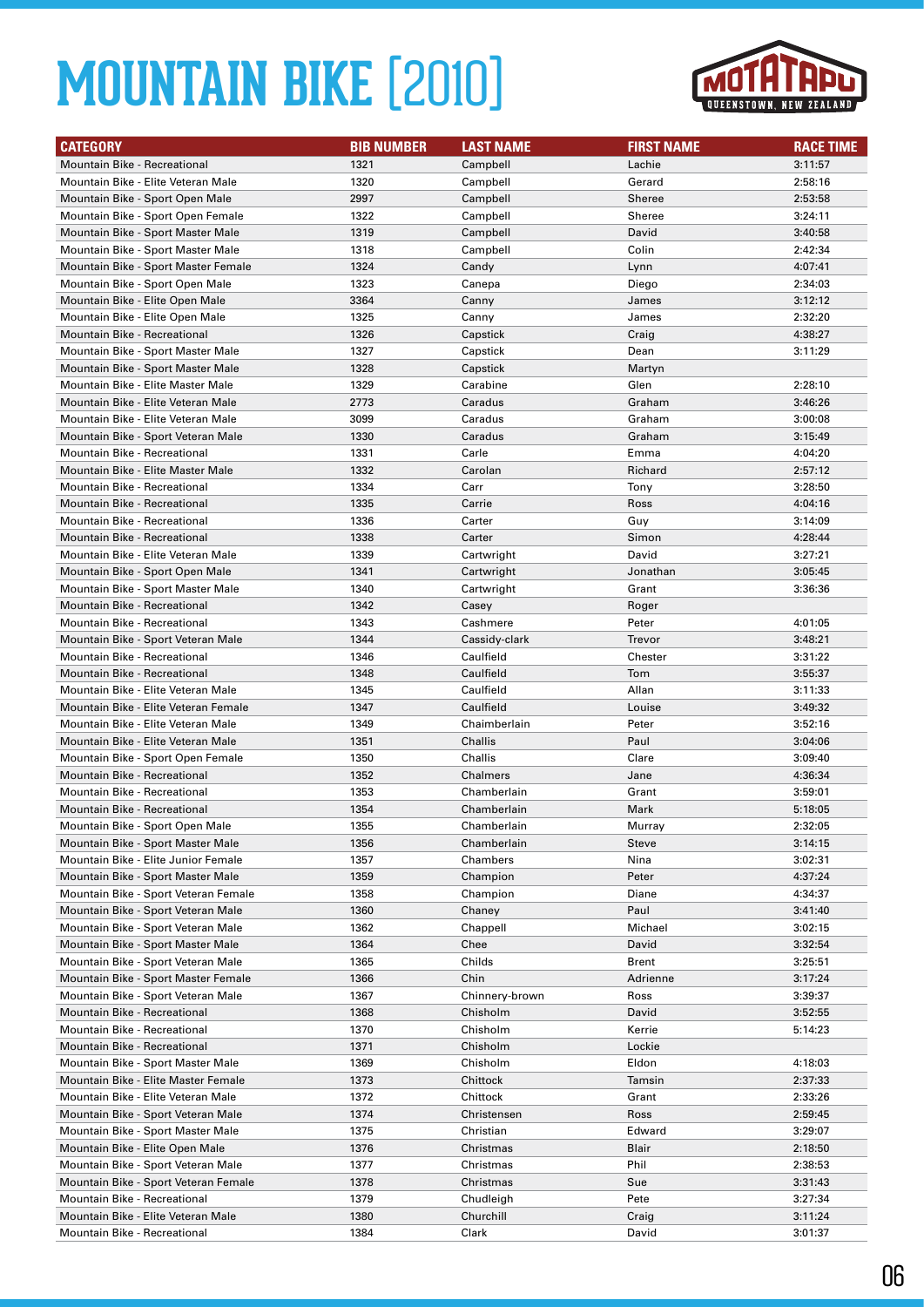

| <b>CATEGORY</b>                     | <b>BIB NUMBER</b> | <b>LAST NAME</b> | <b>FIRST NAME</b> | <b>RACE TIME</b> |
|-------------------------------------|-------------------|------------------|-------------------|------------------|
| Mountain Bike - Elite Veteran Male  | 1386              | Clark            | Mike              | 2:29:30          |
| Mountain Bike - Elite Veteran Male  | 1387              | Clark            | Peter             | 3:23:21          |
| Mountain Bike - Sport Open Male     | 1382              | Clark            | Cameron           | 3:38:55          |
| Mountain Bike - Sport Open Male     | 1389              | Clark            | Stuart            | 3:45:56          |
| Mountain Bike - Sport Open Male     | 2682              | Clark            | John              | 3:13:00          |
| Mountain Bike - Sport Open Male     | 1676              | Clark            | John              | 3:19:58          |
| Mountain Bike - Sport Open Male     | 1383              | Clark            | Chris             | 3:50:44          |
| Mountain Bike - Sport Open Female   | 1388              | Clark            | Rosemary          | 3:37:30          |
| Mountain Bike - Sport Master Male   | 1381              | Clark            | Andrew            | 5:37:42          |
| Mountain Bike - Sport Master Male   | 3187              | Clark            | John              | 3:34:34          |
| Mountain Bike - Sport Master Male   | 1956              | Clark            | John              | 3:49:24          |
| Mountain Bike - Sport Master Male   | 1385              | Clark            | John              | 3:29:22          |
| <b>Mountain Bike - Recreational</b> | 1391              | Clarke           | Christina         | 3:32:42          |
| Mountain Bike - Recreational        | 1393              | Clarke           | Geoff             | 4:29:57          |
| Mountain Bike - Recreational        | 1394              | Clarke           | Larisa            |                  |
| Mountain Bike - Sport Junior Female | 1395              | Clarke           | Paige             | 4:25:05          |
| Mountain Bike - Sport Open Male     | 1390              | Clarke           | Adam              | 2:43:56          |
| Mountain Bike - Sport Open Male     | 1396              | Clarke           | Will              | 3:09:54          |
| Mountain Bike - Sport Veteran Male  | 1392              | Clarke           | David             | 3:24:15          |
| Mountain Bike - Recreational        | 1397              | Clarkson         | Rodger            | 4:06:28          |
| <b>Mountain Bike - Recreational</b> | 1400              | Cleland          | Tony              | 3:28:37          |
| Mountain Bike - Elite Junior Male   | 1398              | Cleland          | Cameron           | 2:40:24          |
| Mountain Bike - Recreational Junior | 1399              | Cleland          | Elliot            | 3:28:37          |
| Mountain Bike - Sport Veteran Male  | 1401              | Clemence         | John              | 3:56:44          |
| Mountain Bike - Recreational        | 1403              | <b>Clements</b>  | David             |                  |
| Mountain Bike - Recreational        | 1404              | Clements         | Gene              | 3:33:15          |
| Mountain Bike - Sport Junior Male   | 1402              | <b>Clements</b>  | Connor            | 3:34:27          |
| Mountain Bike - Sport Junior Male   | 1405              | Cleminson        | Hayden            | 3:06:06          |
| Mountain Bike - Sport Master Male   | 1406              | Cleminson        | Tim               | 3:57:12          |
| <b>Mountain Bike - Recreational</b> | 1407              | Clemo            | Anna              | 5:13:59          |
| Mountain Bike - Sport Master Male   | 1408              | Clissold         | Carne             | 3:05:32          |
| Mountain Bike - Sport Master Female | 1409              | Clissold         | Jane              | 3:30:37          |
| Mountain Bike - Recreational        | 1410              | Cochrane         | Lesley            | 5:31:41          |
| Mountain Bike - Sport Master Male   | 1411              | Cocker           | Richard           | 5:37:09          |
| Mountain Bike - Recreational        | 1412              | Cockram          | Dougal            | 3:44:25          |
| Mountain Bike - Elite Veteran Male  | 1413              | Cockroft         | Mark              | 2:31:19          |
| Mountain Bike - Sport Master Male   | 1414              | Cohen            | Mark              | 2:56:37          |
| Mountain Bike - Elite Open Male     | 1415              | Cole-baker       | <b>Bruce</b>      | 2:04:08          |
| Mountain Bike - Sport Master Male   | 1416              | Coleman          | Richard           | 2:50:56          |
| <b>Mountain Bike - Recreational</b> | 1417              | Colenso          | Dave              | 3:32:44          |
| Mountain Bike - Recreational        | 1418              | Colenso          | Nikki             | 4:19:04          |
| Mountain Bike - Sport Master Male   | 1419              | Coley            | Michael           |                  |
| Mountain Bike - Sport Master Male   | 1420              | Coley            | Simon             |                  |
| Mountain Bike - Elite Master Male   | 1421              | Collie           | Fraser            | 2:26:38          |
| Mountain Bike - Sport Master Male   | 1422              | Collins          | Greg              | 3:31:09          |
| Mountain Bike - Sport Master Female | 1424              | Collins          | Julie             | 3:43:19          |
| Mountain Bike - Sport Master Female | 1423              | Collins          | Helen             | 6:10:34          |
| Mountain Bike - Sport Master Female | 1425              | Collins-mckenzie | Bronwyn           | 4:24:56          |
| Mountain Bike - Sport Veteran Male  | 1426              | Collinson        | David             | 3:44:48          |
| Mountain Bike - Elite Veteran Male  | 1427              | Collis           | Graham            | 2:35:43          |
| Mountain Bike - Elite Master Male   | 2900              | Columbus         | Tash              | 2:54:02          |
| Mountain Bike - Sport Open Male     | 1428              | Colvill          | Christopher       | 3:09:12          |
| Mountain Bike - Sport Open Female   | 1429              | Commons          | Anne              |                  |
| Mountain Bike - Sport Master Male   | 1430              | Commons          | Anne              | 3:20:54          |
| Mountain Bike - Recreational        | 1431              | Conners          | Chris             | 3:24:43          |
| Mountain Bike - Recreational        | 1432              | Conners          | Chris             |                  |
| Mountain Bike - Recreational        | 1433              | Connor           | Ryan              | 3:15:47          |
| Mountain Bike - Recreational        | 1434              | Connors          | Nicki             | 4:48:57          |
| Mountain Bike - Recreational        | 1435              | Connors          | Peter             | 4:18:31          |
| Mountain Bike - Elite Veteran Male  | 1437              | Cook             | <b>Brendan</b>    |                  |
| Mountain Bike - Elite Veteran Male  | 1436              | Cook             | Bill              | 3:32:46          |
| Mountain Bike - Elite Veteran Male  | 1438              | Cook             | Gregory           | 2:31:54          |
| Mountain Bike - Recreational        | 1440              | Cooke            | Marie             | 6:06:01          |
| Mountain Bike - Recreational        | 1439              | Cooke            | Brian             | 3:58:52          |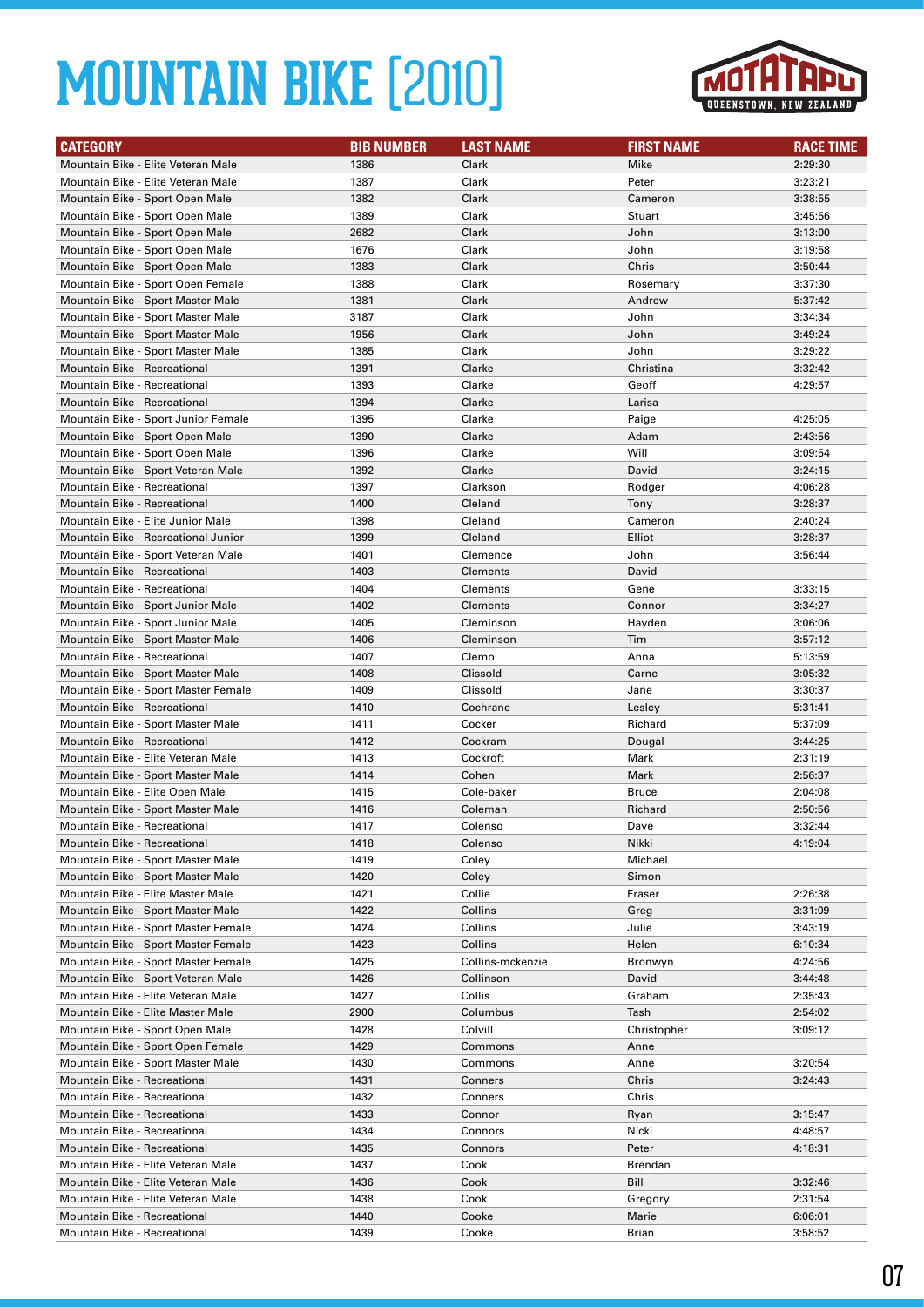

| <b>CATEGORY</b>                                                           | <b>BIB NUMBER</b> | <b>LAST NAME</b>    | <b>FIRST NAME</b> | <b>RACE TIME</b>   |
|---------------------------------------------------------------------------|-------------------|---------------------|-------------------|--------------------|
| Mountain Bike - Sport Veteran Male                                        | 1441              | Cookson             | Matt              | 2:46:13            |
| <b>Mountain Bike - Recreational</b>                                       | 1444              | Cooper              | Lee-anne          | 5:31:48            |
| Mountain Bike - Elite Junior Male                                         | 1443              | Cooper              | Anton             | 1:58:28            |
| Mountain Bike - Elite Veteran Male                                        | 1445              | Cooper              | Paul              | 3:36:28            |
| Mountain Bike - Sport Master Male                                         | 2943              | Cooper              | Wayne             | 3:30:06            |
| Mountain Bike - Sport Master Male                                         | 1446              | Cooper              | Wayne             | 2:53:55            |
| Mountain Bike - Sport Junior Male                                         | 1450              | Copeland            | Jordan            | 2:59:02            |
| Mountain Bike - Sport Master Male                                         | 1447              | Copeland            | <b>Bruce</b>      | 3:12:10            |
| Mountain Bike - Sport Master Male                                         | 1449              | Copeland            | Dwane             | 3:33:01            |
| Mountain Bike - Sport Master Male                                         | 1448              | Copeland            | Craig             | 3:40:04            |
| Mountain Bike - Sport Veteran Female                                      | 1451              | Copland             | Rose              | 6:15:04            |
| Mountain Bike - Sport Open Male                                           | 1452              | Corcoran            | Shane             | 3:07:27            |
| Mountain Bike - Sport Open Male                                           | 1453              | Cordery             | David             | 2:23:38            |
| Mountain Bike - Sport Veteran Male                                        | 1454              | Cordery             | Leslie            | 4:47:08            |
| Mountain Bike - Recreational                                              | 1455              | Cormack             | Dave              | 5:11:00            |
| <b>Mountain Bike - Recreational</b>                                       | 1456              | Cornell             | Diane             | 3:22:18            |
| Mountain Bike - Sport Master Male                                         | 1457              | Corner              | Mark              | 4:41:39            |
| <b>Mountain Bike - Recreational</b>                                       | 1458              | Corrin              | Jill              | 4:19:58            |
| Mountain Bike - Sport Master Male                                         | 1459              | Cosgrove            | Brady             | 3:44:08            |
| Mountain Bike - Sport Master Male<br>Mountain Bike - Sport Open Male      | 1461              | Coull               | John<br>Simon     | 4:00:49            |
| Mountain Bike - Recreational                                              | 1463<br>1464      | Courtney            | Dawn              | 3:11:14<br>5:09:15 |
| Mountain Bike - Recreational                                              | 1465              | Cousins<br>Coventry | Nicky             | 4:01:08            |
| Mountain Bike - Sport Veteran Male                                        | 1466              | Cowan               | Allister          | 4:32:19            |
| Mountain Bike - Sport Veteran Male                                        | 1467              | Cowan               | <b>Bruce</b>      |                    |
| Mountain Bike - Sport Veteran Female                                      | 1468              | Cowan               | Lois              | 4:29:12            |
| Mountain Bike - Elite Master Male                                         | 1470              | Cowie               | Dave              | 2:44:08            |
| Mountain Bike - Elite Veteran Male                                        | 1469              | Cowie               | Adam              | 2:27:53            |
| Mountain Bike - Elite Veteran Male                                        | 1473              | Cowie               | Roger             | 3:03:58            |
| Mountain Bike - Sport Open Male                                           | 1471              | Cowie               | Euan              | 3:06:51            |
| Mountain Bike - Sport Veteran Male                                        | 1472              | Cowie               | James             | 3:10:06            |
| Mountain Bike - Recreational                                              | 1474              | Cowles              | Sue               | 5:42:33            |
| Mountain Bike - Sport Open Male                                           | 1476              | Cox                 | Michael           | 3:16:43            |
| Mountain Bike - Sport Open Female                                         | 1475              | Cox                 | Kerry             | 3:33:08            |
| <b>Mountain Bike - Recreational</b>                                       | 1477              | Coxon               | Chris             |                    |
| Mountain Bike - Elite Veteran Male                                        | 1478              | Crackett            | Brett             | 3:26:01            |
| Mountain Bike - Recreational                                              | 1555              | Craig               | Pam               | 3:43:40            |
| Mountain Bike - Sport Master Female                                       | 1479              | Craig               | Leonie            | 3:18:33            |
| Mountain Bike - Sport Veteran Male                                        | 1480              | Craig               | Leonie            | 2:56:05            |
| Mountain Bike - Sport Open Male                                           | 1481              | Craw                | Jeremy            | 2:55:55            |
| Mountain Bike - Sport Open Female                                         | 3102              | Craw                | Sally             | 4:31:33            |
| Mountain Bike - Sport Junior Female                                       | 1484              | Crawford            | Cara              | 4:26:28            |
| Mountain Bike - Sport Master Male                                         | 1483              | Crawford            | Cameron           | 2:58:13            |
| Mountain Bike - Sport Master Female                                       | 1485              | Crawford            | Kim               | 4:26:28            |
| Mountain Bike - Sport Veteran Female                                      | 1482              | Crawford            | Brenda            | 4:31:13            |
| Mountain Bike - Sport Junior Male                                         | 1486              | Crawley             | Michael           |                    |
| Mountain Bike - Sport Veteran Male                                        | 1487              | Cray                | Godfrey           | 3:40:28            |
| Mountain Bike - Sport Open Male                                           | 1488              | Creighton           | Trevor            | 3:44:13            |
| <b>Mountain Bike - Recreational</b>                                       | 1489              | Crennan             | Melissa           |                    |
| Mountain Bike - Elite Veteran Male                                        | 1490              | Crichton            | Gus               | 3:08:20            |
| Mountain Bike - Sport Master Male<br>Mountain Bike - Elite Veteran Female | 1491<br>1492      | Crichton<br>Crombie | Paul<br>Annie     | 3:31:04<br>2:37:37 |
| Mountain Bike - Sport Master Male                                         | 1493              | Crooks              | David             | 3:08:22            |
| Mountain Bike - Sport Open Male                                           | 1494              | Cross               | Jamie             | 3:08:33            |
| Mountain Bike - Elite Master Male                                         | 1495              | Crossman            | Jonathan          | 2:37:31            |
| Mountain Bike - Sport Open Female                                         | 1496              | Crossman            | Julia             | 3:28:51            |
| Mountain Bike - Sport Master Male                                         | 1497              | Crosson             | Graeme            | 3:03:42            |
| Mountain Bike - Elite Veteran Male                                        | 1498              | Crosswell           | Alan              | 2:50:26            |
| Mountain Bike - Elite Veteran Male                                        | 1499              | Crowther            | Mark              | 2:20:30            |
| Mountain Bike - Recreational                                              | 1500              | Croxford            | Jennie            | 5:26:53            |
| Mountain Bike - Sport Master Male                                         | 1501              | Cruickshank         | David             | 3:46:38            |
| Mountain Bike - Elite Veteran Male                                        | 1502              | Culshaw             | Tony              | 2:41:09            |
| Mountain Bike - Sport Open Male                                           | 1503              | Cumming             | Robert            | 3:04:54            |
| Mountain Bike - Recreational                                              | 1504              | Cunliffe            | Leaane            | 4:38:04            |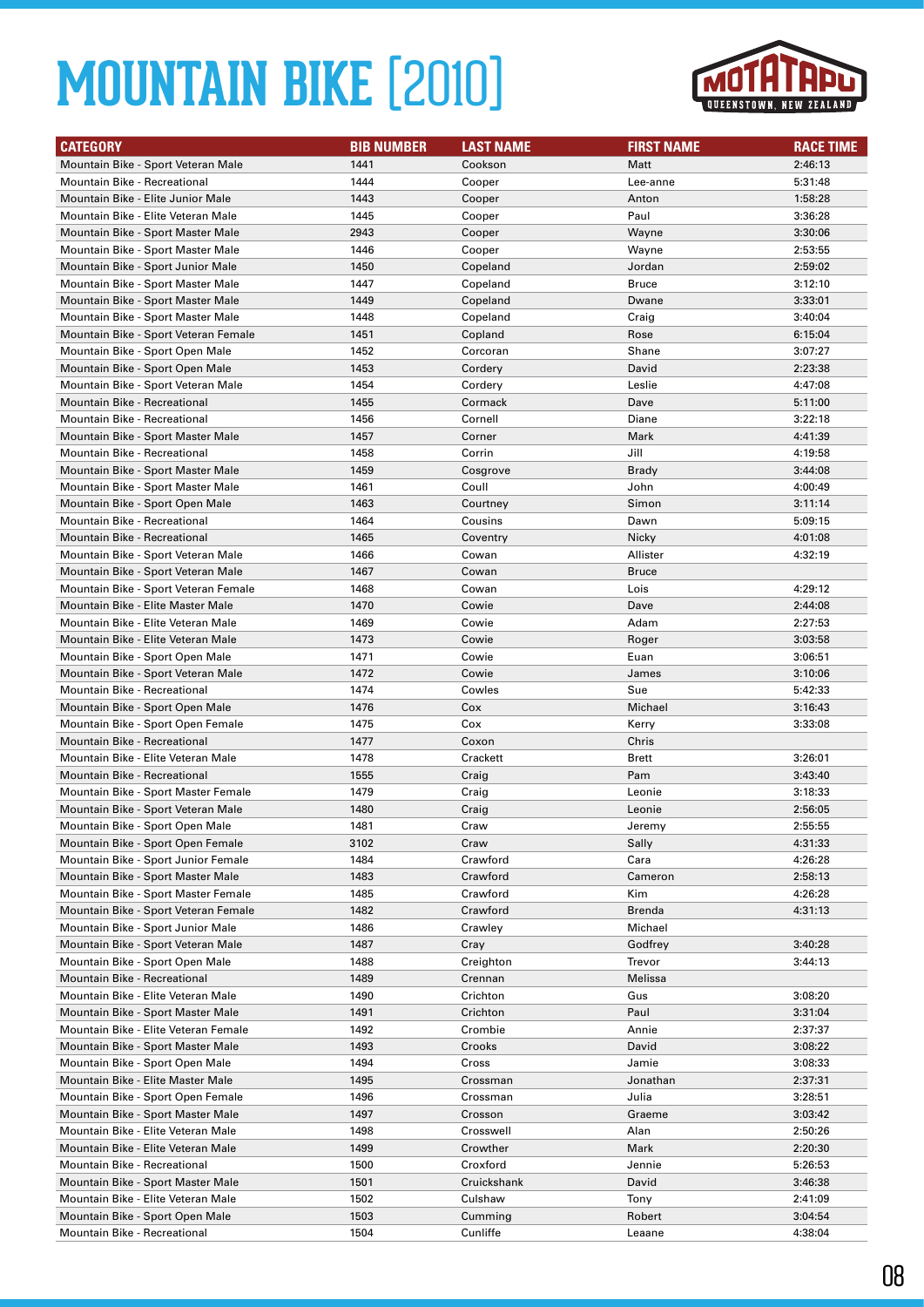

| <b>CATEGORY</b>                                                       | <b>BIB NUMBER</b> | <b>LAST NAME</b> | <b>FIRST NAME</b> | <b>RACE TIME</b>   |
|-----------------------------------------------------------------------|-------------------|------------------|-------------------|--------------------|
| Mountain Bike - Sport Master Male                                     | 1505              | Cunliffe         | Patrick           | 3:47:17            |
| Mountain Bike - Sport Master Female                                   | 1507              | Cunliffe         | Tracy             | 4:00:46            |
| Mountain Bike - Sport Veteran Male                                    | 1506              | Cunliffe         | Richard           | 2:59:38            |
| Mountain Bike - Sport Master Male                                     | 1508              | Cunningham       | Brent             | 3:04:45            |
| Mountain Bike - Sport Veteran Female                                  | 1509              | Cunningham       | Chris             | 5:46:55            |
| Mountain Bike - Sport Junior Female                                   | 1510              | Curin-brown      | Rose              | 4:58:45            |
| Mountain Bike - Recreational                                          | 1511              | Currie           | Adrian            | 5:32:06            |
| Mountain Bike - Recreational                                          | 1512              | Currie           | Matt              | 3:52:25            |
| Mountain Bike - Sport Open Male                                       | 1513              | Currie           | Richard           | 2:51:58            |
| <b>Mountain Bike - Recreational</b>                                   | 1514              | Curtin           | Geni              |                    |
| Mountain Bike - Sport Master Male                                     | 1515              | Cutler           | John              |                    |
| Mountain Bike - Sport Veteran Male                                    | 1539              | Cutler           | John              | 2:47:16            |
| Mountain Bike - Sport Master Male                                     | 1516              | D'arcy           | John              | 3:15:01            |
| Mountain Bike - Sport Master Male                                     | 1517              | Dakin            | John              | 2:55:39            |
| Mountain Bike - Sport Veteran Male                                    | 1518              | Dalziel          | Alan              | 3:12:06            |
| Mountain Bike - Sport Veteran Male                                    | 1519              | Dane             | Michael           | 3:22:57            |
| <b>Mountain Bike - Recreational</b>                                   | 1520              | Dangerfield      | Geoff             | 3:56:22            |
| <b>Mountain Bike - Recreational</b>                                   | 1521              | Daniel           | Darryl            | 4:32:02            |
| Mountain Bike - Sport Master Male                                     | 1522              | Daniel           | Mike              | 3:30:26            |
| <b>Mountain Bike - Recreational</b>                                   | 1523              | Daniell          | Rowan             | 4:24:25            |
| Mountain Bike - Recreational                                          | 1524              | Darragh          | Glen              | 5:06:28            |
| Mountain Bike - Recreational                                          | 1525              | Darry            | Hunter            | 4:14:32            |
| Mountain Bike - Recreational                                          | 1526              | Darry            | Katrina           | 3:55:50            |
| Mountain Bike - Elite Veteran Male                                    | 1527              | Davey            | Greg              | 3:19:35            |
| Mountain Bike - Sport Open Male                                       | 1529              | Davey            | Steve             |                    |
| Mountain Bike - Sport Master Male                                     | 1528              | Davey            | Peter             | 3:50:18            |
| Mountain Bike - Sport Open Male                                       | 1531              | Davidson         | Darroch           | 2:58:54            |
| Mountain Bike - Sport Veteran Male                                    | 1530              | Davidson         | Clive             |                    |
| Mountain Bike - Sport Veteran Male                                    | 1532              | Davidson         | Kevin             | 3:36:48            |
| Mountain Bike - Sport Veteran Male                                    | 1533              | Davidson         | Ross              | 3:25:36            |
| Mountain Bike - Sport Veteran Male                                    | 1534              | Davies           | lan               |                    |
| <b>Mountain Bike - Recreational</b>                                   | 3144              | Davis            | Cindy             | 3:45:20            |
| Mountain Bike - Recreational                                          | 1536              | Davis            | Cindy             | 4:22:32            |
| <b>Mountain Bike - Recreational</b>                                   | 1537              | Davis            | Jim               |                    |
| Mountain Bike - Sport Veteran Female                                  | 1538              | Davison          | Jan               | 3:10:04            |
| Mountain Bike - Sport Veteran Female                                  | 2568              | Dawber           | Russ              | 5:46:57            |
| Mountain Bike - Recreational                                          | 1541              | Dawson           | Les               | 4:33:58            |
| Mountain Bike - Elite Open Male                                       | 1540              | Dawson           | Fraser            | 2:34:59            |
| Mountain Bike - Recreational                                          | 1544              | Day              | Phillip           | 5:22:01            |
| Mountain Bike - Elite Veteran Male                                    | 1543              | Day              | Mark              | 3:02:22            |
| Mountain Bike - Sport Veteran Male                                    | 1542              | Day              | Jerry             |                    |
| Mountain Bike - Elite Veteran Male<br>Mountain Bike - Sport Open Male | 1545              | De kwant         | Rene              |                    |
| Mountain Bike - Recreational                                          | 1546<br>1547      | De wildt         | Sander<br>Paul    | 3:17:52<br>3:15:47 |
| Mountain Bike - Sport Open Male                                       | 1549              | Dean<br>Deans    | Rob               | 3:06:31            |
| Mountain Bike - Sport Open Female                                     | 1548              | Deans            | Aliesha           |                    |
| Mountain Bike - Sport Master Female                                   | 1551              | Delahunt         | Joy               | 6:19:12            |
| Mountain Bike - Sport Junior Male                                     | 1552              | Dennison         | Jonathan          | 3:17:34            |
| Mountain Bike - Sport Open Female                                     | 1553              | Denny            | Lisa              | 3:47:38            |
| Mountain Bike - Sport Open Male                                       | 1554              | Densie           | lan               | 2:43:50            |
| Mountain Bike - Recreational                                          | 1556              | Devery           | Ryan              | 3:32:14            |
| Mountain Bike - Recreational                                          | 1557              | Devery           | Shane             | 3:56:26            |
| Mountain Bike - Recreational                                          | 2808              | Devery           | Shane             | 5:20:57            |
| Mountain Bike - Sport Master Male                                     | 1558              | Dewhurst         | Murray            | 2:45:53            |
| Mountain Bike - Recreational                                          | 1559              | Dibben           | Sharron           | 5:44:52            |
| Mountain Bike - Recreational                                          | 1560              | Dick             | Chris             |                    |
| Mountain Bike - Recreational                                          | 1561              | Dick             | Garry             | 3:30:14            |
| Mountain Bike - Recreational                                          | 1562              | Dick             | Graham            | 4:05:34            |
| Mountain Bike - Recreational                                          | 1563              | Dick             | Graham            | 3:37:44            |
| Mountain Bike - Elite Veteran Male                                    | 1564              | Dickey           | Chris             | 3:00:06            |
| Mountain Bike - Sport Open Male                                       | 1566              | Dickson          | Christopher       | 3:10:56            |
| Mountain Bike - Sport Open Female                                     | 1565              | Dickson          | <b>Bridget</b>    | 4:37:58            |
| Mountain Bike - Sport Master Male                                     | 1567              | Dickson          | Hunter            | 4:01:04            |
| Mountain Bike - Sport Open Male                                       | 1568              | Dignan           | Jay               | 2:58:08            |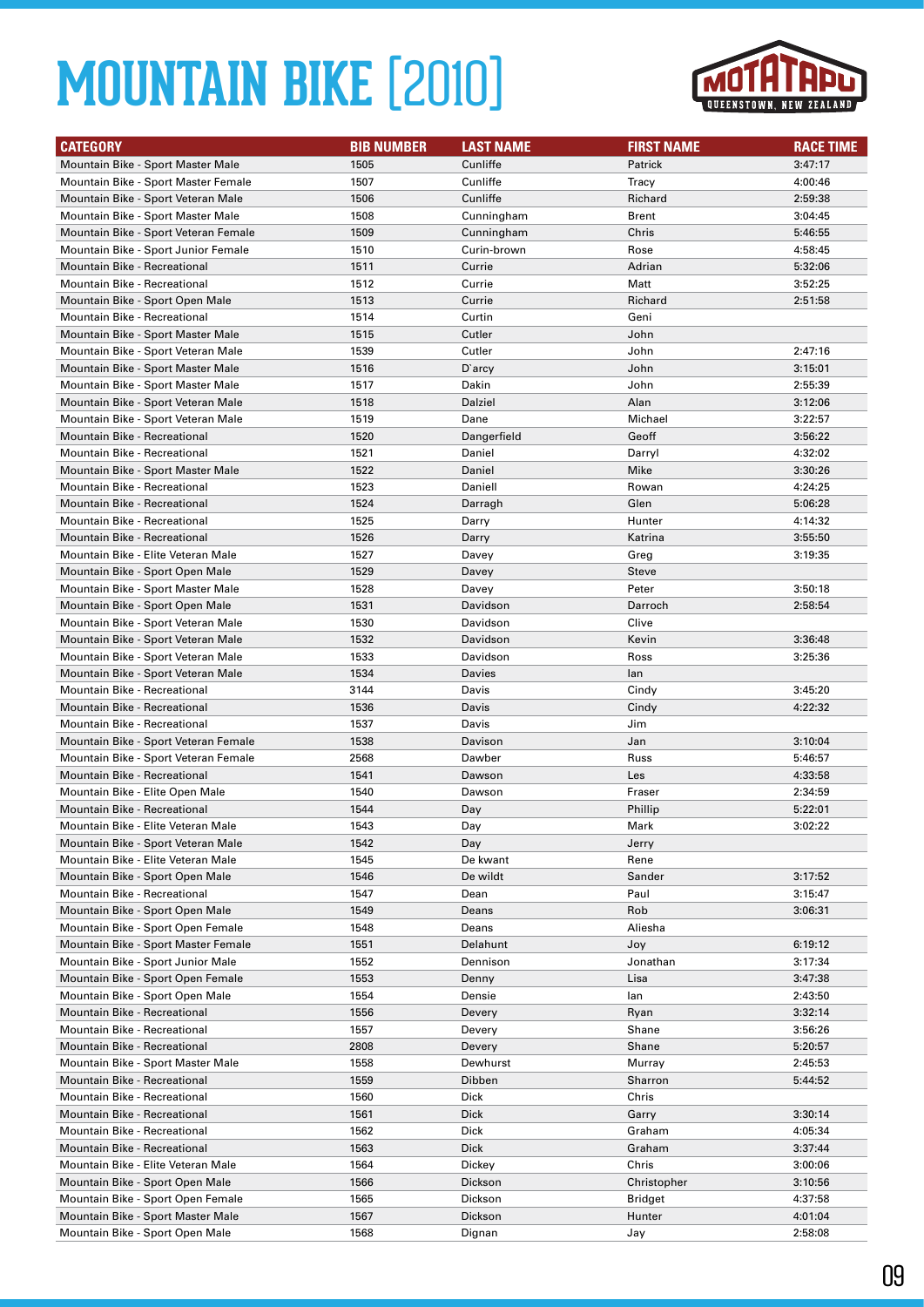

| <b>CATEGORY</b>                      | <b>BIB NUMBER</b> | <b>LAST NAME</b> | <b>FIRST NAME</b> | <b>RACE TIME</b> |
|--------------------------------------|-------------------|------------------|-------------------|------------------|
| Mountain Bike - Recreational         | 1569              | Dillon           | Harry             | 3:32:45          |
| Mountain Bike - Sport Master Male    | 1570              | Dingley          | Andy              | 3:19:04          |
| Mountain Bike - Recreational         | 1571              | Dinham           | Nicky             | 4:23:51          |
| Mountain Bike - Sport Open Male      | 1575              | Dixon            | Tim               | 2:56:32          |
| Mountain Bike - Sport Veteran Male   | 1574              | Dixon            | Paul              | 3:02:06          |
| Mountain Bike - Recreational Junior  | 1573              | Dixon            | Chris             | 4:37:10          |
| Mountain Bike - Recreational Junior  | 1572              | Dixon            | Chris             | 4:41:19          |
| Mountain Bike - Recreational         | 1576              | Doar             | Greg              | 4:09:09          |
| Mountain Bike - Recreational         | 1577              | Doar             | Helen             | 4:09:09          |
| Mountain Bike - Elite Junior Male    | 1578              | Dodds            | Alex              | 2:23:39          |
| Mountain Bike - Sport Open Male      | 1579              | Dodds            | Matt              | 2:24:46          |
| Mountain Bike - Sport Open Male      | 1580              | Dodds            | Tony              |                  |
| Mountain Bike - Elite Master Female  | 1581              | Dollman          | Karina            | 2:47:21          |
| Mountain Bike - Elite Master Male    | 1582              | Domigan          | Craig             | 2:37:03          |
| Mountain Bike - Sport Master Male    | 3046              | Donald           | Brent             | 3:02:26          |
| Mountain Bike - Recreational         | 1583              | Donaldson        | Andrea            | 4:04:32          |
| Mountain Bike - Sport Open Male      | 1584              | Donlevy          | Simon             | 4:00:07          |
| Mountain Bike - Sport Open Male      | 1586              | Donnelly         | Quentin           | 3:13:18          |
| Mountain Bike - Sport Open Female    | 1585              | Donnelly         | Gillian           | 4:21:00          |
| <b>Mountain Bike - Recreational</b>  | 1587              | Donovan          | <b>Brett</b>      | 4:09:00          |
| Mountain Bike - Sport Veteran Male   | 1588              | Dons             | Tony              |                  |
| <b>Mountain Bike - Recreational</b>  | 1589              | Doody            | John              |                  |
| Mountain Bike - Sport Veteran Male   | 1591              | Doornenbal       | Julie             | 3:30:33          |
| Mountain Bike - Sport Veteran Female | 1590              | Doornenbal       | Julie             | 3:27:11          |
| Mountain Bike - Elite Master Male    | 1592              | Doran            | Michael           |                  |
| Mountain Bike - Elite Master Male    | 3152              | Doran            | Michael sean      | 4:28:12          |
| Mountain Bike - Elite Veteran Male   | 1593              | Doran            | Michael sean      | 5:16:08          |
| <b>Mountain Bike - Recreational</b>  | 1594              | Douglas          | Claire            | 5:09:05          |
| <b>Mountain Bike - Recreational</b>  | 1596              | Douglas          | Kerryn            | 5:09:00          |
| <b>Mountain Bike - Recreational</b>  | 1597              | Douglas          | Layne             | 5:09:02          |
| Mountain Bike - Sport Junior Male    | 1599              | Douglas          | Ryan              | 2:20:47          |
| Mountain Bike - Sport Open Male      | 1598              | Douglas          | Nigel             | 3:03:08          |
| Mountain Bike - Sport Master Male    | 1595              | Douglas          | Dion              | 3:21:53          |
| Mountain Bike - Sport Open Female    | 1600              | Dowd             | Lillian           | 6:28:51          |
| Mountain Bike - Sport Veteran Male   | 1601              | Dowdle           | Alan              | 2:49:55          |
| Mountain Bike - Recreational         | 1602              | Dowds            | Jim               | 4:41:26          |
| Mountain Bike - Sport Veteran Male   | 1603              | Downer           | Jack              | 4:38:17          |
| Mountain Bike - Sport Master Male    | 1604              | Downs            | Garry             |                  |
| Mountain Bike - Elite Master Female  | 1605              | Draisma          | Floortje          | 2:27:09          |
| Mountain Bike - Elite Master Male    | 1607              | Drake            | Aaron             | 2:56:18          |
| Mountain Bike - Sport Open Male      | 1606              | Drake            | Aaron             |                  |
| Mountain Bike - Recreational         | 1608              | Dravitzki        | Timothy patrick   | 4:39:32          |
| Mountain Bike - Sport Master Female  | 1609              | Dray             | Jennifer          | 3:27:15          |
| Mountain Bike - Sport Open Female    | 1611              | Drew             | Paula             | 3:01:01          |
| Mountain Bike - Sport Veteran Male   | 1610              | Drew             | Colin             | 3:38:21          |
| Mountain Bike - Recreational         | 1612              | Driver           | Cicely            | 4:23:38          |
| Mountain Bike - Recreational         | 1613              | Driver           | Richard           | 3:20:03          |
| Mountain Bike - Recreational         | 1614              | Dudley           | Jo                | 4:31:15          |
| Mountain Bike - Recreational         | 1615              | Duff             | Nick              | 5:16:36          |
| Mountain Bike - Sport Open Male      | 1616              | Duffield         | Glen              | 2:54:30          |
| Mountain Bike - Recreational         | 1617              | Duggan           | Scott             |                  |
| Mountain Bike - Sport Open Male      | 1618              | Duggan           | Tim               | 3:39:23          |
| Mountain Bike - Sport Junior Male    | 1619              | Dunbar           | Samuel            | 3:12:23          |
| Mountain Bike - Sport Master Male    | 1620              | Dunbar           | Warren            | 3:34:30          |
| Mountain Bike - Recreational         | 1622              | Duncan           | Rex               | 3:41:41          |
| Mountain Bike - Sport Veteran Male   | 1621              | Duncan           | John              | 3:12:19          |
| Mountain Bike - Sport Junior Female  | 1623              | Dunlevey         | Kate              |                  |
| Mountain Bike - Elite Open Male      | 1624              | Dunlop           | Mark              | 2:18:15          |
| Mountain Bike - Recreational         | 1625              | Dunn             | Catherine         | 5:03:02          |
| Mountain Bike - Sport Master Male    | 1626              | Dunn             | Kim               | 2:58:44          |
| Mountain Bike - Sport Master Female  | 1628              | Dunn             | <b>Theresa</b>    | 4:37:47          |
| Mountain Bike - Recreational Junior  | 1627              | Dunn             | Oliver            | 3:33:13          |
| Mountain Bike - Sport Master Male    | 1629              | Durkin           | Matthew           | 3:41:32          |
| Mountain Bike - Sport Master Male    | 3319              | Duthie           | Kathryn           | 4:34:27          |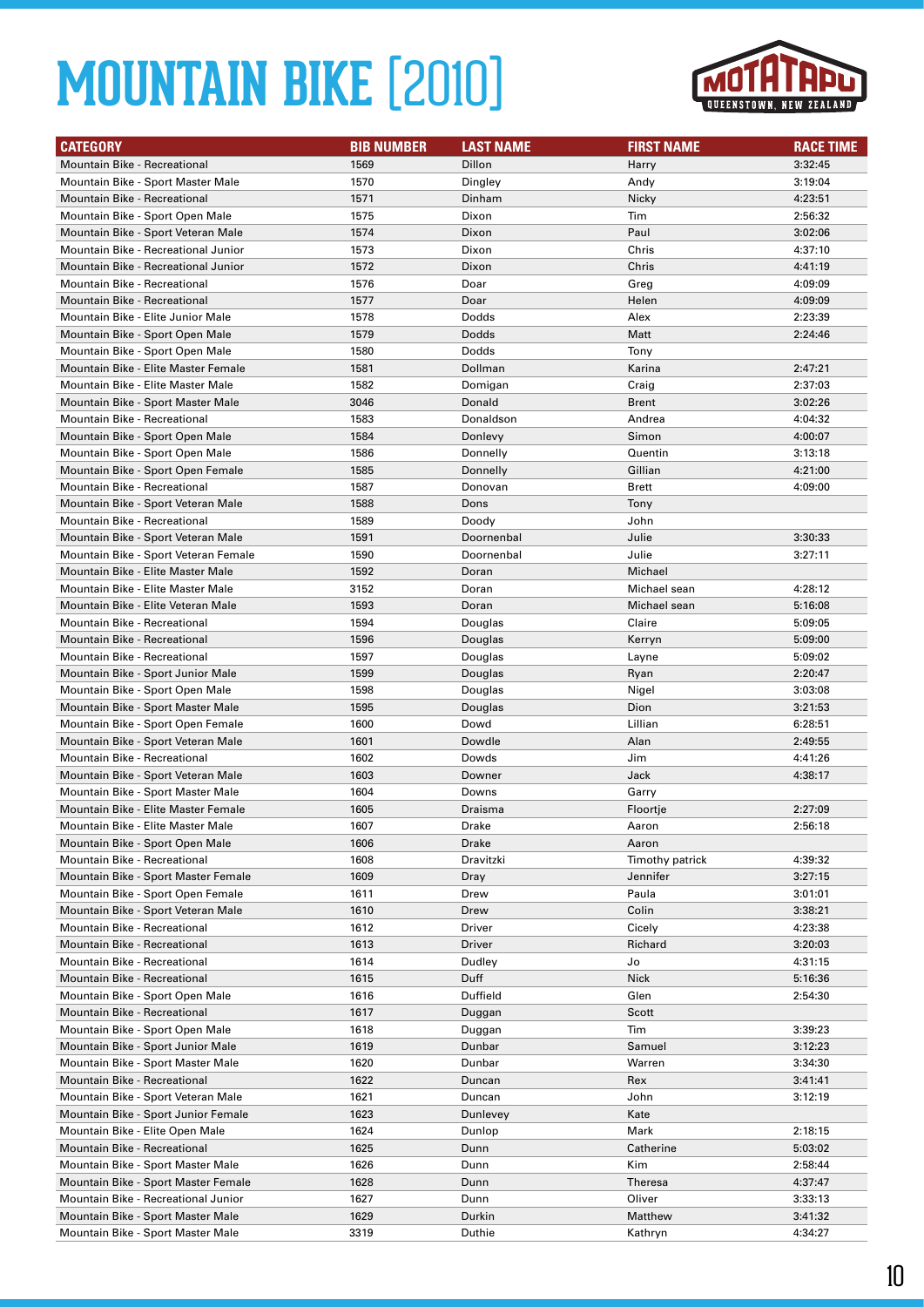

| <b>CATEGORY</b>                                                       | <b>BIB NUMBER</b> | <b>LAST NAME</b>   | <b>FIRST NAME</b> | <b>RACE TIME</b>   |
|-----------------------------------------------------------------------|-------------------|--------------------|-------------------|--------------------|
| Mountain Bike - Elite Open Male                                       | 1630              | Duyvesteyn         | Mark              | 4:27:05            |
| Mountain Bike - Recreational                                          | 2452              | Dyson              | Grant             | 6:09:34            |
| <b>Mountain Bike - Recreational</b>                                   | 1631              | Dyson              | Grant             | 6:09:33            |
| Mountain Bike - Sport Veteran Male                                    | 1632              | Eade               | Alwyn             | 3:21:43            |
| <b>Mountain Bike - Recreational</b>                                   | 1633              | Eadie              | Lee               | 5:12:55            |
| Mountain Bike - Sport Open Male                                       | 1634              | Eaglesfield        | Will              |                    |
| Mountain Bike - Sport Open Male                                       | 1635              | Earl               | Simon             | 2:40:42            |
| Mountain Bike - Elite Veteran Male                                    | 1636              | Early              | Dave              | 3:00:13            |
| Mountain Bike - Recreational                                          | 1637              | Eason              | Jo                | 4:18:53            |
| Mountain Bike - Elite Veteran Male                                    | 1638              | Edmond             | John              | 2:51:05            |
| Mountain Bike - Sport Master Female                                   | 1639              | Edmond             | Kate              | 4:32:35            |
| Mountain Bike - Sport Open Male                                       | 1640              | Edmonds            | Lance             |                    |
| Mountain Bike - Sport Veteran Male                                    | 1641              | Edwards            | Ray               | 4:24:06            |
| Mountain Bike - Sport Veteran Male                                    | 1642              | Edwards            | Robert            |                    |
| Mountain Bike - Sport Veteran Female                                  | 1643              | Egerton            | Jill              | 4:10:21            |
| Mountain Bike - Elite Veteran Male                                    | 1644              | Eggleston          | Matt              | 2:49:55            |
| Mountain Bike - Sport Junior Male                                     | 1646              | Elder              | Jessica           |                    |
| Mountain Bike - Sport Veteran Male                                    | 1645              | Elder              | Norman            | 3:47:40            |
| <b>Mountain Bike - Recreational</b>                                   | 1647              | Ellery             | Matt              | 5:18:39            |
| Mountain Bike - Recreational                                          | 1648              | Ellery             | Sarah             | 5:18:36            |
| <b>Mountain Bike - Recreational</b>                                   | 1649              | Elliot             | Gayle             | 5:39:57            |
| <b>Mountain Bike - Recreational</b>                                   | 1656              | Elliott            | Tom               | 4:28:00            |
| Mountain Bike - Recreational                                          | 1650              | Elliott            | Anne-marie        | 4:08:55            |
| Mountain Bike - Recreational                                          | 1653              | Elliott            | Karen             | 5:28:39            |
| <b>Mountain Bike - Recreational</b>                                   | 1652              | Elliott            | John              | 4:24:28            |
| Mountain Bike - Elite Veteran Male                                    | 1654              | Elliott            | Peter             | 3:04:34            |
| Mountain Bike - Recreational Junior                                   | 1651              | Elliott            | Hamish            | 3:50:37            |
| <b>Mountain Bike - Recreational</b>                                   | 1657              | Ellis              | Gaye              | 5:28:05            |
| <b>Mountain Bike - Recreational</b>                                   | 1658              | Ellison            | Ben               | 2:59:05            |
| <b>Mountain Bike - Recreational</b>                                   | 1659              | Ellison            | Lindy             |                    |
| Mountain Bike - Sport Master Male                                     | 1660<br>1661      | Embleton           | David<br>Zoltan   | 3:05:07            |
| Mountain Bike - Sport Veteran Male<br>Mountain Bike - Sport Open Male | 1663              | Endre              | Matthew           | 3:26:39<br>3:31:13 |
| Mountain Bike - Sport Veteran Male                                    | 1662              | Engel              | John              | 4:02:05            |
| <b>Mountain Bike - Recreational</b>                                   | 1664              | Engel              | Bill              | 4:15:37            |
| Mountain Bike - Sport Master Female                                   | 1666              | English<br>English | Sharon            | 3:27:33            |
| <b>Mountain Bike - Recreational</b>                                   | 1665              | English            | Mervyn            |                    |
| Mountain Bike - Sport Open Female                                     | 1667              | Ensor              | Justine           | 4:50:52            |
| Mountain Bike - Sport Master Male                                     | 1668              | Erskine            | Richard           | 3:17:06            |
| Mountain Bike - Sport Open Male                                       | 1669              | Erving             | Gary              | 2:34:54            |
| Mountain Bike - Recreational                                          | 1670              | ettema             | michael           |                    |
| Mountain Bike - Sport Open Male                                       | 1671              | Ettema             | Richard           |                    |
| Mountain Bike - Sport Veteran Male                                    | 1672              | Eunson             | Peter             |                    |
| Mountain Bike - Elite Veteran Male                                    | 1673              | Evans              | Dave              | 3:19:52            |
| Mountain Bike - Sport Junior Male                                     | 1674              | Evans              | Logan             | 3:25:05            |
| Mountain Bike - Sport Master Male                                     | 1675              | Evans              | Mark              | 3:29:17            |
| Mountain Bike - Sport Master Male                                     | 1677              | Evans              | Tony              | 3:29:15            |
| Mountain Bike - Sport Veteran Male                                    | 1678              | Everard            | Ross              |                    |
| Mountain Bike - Elite Veteran Male                                    | 1679              | Eyles              | Trevor            | 3:18:28            |
| <b>Mountain Bike - Recreational</b>                                   | 1680              | Fahey              | Mark              |                    |
| Mountain Bike - Sport Open Male                                       | 1681              | Fahey              | <b>Terry</b>      |                    |
| Mountain Bike - Recreational                                          | 1682              | Fairbrother        | Scott             |                    |
| Mountain Bike - Recreational                                          | 1683              | Fairhall           | Mary              | 5:22:13            |
| Mountain Bike - Recreational                                          | 1684              | Faithful           | Elizabeth         | 5:58:43            |
| Mountain Bike - Sport Open Male                                       | 1685              | Falconer           | Richard           | 3:20:17            |
| Mountain Bike - Recreational                                          | 1686              | Falloon            | Jonathan          | 4:05:23            |
| Mountain Bike - Sport Veteran Male                                    | 1687              | Fallow             | Alex              | 3:35:12            |
| Mountain Bike - Sport Master Male                                     | 1688              | Falvey             | Brent             | 4:41:41            |
| Mountain Bike - Recreational                                          | 1689              | Farquhar           | Stephen           | 4:15:08            |
| Mountain Bike - Elite Master Male                                     | 1690              | Farquharson        | Steve             | 2:26:45            |
| Mountain Bike - Recreational                                          | 1692              | Farrell            | Joseph            | 4:36:37            |
| Mountain Bike - Sport Junior Male                                     | 1691              | Farrell            | Fergus            |                    |
| Mountain Bike - Sport Open Male                                       | 1693              | Farrell            | Lee               | 2:57:36            |
| Mountain Bike - Elite Veteran Male                                    | 1695              | Fastier            | Murray            | 3:58:10            |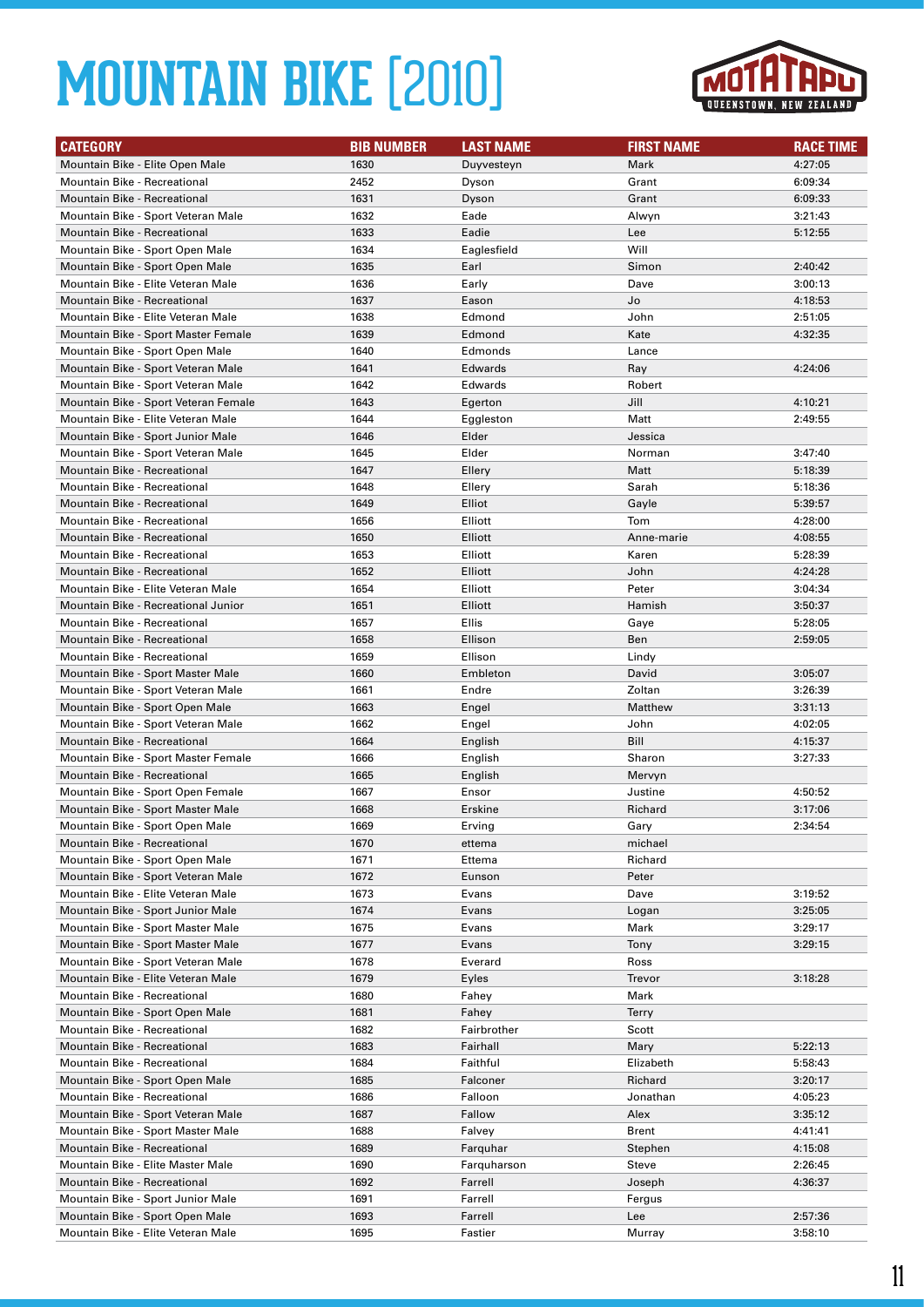

| <b>CATEGORY</b>                                                      | <b>BIB NUMBER</b> | <b>LAST NAME</b> | <b>FIRST NAME</b> | <b>RACE TIME</b>   |
|----------------------------------------------------------------------|-------------------|------------------|-------------------|--------------------|
| <b>Mountain Bike - Recreational</b>                                  | 1696              | Faulkner         | Tom               | 3:07:26            |
| <b>Mountain Bike - Recreational</b>                                  | 1697              | Fausch           | Andrew            | 3:00:46            |
| Mountain Bike - Elite Veteran Male                                   | 1698              | Fenton           | David             | 2:27:51            |
| <b>Mountain Bike - Recreational</b>                                  | 1701              | Ferguson         | Graeme            | 4:01:40            |
| Mountain Bike - Elite Master Male                                    | 1700              | Ferguson         | Chris             | 2:45:59            |
| Mountain Bike - Elite Master Male                                    | 1702              | Ferguson         | Hamish            |                    |
| Mountain Bike - Sport Veteran Male                                   | 1699              | Ferguson         | Lloyd             | 3:01:57            |
| Mountain Bike - Sport Veteran Female                                 | 1703              | Ferguson         | Julie             | 4:12:59            |
| Mountain Bike - Elite Veteran Male                                   | 1705              | Feron            | John              | 2:51:12            |
| Mountain Bike - Elite Veteran Male                                   | 1704              | Feron            | Geoff             | 3:41:02            |
| <b>Mountain Bike - Recreational</b>                                  | 1706              | Fibbens          | Neil              |                    |
| <b>Mountain Bike - Recreational</b>                                  | 1707              | Fierro           | Alex              | 2:23:41            |
| <b>Mountain Bike - Recreational</b>                                  | 1708              | Fierro           | Alex              |                    |
| <b>Mountain Bike - Recreational</b>                                  | 1710              | Finch            | Graeme            |                    |
| Mountain Bike - Sport Open Male                                      | 1709              | Finch            | Andrew            | 2:50:51            |
| Mountain Bike - Sport Open Male                                      | 1711              | Findlater        | Damon             | 3:37:07            |
| Mountain Bike - Recreational                                         | 1713              | Findlay          | Wayne             | 3:15:31            |
| Mountain Bike - Sport Master Male                                    | 1712              | Findlay          | Richard           | 3:49:42            |
| <b>Mountain Bike - Recreational</b>                                  | 1714              | Finlin           | David             | 3:56:49            |
| Mountain Bike - Elite Veteran Female                                 | 1715              | Finlin           | Moira             | 3:05:31            |
| Mountain Bike - Elite Veteran Male                                   | 1716              | Finnerty         | Nigel             | 2:49:27            |
| Mountain Bike - Sport Veteran Male                                   | 1717              | Fisher           | Duncan            | 4:34:05            |
| Mountain Bike - Elite Veteran Male                                   | 1718              | Fitch            | <b>Stuart</b>     |                    |
| Mountain Bike - Sport Open Male                                      | 1719              | Flanagan         | James             | 4:02:02            |
| Mountain Bike - Sport Open Female                                    | 1720              | Flanagan         | Maria             | 4:25:41            |
| Mountain Bike - Sport Open Male                                      | 1722              | Fleck            | Richard           | 2:58:50            |
| Mountain Bike - Sport Veteran Male                                   | 1721              | Fleck            | Graham            | 3:47:05            |
| Mountain Bike - Elite Master Female                                  | 1812              | Fleming          | Dave              | 3:19:39            |
| Mountain Bike - Elite Veteran Male                                   | 1725              | Fleming          | Dave              | 2:37:00            |
| Mountain Bike - Sport Open Male                                      | 1723              | Fleming          | Bevan             | 3:06:16            |
| Mountain Bike - Sport Open Male                                      | 1724              | Fleming          | Craig             | 3:21:23            |
| Mountain Bike - Elite Veteran Male                                   | 1726              | Fletcher         | Shane             |                    |
| Mountain Bike - Sport Open Female                                    | 1727              | Fluker           | Kate              | 2:54:29            |
| Mountain Bike - Sport Master Female                                  | 1728              | Foley            | Lynne             | 4:24:01            |
| <b>Mountain Bike - Recreational</b>                                  | 1729              | Fookes           | Craig             | 3:09:29            |
| <b>Mountain Bike - Recreational</b>                                  | 1731              | Foote            | Patricia          | 4:27:08            |
| Mountain Bike - Sport Veteran Male                                   | 1730              | Foote            | Alan              | 3:38:42            |
| Mountain Bike - Sport Veteran Male                                   | 1732              | Ford             | Mike              | 3:34:32            |
| Mountain Bike - Elite Veteran Male                                   | 1733              | Forde            | Peter             | 3:21:14            |
| Mountain Bike - Recreational                                         | 1734              | Forrester        | Rob               | 3:24:49            |
| Mountain Bike - Sport Open Male                                      | 1735              | Forsyth          | John              | 4:03:21            |
| Mountain Bike - Recreational                                         | 1736              | Foster           | Brendan           | 3:33:41            |
| Mountain Bike - Recreational                                         | 1737              | Foster           | Jane              | 4:56:32            |
| Mountain Bike - Sport Master Male                                    | 1738              | Foster           | Neil              | 3:14:16            |
| Mountain Bike - Sport Master Male                                    | 1739              | Foster           | Richard           |                    |
| Mountain Bike - Sport Master Male                                    | 1740              | Fothergill       | Scott             |                    |
| <b>Mountain Bike - Recreational</b>                                  | 1743              | Fowler           | Mel               | 3:33:14            |
| Mountain Bike - Sport Open Male                                      | 1742              | Fowler           | Matt              | 2:55:26            |
| Mountain Bike - Sport Open Male<br>Mountain Bike - Sport Master Male | 1744              | Fowler           | Todd              | 2:40:24            |
| Mountain Bike - Elite Junior Male                                    | 1741              | Fowler           | Glen              | 3:47:16            |
| Mountain Bike - Sport Open Male                                      | 1745<br>1746      | Fox<br>Francis   | Sean<br>Duane     | 2:41:38<br>2:41:35 |
| Mountain Bike - Recreational                                         | 1748              | Franks           | Donna             | 3:51:10            |
| Mountain Bike - Elite Junior Male                                    | 1747              | Franks           | Daniel            | 2:29:43            |
| Mountain Bike - Elite Veteran Male                                   | 1749              | Fraser           | Grant             | 2:48:16            |
| Mountain Bike - Elite Veteran Female                                 | 1460              | Fraser           | Grant             | 3:43:48            |
| Mountain Bike - Sport Open Male                                      | 1751              | Fraser           | Michael           | 3:01:44            |
| Mountain Bike - Sport Master Male                                    | 1750              | Fraser           | lan               | 3:27:00            |
| Mountain Bike - Sport Master Male                                    | 1753              | Fraser           | Vaughn            | 3:13:52            |
| Mountain Bike - Sport Veteran Male                                   | 1752              | Fraser           | Ross              | 3:58:21            |
| Mountain Bike - Recreational                                         | 1754              | Frazer           | Darren            |                    |
| Mountain Bike - Recreational                                         | 1755              | Freeborn         | Stephen           | 3:55:57            |
| Mountain Bike - Elite Open Male                                      | 1757              | Freeman          | Matthew           | 2:22:57            |
| Mountain Bike - Sport Open Male                                      | 1756              | Freeman          | Marc              | 2:59:13            |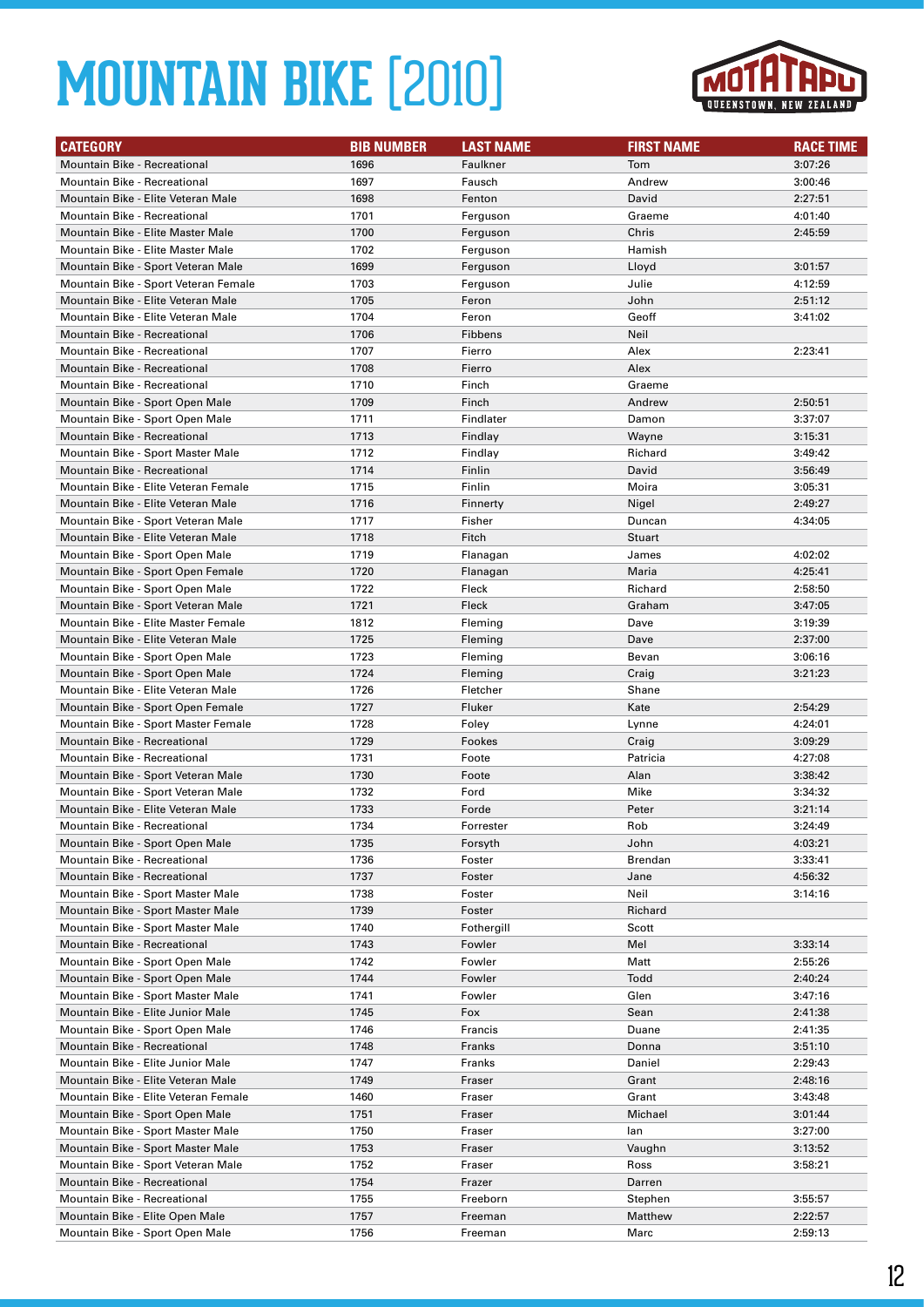

| <b>CATEGORY</b>                                                        | <b>BIB NUMBER</b> | <b>LAST NAME</b> | <b>FIRST NAME</b> | <b>RACE TIME</b>   |
|------------------------------------------------------------------------|-------------------|------------------|-------------------|--------------------|
| Mountain Bike - Sport Junior Male                                      | 1759              | Friend           | James             |                    |
| Mountain Bike - Sport Master Male                                      | 1758              | Friend           | David             | 3:17:02            |
| Mountain Bike - Recreational                                           | 1760              | Frizelle         | Frank             |                    |
| <b>Mountain Bike - Recreational</b>                                    | 1762              | Frost            | Kevin             |                    |
| <b>Mountain Bike - Recreational</b>                                    | 1761              | Frost            | Joelene           | 3:55:46            |
| Mountain Bike - Elite Master Male                                      | 1763              | Frost            | Tom               | 2:52:49            |
| Mountain Bike - Sport Veteran Male                                     | 1764              | Fry              | Chris             | 3:58:59            |
| Mountain Bike - Recreational                                           | 1765              | Funnell          | Christiane        | 6:03:10            |
| Mountain Bike - Sport Open Male                                        | 1766              | Gahan            | Liam              | 3:16:00            |
| <b>Mountain Bike - Recreational</b>                                    | 1767              | Gallagher        | Kate              | 4:30:24            |
| Mountain Bike - Sport Veteran Male                                     | 1768              | Gallagher        | Philip            | 2:51:07            |
| Mountain Bike - Elite Veteran Male                                     | 1769              | Galletly         | Wasa              | 3:17:03            |
| Mountain Bike - Sport Open Male                                        | 1770              | Gamble           | Adrian            | 4:17:39            |
| Mountain Bike - Elite Master Male                                      | 1771              | Garden           | Robert            | 2:49:35            |
| Mountain Bike - Sport Open Male                                        | 1772              | Gardner          | Ashley            | 3:50:13            |
| Mountain Bike - Elite Veteran Male                                     | 1773              | Gardyne          | Brent             | 3:37:32            |
| Mountain Bike - Sport Open Male                                        | 1774              | Gardyne          | Darren            | 2:49:59            |
| Mountain Bike - Sport Open Male                                        | 1775              | Gardyne          | Grant             | 2:33:55            |
| Mountain Bike - Sport Open Male                                        | 1776              | Gardyne          | Vaughan           | 2:34:46            |
| Mountain Bike - Sport Master Male                                      | 1777              | Garlick          | Richard           | 2:46:51            |
| Mountain Bike - Sport Master Male                                      | 1778              | Garrett          | Rod               | 3:13:07            |
| <b>Mountain Bike - Recreational</b>                                    | 1779              | Garrick          | Narelle           | 4:20:58            |
| <b>Mountain Bike - Recreational</b>                                    | 1780              | Gatward-ferguson | David             |                    |
| Mountain Bike - Elite Master Male                                      | 1782              | Gawn             | Stephen jarred    | 2:36:56            |
| Mountain Bike - Sport Open Male                                        | 1783              | Gawn             | Steve             | 2:56:18            |
| Mountain Bike - Sport Veteran Male                                     | 1781              | Gawn             | <b>Brett</b>      | 3:36:08            |
| Mountain Bike - Elite Veteran Male                                     | 1784              | Gee              | Nigel             |                    |
| Mountain Bike - Sport Master Female                                    | 1785              | Gentle           | Michele           |                    |
| <b>Mountain Bike - Recreational</b>                                    | 1786              | George           | Heidi             |                    |
| Mountain Bike - Sport Open Male                                        | 2572              | George           | Amber             | 3:01:55            |
| <b>Mountain Bike - Recreational</b>                                    | 1787              | Gerken           | Jason             |                    |
| <b>Mountain Bike - Recreational</b>                                    | 1788              | Gerrard          | Rick              | 4:18:35            |
| Mountain Bike - Recreational                                           | 1790              | Gerring          | Ruth              | 4:19:38            |
| <b>Mountain Bike - Recreational</b>                                    | 1789              | Gerring          | Rob               | 5:18:39            |
| <b>Mountain Bike - Recreational</b>                                    | 1791              | Gerritsen        | Keith             | 3:34:23            |
| Mountain Bike - Sport Veteran Male                                     | 1793              | Gibb             | Neil              | 4:09:37            |
| Mountain Bike - Sport Veteran Female                                   | 1792              | Gibb             | Christine anne    | 5:00:22            |
| Mountain Bike - Recreational                                           | 1794              | Gibbens          | Lorna             | 5:03:02            |
| <b>Mountain Bike - Recreational</b>                                    | 1795              | Gibbens          | Mike              | 5:03:01            |
| Mountain Bike - Sport Master Male                                      | 1796              | Gibbon           | David             | 3:05:54            |
| Mountain Bike - Sport Master Male                                      | 1797              | Gibson           | Clayton           | 3:09:11            |
| Mountain Bike - Sport Master Male                                      | 1799              | Gilchrist        | Phil              | 3:24:17            |
| Mountain Bike - Sport Veteran Female                                   | 1798              | Gilchrist        | Jennifer          | 4:46:04            |
| Mountain Bike - Sport Master Male<br>Mountain Bike - Elite Junior Male | 1801<br>1800      | Giles<br>Giles   | Wayne             | 5:01:28<br>2:58:46 |
| Mountain Bike - Elite Master Male                                      | 1802              | Giller           | Joshua<br>Aaron   |                    |
| Mountain Bike - Recreational                                           | 1805              | Gillespie        | Ryan              | 3:55:58            |
| Mountain Bike - Sport Junior Male                                      | 1804              | Gillespie        | Luke              |                    |
| Mountain Bike - Sport Master Male                                      | 1803              | Gillespie        | Hamish            | 2:55:28            |
| Mountain Bike - Recreational                                           | 1806              | Gilligan         | Steve             | 3:48:09            |
| Mountain Bike - Elite Veteran Male                                     | 1807              | Gilling          | Peter             | 2:39:31            |
| Mountain Bike - Elite Veteran Male                                     | 1808              | Gillman          | Brian             | 2:39:46            |
| Mountain Bike - Elite Junior Male                                      | 1809              | Gilmour          | James             | 2:09:45            |
| Mountain Bike - Sport Veteran Female                                   | 1810              | Gilmour          | Lesley            | 4:48:32            |
| Mountain Bike - Sport Master Male                                      | 1811              | Gilroy           | Simon             | 3:13:55            |
| Mountain Bike - Elite Veteran Male                                     | 1814              | Glaister         | John              | 3:13:04            |
| Mountain Bike - Sport Open Male                                        | 1815              | Glaister         | Simon             | 2:44:42            |
| Mountain Bike - Recreational Junior                                    | 1813              | Glaister         | Jayden            | 5:12:23            |
| Mountain Bike - Recreational                                           | 1816              | Glassey          | Paul              | 4:21:10            |
| Mountain Bike - Sport Open Male                                        | 1817              | Gledhill         | Sean              | 2:38:32            |
| Mountain Bike - Recreational                                           | 1819              | Glover           | Toni              | 5:03:26            |
| Mountain Bike - Recreational Junior                                    | 1818              | Glover           | Charlie           | 5:03:05            |
| Mountain Bike - Recreational                                           | 1821              | Goddard          | Amanda            |                    |
| Mountain Bike - Recreational                                           | 1822              | Goddard          | Steve             | 3:40:04            |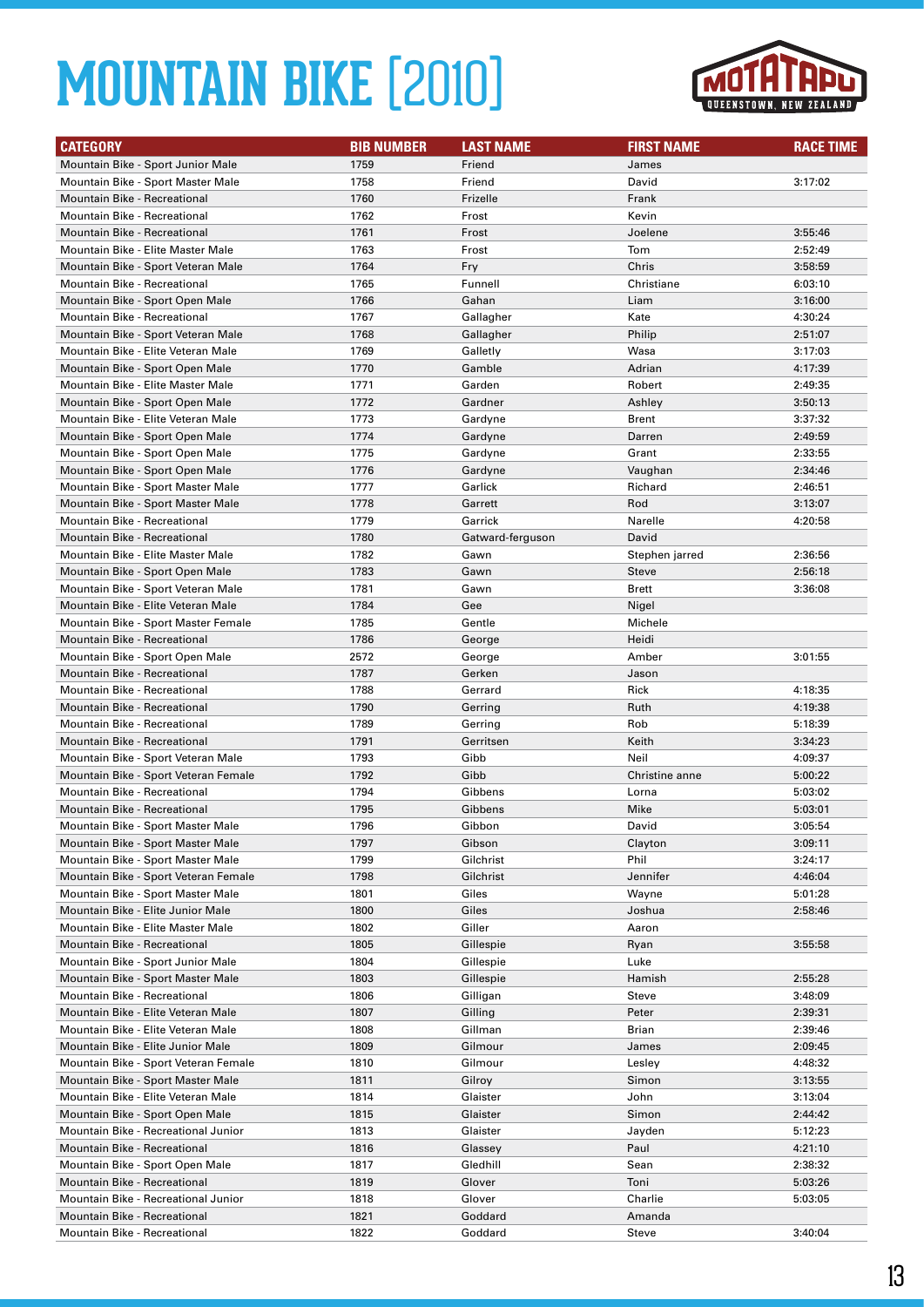

| <b>CATEGORY</b>                      | <b>BIB NUMBER</b> | <b>LAST NAME</b> | <b>FIRST NAME</b> | <b>RACE TIME</b> |
|--------------------------------------|-------------------|------------------|-------------------|------------------|
| Mountain Bike - Sport Open Male      | 1820              | Goddard          | Adam              |                  |
| <b>Mountain Bike - Recreational</b>  | 1823              | Godfrey          | Tania             | 4:28:19          |
| <b>Mountain Bike - Recreational</b>  | 1824              | Godfrey          | Martin            | 4:28:18          |
| <b>Mountain Bike - Recreational</b>  | 1825              | Godinet          | Kerry             | 4:14:47          |
| <b>Mountain Bike - Recreational</b>  | 1827              | Goessi           | Raewyn            |                  |
| <b>Mountain Bike - Recreational</b>  | 1826              | Goessi           | Greg              | 5:22:42          |
| <b>Mountain Bike - Recreational</b>  | 1828              | Goff             | Steph             | 5:24:22          |
| Mountain Bike - Sport Master Male    | 1829              | Gold             | Stuart            | 2:49:36          |
| Mountain Bike - Sport Master Male    | 1830              | Gomez            | Tony              | 3:23:25          |
| Mountain Bike - Sport Open Male      | 1831              | Good             | Craig             | 3:10:59          |
| Mountain Bike - Sport Open Male      | 1832              | Good             | Duncan            | 3:29:05          |
| Mountain Bike - Sport Open Male      | 1833              | Goodall          | Andy              | 2:55:18          |
| Mountain Bike - Recreational         | 1835              | Gordon           | Peter             | 6:00:01          |
| Mountain Bike - Sport Open Male      | 1834              | Gordon           | Micah             | 3:14:22          |
| Mountain Bike - Sport Open Male      | 1836              | Gough            | Neil              | 2:33:39          |
| <b>Mountain Bike - Recreational</b>  | 1839              | Gould            | Rose              | 4:30:24          |
| Mountain Bike - Sport Master Male    | 1837              | Gould            | David             | 2:43:51          |
| Mountain Bike - Sport Veteran Male   | 1838              | Gould            | Geoffrey          | 3:57:20          |
| <b>Mountain Bike - Recreational</b>  | 1841              | Gowing           | Linda             | 4:42:17          |
| <b>Mountain Bike - Recreational</b>  | 1843              | Gowing           | Linda             | 4:42:16          |
| Mountain Bike - Recreational         | 1842              | Gowing           | Michael           | 4:15:21          |
| Mountain Bike - Recreational Junior  | 1840              | Gowing           | Hannah            |                  |
| Mountain Bike - Elite Master Male    | 1844              | Graham           | lan               | 2:46:34          |
| Mountain Bike - Sport Veteran Male   | 1845              | Graham           | Peter             | 3:33:29          |
| Mountain Bike - Sport Master Male    | 1846              | Grandiek         | James             |                  |
| Mountain Bike - Sport Veteran Male   | 1847              | Granger          | <b>Brett</b>      | 3:26:27          |
| Mountain Bike - Recreational         | 1849              | Grant            | Dave              | 3:36:01          |
| <b>Mountain Bike - Recreational</b>  | 1848              | Grant            | Colin             | 2:57:30          |
| <b>Mountain Bike - Recreational</b>  | 1850              | Grant            | Stuart            | 4:31:43          |
| <b>Mountain Bike - Recreational</b>  | 1851              | Grant            | Will              | 3:53:55          |
| <b>Mountain Bike - Recreational</b>  | 1853              | Gravett          | Courtney          | 5:00:40          |
| <b>Mountain Bike - Recreational</b>  | 1852              | Gravett          | Colin             | 4:32:26          |
| Mountain Bike - Sport Open Female    | 1855              | Gray             | Helen             | 4:31:09          |
| Mountain Bike - Sport Open Female    | 1854              | Gray             | Erin              |                  |
| Mountain Bike - Elite Master Male    | 1856              | Greaves          | Michael           | 2:47:08          |
| Mountain Bike - Recreational         | 1442              | Green            | Fleur             | 4:08:48          |
| <b>Mountain Bike - Recreational</b>  | 1859              | Green            | Fleur             | 4:08:48          |
| Mountain Bike - Elite Veteran Male   | 1861              | Green            | Peter             | 2:14:17          |
| Mountain Bike - Sport Open Male      | 1857              | Green            | Allister          | 3:54:47          |
| Mountain Bike - Sport Veteran Female | 1860              | Green            | Jo                | 5:27:42          |
| Mountain Bike - Sport Open Male      | 1862              | Greenslade       | Mike              | 2:56:35          |
| Mountain Bike - Sport Veteran Female | 1863              | Greenwood        | Rhonda            | 5:14:39          |
| Mountain Bike - Recreational         | 1864              | Greet            | Martyn            | 2:52:50          |
| Mountain Bike - Sport Master Male    | 1865              | Gregan           | John              | 2:50:34          |
| Mountain Bike - Recreational         | 1866              | Gregory          | Janice            | 4:20:09          |
| Mountain Bike - Elite Veteran Male   | 1867              | Grey             | David             | 3:08:22          |
| Mountain Bike - Sport Open Female    | 1868              | Grey             | Jacinta           | 5:08:05          |
| <b>Mountain Bike - Recreational</b>  | 3122              | Grieve           | Marg              | 4:18:33          |
| Mountain Bike - Recreational         | 1872              | Grieve           | Marg              | 4:33:48          |
| Mountain Bike - Recreational         | 1871              | Grieve           | Luke              |                  |
| Mountain Bike - Elite Master Male    | 1869              | Grieve           | Jacob             | 2:19:45          |
| Mountain Bike - Elite Veteran Male   | 1874              | Grieve           | Ross              | 3:30:45          |
| Mountain Bike - Sport Open Male      | 1873              | Grieve           | Rob               | 3:13:42          |
| Mountain Bike - Sport Open Female    | 1870              | Grieve           | Jacob             | 3:43:15          |
| Mountain Bike - Sport Open Female    | 1875              | Griffin          | Francine          | 3:32:37          |
| Mountain Bike - Sport Open Male      | 1876              | Grindlay         | Cameron           | 2:58:46          |
| Mountain Bike - Recreational         | 1878              | Grooby           | Rose              | 4:23:11          |
| Mountain Bike - Recreational         | 1877              | Grooby           | Rose              | 3:39:07          |
| Mountain Bike - Recreational         | 1879              | Groombridge      | Leigh-ann         | 4:57:02          |
| Mountain Bike - Sport Open Female    | 1880              | Guihen           | Avril             | 3:45:36          |
| Mountain Bike - Recreational         | 1883              | Gunn             | Max               | 3:49:26          |
| Mountain Bike - Recreational Junior  | 1882              | Gunn             | Max               |                  |
| Mountain Bike - Sport Master Male    | 1884              | Gurney           | Steve             | 2:48:40          |
| Mountain Bike - Sport Veteran Male   | 1885              | Guthrie          | Arlo              | 3:56:24          |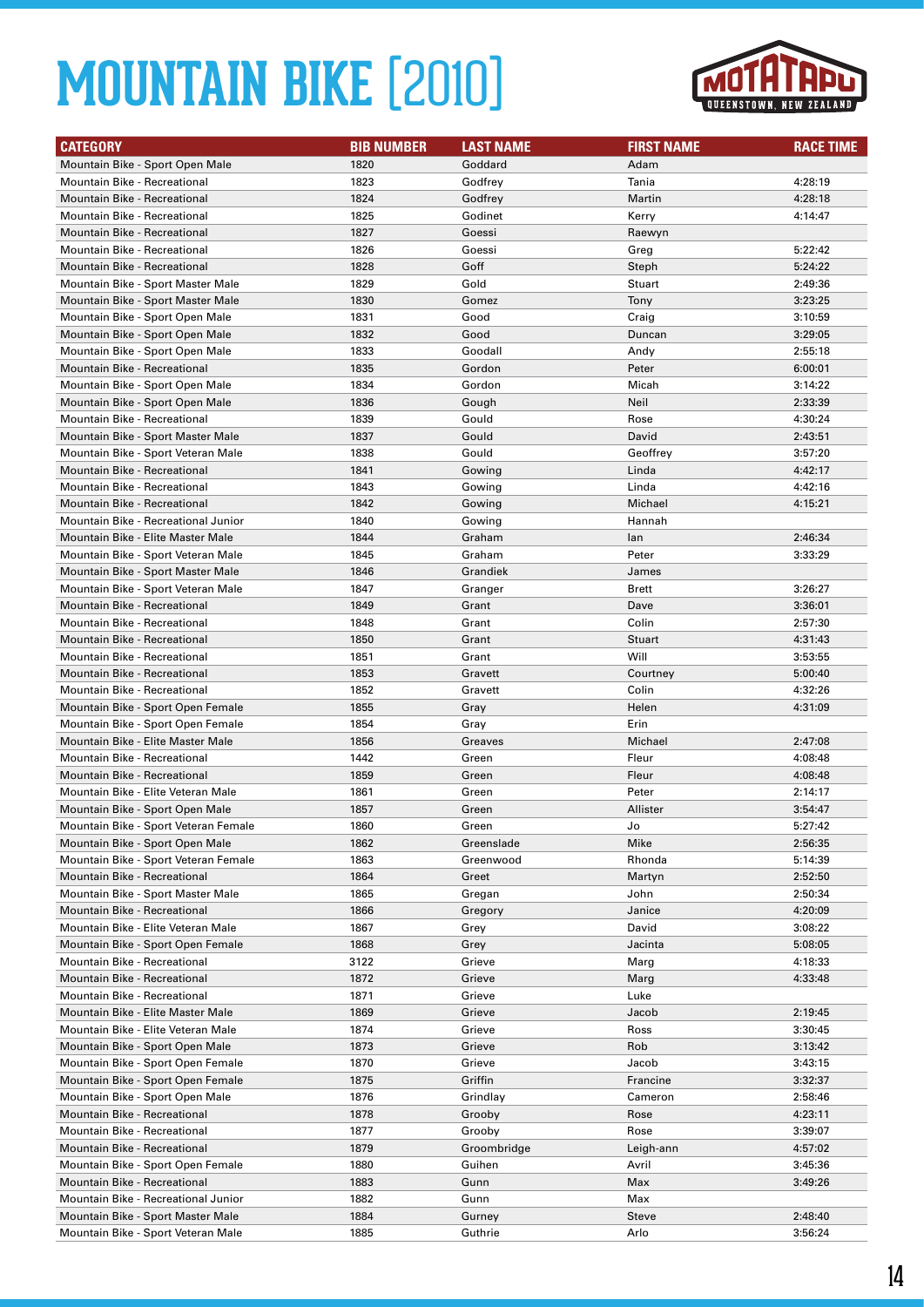

| <b>CATEGORY</b>                                                    | <b>BIB NUMBER</b> | <b>LAST NAME</b> | <b>FIRST NAME</b> | <b>RACE TIME</b>   |
|--------------------------------------------------------------------|-------------------|------------------|-------------------|--------------------|
| <b>Mountain Bike - Recreational</b>                                | 2765              | Gwynne-jones     | David             | 6:03:11            |
| Mountain Bike - Sport Master Male                                  | 1886              | Gwynne-jones     | David             | 3:23:35            |
| Mountain Bike - Elite Veteran Male                                 | 1888              | Haig             | Murray            | 2:51:15            |
| Mountain Bike - Sport Open Male                                    | 1887              | Haig             | Andrew            | 3:18:10            |
| <b>Mountain Bike - Recreational</b>                                | 1889              | Haley            | Alex              |                    |
| Mountain Bike - Recreational                                       | 1890              | Haley            | David             | 4:34:30            |
| Mountain Bike - Elite Veteran Male                                 | 1891              | Haley            | Simon             | 3:06:11            |
| <b>Mountain Bike - Recreational</b>                                | 1893              | Hall             | Janette           | 3:16:34            |
| <b>Mountain Bike - Recreational</b>                                | 1897              | Hall             | Victoria          | 4:58:56            |
| Mountain Bike - Elite Master Male                                  | 1892              | Hall             | Craig             | 2:56:40            |
| Mountain Bike - Sport Open Male                                    | 1896              | Hall             | Regan             | 3:53:27            |
| <b>Mountain Bike - Recreational</b>                                | 1898              | Hallberg         | Anita             | 4:59:43            |
| Mountain Bike - Sport Open Female                                  | 1899              | Halle            | Marie-claude      |                    |
| <b>Mountain Bike - Recreational</b>                                | 1902              | Hamilton         | Nathan            | 4:14:51            |
| <b>Mountain Bike - Recreational</b>                                | 1904              | Hamilton         | Sarah             | 4:20:12            |
| <b>Mountain Bike - Recreational</b>                                | 1900              | Hamilton         | Frazer            | 4:17:34            |
| Mountain Bike - Sport Master Male                                  | 1905              | Hamilton         | Stephen           | 3:46:38            |
| Mountain Bike - Sport Master Female                                | 1901              | Hamilton         | Melanie           | 6:24:53            |
| Mountain Bike - Sport Veteran Male                                 | 1903              | Hamilton         | Roger             | 4:35:00            |
| Mountain Bike - Elite Master Male                                  | 1908              | Hammond          | Simon             | 2:21:51            |
| Mountain Bike - Sport Open Male                                    | 1906              | Hammond          | Grant             | 3:10:02            |
| Mountain Bike - Sport Open Male                                    | 1907              | Hammond          | Logan             | 3:43:00            |
| Mountain Bike - Recreational                                       | 1909              | Hannagan         | Martin            | 5:29:08            |
| Mountain Bike - Recreational Junior                                | 1910              | Hannagan         | Thomas            |                    |
| <b>Mountain Bike - Recreational</b>                                | 1911              | Hanson           | Barry             | 3:40:44            |
| <b>Mountain Bike - Recreational</b>                                | 1912              | Hanson           | Ross              | 3:40:43            |
| <b>Mountain Bike - Recreational</b>                                | 1913              | Harbour          | Simon             | 3:28:43            |
| Mountain Bike - Sport Veteran Male                                 | 1914              | Harcourt         | Barry             |                    |
| Mountain Bike - Recreational                                       | 1915              | Harder           | Charlotte         | 4:25:02            |
| Mountain Bike - Sport Open Male                                    | 1916              | Harding          | Chris             | 3:19:27            |
| Mountain Bike - Sport Open Female                                  | 1918              | Harding          | Chris             | 3:41:07            |
| Mountain Bike - Sport Veteran Male                                 | 1917              | Harding          | Fraser            | 2:52:34            |
| Mountain Bike - Recreational                                       | 1919              | Hardwick-smith   | John              | 4:14:54            |
| Mountain Bike - Elite Master Male                                  | 1920              | Hardy            | Stephen           | 2:31:49            |
| Mountain Bike - Elite Master Male                                  | 1921              | Hargreaves       | Tom               | 3:02:20            |
| Mountain Bike - Sport Open Male                                    | 1922              | Harmer           | Drew              | 3:41:20            |
| Mountain Bike - Sport Junior Male                                  | 1923              | Harnett          | Oliver            | 2:59:39            |
| Mountain Bike - Recreational                                       | 1924              | Harris           | Greg              | 3:03:20            |
| Mountain Bike - Recreational                                       | 1925<br>1926      | Harris<br>Harris | Robin             | 3:01:58            |
| Mountain Bike - Recreational                                       |                   |                  | Steve             |                    |
| Mountain Bike - Sport Open Male<br>Mountain Bike - Elite Open Male | 3369<br>1928      | Hartley          | Mike              | 3:26:00<br>3:12:27 |
| Mountain Bike - Sport Open Male                                    | 1927              | Harvey<br>Harvey | Ryan<br>Mike      |                    |
| Mountain Bike - Sport Master Male                                  | 1929              | Harvey           | Scott             | 3:00:21            |
| Mountain Bike - Sport Open Female                                  | 1930              | Hasler           | Paula             | 3:36:17            |
| Mountain Bike - Sport Master Male                                  | 1932              | Hatton           | Jeff              | 4:05:53            |
| Mountain Bike - Sport Master Female                                | 1931              | Hatton           | Debra             | 4:32:12            |
| Mountain Bike - Sport Master Male                                  | 1933              | Haughton         | Jack              | 2:40:25            |
| Mountain Bike - Sport Open Male                                    | 1934              | Havard           | <b>Steve</b>      | 2:54:33            |
| Mountain Bike - Recreational Junior                                | 1935              | Hawkey           | Rebecca           | 5:34:44            |
| Mountain Bike - Recreational                                       | 1936              | Haworth          | Pamela            | 4:47:29            |
| Mountain Bike - Recreational                                       | 1937              | Hawthorn         | Christine         |                    |
| Mountain Bike - Recreational                                       | 1939              | Hay              | Geoff             | 3:43:22            |
| Mountain Bike - Recreational                                       | 1942              | Hay              | Merlyn            | 5:15:17            |
| Mountain Bike - Recreational                                       | 1955              | Hay              | Merlyn            | 3:36:31            |
| Mountain Bike - Recreational                                       | 1940              | Hay              | Geoff             | 4:55:19            |
| Mountain Bike - Sport Master Male                                  | 1943              | Hay              | Peter             |                    |
| Mountain Bike - Recreational Junior                                | 1941              | Hay              | Alice             | 4:25:19            |
| Mountain Bike - Recreational Junior                                | 1938              | Hay              | Alice             | 3:50:01            |
| Mountain Bike - Recreational                                       | 1944              | Haywood          | Terry             | 3:33:06            |
| Mountain Bike - Sport Master Male                                  | 1945              | Hazlett          | Don               | 4:08:31            |
| Mountain Bike - Sport Veteran Male                                 | 1946              | Healy            | John              |                    |
| Mountain Bike - Sport Master Female                                | 1947              | Heard            | Lydia             | 3:41:38            |
| Mountain Bike - Recreational                                       | 1948              | Heath            | Harold            | 5:58:27            |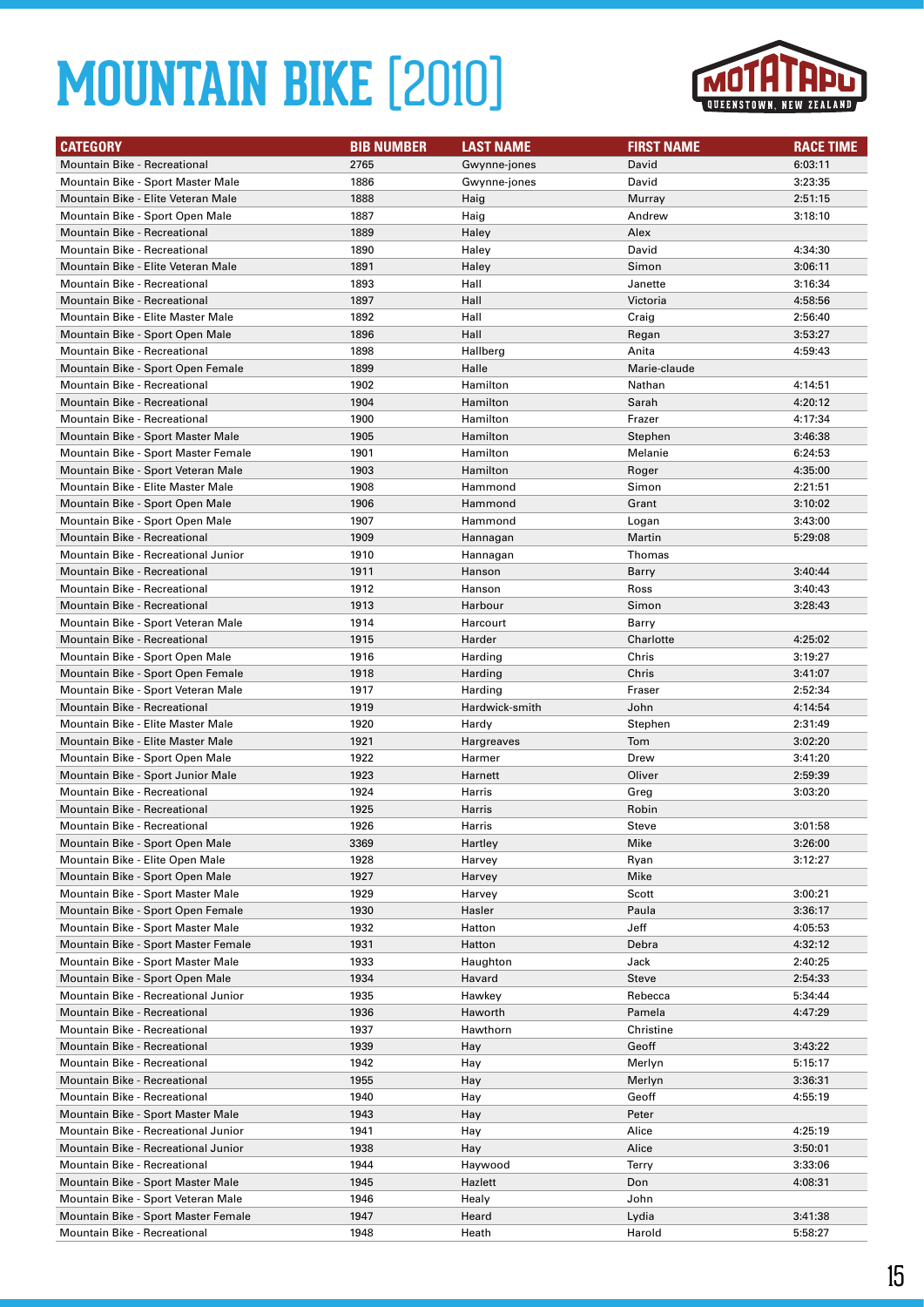

| <b>CATEGORY</b>                                                          | <b>BIB NUMBER</b> | <b>LAST NAME</b> | <b>FIRST NAME</b> | <b>RACE TIME</b>   |
|--------------------------------------------------------------------------|-------------------|------------------|-------------------|--------------------|
| <b>Mountain Bike - Recreational</b>                                      | 1950              | Heath            | Sue               | 5:58:32            |
| Mountain Bike - Sport Open Male                                          | 1951              | Heaton           | Stuart            | 3:40:30            |
| Mountain Bike - Sport Master Male                                        | 1952              | Hedges           | Gregory           | 4:33:23            |
| <b>Mountain Bike - Recreational</b>                                      | 1953              | Hegan            | Jeff              | 3:28:47            |
| Mountain Bike - Elite Veteran Male                                       | 1954              | Heinzel          | Michael           | 4:02:50            |
| Mountain Bike - Elite Open Male                                          | 1957              | Hellyer          | Daniel            | 2:22:18            |
| Mountain Bike - Sport Open Female                                        | 1958              | Hely             | Sarah             | 3:12:40            |
| Mountain Bike - Recreational                                             | 1960              | Henderson        | Beverley          | 5:17:43            |
| <b>Mountain Bike - Recreational</b>                                      | 1965              | Henderson        | Phil              | 4:26:50            |
| Mountain Bike - Elite Master Male                                        | 1959              | Henderson        | Andrew            | 2:46:18            |
| Mountain Bike - Elite Master Male                                        | 1963              | Henderson        | James             | 4:14:49            |
| Mountain Bike - Sport Open Male                                          | 1962              | Henderson        | Darrell           |                    |
| Mountain Bike - Sport Master Male                                        | 1961              | Henderson        | <b>Brent</b>      | 3:12:19            |
| Mountain Bike - Sport Master Male                                        | 1964              | Henderson        | Miles             | 3:18:17            |
| Mountain Bike - Sport Master Male                                        | 1966              | Henderson        | Quin              | 2:57:25            |
| <b>Mountain Bike - Recreational</b>                                      | 1967              | Hendry           | Gwen              | 3:48:54            |
| <b>Mountain Bike - Recreational</b>                                      | 1968              | Henshall         | Helen             |                    |
| <b>Mountain Bike - Recreational</b>                                      | 1969              | Henshall         | Richard           |                    |
| <b>Mountain Bike - Recreational</b>                                      | 1970              | Herbert          | Sascha            | 4:53:55            |
| Mountain Bike - Sport Master Male                                        | 1972              | Herdson          | Peter             | 3:24:07            |
| Mountain Bike - Sport Master Female                                      | 1971              | Herdson          | Ingrid            | 3:13:01            |
| Mountain Bike - Elite Veteran Male                                       | 1973              | Herlihy          | Paul              | 2:22:17            |
| Mountain Bike - Sport Veteran Male                                       | 1974              | Herrett          | Ross              | 3:42:20            |
| <b>Mountain Bike - Recreational</b>                                      | 1975              | Herring          | Maree             | 5:38:39            |
| Mountain Bike - Sport Master Male                                        | 1976              | Heslip           | Donald            | 3:50:42            |
| Mountain Bike - Elite Veteran Male                                       | 1977              | Heslop           | Chris             | 3:15:29            |
| Mountain Bike - Sport Veteran Male                                       | 1979              | Heydenrych       | Clive             |                    |
| <b>Mountain Bike - Recreational</b>                                      | 1980              | Heye             | Claudio           | 3:49:35            |
| Mountain Bike - Sport Open Male                                          | 1981              | Hibbs            | <b>Bradley</b>    | 3:21:58            |
| Mountain Bike - Sport Master Female                                      | 1982              | Hibma            | Merilyn           | 4:06:25            |
| Mountain Bike - Sport Veteran Male                                       | 1983<br>1984      | Hicks            | Geoff<br>Gordon   |                    |
| Mountain Bike - Sport Master Male<br><b>Mountain Bike - Recreational</b> | 1988              | Higgins<br>Hill  | Nic               | 3:44:00<br>3:52:47 |
| Mountain Bike - Recreational                                             | 1989              | Hill             | Nigel             | 5:43:29            |
| <b>Mountain Bike - Recreational</b>                                      | 1985              | Hill             | Daryl             | 4:21:24            |
| Mountain Bike - Elite Veteran Male                                       | 1987              | Hill             | Lawrence          | 3:02:23            |
| Mountain Bike - Sport Open Male                                          | 1986              | Hill             | Doug              | 4:07:01            |
| Mountain Bike - Sport Open Male                                          | 1990              | Hill             | Nolan             | 3:04:53            |
| Mountain Bike - Sport Open Male                                          | 1991              | Hill             | Regan             | 3:05:58            |
| Mountain Bike - Sport Master Female                                      | 2576              | Hinge            | Birgitte          | 3:19:39            |
| Mountain Bike - Elite Veteran Male                                       | 1994              | Hoare            | Stephen           | 2:29:22            |
| Mountain Bike - Sport Junior Male                                        | 1993              | Hoare            | Jack              | 3:08:55            |
| Mountain Bike - Elite Veteran Male                                       | 1995              | Hoban            | Tim               | 2:03:24            |
| Mountain Bike - Sport Master Male                                        | 1996              | Hobson           | Mark              | 3:25:47            |
| Mountain Bike - Recreational Junior                                      | 1997              | Hobson           | Mitchell          |                    |
| Mountain Bike - Recreational                                             | 1999              | Hodgson          | Pete              | 4:20:50            |
| Mountain Bike - Sport Veteran Male                                       | 1998              | Hodgson          | Chris             | 3:10:25            |
| Mountain Bike - Elite Veteran Male                                       | 2000              | Hodsell          | Craig             | 2:21:14            |
| Mountain Bike - Sport Junior Male                                        | 2001              | Hodsell          | Craig             | 2:35:15            |
| Mountain Bike - Recreational                                             | 2003              | Hogan            | Debbie            | 5:12:05            |
| <b>Mountain Bike - Recreational</b>                                      | 2005              | Hogan            | Martha            | 5:10:05            |
| Mountain Bike - Recreational                                             | 2004              | Hogan            | Mark              | 5:10:06            |
| Mountain Bike - Sport Master Male                                        | 2002              | Hogan            | Anthony           | 3:09:48            |
| Mountain Bike - Sport Master Male                                        | 2006              | Hogan            | Peter             | 3:03:02            |
| Mountain Bike - Elite Master Male                                        | 2008              | Hogg             | Tony              | 2:01:17            |
| Mountain Bike - Sport Junior Male                                        | 2007              | Hogg             | Sam               | 3:06:12            |
| Mountain Bike - Recreational                                             | 2011              | Holden           | Richard           | 5:35:10            |
| Mountain Bike - Elite Junior Male                                        | 2010              | Holden           | Andrew            | 2:58:39            |
| Mountain Bike - Elite Veteran Male                                       | 2009              | Holden           | Andrew            | 2:51:21            |
| Mountain Bike - Sport Open Female                                        | 2012              | Holland          | Caroline          | 3:37:55            |
| Mountain Bike - Sport Master Male                                        | 2013              | Holland          | Shane             | 3:57:28            |
| Mountain Bike - Recreational                                             | 2014              | Hollebon         | Shane             | 4:44:20            |
| Mountain Bike - Recreational                                             | 2015              | Hollings         | Trevor            | 4:07:10            |
| Mountain Bike - Elite Veteran Male                                       | 2016              | Holmes           | Andrew            | 2:37:40            |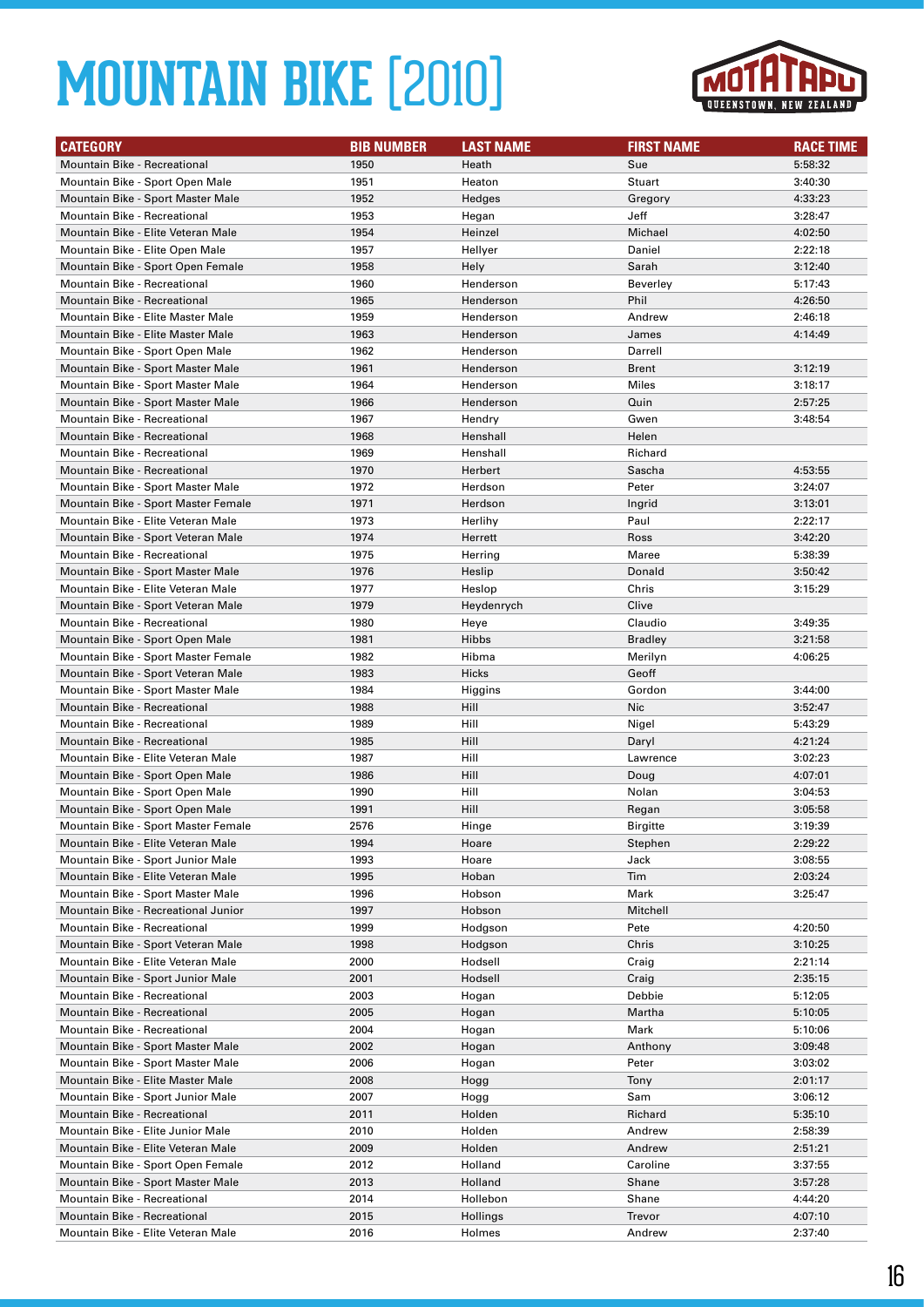

| <b>CATEGORY</b>                                                          | <b>BIB NUMBER</b> | <b>LAST NAME</b>   | <b>FIRST NAME</b> | <b>RACE TIME</b>   |
|--------------------------------------------------------------------------|-------------------|--------------------|-------------------|--------------------|
| Mountain Bike - Sport Open Male                                          | 2017              | Holmes             | Jeremy            | 2:43:08            |
| Mountain Bike - Sport Master Male                                        | 2018              | Holmes             | John              | 2:46:24            |
| Mountain Bike - Sport Master Male                                        | 2020              | Hook               | Mark              | 3:38:08            |
| <b>Mountain Bike - Recreational</b>                                      | 2021              | Hooks              | Shane             |                    |
| Mountain Bike - Sport Open Male                                          | 2022              | Hopcroft           | Reuben            | 3:15:09            |
| <b>Mountain Bike - Recreational</b>                                      | 2023              | Hope               | Kylie             | 5:15:28            |
| Mountain Bike - Sport Open Male                                          | 2024              | Hope               | Timothy           | 3:40:27            |
| Mountain Bike - Recreational                                             | 2025              | Hopkins            | Bob               | 4:35:54            |
| <b>Mountain Bike - Recreational</b>                                      | 2026              | Hopper             | Annie             | 5:21:48            |
| <b>Mountain Bike - Recreational</b>                                      | 2027              | Hopper             | Jeffrey           | 5:21:49            |
| Mountain Bike - Sport Open Female                                        | 2028              | Horn               | Jennifer          |                    |
| <b>Mountain Bike - Recreational</b>                                      | 2029              | Horsbrugh          | Andrew            | 3:14:16            |
| Mountain Bike - Elite Veteran Male                                       | 2030              | Horton             | Andrew            | 3:21:52            |
| Mountain Bike - Sport Master Male                                        | 2031              | Horton             | Shaun             | 4:39:20            |
| Mountain Bike - Recreational                                             | 2032              | Hotop              | Devon             | 5:36:55            |
| Mountain Bike - Sport Open Male                                          | 2034              | Howard             | Hamish            | 2:38:21            |
| Mountain Bike - Sport Veteran Male                                       | 2033              | Howard             | Clayton           | 3:29:55            |
| <b>Mountain Bike - Recreational</b>                                      | 2035              | Howe               | John              |                    |
| Mountain Bike - Sport Master Male                                        | 2036              | Howell             | Sue               | 2:54:17            |
| Mountain Bike - Sport Master Female                                      | 2037              | Howell             | Sue               | 3:37:25            |
| <b>Mountain Bike - Recreational</b>                                      | 2038              | Howie              | Alastair          | 3:13:31            |
| Mountain Bike - Sport Junior Male                                        | 2905<br>2898      | Hoy                | Martyn            | 4:34:15            |
| Mountain Bike - Sport Junior Female                                      | 2901              | Hoy                | Martyn            | 4:44:03<br>4:44:07 |
| Mountain Bike - Sport Master Male<br>Mountain Bike - Sport Veteran Male  | 2039              | Hoy<br>Hoy         | Martyn<br>Martyn  | 4:37:59            |
| <b>Mountain Bike - Recreational</b>                                      | 2040              | Hughan             | David             | 4:07:24            |
| <b>Mountain Bike - Recreational</b>                                      | 2041              | Hughes             | Chris             | 3:47:47            |
| Mountain Bike - Elite Open Male                                          | 2042              | Hughson            | Andrew            | 2:15:31            |
| Mountain Bike - Elite Veteran Female                                     | 2044              | Hume               | Jo                |                    |
| <b>Mountain Bike - Recreational</b>                                      | 2045              | Hunger             | Joanne elizabeth  | 5:58:02            |
| <b>Mountain Bike - Recreational</b>                                      | 2047              | Hunt               | Jo                | 4:17:28            |
| <b>Mountain Bike - Recreational</b>                                      | 2046              | Hunt               | Chris             | 4:17:29            |
| Mountain Bike - Recreational                                             | 2050              | Hunt               | Rosemary          |                    |
| <b>Mountain Bike - Recreational</b>                                      | 2051              | Hunt               | Stu               | 4:09:02            |
| <b>Mountain Bike - Recreational</b>                                      | 2049              | Hunt               | Murray            | 3:57:29            |
| Mountain Bike - Elite Veteran Male                                       | 2048              | Hunt               | John              |                    |
| Mountain Bike - Sport Master Male                                        | 2052              | Hunter             | Mark              | 2:59:54            |
| Mountain Bike - Recreational                                             | 2053              | Hupton             | Karmen            | 4:58:30            |
| Mountain Bike - Sport Master Male                                        | 2054              | Hurdle             | Dion              | 5:19:22            |
| Mountain Bike - Sport Master Male                                        | 2055              | Hurrell            | Shane             | 2:55:50            |
| Mountain Bike - Recreational                                             | 2057              | Hurst              | Megan             | 4:29:25            |
| Mountain Bike - Recreational                                             | 2056              | Hurst              | Justin            | 4:29:25            |
| Mountain Bike - Recreational                                             | 2058              | Hurych             | Martin            | 5:26:05            |
| Mountain Bike - Sport Master Male                                        | 2059              | Huston             | Gareth            | 3:18:09            |
| Mountain Bike - Sport Veteran Male                                       | 2060              | Huston             | Ronald            | 3:55:02            |
| Mountain Bike - Recreational                                             | 2061              | Hutchison          | Leanna            | 5:44:45            |
| Mountain Bike - Sport Open Male                                          | 2062              | Hutter             | Jaime             |                    |
| Mountain Bike - Recreational                                             | 2063              | Hyland             | Gerard            | 3:36:13            |
| Mountain Bike - Sport Veteran Male                                       | 2064              | Hyndman            | Murray            | 3:34:37            |
| Mountain Bike - Sport Master Male                                        | 2065              | Iddles             | Calum             | 3:02:25            |
| Mountain Bike - Elite Veteran Male                                       | 2066              | Inglis             | Euan              | 3:05:05            |
| Mountain Bike - Recreational                                             | 2068              | Innes              | Richard           | 3:06:36            |
| Mountain Bike - Sport Veteran Male                                       | 2069              | Inns               | Michael           | 3:43:50            |
| Mountain Bike - Recreational                                             | 2070              | Iremonger          | David             | 3:48:41            |
| Mountain Bike - Sport Master Male<br>Mountain Bike - Sport Master Female | 2071<br>2072      | Irwin              | David<br>Wendy    | 5:10:20            |
|                                                                          |                   | Irwin              |                   | 5:10:18            |
| Mountain Bike - Sport Master Female<br>Mountain Bike - Recreational      | 2073<br>2074      | Isaacs<br>Ishikawa | Kath<br>Rei       | 4:19:04            |
| Mountain Bike - Recreational                                             | 2075              | Ivanov             | John              | 4:15:32            |
| Mountain Bike - Recreational                                             | 2076              | Ivanov             | Kylie             | 4:38:48            |
| Mountain Bike - Recreational                                             | 2077              | Jack               | Richard           |                    |
| Mountain Bike - Recreational                                             | 2078              | Jackson            | Andrew            | 4:27:24            |
| Mountain Bike - Recreational                                             | 2079              | Jackson            | Ashleigh          | 5:24:23            |
| Mountain Bike - Recreational                                             | 2081              | Jackson            | James             | 3:12:55            |
|                                                                          |                   |                    |                   |                    |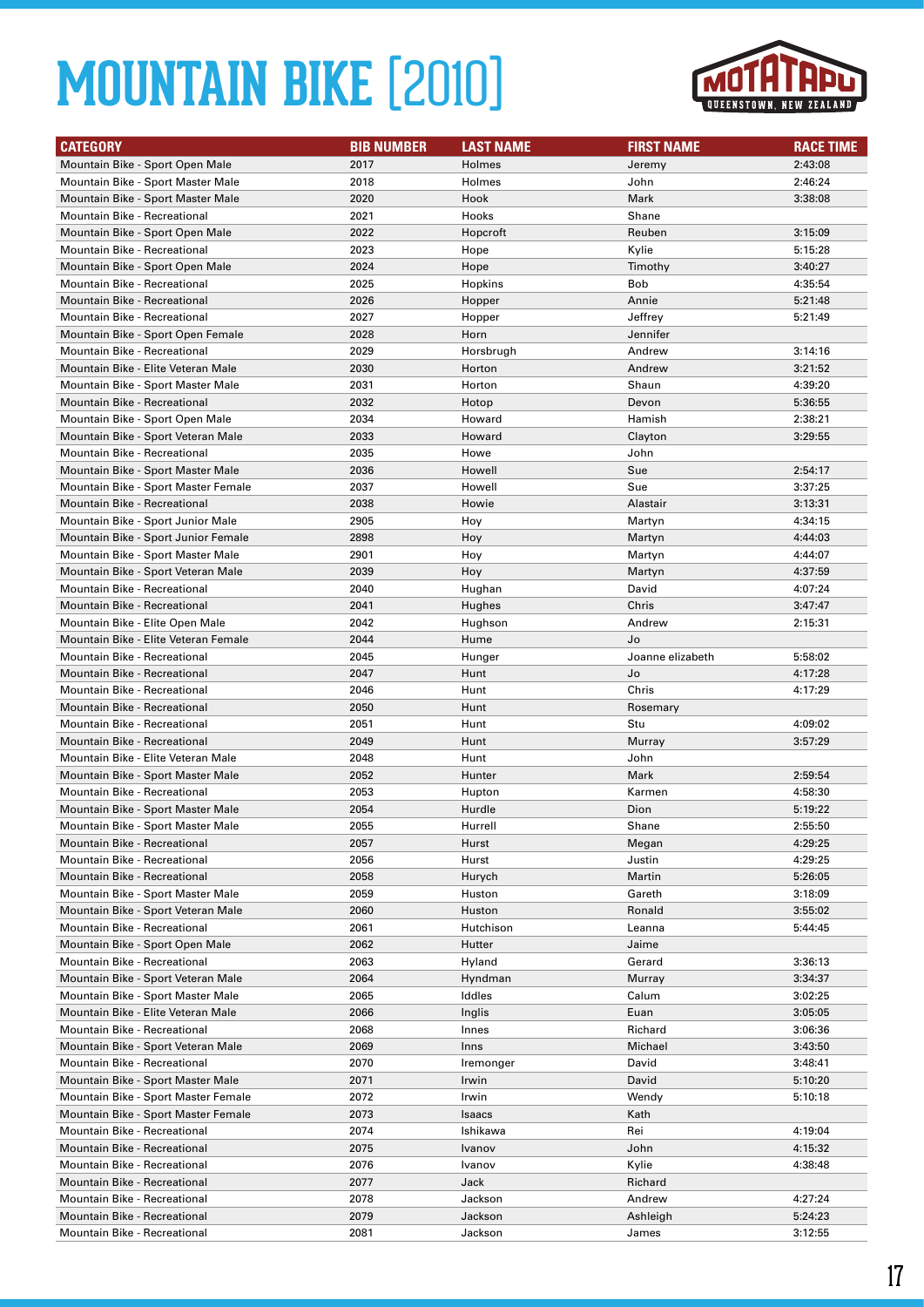

| <b>CATEGORY</b>                                              | <b>BIB NUMBER</b> | <b>LAST NAME</b> | <b>FIRST NAME</b>   | <b>RACE TIME</b>   |
|--------------------------------------------------------------|-------------------|------------------|---------------------|--------------------|
| Mountain Bike - Sport Open Male                              | 2082              | Jackson          | Paul                |                    |
| Mountain Bike - Sport Master Male                            | 2080              | Jackson          | Graeme              | 3:03:33            |
| Mountain Bike - Sport Master Female                          | 2083              | Jackson          | Tessa               | 3:39:21            |
| Mountain Bike - Sport Master Male                            | 2084              | Jackways         | Dave                | 3:08:36            |
| Mountain Bike - Sport Open Male                              | 2085              | Jaeger           | Stephen             |                    |
| Mountain Bike - Elite Veteran Male                           | 2086              | Jaine            | Mark                | 2:56:19            |
| <b>Mountain Bike - Recreational</b>                          | 2089              | James            | Jeanette            | 4:29:16            |
| Mountain Bike - Elite Master Male                            | 2090              | James            | Martin              | 2:40:23            |
| Mountain Bike - Sport Master Male                            | 2088              | James            | Dean                | 2:59:16            |
| Mountain Bike - Sport Veteran Male                           | 2091              | James            | Peter               | 2:53:50            |
| Mountain Bike - Sport Open Male                              | 2092              | Janata           | Robin               | 2:30:14            |
| Mountain Bike - Sport Open Male                              | 2093              | Jeffs            | Michael             | 3:18:33            |
| Mountain Bike - Recreational                                 | 2098              | Jenkins          | Noel                | 3:31:02            |
| Mountain Bike - Elite Veteran Male                           | 2095              | Jenkins          | Brett               | 2:52:35            |
| Mountain Bike - Elite Veteran Male                           | 2096              | Jenkins          | <b>Bruce</b>        | 2:13:23            |
| Mountain Bike - Sport Open Female                            | 2097              | Jenkins          | Emma                | 4:21:34            |
| Mountain Bike - Sport Veteran Male                           | 2094              | Jenkins          | Alan                | 4:34:44            |
| <b>Mountain Bike - Recreational</b>                          | 2995              | Jensen           | Simon               | 5:25:22            |
| <b>Mountain Bike - Recreational</b>                          | 2099              | Jensen           | Simon               | 5:25:22            |
| Mountain Bike - Recreational                                 | 2101              | Johns            | Tony                | 4:17:54            |
| <b>Mountain Bike - Recreational</b>                          | 2100              | Johns            | Ron                 | 3:15:04            |
| <b>Mountain Bike - Recreational</b>                          | 2846              | Johnson          | Scott               | 3:54:06            |
| Mountain Bike - Recreational                                 | 2105              | Johnson          | Merle               | 6:00:02            |
| Mountain Bike - Elite Veteran Male                           | 2107              | Johnson          | Scott               | 2:39:34            |
| Mountain Bike - Sport Open Male                              | 2102              | Johnson          | Ben                 | 2:40:24            |
| Mountain Bike - Sport Open Male                              | 2104              | Johnson          | Martin              | 2:58:56            |
| Mountain Bike - Sport Open Male                              | 3217              | Johnson          | Pene                | 4:19:58            |
| Mountain Bike - Sport Master Male                            | 2106              | Johnson          | Paul                | 3:59:44            |
| Mountain Bike - Sport Veteran Male                           | 2103              | Johnson          | Graeme              | 3:37:45            |
| Mountain Bike - Elite Master Male                            | 2109              | Johnston         | James               | 2:14:11            |
| Mountain Bike - Elite Master Male                            | 2112              | Johnston         | Mark                | 2:24:59            |
| Mountain Bike - Elite Veteran Male                           | 2114              | Johnston         | Rodney              |                    |
| Mountain Bike - Elite Veteran Male                           | 2110              | Johnston         | Kevin               | 2:49:05            |
| Mountain Bike - Sport Open Male                              | 2115              | Johnston         | Shane               | 5:00:07            |
| Mountain Bike - Sport Open Female                            | 2111              | Johnston         | Kirsty              | 3:19:03            |
| Mountain Bike - Sport Master Female                          | 2113              | Johnston         | Michelle            | 4:24:06            |
| Mountain Bike - Sport Veteran Male                           | 2108              | Johnston         | Gus                 | 3:44:49            |
| Mountain Bike - Elite Veteran Male                           | 2117              | Johnstone        | Grant               | 2:53:14            |
| Mountain Bike - Sport Master Male                            | 2116              | Johnstone        | Andrew              | 3:30:37            |
| Mountain Bike - Sport Master Female                          | 2118              | Johnstone        | Kim                 | 6:41:57            |
| Mountain Bike - Recreational                                 | 2120              | Jolly            | Martha              |                    |
| Mountain Bike - Elite Veteran Male                           | 2119              | Jolly            | Greg                | 2:41:05            |
| Mountain Bike - Recreational                                 | 2121              | Jones            | Alan                | 4:57:09            |
| Mountain Bike - Recreational<br>Mountain Bike - Recreational | 2124<br>2129      | Jones            | Courtney<br>Kendall | 4:45:56<br>4:16:33 |
| Mountain Bike - Recreational                                 | 2132              | Jones<br>Jones   | Mark                | 4:25:50            |
| <b>Mountain Bike - Recreational</b>                          |                   |                  | Mike                | 4:58:04            |
| Mountain Bike - Sport Junior Male                            | 2133<br>2122      | Jones<br>Jones   | Philip              | 2:55:12            |
| Mountain Bike - Sport Open Male                              | 2123              |                  | Andrew              |                    |
| Mountain Bike - Sport Master Male                            | 2126              | Jones<br>Jones   | Grant               | 3:16:29            |
| Mountain Bike - Sport Master Male                            | 2125              | Jones            | Darrin              | 2:52:17            |
| Mountain Bike - Sport Master Female                          | 2128              | Jones            | Julie               | 3:38:21            |
| Mountain Bike - Sport Veteran Male                           | 2134              | Jones            | Philip              | 2:58:16            |
| Mountain Bike - Sport Veteran Female                         | 2127              | Jones            | Jane                | 3:56:34            |
| Mountain Bike - Recreational Junior                          | 2131              | Jones            | Marcus              | 3:57:32            |
| Mountain Bike - Recreational                                 | 2135              | Jopling          | Simon               | 3:26:54            |
| Mountain Bike - Recreational                                 | 2136              | Jordan           | Mark                | 4:24:37            |
| Mountain Bike - Sport Open Male                              | 2137              | Jordan           | Peter               | 3:36:35            |
| Mountain Bike - Sport Master Male                            | 2138              | Joyce            | Peter               | 3:37:31            |
| Mountain Bike - Sport Open Male                              | 2139              | Judd             | Nick                | 2:57:24            |
| Mountain Bike - Sport Master Male                            | 2140              | Judd             | Peter               | 3:16:19            |
| Mountain Bike - Sport Junior Male                            | 2141              | Junghanns        | Jacob               | 2:29:24            |
| Mountain Bike - Sport Master Male                            | 2143              | Junghanns        | Ralph               | 3:58:11            |
| Mountain Bike - Recreational Junior                          | 2142              | Junghanns        | Leon                | 3:58:09            |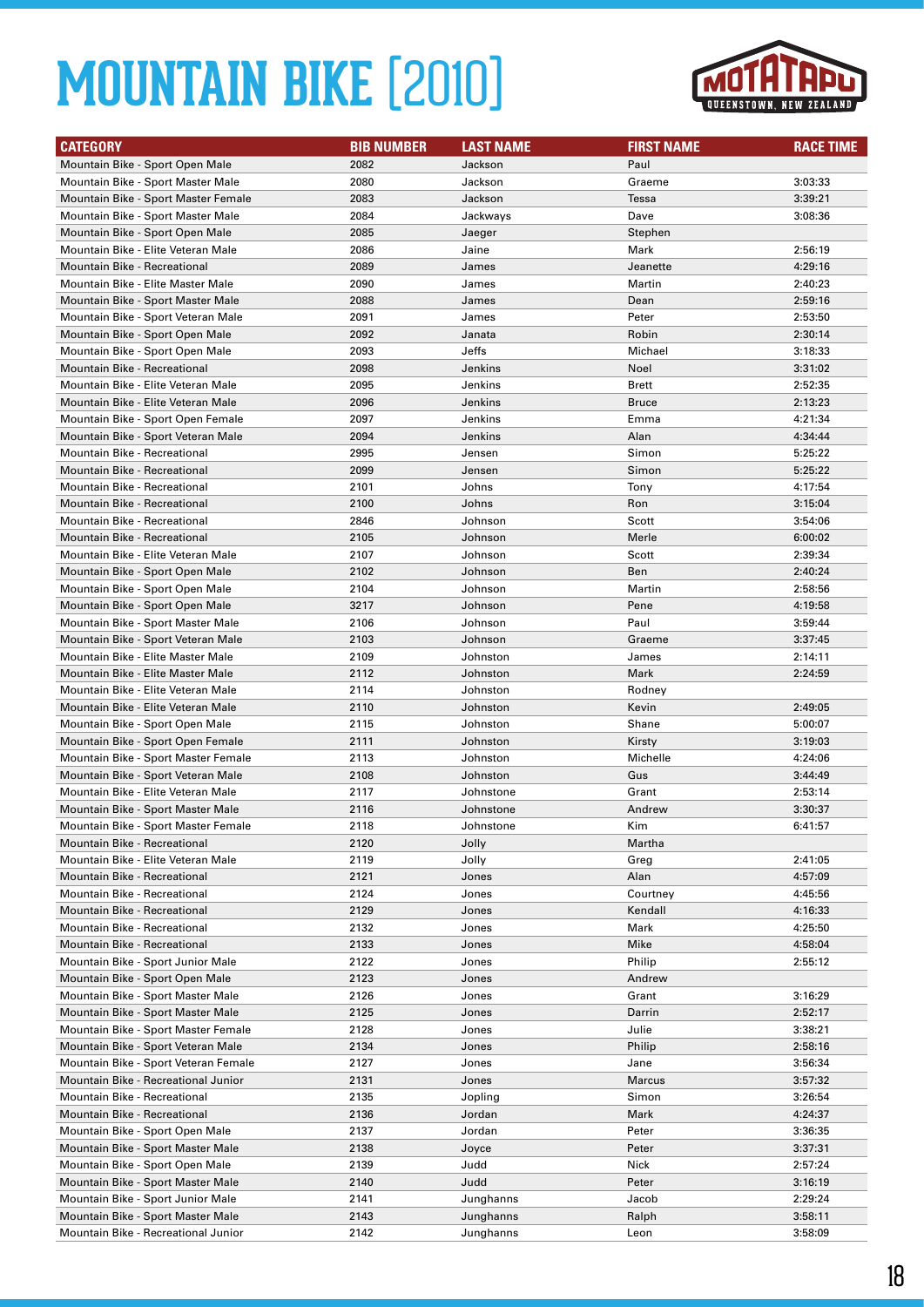

| <b>CATEGORY</b>                                                      | <b>BIB NUMBER</b> | <b>LAST NAME</b>     | <b>FIRST NAME</b> | <b>RACE TIME</b>   |
|----------------------------------------------------------------------|-------------------|----------------------|-------------------|--------------------|
| Mountain Bike - Sport Open Male                                      | 2144              | Kaminszky            | Tom               | 2:45:58            |
| Mountain Bike - Recreational                                         | 2145              | Kearns               | Hilary            | 5:18:48            |
| <b>Mountain Bike - Recreational</b>                                  | 2146              | Kearns               | Nicola            | 5:18:47            |
| Mountain Bike - Elite Master Male                                    | 2147              | Keast                | Stephen           | 2:18:46            |
| Mountain Bike - Elite Veteran Male                                   | 2148              | Keeble               | Ron               | 2:38:00            |
| Mountain Bike - Recreational                                         | 2149              | Keen                 | Greg              |                    |
| Mountain Bike - Recreational                                         | 2150              | Keene                | Lyn               | 4:32:17            |
| <b>Mountain Bike - Recreational</b>                                  | 3198              | Keene                | Lyn               | 4:20:14            |
| Mountain Bike - Sport Veteran Male                                   | 2151              | Keillor              | Rod               | 3:37:37            |
| <b>Mountain Bike - Recreational</b>                                  | 2152              | Kellar               | Paul              |                    |
| Mountain Bike - Elite Master Female                                  | 2153              | Kelly                | Kath              | 2:20:05            |
| Mountain Bike - Sport Master Male                                    | 2154              | Kelly                | Mark              | 3:33:44            |
| Mountain Bike - Recreational                                         | 2155              | Kelsall              | Dean              |                    |
| Mountain Bike - Sport Veteran Male                                   | 2156              | Kemmett              | George            | 3:32:47            |
| <b>Mountain Bike - Recreational</b>                                  | 2161              | Kennedy              | <b>Steve</b>      | 5:48:51            |
| Mountain Bike - Elite Master Male                                    | 2158              | Kennedy              | Callum            | 2:15:37            |
| Mountain Bike - Sport Open Male                                      | 2157              | Kennedy              | Adam              | 4:16:17            |
| Mountain Bike - Sport Open Male                                      | 2160              | Kennedy              | Scott             | 2:51:29            |
| Mountain Bike - Sport Open Male                                      | 2164              | Kennedy              | Zane              |                    |
| Mountain Bike - Sport Open Female                                    | 2163              | Kennedy              | Sue               |                    |
| Mountain Bike - Sport Master Male                                    | 2162              | Kennedy              | <b>Steve</b>      | 3:34:47            |
| Mountain Bike - Sport Veteran Male                                   | 2159              | Kennedy              | lan               | 3:44:13            |
| Mountain Bike - Recreational                                         | 2165              | Kent                 | Jane              | 4:48:49            |
| Mountain Bike - Sport Open Female                                    | 2166              | Kenton-smith         | Donna             | 4:31:32            |
| Mountain Bike - Sport Master Male                                    | 2167              | Kenton-smith         | Jesse             | 3:45:31            |
| Mountain Bike - Sport Master Female                                  | 2168              | Keown                | Kathryn           | 3:52:11            |
| Mountain Bike - Recreational                                         | 2169              | Kernot               | Kathy             | 6:06:27            |
| Mountain Bike - Recreational                                         | 2170              | Kerr                 | Rodger            | 3:20:32            |
| <b>Mountain Bike - Recreational</b>                                  | 2171              | Keyse                | Donna             | 3:29:25            |
| Mountain Bike - Sport Master Male                                    | 2172              | Keyse                | Graeme            | 3:12:53            |
| Mountain Bike - Recreational                                         | 2174              | Kiely                | Evette            | 5:36:44            |
| <b>Mountain Bike - Recreational</b>                                  | 2173              | Kiely                | Brent             | 5:36:46            |
| Mountain Bike - Elite Veteran Male                                   | 2175              | Killick              | AI                | 2:12:36            |
| Mountain Bike - Sport Junior Male                                    | 2177              | Kilpatrick           | Hamish            | 3:00:07            |
| Mountain Bike - Sport Veteran Male                                   | 2176              | Kilpatrick           | Hamish            | 3:43:40            |
| Mountain Bike - Recreational                                         | 2183              | King                 | Martin            | 3:21:11            |
| Mountain Bike - Elite Veteran Male                                   | 2180              | King                 | Barry             | 2:44:56            |
| Mountain Bike - Elite Veteran Male                                   | 2181              | King                 | Greg              | 2:21:02            |
| Mountain Bike - Elite Veteran Female                                 | 2182              | King                 | Josephine         | 3:20:40            |
| Mountain Bike - Sport Open Male                                      | 2179              | King                 | Anthony           | 3:29:14            |
| Mountain Bike - Sport Master Male                                    | 2178              | King                 | Andrew            | 3:30:04            |
| Mountain Bike - Sport Master Male                                    | 2184              | King                 | Steve             | 2:34:00            |
| Mountain Bike - Recreational                                         | 2185              | Kingan               | Callum            | 4:19:09            |
| Mountain Bike - Recreational                                         | 2186              | Kingan               | Twyla             | 4:19:14            |
| Mountain Bike - Elite Master Male                                    | 2187              | Kingsland            | <b>Brent</b>      | 2:47:15            |
| Mountain Bike - Recreational                                         | 2188              | Kingston             | Cliff             | 3:16:28            |
| Mountain Bike - Recreational                                         | 2189              | Kingston             | Sandra            | 5:34:02            |
| Mountain Bike - Sport Open Female<br>Mountain Bike - Sport Open Male | 2190              | Kirk                 | Amy               | 3:25:19            |
| Mountain Bike - Elite Veteran Male                                   | 2191              | Kirkman<br>Kirksmith | Scott<br>Jeremy   | 4:14:44            |
| Mountain Bike - Sport Master Female                                  | 2192              |                      |                   | 4:17:19<br>4:34:39 |
| Mountain Bike - Elite Master Male                                    | 2193<br>2194      | Kirksmith<br>Kissell | Lynley<br>John    | 3:14:28            |
| Mountain Bike - Elite Veteran Male                                   | 2195              | Kissling             | Stefan            | 2:39:48            |
| Mountain Bike - Elite Veteran Male                                   | 2196              | Klausen              | Steven            | 2:37:58            |
| Mountain Bike - Recreational                                         | 2197              | Knapp                | Louise            | 4:12:46            |
| Mountain Bike - Recreational                                         | 1361              | Knewstubb            | Ruth              |                    |
| Mountain Bike - Recreational                                         | 2198              | Knight               | Brent             | 4:07:10            |
| Mountain Bike - Recreational                                         | 2199              | Knight               | Penny             |                    |
| Mountain Bike - Sport Open Male                                      | 2200              | Knowles              | Andy              | 3:31:26            |
| Mountain Bike - Sport Master Male                                    | 2201              | Kopae                | Wally             | 3:01:23            |
| Mountain Bike - Recreational                                         | 2202              | Kotkamp              | Chris             | 3:35:28            |
| Mountain Bike - Elite Master Male                                    | 2203              | Ladbrook             | Mark              | 2:29:04            |
| Mountain Bike - Sport Master Female                                  | 2204              | Lambert              | Jane              | 2:57:40            |
| Mountain Bike - Elite Veteran Female                                 | 2205              | Lambeth              | Barb              | 3:17:04            |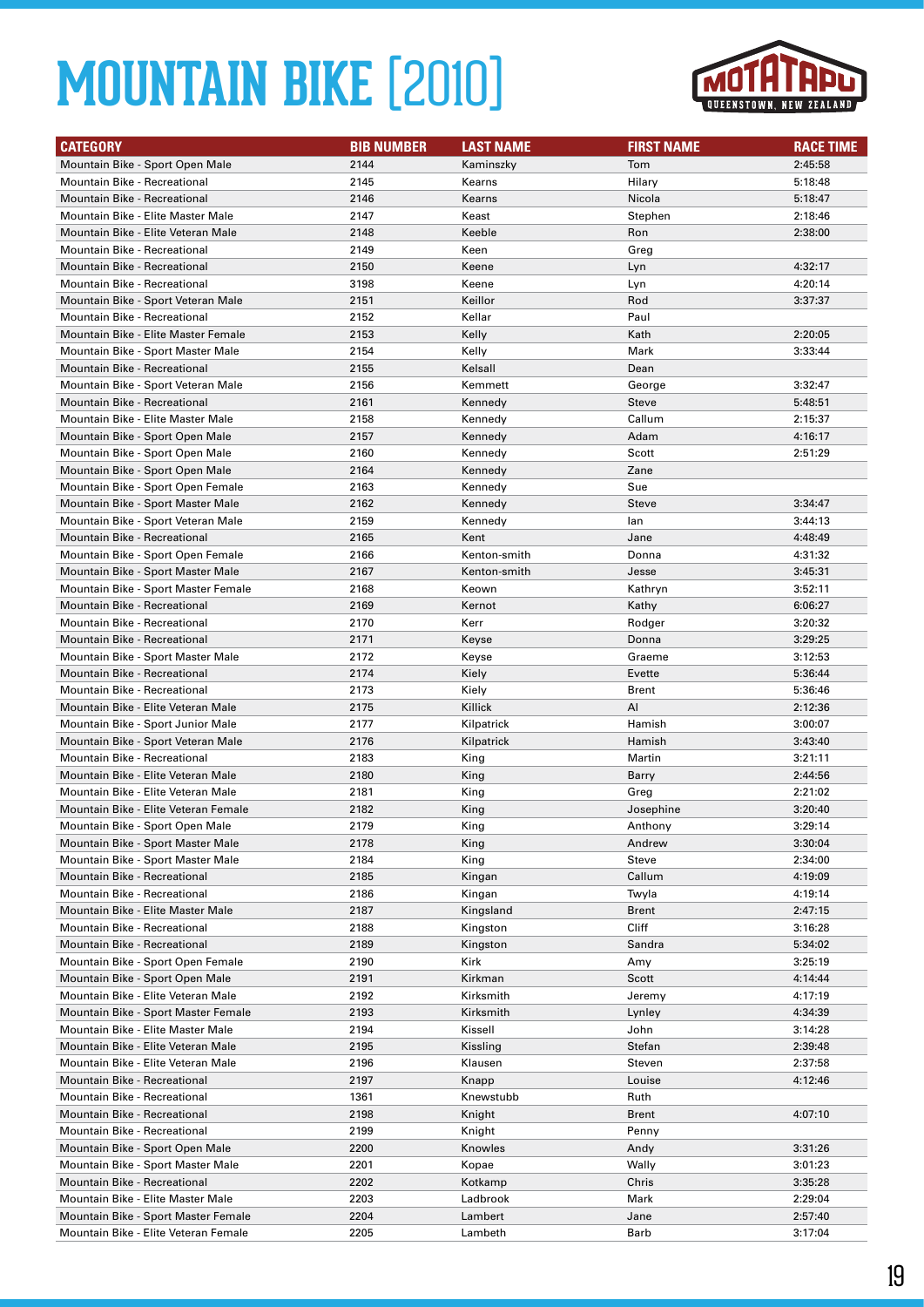

| <b>CATEGORY</b>                      | <b>BIB NUMBER</b> | <b>LAST NAME</b> | <b>FIRST NAME</b> | <b>RACE TIME</b> |
|--------------------------------------|-------------------|------------------|-------------------|------------------|
| Mountain Bike - Sport Junior Male    | 2207              | Lamont           | Rhys              | 3:25:48          |
| Mountain Bike - Sport Open Male      | 2206              | Lamont           | Gordon            | 3:08:58          |
| Mountain Bike - Sport Open Male      | 2208              | Lancaster        | Rob               | 3:41:48          |
| Mountain Bike - Recreational         | 2209              | Landreth         | Sam               | 4:27:28          |
| Mountain Bike - Elite Junior Female  | 2211              | Lane             | Hannah            | 3:30:59          |
| Mountain Bike - Elite Veteran Male   | 2210              | Lane             | Bryan             | 2:53:29          |
| <b>Mountain Bike - Recreational</b>  | 2213              | Laney            | Shirley           | 3:48:45          |
| Mountain Bike - Recreational         | 2212              | Laney            | Geoff             | 4:01:02          |
| Mountain Bike - Sport Open Male      | 2214              | Langdon          | Ben               | 3:14:15          |
| Mountain Bike - Sport Open Male      | 2215              | Lankow           | Mark              | 3:14:18          |
| <b>Mountain Bike - Recreational</b>  | 2216              | Large            | Jim               | 6:04:06          |
| <b>Mountain Bike - Recreational</b>  | 2217              | Larsen           | Janet             | 5:56:37          |
| Mountain Bike - Elite Veteran Male   | 2218              | Larsen           | Karl              | 2:53:58          |
| Mountain Bike - Elite Master Male    | 2219              | Laurie           | Dean              | 3:48:31          |
| <b>Mountain Bike - Recreational</b>  | 2220              | Lauti            | Mel               | 5:28:05          |
| <b>Mountain Bike - Recreational</b>  | 2221              | Lawrence         | Garth             | 3:38:23          |
| Mountain Bike - Sport Open Male      | 2223              | Lawrence         | Neil              |                  |
| Mountain Bike - Sport Master Male    | 2222              | Lawrence         | Jimmie            | 2:49:51          |
| Mountain Bike - Sport Master Male    | 2224              | Lawrence         | Peter             | 3:43:18          |
| Mountain Bike - Elite Veteran Male   | 2225              | Lawson           | Chris             | 3:23:27          |
| Mountain Bike - Sport Veteran Female | 2226              | Leahy            | Jane              |                  |
| Mountain Bike - Sport Open Male      | 2227              | Leathem          | Sam               | 3:10:56          |
| Mountain Bike - Recreational         | 2228              | Leckie           | David             | 3:37:50          |
| <b>Mountain Bike - Recreational</b>  | 2229              | Leckie           | Geoff             | 3:49:02          |
| Mountain Bike - Sport Open Male      | 2231              | Leckie           | Joshua            | 3:33:54          |
| Mountain Bike - Sport Veteran Male   | 2230              | Leckie           | Hamish            | 3:29:56          |
| Mountain Bike - Sport Junior Male    | 2234              | Lee              | Sam               |                  |
| Mountain Bike - Sport Open Male      | 2232              | Lee              | Colin             |                  |
| Mountain Bike - Sport Veteran Male   | 2233              | Lee              | Robert            | 4:13:36          |
| Mountain Bike - Sport Open Male      | 2235              | Leeden           | Travis            | 4:18:58          |
| Mountain Bike - Recreational         | 2236              | Leefe            | Tim               | 5:26:46          |
| Mountain Bike - Sport Master Male    | 2237              | Leen             | Calvin            | 3:05:57          |
| Mountain Bike - Recreational         | 2238              | Lefebvre         | Nathalie          | 4:27:24          |
| <b>Mountain Bike - Recreational</b>  | 2240              | Leith            | Peter             | 4:03:44          |
| Mountain Bike - Sport Open Male      | 2239              | Leith            | Chris             | 3:06:14          |
| Mountain Bike - Elite Veteran Male   | 2241              | Leonard          | Mark thomas       | 3:10:34          |
| Mountain Bike - Sport Open Male      | 2242              | Leong            | Ben               | 3:03:17          |
| Mountain Bike - Sport Junior Male    | 2243              | Lesueur          | Finn              | 3:57:41          |
| Mountain Bike - Sport Master Male    | 2244              | Lesueur          | Justin            | 3:57:40          |
| Mountain Bike - Elite Open Male      | 2245              | Leuchs           | Kashi             | 2:35:30          |
| Mountain Bike - Sport Master Female  | 2246              | Leversha         | Alison            | 5:31:22          |
| <b>Mountain Bike - Recreational</b>  | 2248              | Lewis            | Stephen           | 4:19:26          |
| Mountain Bike - Sport Master Male    | 2247              | Lewis            | Michael           | 3:43:47          |
| Mountain Bike - Recreational         | 2249              | Lewthwaite       | Kylie             | 3:58:04          |
| Mountain Bike - Elite Veteran Male   | 2250              | Liddell          | Andrew            | 2:54:31          |
| Mountain Bike - Sport Open Male      | 2252              | Lightfoot        | Clayton           | 2:42:14          |
| Mountain Bike - Recreational         | 2253              | Lill             | Andrew            | 3:16:21          |
| Mountain Bike - Recreational         | 2257              | Lindsay          | Michelle          | 5:15:56          |
| Mountain Bike - Elite Open Male      | 2254              | Lindsay          | Aaron             | 2:40:30          |
| Mountain Bike - Elite Veteran Male   | 2255              | Lindsay          | Andrew            |                  |
| Mountain Bike - Sport Junior Female  | 2256              | Lindsay          | Phillip           | 3:39:13          |
| Mountain Bike - Sport Veteran Male   | 2258              | Lindsay          | Phillip           | 3:39:25          |
| Mountain Bike - Sport Open Female    | 2259              | Linn             | Koren             | 3:37:57          |
| Mountain Bike - Sport Master Male    | 2260              | Linscott         | Richard           | 3:13:03          |
| Mountain Bike - Recreational         | 2261              | Linterman        | Freddie           | 3:20:59          |
| Mountain Bike - Recreational         | 2262              | Linterman        | Freddie           | 4:20:24          |
| Mountain Bike - Sport Master Male    | 2263              | Lister           | Ken               | 4:23:22          |
| Mountain Bike - Recreational         | 2264              | Little           | David             | 3:57:17          |
| Mountain Bike - Sport Open Male      | 2265              | Lloyd            | Andrew            | 3:04:52          |
| Mountain Bike - Sport Open Male      | 2266              | Lloyd            | David             | 3:44:26          |
| Mountain Bike - Sport Open Female    | 2267              | Lloyd            | Andrew            | 4:38:32          |
| Mountain Bike - Recreational         | 2269              | Lockhart         | Tim               |                  |
| Mountain Bike - Sport Open Female    | 2268              | Lockhart         | Karin             | 3:55:53          |
| Mountain Bike - Elite Veteran Female | 2270              | Logan            | Lesley            |                  |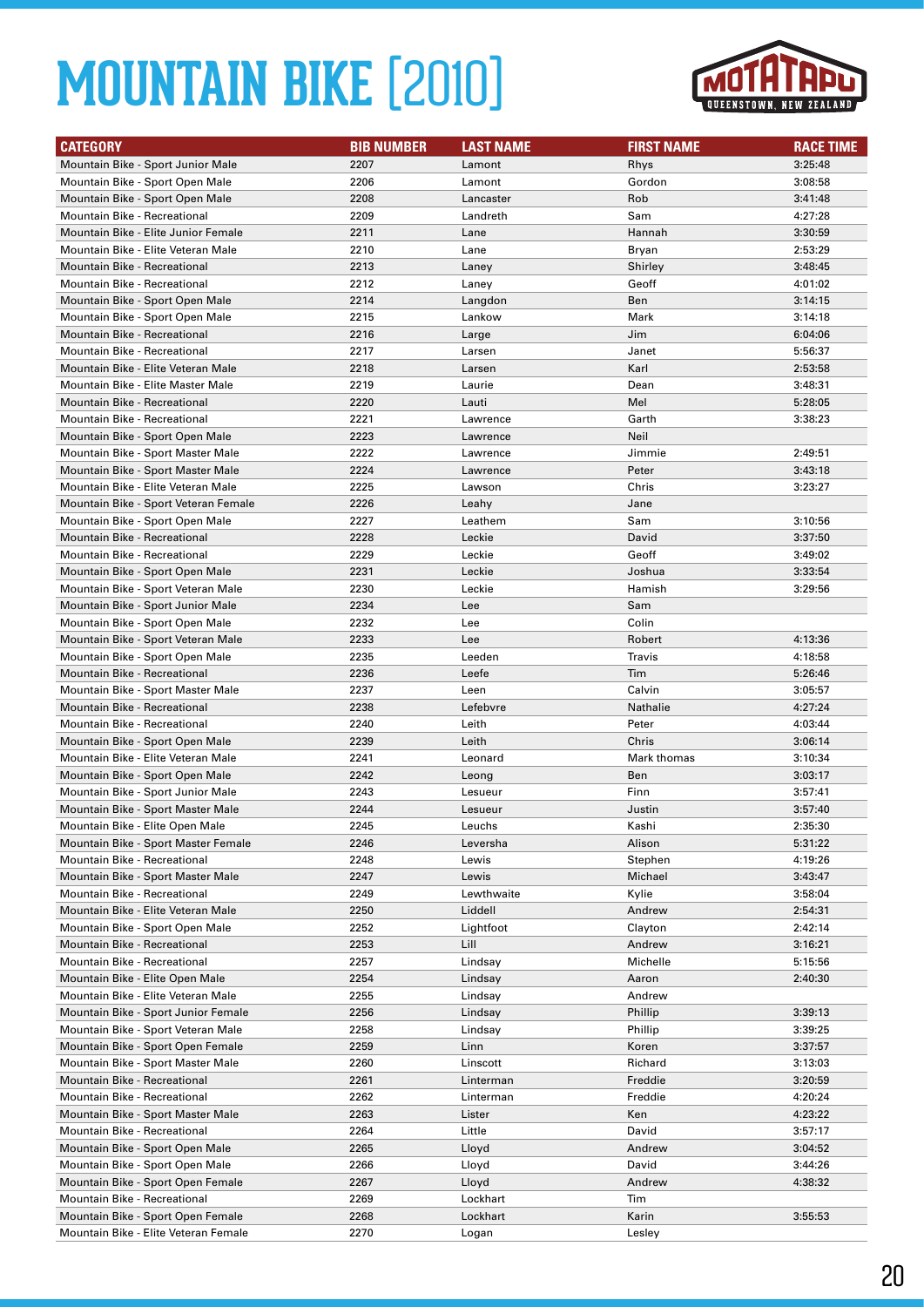

| <b>CATEGORY</b>                      | <b>BIB NUMBER</b> | <b>LAST NAME</b> | <b>FIRST NAME</b> | <b>RACE TIME</b> |
|--------------------------------------|-------------------|------------------|-------------------|------------------|
| <b>Mountain Bike - Recreational</b>  | 2271              | Looser           | Liz               | 4:17:28          |
| Mountain Bike - Sport Open Male      | 2272              | Lovell           | Glenn             | 3:24:08          |
| Mountain Bike - Recreational         | 2273              | Low              | Mark              | 4:10:01          |
| Mountain Bike - Sport Open Male      | 2274              | Lowe             | Mike              | 2:58:15          |
| Mountain Bike - Recreational         | 2275              | Lucas            | David             | 4:19:58          |
| Mountain Bike - Sport Veteran Male   | 2276              | Lucas            | Michael           | 4:39:22          |
| Mountain Bike - Sport Veteran Male   | 2277              | Lucas            | Tony              |                  |
| Mountain Bike - Recreational         | 2278              | Luxon            | Brendon           | 3:58:32          |
| Mountain Bike - Elite Veteran Male   | 2279              | Lynch            | <b>Bradley</b>    | 3:08:12          |
| <b>Mountain Bike - Recreational</b>  | 2280              | Lyness           | Adam              | 3:28:05          |
| <b>Mountain Bike - Recreational</b>  | 2281              | Lyness           | Catherine         | 5:08:15          |
| Mountain Bike - Sport Veteran Male   | 2282              | Lynn             | Malcolm           |                  |
| Mountain Bike - Elite Master Male    | 2283              | Lyon             | Grant             | 2:15:06          |
| Mountain Bike - Sport Master Male    | 2284              | Lysaght          | Greg              | 3:22:14          |
| Mountain Bike - Sport Master Female  | 2286              | Lysaght          | Sandy             | 4:32:46          |
| <b>Mountain Bike - Recreational</b>  | 2287              | Maccormick       | Coll              |                  |
| <b>Mountain Bike - Recreational</b>  | 2291              | Macdonald        | John              | 5:17:45          |
| Mountain Bike - Elite Open Male      | 2290              | Macdonald        | Jeremy            | 2:35:13          |
| Mountain Bike - Elite Open Female    | 2293              | MacDonald        | Sara              |                  |
| Mountain Bike - Elite Veteran Male   | 2289              | Macdonald        | Colin             | 2:47:35          |
| Mountain Bike - Elite Veteran Male   | 2292              | Macdonald        | Marty             | 2:13:16          |
| Mountain Bike - Sport Open Male      | 2294              | MacDonald        | Stuart            |                  |
| Mountain Bike - Sport Open Female    | 2288              | Macdonald        | Carolyn           | 3:50:30          |
| Mountain Bike - Sport Master Male    | 3367              | Macdonald        | Richard           | 2:54:01          |
| Mountain Bike - Sport Open Male      | 2295              | Machejefski      | Ross              | 2:48:19          |
| Mountain Bike - Recreational         | 2297              | Mackay           | Graeme            | 6:12:17          |
| Mountain Bike - Sport Open Male      | 2296              | Mackay           | Ally              | 3:06:40          |
| Mountain Bike - Sport Open Male      | 2298              | Mackay           | Hamish            | 3:22:33          |
| Mountain Bike - Sport Veteran Female | 2299              | Mackenzie        | Fiona             | 5:12:45          |
| Mountain Bike - Sport Veteran Male   | 2300              | Mackersy         | Ron               | 4:24:25          |
| Mountain Bike - Elite Veteran Male   | 2302              | Mackey           | Mike              | 2:22:25          |
| Mountain Bike - Sport Open Female    | 2301              | Mackey           | Kirstie           | 3:23:22          |
| Mountain Bike - Elite Master Male    | 2303              | Mackley          | Richard           | 2:23:12          |
| Mountain Bike - Sport Veteran Male   | 2304              | Maclaren         | Colin             | 3:01:58          |
| Mountain Bike - Sport Master Female  | 2305              | Maclean          | Juliet            | 4:16:39          |
| Mountain Bike - Sport Master Male    | 2306              | Maclennan        | lan               | 2:52:53          |
| Mountain Bike - Sport Master Male    | 2307              | Maclennan        | Neil              | 3:08:31          |
| Mountain Bike - Elite Veteran Male   | 2308              | Madill           | Alistair          | 2:57:06          |
| Mountain Bike - Elite Master Male    | 2309              | Maguire          | Jeremy            | 2:42:44          |
| Mountain Bike - Sport Veteran Male   | 2310              | Maguire          | Ross              | 3:44:39          |
| Mountain Bike - Sport Open Female    | 2311              | Mahan            | Stephanie         | 3:34:06          |
| Mountain Bike - Sport Veteran Male   | 2312              | Maher            | Paul              | 3:46:49          |
| Mountain Bike - Sport Open Male      | 2313              | Mahon            | Kent              | 2:40:57          |
| Mountain Bike - Sport Open Male      | 2314              | Mahoney          | Matt              | 2:45:11          |
| Mountain Bike - Sport Open Female    | 2316              | Mair             | Lisa              | 3:44:08          |
| Mountain Bike - Sport Open Male      | 2315              | Mair             | <b>Brennan</b>    | 4:19:28          |
| Mountain Bike - Recreational         | 2317              | Maluschnig       | Liz               | 6:14:12          |
| Mountain Bike - Recreational         | 2318              | Manning          | Patrick           | 5:56:21          |
| Mountain Bike - Recreational         | 2319              | Manning          | Patrick           | 5:56:23          |
| Mountain Bike - Recreational         | 2322              | Manson           | Nigel             | 4:14:14          |
| <b>Mountain Bike - Recreational</b>  | 2321              | Manson           | Michael           | 3:12:00          |
| Mountain Bike - Sport Veteran Female | 2320              | Manson           | Gaye              | 4:48:36          |
| Mountain Bike - Sport Open Male      | 2323              | Manuel           | Jayton            | 2:26:42          |
| Mountain Bike - Recreational         | 2324              | Marett           | Lynley            |                  |
| Mountain Bike - Sport Master Male    | 2325              | Marett           | Ross              | 3:06:05          |
| Mountain Bike - Sport Open Male      | 2326              | Marks            | Geoff             | 2:32:18          |
| Mountain Bike - Recreational         | 2327              | Marr             | Andrew            |                  |
| Mountain Bike - Recreational         | 2043              | Marr             | Sally             |                  |
| Mountain Bike - Sport Veteran Male   | 2329              | Marra            | Phil              | 3:07:22          |
| Mountain Bike - Sport Veteran Female | 2328              | Marra            | Bev               | 4:29:11          |
| Mountain Bike - Sport Master Male    | 2330              | Marriott         | Andrew            | 3:02:49          |
| Mountain Bike - Recreational         | 2332              | Marris           | Tristan           | 3:14:04          |
| Mountain Bike - Sport Master Male    | 2331              | Marris           | John              | 3:14:02          |
| Mountain Bike - Sport Veteran Male   | 2333              | Marsh            | David             | 3:57:58          |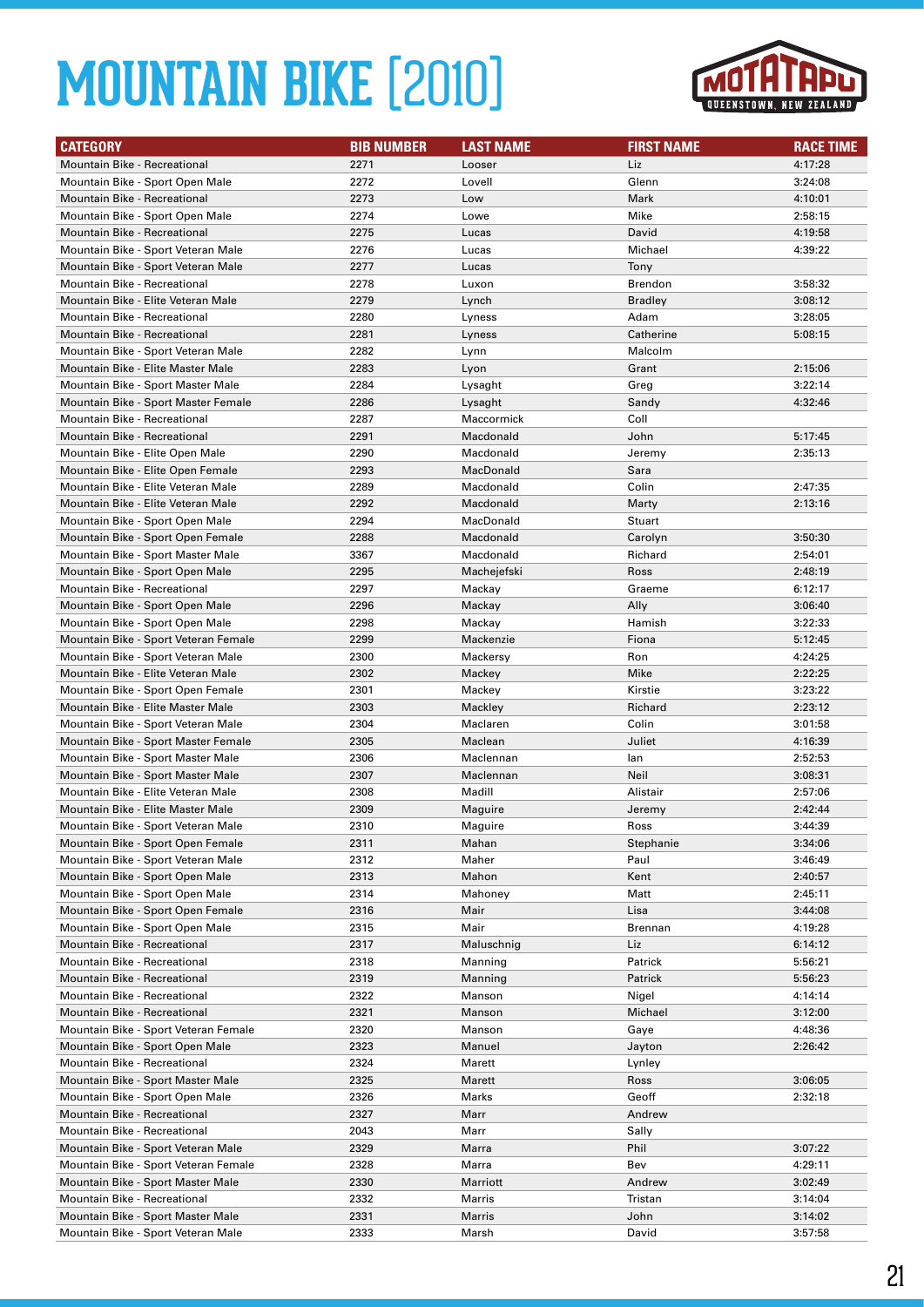

| <b>CATEGORY</b>                                              | <b>BIB NUMBER</b> | <b>LAST NAME</b>   | <b>FIRST NAME</b> | <b>RACE TIME</b>   |
|--------------------------------------------------------------|-------------------|--------------------|-------------------|--------------------|
| Mountain Bike - Recreational                                 | 2334              | Marshall           | Juanita           | 4:15:59            |
| <b>Mountain Bike - Recreational</b>                          | 2336              | Marshall           | Juanita           |                    |
| Mountain Bike - Elite Veteran Male                           | 2335              | Marshall           | Dean              | 2:32:05            |
| Mountain Bike - Sport Veteran Male                           | 2337              | Marshall           | Paul              | 3:07:20            |
| Mountain Bike - Sport Veteran Male                           | 2338              | Marshall           | Peter             | 4:43:43            |
| <b>Mountain Bike - Recreational</b>                          | 2341              | Martin             | Tania             | 4:20:08            |
| <b>Mountain Bike - Recreational</b>                          | 2340              | Martin             | Rick              | 3:13:35            |
| Mountain Bike - Sport Open Male                              | 2339              | Martin             | Nick              | 2:52:35            |
| Mountain Bike - Recreational                                 | 2342              | Mason              | Craig             | 3:41:39            |
| <b>Mountain Bike - Recreational</b>                          | 2344              | Mason              | Hopene            | 4:44:24            |
| Mountain Bike - Elite Open Male                              | 2343              | Mason              | Gavin             | 2:03:16            |
| Mountain Bike - Sport Open Male                              | 2345              | Mason              | Nick              | 3:23:17            |
| Mountain Bike - Sport Veteran Male                           | 2346              | Mason              | Steve             | 3:49:52            |
| Mountain Bike - Recreational                                 | 2347              | Mateer             | Dave              |                    |
| Mountain Bike - Sport Open Female                            | 2348              | Mather             | Aimee             |                    |
| Mountain Bike - Recreational                                 | 2351              | Matheson           | Gillian           | 4:28:17            |
| <b>Mountain Bike - Recreational</b>                          | 3068              | Matheson           | Gillian           | 4:08:42            |
| <b>Mountain Bike - Recreational</b>                          | 2353              | Matheson           | Mathew            | 3:30:53            |
| Mountain Bike - Sport Open Male                              | 2352              | Matheson           | Hamish            | 3:46:49            |
| Mountain Bike - Sport Master Female                          | 2349              | Matheson           | Annette           | 4:31:32            |
| Mountain Bike - Sport Veteran Male                           | 2350              | Matheson           | <b>Bruce</b>      | 4:25:11            |
| <b>Mountain Bike - Recreational</b>                          | 2354              | Mathieson          | Dave              | 2:54:43            |
| Mountain Bike - Sport Master Female                          | 2355              | Matsinger          | Christine         | 5:15:00            |
| Mountain Bike - Recreational Junior                          | 1978              | Maurangi           | Salome            | 4:36:52            |
| Mountain Bike - Recreational Junior                          | 1895              | Maurangi           | Salome            | 3:32:28            |
| Mountain Bike - Recreational Junior                          | 1894              | Maurangi           | Salome            | 5:14:05            |
| Mountain Bike - Recreational Junior                          | 2356              | Maurangi           | Salome            | 6:33:30            |
| Mountain Bike - Sport Master Male                            | 2357              | Mawdsley           | Ross              | 3:06:52            |
| <b>Mountain Bike - Recreational</b>                          | 2360              | Maxwell            | Shona             | 5:20:37            |
| Mountain Bike - Elite Veteran Male                           | 2359              | Maxwell            | Rob               | 3:15:19            |
| Mountain Bike - Sport Junior Female                          | 2358              | Maxwell            | Kirsty            |                    |
| <b>Mountain Bike - Recreational</b>                          | 2361              | Maynard            | Christopher       | 3:16:07            |
| Mountain Bike - Elite Master Male                            | 2362              | Maynard            | David             | 2:56:24            |
| Mountain Bike - Recreational                                 | 2363              | Mc bryde           | Jim               | 3:55:36            |
| Mountain Bike - Elite Veteran Male                           | 2364              | Mcarthur           | Clive             |                    |
| Mountain Bike - Sport Master Male                            | 2365              | Mcarthur           | Phillip           | 3:24:36            |
| Mountain Bike - Sport Master Male                            | 2366              | Mcatamney          | Mark              | 2:52:54            |
| Mountain Bike - Sport Master Male                            | 2367              | Mcateer            | Patrick           | 2:37:13            |
| Mountain Bike - Sport Master Female                          | 2368              | Mcbain             | Sue               | 4:00:48            |
| <b>Mountain Bike - Recreational</b>                          | 2371              | Mcbride            | Robert            | 3:36:21            |
| Mountain Bike - Sport Open Male                              | 2370              | Mcbride            | Josh              |                    |
| Mountain Bike - Sport Veteran Female                         | 2369              | McBride            | Jillian           | 4:02:09            |
| Mountain Bike - Recreational                                 | 2374              | Mccall             | Warren            |                    |
| Mountain Bike - Elite Veteran Male                           | 2373              | Mccall             | Richard           | 3:01:46            |
| Mountain Bike - Sport Open Female                            | 2372              | Mccall             | Nikki             | 3:30:38            |
| Mountain Bike - Recreational                                 | 2375              | Mccallum           | Craig             | 3:13:55            |
| Mountain Bike - Sport Open Male                              | 2376              | Mccallum           | James             | 2:41:06            |
| Mountain Bike - Recreational                                 | 2377              | Mccann             | Lawrence          | 3:53:30            |
| Mountain Bike - Sport Veteran Male                           | 2378              | Mccarthy           | Michael           | 4:00:20            |
| Mountain Bike - Recreational                                 | 2379              | Mccaw              | Callum            | 3:54:27            |
| Mountain Bike - Recreational                                 | 2381              | Mcchesney          | Sally             | 4:29:59            |
| Mountain Bike - Sport Veteran Male                           | 2380              | Mcchesnev          | Alan              |                    |
| Mountain Bike - Recreational                                 | 2382              | Mcclean            | Bronwyn           | 3:43:16            |
| Mountain Bike - Sport Open Male                              | 2383              | Mcclennan          | Daniel            | 2:38:38            |
| Mountain Bike - Recreational                                 | 2384              | Mcclintock         | Heather           | 4:31:17            |
| Mountain Bike - Sport Veteran Male                           | 2385              | Mcclintock         | Steve             | 3:20:01            |
| Mountain Bike - Elite Veteran Male                           | 2386              | Mcconachie         | Jamie             | 0:00:00            |
| Mountain Bike - Elite Open Male                              | 2388              | Mcconchie          | Philip            | 2:57:50            |
| Mountain Bike - Elite Veteran Male                           | 2387              | Mcconchie          | John              | 2:53:43            |
| Mountain Bike - Sport Master Female                          | 2389              | Mcconchie          | Susan             | 3:48:15            |
| Mountain Bike - Elite Veteran Male                           | 2390              | Mccormack          | Bryan             | 3:50:38            |
| Mountain Bike - Recreational<br>Mountain Bike - Recreational | 2391<br>2392      | Mccowan<br>Mccowan | Stuart<br>Thomas  | 3:47:53<br>5:13:59 |
| Mountain Bike - Elite Junior Male                            | 2393              | Mccoy              | Simon             | 3:18:53            |
|                                                              |                   |                    |                   |                    |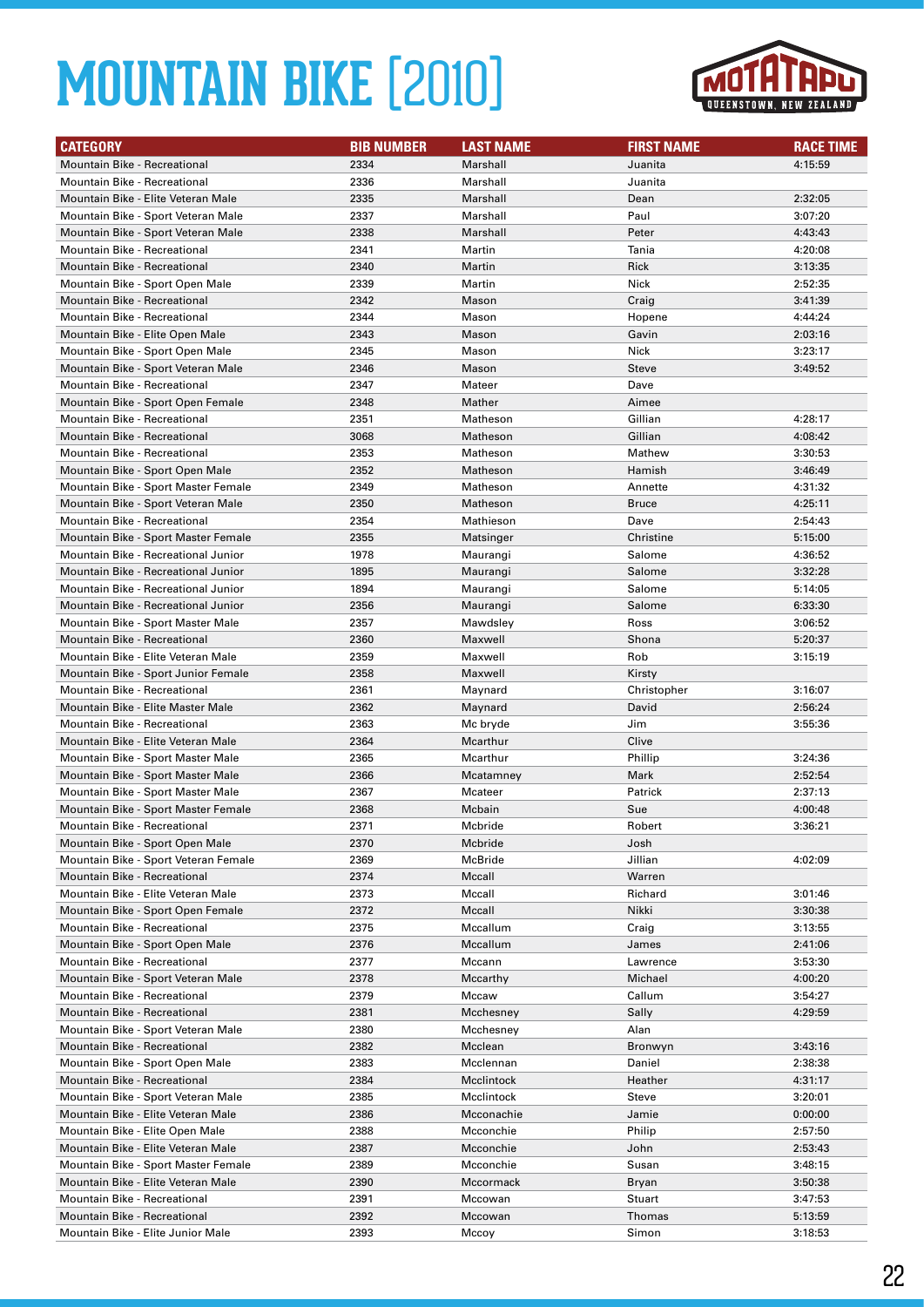

| <b>CATEGORY</b>                                                   | <b>BIB NUMBER</b> | <b>LAST NAME</b>   | <b>FIRST NAME</b> | <b>RACE TIME</b>   |
|-------------------------------------------------------------------|-------------------|--------------------|-------------------|--------------------|
| Mountain Bike - Sport Master Male                                 | 2394              | Mccoy              | Simon             |                    |
| Mountain Bike - Sport Veteran Male                                | 2395              | Mccrory            | Brian             | 3:35:46            |
| Mountain Bike - Recreational                                      | 2396              | Mccrostie          | Hamish            | 5:14:34            |
| Mountain Bike - Sport Veteran Male                                | 2397              | Mccrostie          | Rob               | 3:44:49            |
| Mountain Bike - Elite Open Male                                   | 2399              | McCulloch          | Ross              | 2:40:08            |
| Mountain Bike - Sport Veteran Male                                | 2398              | Mcculloch          | John              | 3:25:31            |
| <b>Mountain Bike - Recreational</b>                               | 2400              | Mccullough         | Ross              | 3:30:51            |
| Mountain Bike - Recreational Junior                               | 2401              | Mcdermid           | Kate              | 5:00:52            |
| Mountain Bike - Elite Junior Female                               | 2405              | Mcdonald           | Sarah kate        | 2:45:55            |
| Mountain Bike - Elite Veteran Male                                | 2402              | Mcdonald           | lan               | 2:07:42            |
| Mountain Bike - Sport Open Male                                   | 2406              | Mcdonald           | <b>Stewart</b>    | 3:40:35            |
| Mountain Bike - Sport Open Female                                 | 2403              | McDonald           | Katrina           | 4:33:40            |
| Mountain Bike - Sport Veteran Female                              | 2404              | Mcdonald           | Linda             | 4:32:54            |
| Mountain Bike - Recreational                                      | 2407              | Mcdonough          | Colin             |                    |
| <b>Mountain Bike - Recreational</b>                               | 2408              | Mcelhone           | Paul              | 5:16:21            |
| Mountain Bike - Sport Master Male                                 | 2409              | Mcewan             | Steve             | 3:22:31            |
| Mountain Bike - Sport Veteran Male                                | 2411              | Mcfadden           | John              | 3:10:55            |
| Mountain Bike - Sport Open Male                                   | 2410              | Mcfadden           | Jason             | 3:23:34            |
| Mountain Bike - Recreational                                      | 2412              | Mcfadzien          | <b>Bruce</b>      | 5:02:35            |
| Mountain Bike - Sport Open Male                                   | 2413              | Mcfall             | Barry             | 3:16:17            |
| Mountain Bike - Sport Open Male                                   | 2414              | Mcfarlane          | Scott             | 5:03:02            |
| Mountain Bike - Sport Master Male                                 | 2415              | Mcfaul             | Grant             | 3:24:54            |
| Mountain Bike - Sport Veteran Male                                | 2416              | McGarry            | Russell           | 3:33:44            |
| <b>Mountain Bike - Recreational</b>                               | 2417              | Mcgorm             | Richard           | 4:53:43            |
| Mountain Bike - Sport Open Male                                   | 2418              | Mcgowan            | Simon             | 3:12:37            |
| Mountain Bike - Sport Master Male                                 | 2419              | Mcgrath            | Michael           |                    |
| Mountain Bike - Elite Master Male                                 | 2420              | Mcgregor           | Hamish            | 3:05:50            |
| Mountain Bike - Recreational                                      | 2421              | Mcguckin           | Andrew            | 4:51:10            |
| Mountain Bike - Sport Open Male                                   | 2422              | Mcguigan           | Dean              | 2:38:57            |
| Mountain Bike - Sport Veteran Male                                | 2423<br>2424      | Mchenry            | Peter<br>Carl     | 3:17:30            |
| Mountain Bike - Recreational<br>Mountain Bike - Sport Master Male | 2425              | Mcilroy<br>Mcilroy | Craig             | 4:31:00<br>3:00:41 |
| Mountain Bike - Sport Veteran Male                                | 2426              | <b>McIlwrick</b>   | Alastair          | 4:13:51            |
| Mountain Bike - Sport Open Male                                   | 2427              | Mcintyre           | <b>Brett</b>      | 2:56:14            |
| <b>Mountain Bike - Recreational</b>                               | 2428              | Mckay              | Dot               |                    |
| Mountain Bike - Elite Veteran Male                                | 2429              | Mckeegan           | Neil              | 2:37:00            |
| Mountain Bike - Elite Master Male                                 | 2430              | mckenzie           | brent             |                    |
| Mountain Bike - Sport Open Female                                 | 2431              | Mckenzie           | Catherine         | 5:22:42            |
| Mountain Bike - Sport Open Female                                 | 2433              | Mckenzie           | Rachael           | 3:40:11            |
| Mountain Bike - Sport Master Male                                 | 2432              | Mckenzie           | Nick              | 4:24:56            |
| Mountain Bike - Sport Master Male                                 | 2434              | Mckenzie           | Russell           | 3:14:27            |
| Mountain Bike - Elite Open Male                                   | 2435              | Mckerchar          | Dave              | 2:49:45            |
| Mountain Bike - Sport Open Male                                   | 2436              | Mckillop           | Darrin            | 3:13:49            |
| Mountain Bike - Elite Veteran Male                                | 2437              | Mclaren            | John              | 2:58:38            |
| Mountain Bike - Elite Veteran Male                                | 2438              | McLaren            | Mark              | 2:40:35            |
| Mountain Bike - Recreational                                      | 2440              | Mclauchlan         | Grant             |                    |
| Mountain Bike - Elite Open Male                                   | 2439              | Mclauchlan         | Dayle             | 2:05:06            |
| Mountain Bike - Elite Veteran Male                                | 2441              | Mclaughlan         | Kevin             | 3:29:31            |
| Mountain Bike - Recreational                                      | 2443              | Mclean             | Lachlan           | 5:25:07            |
| Mountain Bike - Sport Open Male                                   | 2442              | Mclean             | Joshua            | 3:08:32            |
| Mountain Bike - Sport Open Female                                 | 2444              | Mclean             | Nadia             | 4:00:24            |
| Mountain Bike - Sport Veteran Male                                | 2445              | Mcleay             | Trevor            |                    |
| Mountain Bike - Sport Open Male                                   | 2447              | Mclellan           | Dwayne            | 4:48:43            |
| Mountain Bike - Sport Veteran Male                                | 2448              | Mclellan           | Hugh              | 3:57:18            |
| Mountain Bike - Sport Junior Male                                 | 2449              | Mclennan           | Anthony           | 3:14:57            |
| Mountain Bike - Sport Master Male                                 | 2450              | Mclennan           | Dave              | 2:56:36            |
| Mountain Bike - Recreational                                      | 2451              | Mcleod             | Karen             | 4:27:04            |
| Mountain Bike - Elite Master Male                                 | 2453              | Mclister           | Dallas            | 2:31:34            |
| Mountain Bike - Elite Veteran Male                                | 2454              | Mclister           | Garry             | 2:43:24            |
| Mountain Bike - Sport Veteran Male                                | 2456              | Mcmaster           | Stu               | 3:54:50            |
| Mountain Bike - Sport Veteran Female                              | 2455              | Mcmaster           | Heather           | 3:42:30            |
| Mountain Bike - Sport Master Male                                 | 2457              | Mcmeeking          | Carl              |                    |
| Mountain Bike - Recreational                                      | 2458              | Mcmillan           | Doug              | 3:26:36            |
| Mountain Bike - Sport Master Male                                 | 2459              | Mcmurdo            | Rob               | 5:14:42            |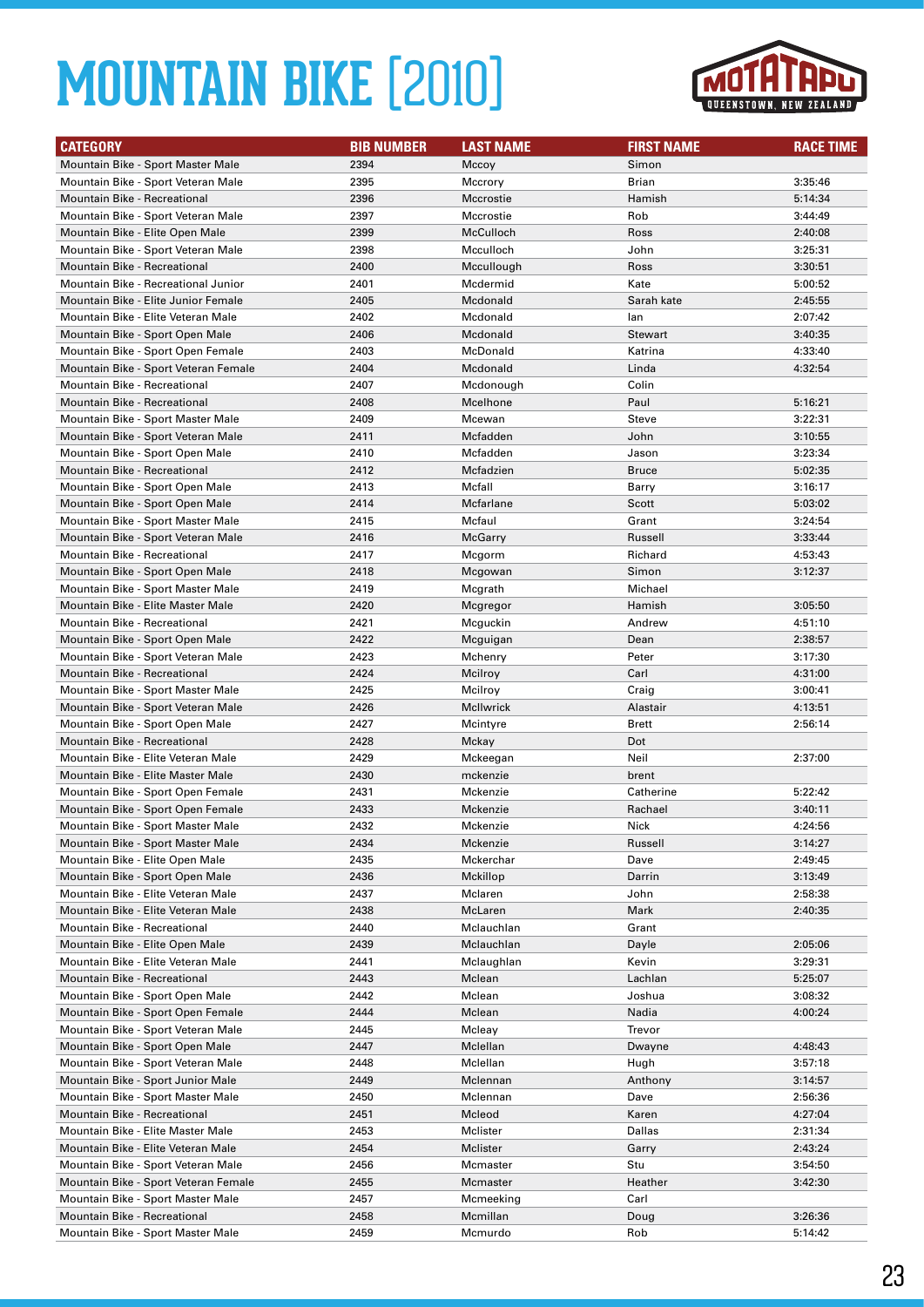

| <b>CATEGORY</b>                      | <b>BIB NUMBER</b> | <b>LAST NAME</b> | <b>FIRST NAME</b> | <b>RACE TIME</b> |
|--------------------------------------|-------------------|------------------|-------------------|------------------|
| <b>Mountain Bike - Recreational</b>  | 2460              | Mcnaughton       | Andrew            | 3:28:59          |
| <b>Mountain Bike - Recreational</b>  | 2461              | Mcnaughton       | Scott             | 3:44:51          |
| Mountain Bike - Recreational         | 2462              | Mcnoe            | Paul              | 3:29:20          |
| Mountain Bike - Elite Veteran Male   | 2464              | Mcpherson        | lan               | 3:18:58          |
| Mountain Bike - Sport Master Male    | 2463              | Mcpherson        | lan               | 3:27:52          |
| Mountain Bike - Elite Veteran Male   | 2465              | Mcpike           | Julian            | 2:30:20          |
| <b>Mountain Bike - Recreational</b>  | 2467              | Mcquilkin        | Sam               | 3:59:26          |
| Mountain Bike - Recreational         | 2468              | Mcquilkin        | Tony              | 3:59:25          |
| Mountain Bike - Sport Open Female    | 2466              | Mcquilkin        | Lorna             | 4:33:28          |
| Mountain Bike - Sport Open Male      | 2469              | Mcrae            | Andy              | 3:01:34          |
| Mountain Bike - Sport Veteran Male   | 2470              | Mcrobie          | Ross              | 3:47:24          |
| Mountain Bike - Sport Open Male      | 2471              | Mcsoriley        | Luke              | 2:56:43          |
| Mountain Bike - Sport Junior Male    | 2472              | Meads            | Alex              | 4:50:45          |
| Mountain Bike - Recreational         | 2473              | Meldrum          | Hugh              | 4:01:17          |
| <b>Mountain Bike - Recreational</b>  | 2474              | Meldrum          | Nicole            | 5:28:53          |
| <b>Mountain Bike - Recreational</b>  | 2475              | Mellsop          | Helen             | 6:14:07          |
| Mountain Bike - Sport Master Male    | 2476              | Mendonca         | Marc              | 2:58:30          |
| Mountain Bike - Elite Veteran Male   | 2477              | Mercer           | Pamela            | 2:47:17          |
| Mountain Bike - Sport Junior Male    | 2478              | <b>Meszaros</b>  | Otinel            | 3:26:39          |
| Mountain Bike - Sport Open Male      | 2479              | Meszaros         | Otinel            | 3:43:29          |
| Mountain Bike - Sport Master Female  | 2480              | Metherell        | Michelle          | 4:13:44          |
| Mountain Bike - Sport Master Male    | 2481              | Meyer            | Roland            | 2:42:20          |
| Mountain Bike - Sport Master Female  | 2482              | Meyer            | Valerie           | 3:59:10          |
| Mountain Bike - Sport Master Male    | 2483              | Middlemass       | Blair             | 4:06:43          |
| Mountain Bike - Sport Veteran Male   | 2484              | Miles            | <b>Brent</b>      | 3:10:41          |
| <b>Mountain Bike - Recreational</b>  | 2496              | Miller           | Polly             | 5:44:31          |
| <b>Mountain Bike - Recreational</b>  | 2494              | Miller           | John              | 5:38:30          |
| Mountain Bike - Elite Open Male      | 2487              | Miller           | <b>Brent</b>      | 2:11:30          |
| Mountain Bike - Elite Veteran Male   | 2490              | Miller           | Geoff             | 2:30:27          |
| Mountain Bike - Elite Veteran Male   | 2499              | Miller           | Tim               | 2:35:12          |
| Mountain Bike - Sport Junior Male    | 2486              | Miller           | Jason             |                  |
| Mountain Bike - Sport Junior Female  | 2491              | Miller           | Harriet           | 3:20:14          |
| Mountain Bike - Sport Open Male      | 2488              | Miller           | <b>Brett</b>      | 3:51:26          |
| Mountain Bike - Sport Master Male    | 2493              | Miller           | Jason             | 2:55:01          |
| Mountain Bike - Sport Master Male    | 2497              | Miller           | Richard           |                  |
| Mountain Bike - Sport Master Male    | 2500              | Miller           | Wayne             | 2:30:19          |
| Mountain Bike - Sport Master Female  | 2498              | Miller           | Sharyn            | 3:06:49          |
| Mountain Bike - Sport Veteran Male   | 2489              | Miller           | Danny john        | 4:43:12          |
| Mountain Bike - Recreational Junior  | 2495              | Miller           | Olivia            | 3:35:46          |
| Mountain Bike - Sport Master Male    | 2501              | Mills            | Stuart            |                  |
| Mountain Bike - Sport Open Male      | 2502              | Millson          | Ross              | 2:53:53          |
| Mountain Bike - Sport Open Female    | 2503              | Millton          | Lucy              | 3:41:21          |
| Mountain Bike - Sport Veteran Male   | 2504              | Milne            | James             | 3:37:14          |
| Mountain Bike - Sport Open Male      | 2505              | Minson           | Ross              | 2:55:20          |
| <b>Mountain Bike - Recreational</b>  | 2510              | Mitchell         | Grant             | 4:10:53          |
| <b>Mountain Bike - Recreational</b>  | 2509              | Mitchell         | Grant             | 3:30:06          |
| Mountain Bike - Recreational         | 2513              | Mitchell         | Steve             | 5:40:48          |
| Mountain Bike - Recreational         | 2511              | Mitchell         | Linda             | 5:40:48          |
| Mountain Bike - Sport Open Male      | 2507              | Mitchell         | Alec              | 2:09:55          |
| Mountain Bike - Sport Master Male    | 2506              | Mitchell         | Alan              | 4:12:56          |
| Mountain Bike - Sport Veteran Male   | 2508              | Mitchell         | Dave              | 3:20:47          |
| Mountain Bike - Sport Veteran Male   | 2514              | Mitchell         | Steve             | 3:48:11          |
| Mountain Bike - Sport Veteran Female | 2512              | Mitchell         | Lois              | 4:01:50          |
| Mountain Bike - Sport Master Male    | 2515              | Moffat           | Andrew            |                  |
| Mountain Bike - Sport Open Male      | 2517              | Moffatt          | Mick              | 3:34:21          |
| Mountain Bike - Sport Master Female  | 2516              | Moffatt          | Carol             | 3:59:20          |
| Mountain Bike - Recreational         | 2518              | Moir             | Michelle          | 5:02:43          |
| Mountain Bike - Recreational         | 2519              | Mollison         | Graeme            | 5:14:50          |
| Mountain Bike - Recreational         | 2520              | Moloney          | Shaun             |                  |
| Mountain Bike - Elite Veteran Male   | 2521              | Monteath         | David             | 2:40:14          |
| Mountain Bike - Sport Master Male    | 2522              | Moon             | Jeremy            | 0:00:00          |
| Mountain Bike - Recreational         | 2524              | Moore            | Jenny             | 4:21:55          |
| Mountain Bike - Recreational         | 2525              | Moore            | Jenny             | 4:39:16          |
| Mountain Bike - Recreational         | 2526              | Moore            | Jim               | 4:18:32          |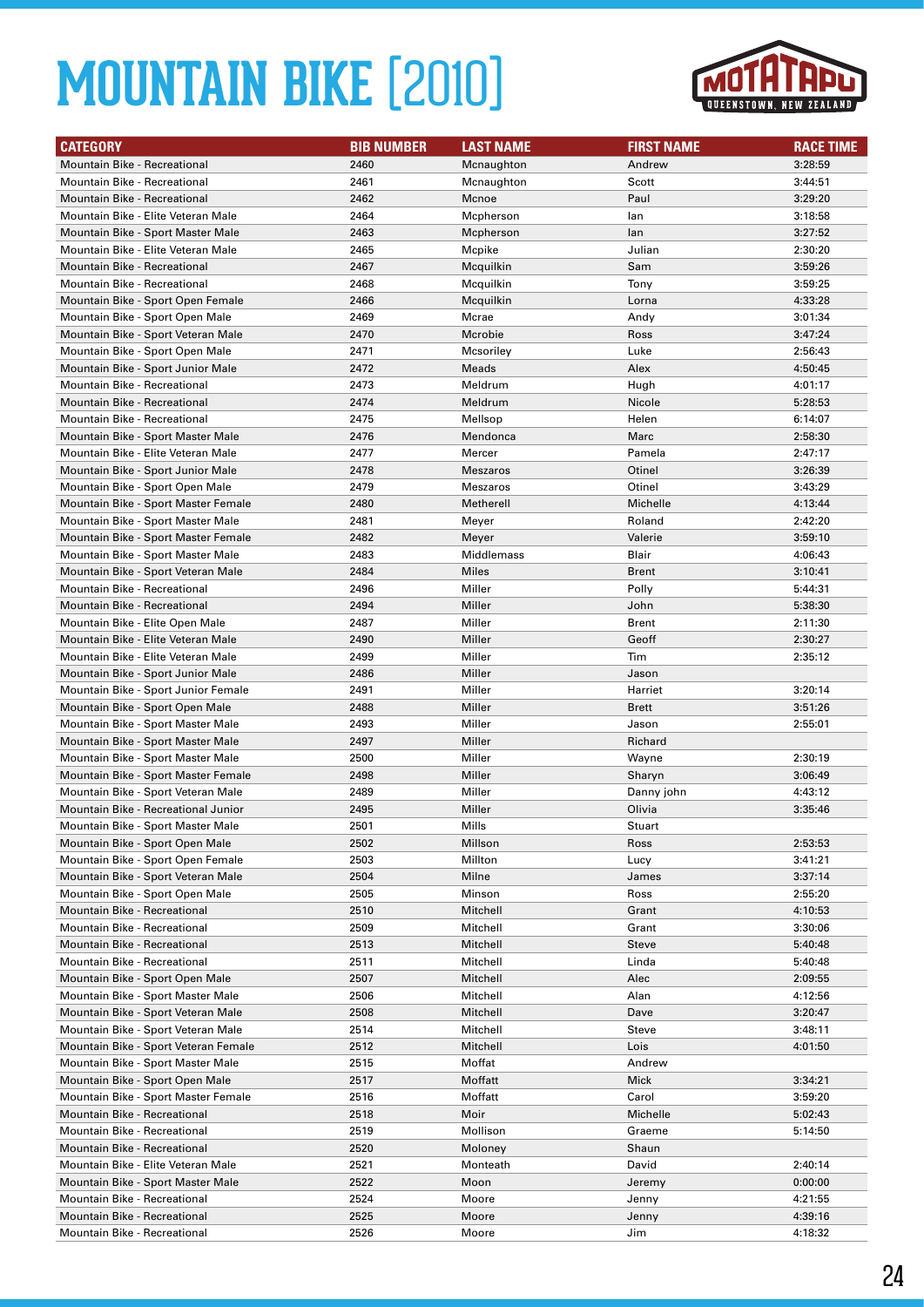

| <b>CATEGORY</b>                      | <b>BIB NUMBER</b> | <b>LAST NAME</b> | <b>FIRST NAME</b> | <b>RACE TIME</b> |
|--------------------------------------|-------------------|------------------|-------------------|------------------|
| <b>Mountain Bike - Recreational</b>  | 2523              | Moore            | Andrea            |                  |
| <b>Mountain Bike - Recreational</b>  | 2529              | Moore            | Kirstina          | 5:02:20          |
| Mountain Bike - Recreational         | 2530              | Moore            | Neville           | 5:02:19          |
| <b>Mountain Bike - Recreational</b>  | 2527              | Moore            | Karl              | 5:02:18          |
| Mountain Bike - Sport Master Male    | 2528              | Moore            | Mike              | 2:50:45          |
| <b>Mountain Bike - Recreational</b>  | 2531              | Mora             | Richard           |                  |
| Mountain Bike - Elite Master Male    | 2532              | Moratti          | <b>Steve</b>      | 3:52:16          |
| <b>Mountain Bike - Recreational</b>  | 2533              | More             | Fergus            | 4:55:07          |
| Mountain Bike - Sport Master Male    | 2534              | Morley           | Tony              | 3:35:54          |
| <b>Mountain Bike - Recreational</b>  | 2535              | Morris           | Chris             | 5:44:10          |
| <b>Mountain Bike - Recreational</b>  | 2537              | Morris           | Chris             | 5:44:08          |
| <b>Mountain Bike - Recreational</b>  | 2541              | Morris           | Melanie           |                  |
| <b>Mountain Bike - Recreational</b>  | 2540              | <b>Morris</b>    | Helen             | 5:41:06          |
| <b>Mountain Bike - Recreational</b>  | 2542              | Morris           | Phil              | 5:41:07          |
| Mountain Bike - Elite Veteran Male   | 3143              | <b>Morris</b>    | Deborah           | 2:39:53          |
| Mountain Bike - Sport Open Female    | 2538              | Morris           | Felicity          | 4:01:28          |
| Mountain Bike - Sport Master Male    | 2539              | <b>Morris</b>    | Hayden            | 3:53:50          |
| Mountain Bike - Sport Veteran Female | 2536              | Morris           | Deborah           | 3:27:58          |
| Mountain Bike - Recreational         | 2546              | Morrison         | Neil              | 5:00:51          |
| <b>Mountain Bike - Recreational</b>  | 2548              | Morrison         | Tim               | 4:57:49          |
| <b>Mountain Bike - Recreational</b>  | 2545              | Morrison         | Judy              | 5:16:05          |
| Mountain Bike - Elite Master Male    | 2543              | Morrison         | Brendan           | 2:45:09          |
| Mountain Bike - Sport Open Male      | 2544              | Morrison         | Derek             | 3:35:37          |
| Mountain Bike - Sport Veteran Male   | 2547              | Morrison         | Paul              | 3:06:10          |
| Mountain Bike - Recreational         | 2549              | Morrrrison       | Sam               | 3:14:42          |
| Mountain Bike - Recreational         | 2550              | Morse            | Liz               | 6:13:23          |
| <b>Mountain Bike - Recreational</b>  | 2551              | Morton           | Andrew            |                  |
| <b>Mountain Bike - Recreational</b>  | 2552              | Morton           | Bryan             | 4:05:36          |
| Mountain Bike - Sport Master Male    | 2553              | Mossman          | Wyn               |                  |
| Mountain Bike - Recreational         | 2554              | Mote             | Angela            | 3:16:53          |
| Mountain Bike - Recreational         | 2555              | Muir             | Andrew            | 3:05:20          |
| Mountain Bike - Sport Open Male      | 2556              | Muir             | Hamish            |                  |
| Mountain Bike - Sport Master Male    | 2557              | Muir             | Shane             | 3:44:43          |
| Mountain Bike - Sport Master Male    | 2558              | Muir             | Stephen           | 3:49:25          |
| Mountain Bike - Sport Open Male      | 2559              | Mullenger        | James             | 3:46:11          |
| Mountain Bike - Sport Veteran Male   | 2560              | Munden           | Christopher       | 4:26:31          |
| <b>Mountain Bike - Recreational</b>  | 2561              | Munro            | Greg              | 4:25:52          |
| Mountain Bike - Recreational         | 2562              | Murdoch          | Jason             | 2:59:29          |
| Mountain Bike - Recreational         | 2565              | Murray           | Declan            | 3:34:52          |
| Mountain Bike - Elite Open Female    | 2564              | Murray           | Brigit            | 3:11:51          |
| Mountain Bike - Elite Veteran Male   | 2567              | Murray           | Wayne             | 3:04:23          |
| Mountain Bike - Sport Junior Male    | 2566              | Murray           | Jacob             | 3:05:42          |
| Mountain Bike - Sport Master Male    | 2563              | Murray           | Al                | 3:12:44          |
| Mountain Bike - Sport Open Male      | 2569              | Muscroft-taylor  | Andrew            | 5:08:14          |
| Mountain Bike - Sport Master Male    | 2570              | Myles            | Petersen          | 3:40:53          |
| Mountain Bike - Sport Open Male      | 2571              | Nancekivell      | Matt              | 3:44:31          |
| <b>Mountain Bike - Recreational</b>  | 2574              | Nathan           | Miles             | 6:01:11          |
| Mountain Bike - Sport Open Male      | 2573              | Nathan           | George            | 2:52:12          |
| <b>Mountain Bike - Recreational</b>  | 2575              | Nattrass         | Stuart            | 3:15:43          |
| Mountain Bike - Sport Open Female    | 2577              | Neal             | Nicola            | 3:36:28          |
| Mountain Bike - Sport Veteran Male   | 2578              | Needham          | Greg              | 3:38:43          |
| Mountain Bike - Recreational         | 2579              | Neeve            | Peter             | 3:31:14          |
| Mountain Bike - Elite Veteran Male   | 2581              | Neilson          | Graham            | 2:50:10          |
| Mountain Bike - Sport Master Male    | 2580              | Neilson          | Brent             | 2:31:34          |
| Mountain Bike - Recreational         | 2582              | Nelson           | Rosslyn           | 5:16:39          |
| Mountain Bike - Sport Open Male      | 2583              | Newall           | Jon               | 3:31:38          |
| Mountain Bike - Sport Open Male      | 2584              | Newlands         | Robert            | 3:16:04          |
| Mountain Bike - Recreational         | 2585              | Newsome-white    | Ruth              | 5:20:35          |
| Mountain Bike - Sport Open Male      | 2587              | Newson           | Richard           | 3:27:30          |
| Mountain Bike - Sport Open Female    | 2586              | Newson           | Richard           | 4:09:46          |
| Mountain Bike - Recreational         | 2588              | Newton           | Jason             |                  |
| Mountain Bike - Recreational         | 2589              | Nicholl          | John              | 3:21:04          |
| Mountain Bike - Recreational         | 2592              | Nicholl          | Rhian             | 5:32:39          |
| Mountain Bike - Recreational         | 2591              | Nicholl          | Nigel             | 5:13:40          |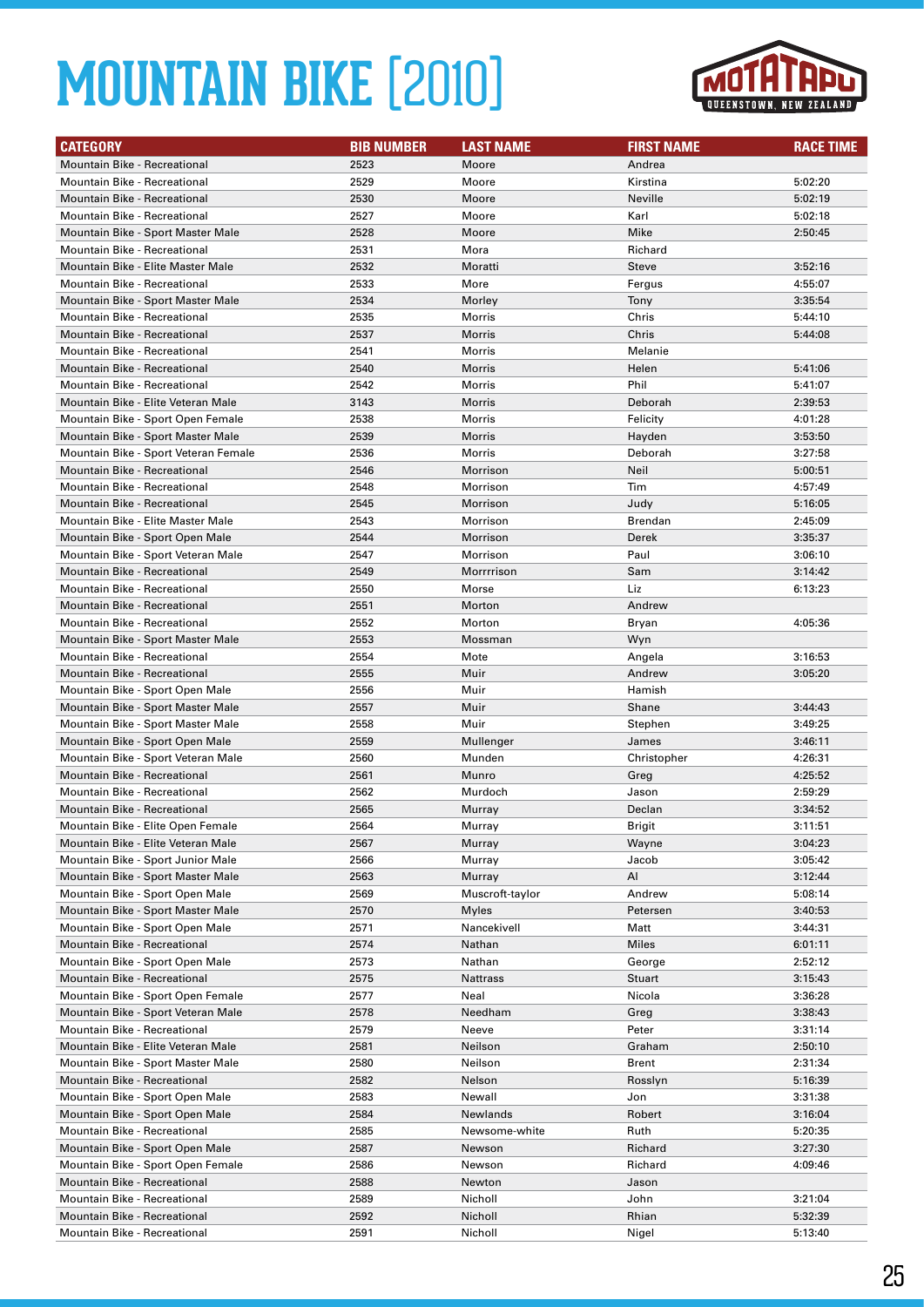

| <b>CATEGORY</b>                     | <b>BIB NUMBER</b> | <b>LAST NAME</b> | <b>FIRST NAME</b> | <b>RACE TIME</b> |
|-------------------------------------|-------------------|------------------|-------------------|------------------|
| Mountain Bike - Sport Open Male     | 2593              | Nicholl          | Simon             | 3:20:50          |
| Mountain Bike - Sport Master Male   | 2594              | Nicholl          | Wayne             |                  |
| Mountain Bike - Sport Master Female | 2590              | Nicholl          | Kirsten           | 3:42:59          |
| Mountain Bike - Elite Master Male   | 2595              | Nichols          | Steve             | 2:33:33          |
| Mountain Bike - Sport Master Male   | 2596              | Nicholson        | Rod               | 3:35:04          |
| Mountain Bike - Elite Master Male   | 2597              | Nickolls         | Mark              |                  |
| Mountain Bike - Recreational        | 3371              | Nicky            | Sinclair          | 5:34:31          |
| Mountain Bike - Recreational        | 2600              | Nicol            | Janet             | 4:35:05          |
| Mountain Bike - Recreational        | 2603              | Nicol            | Laura             | 6:14:22          |
|                                     | 2599              | Nicol            | Callum            | 3:04:18          |
| Mountain Bike - Sport Open Male     |                   |                  |                   |                  |
| Mountain Bike - Sport Open Male     | 2604              | Nicol            | Luke              | 3:05:31          |
| Mountain Bike - Sport Open Male     | 2601              | Nicol            | Jason             | 3:14:59          |
| Mountain Bike - Sport Open Male     | 2602              | Nicol            | Karl              | 3:28:38          |
| Mountain Bike - Sport Open Male     | 2605              | Nicolson         | Aaron             | 3:19:51          |
| Mountain Bike - Elite Master Male   | 2606              | Nieper           | Craig             | 2:38:03          |
| Mountain Bike - Elite Veteran Male  | 2607              | Nixon            | Trevor            | 2:48:27          |
| Mountain Bike - Sport Open Male     | 2608              | <b>Noakes</b>    | Scott             | 2:49:01          |
| Mountain Bike - Recreational        | 2610              | Noble            | Robbie            | 3:07:51          |
| Mountain Bike - Sport Junior Female | 2609              | Noble            | Bria              | 3:27:56          |
| Mountain Bike - Sport Master Male   | 2611              | Noble            | Simon             | 3:45:53          |
| Mountain Bike - Recreational        | 2612              | North            | Fiona             | 5:53:58          |
| Mountain Bike - Sport Open Male     | 2613              | North            | Stuart            |                  |
| Mountain Bike - Sport Open Female   | 2614              | Nortje           | Helen lee         | 4:23:06          |
| <b>Mountain Bike - Recreational</b> | 2615              | Norton           | Kirsten           |                  |
| Mountain Bike - Elite Junior Male   | 2616              | Notman           | Jeff              | 2:12:50          |
| Mountain Bike - Recreational        | 2628              | Oakley           | Tim               | 4:30:36          |
| Mountain Bike - Elite Veteran Male  | 2629              | Obrien           | Mark              | 3:28:54          |
| Mountain Bike - Sport Open Female   | 2643              | Obrien           | Tony              |                  |
| Mountain Bike - Sport Veteran Male  | 2630              | Obrien           | Michael           | 3:09:21          |
| <b>Mountain Bike - Recreational</b> | 2617              | O'brien          | Karen             | 5:04:44          |
| Mountain Bike - Recreational        | 2618              | O'brien          | Paul              | 3:21:55          |
| Mountain Bike - Elite Veteran Male  | 2619              | O'brien          | Shaun             | 2:29:26          |
| <b>Mountain Bike - Recreational</b> | 2620              | O'callaghan      | Maureen           | 5:48:49          |
| Mountain Bike - Elite Veteran Male  | 2621              | O'Connell        | Michael           | 2:47:43          |
| Mountain Bike - Sport Veteran Male  | 2622              | O'connor         | Doc               | 3:38:42          |
| Mountain Bike - Sport Junior Female | 3360              | O'donnell        | Chrissie          | 3:23:30          |
| Mountain Bike - Sport Master Male   | 2624              | O'donnell        | Paul              | 2:50:05          |
| Mountain Bike - Sport Master Female | 2623              | O'donnell        | Chrissie          | 3:23:31          |
| Mountain Bike - Sport Veteran Male  | 3361              | O'donnell        | Chrissie          | 4:42:49          |
| Mountain Bike - Sport Open Male     | 2631              | Offwood          | Frazer            | 3:20:23          |
| Mountain Bike - Recreational        | 2625              | O'leary          | Helen             | 4:30:20          |
| Mountain Bike - Elite Veteran Male  | 2626              | O'Learv          | Tim               | 2:57:13          |
| Mountain Bike - Sport Junior Male   | 2633              | Oliver           | Craig             |                  |
| Mountain Bike - Sport Veteran Male  | 2635              | Oliver           | Richard           | 3:47:45          |
| Mountain Bike - Elite Open Male     | 2636              | Olvanhill        | James             | 2:09:56          |
| Mountain Bike - Recreational        | 2627              | O'malley         | Delia             | 3:25:56          |
| Mountain Bike - Recreational        | 2637              | Oorschot         | Andrew            | 3:35:02          |
| Mountain Bike - Recreational        | 2638              | Oram             | Rod               | 3:35:26          |
| Mountain Bike - Recreational        | 2639              | Ott              | Richard           | 3:37:24          |
| Mountain Bike - Sport Master Female | 2640              | Owen             | Paula             | 3:26:50          |
| Mountain Bike - Sport Open Male     | 2641              | Owens            | Rob               | 2:26:24          |
| Mountain Bike - Recreational        | 2642              | Oxley            | Andy              | 5:06:36          |
| Mountain Bike - Sport Veteran Male  | 2644              | Packer           | Stephen           |                  |
| Mountain Bike - Sport Master Male   | 2645              | Paddon           | Mark              | 3:15:26          |
| Mountain Bike - Recreational        | 2646              | Pairman          | Sally             | 5:20:37          |
| Mountain Bike - Elite Veteran Male  | 2647              | Palmer           | Tony              | 3:06:19          |
| Mountain Bike - Recreational        | 2648              | Papworth         | Malcolm           | 3:49:55          |
| Mountain Bike - Sport Veteran Male  | 2650              | Parker           | Warren            | 4:08:10          |
| Mountain Bike - Recreational        | 2651              | Parkes           | <b>Bruce</b>      | 3:31:14          |
| Mountain Bike - Recreational        | 2652              | Parkin           | Arthur            | 5:01:52          |
| Mountain Bike - Recreational        | 2653              | Parr             | Sarah             |                  |
| Mountain Bike - Sport Open Male     | 2654              | Parrant          | Brent             | 2:26:23          |
| Mountain Bike - Elite Veteran Male  | 2655              | Pasco            | Richard           | 2:37:59          |
| Mountain Bike - Sport Junior Male   | 2656              | Pask             | Hamish            | 2:44:20          |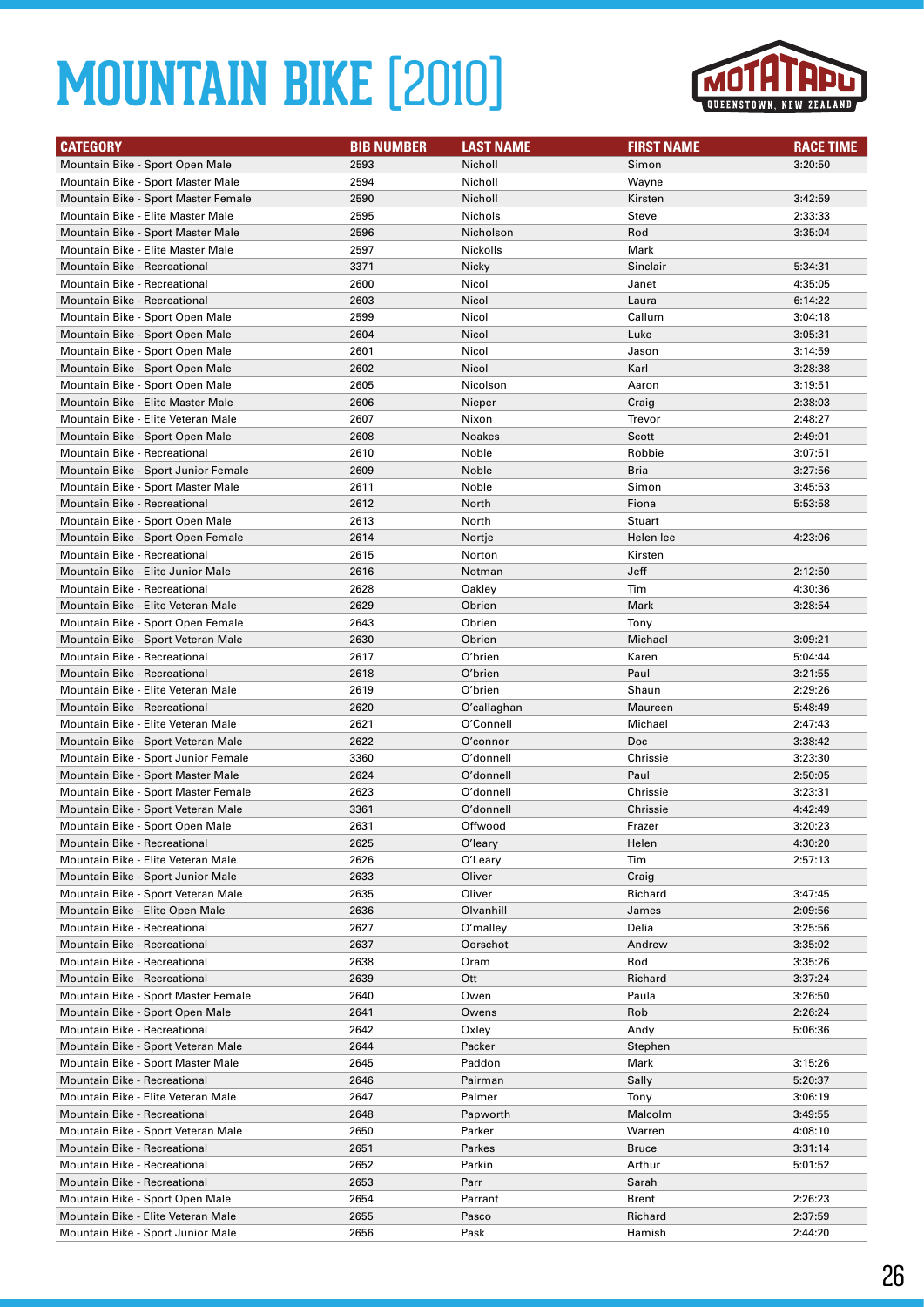

| <b>CATEGORY</b>                      | <b>BIB NUMBER</b> | <b>LAST NAME</b> | <b>FIRST NAME</b> | <b>RACE TIME</b> |
|--------------------------------------|-------------------|------------------|-------------------|------------------|
| Mountain Bike - Sport Open Male      | 2657              | Patchett         | Brendon           | 3:06:02          |
| Mountain Bike - Sport Master Female  | 2658              | Patchett         | Sally             | 3:52:21          |
| Mountain Bike - Recreational         | 2659              | Paterson         | Greg              |                  |
| <b>Mountain Bike - Recreational</b>  | 2660              | Paterson         | Ralph             | 4:59:03          |
| Mountain Bike - Sport Open Female    | 2661              | Patrick          | <b>Brooke</b>     | 3:44:56          |
| Mountain Bike - Sport Veteran Male   | 2662              | Patrick          | Gordon            |                  |
| <b>Mountain Bike - Recreational</b>  | 2665              | Patterson        | Michael           | 3:56:30          |
| Mountain Bike - Recreational         | 2087              | Patterson        | Michael           | 5:29:59          |
| Mountain Bike - Recreational         | 1203              | Patterson        | Michael           | 4:05:31          |
| <b>Mountain Bike - Recreational</b>  | 2666              | Patterson        | Rod               | 4:08:10          |
| <b>Mountain Bike - Recreational</b>  | 2667              | Patterson        | Thomas            | 4:48:50          |
| Mountain Bike - Elite Veteran Male   | 2664              | Patterson        | Mal               | 2:22:40          |
| Mountain Bike - Sport Master Male    | 2663              | Patterson        | David             | 3:46:37          |
| Mountain Bike - Sport Veteran Male   | 3370              | Patterson        | Robin             | 3:33:46          |
| Mountain Bike - Sport Master Male    | 2668              | Paul             | Wayne             | 3:05:01          |
| Mountain Bike - Sport Veteran Male   | 2669              | Paulin           | Dennis            | 3:23:54          |
| Mountain Bike - Recreational         | 2670              | Pauwels          | Francis           | 3:40:21          |
| Mountain Bike - Elite Open Female    | 2672              | Payne            | Gemma             |                  |
| Mountain Bike - Sport Open Male      | 2671              | Payne            | Andrew            | 3:45:52          |
| Mountain Bike - Recreational         | 2673              | Peak             | Christopher       | 3:15:15          |
| <b>Mountain Bike - Recreational</b>  | 2674              | Pearson          | Steve             | 4:24:10          |
| Mountain Bike - Elite Veteran Female | 2675              | Pegg             | Sophia            | 3:27:19          |
| Mountain Bike - Sport Master Female  | 2676              | Pell             | Catherine         | 3:14:38          |
| Mountain Bike - Recreational         | 2677              | Pellowe          | Andrew            | 3:07:28          |
| <b>Mountain Bike - Recreational</b>  | 2678              | Penman           | Jenny             | 5:43:54          |
| Mountain Bike - Sport Open Male      | 2679              | Pennicott        | Nathan            | 4:17:29          |
| <b>Mountain Bike - Recreational</b>  | 2681              | Penniket         | Susan             | 5:15:40          |
| Mountain Bike - Recreational Junior  | 2680              | Penniket         | Charlotte         | 5:15:13          |
| Mountain Bike - Elite Master Male    | 2683              | Penno            | Richard           | 2:52:09          |
| Mountain Bike - Elite Veteran Male   | 2684              | Penny            | lan               | 2:27:48          |
| Mountain Bike - Sport Master Male    | 2686              | Perkins          | Pip               |                  |
| Mountain Bike - Sport Veteran Male   | 2685              | Perkins          | Mark              | 3:12:45          |
| Mountain Bike - Elite Veteran Male   | 2687              | Perry            | John              | 3:23:09          |
| Mountain Bike - Sport Veteran Male   | 2689              | Pescini          | <b>Stuart</b>     | 3:32:31          |
| Mountain Bike - Sport Veteran Female | 2688              | Pescini          | Robyn             | 4:47:27          |
| Mountain Bike - Sport Open Male      | 2690              | Peters           | Eddie             |                  |
| Mountain Bike - Sport Open Male      | 2691              | Peters           | Karl              | 2:56:16          |
| Mountain Bike - Sport Master Female  | 2692              | Peters           | Susan             | 3:50:22          |
| Mountain Bike - Elite Veteran Male   | 2693              | Petersen         | Glen              |                  |
| Mountain Bike - Sport Open Female    | 2694              | Pettit           | Christine         | 4:23:50          |
| Mountain Bike - Sport Open Male      | 2695              | Pettitt          | Marcus            | 4:17:45          |
| Mountain Bike - Elite Master Male    | 2696              | Phillips         | Ben               | 2:26:29          |
| Mountain Bike - Elite Master Male    | 2700              | Phillips         | Mike              | 2:59:59          |
| Mountain Bike - Elite Veteran Male   | 2698              | Phillips         | Charlie           | 2:50:25          |
| Mountain Bike - Sport Open Female    | 2697              | Phillips         | Carol-Iyn         | 3:52:22          |
| Mountain Bike - Sport Open Female    | 2699              | Phillips         | Jackie            | 4:42:50          |
| Mountain Bike - Sport Open Male      | 2701              | Pierson          | Dave              | 3:33:03          |
| Mountain Bike - Elite Veteran Male   | 2702              | Pike             | David             | 2:58:14          |
| Mountain Bike - Sport Open Female    | 2703              | Pine             | Anna              | 4:32:06          |
| Mountain Bike - Recreational         | 2704              | Pirovano         | Kate              | 4:16:11          |
| Mountain Bike - Sport Junior Male    | 2632              | Plaskett         | Keith             | 2:21:27          |
| Mountain Bike - Sport Master Female  | 2634              | Plaskett         | Keith             | 2:55:10          |
| Mountain Bike - Elite Veteran Male   | 2705              | Platts           | Peter             | 3:05:04          |
| Mountain Bike - Sport Master Female  | 2706              | Plum             | Sarah             | 3:38:21          |
| Mountain Bike - Recreational         | 2707              | Plunkett         | Jason             | 4:05:11          |
| Mountain Bike - Elite Veteran Male   | 2708              | Plunkett         | Lindsay           | 2:53:32          |
| Mountain Bike - Recreational         | 2709              | Poles smith      | Clive             | 4:11:16          |
| Mountain Bike - Sport Master Male    | 2710              | Pollard          | Paul              | 3:36:43          |
| Mountain Bike - Sport Master Female  | 2711              | Pollock          | Kate              | 3:00:54          |
| Mountain Bike - Sport Veteran Male   | 2712              | Pollok           | Michael           | 3:23:06          |
| Mountain Bike - Sport Open Female    | 2713              | Pont             | Abi               |                  |
| Mountain Bike - Recreational         | 2715              | Pope             | Ivan              |                  |
| Mountain Bike - Sport Veteran Male   | 2714              | Pope             | Allan             | 3:25:08          |
| Mountain Bike - Recreational         | 2716              | Porter           | Heather           | 6:06:10          |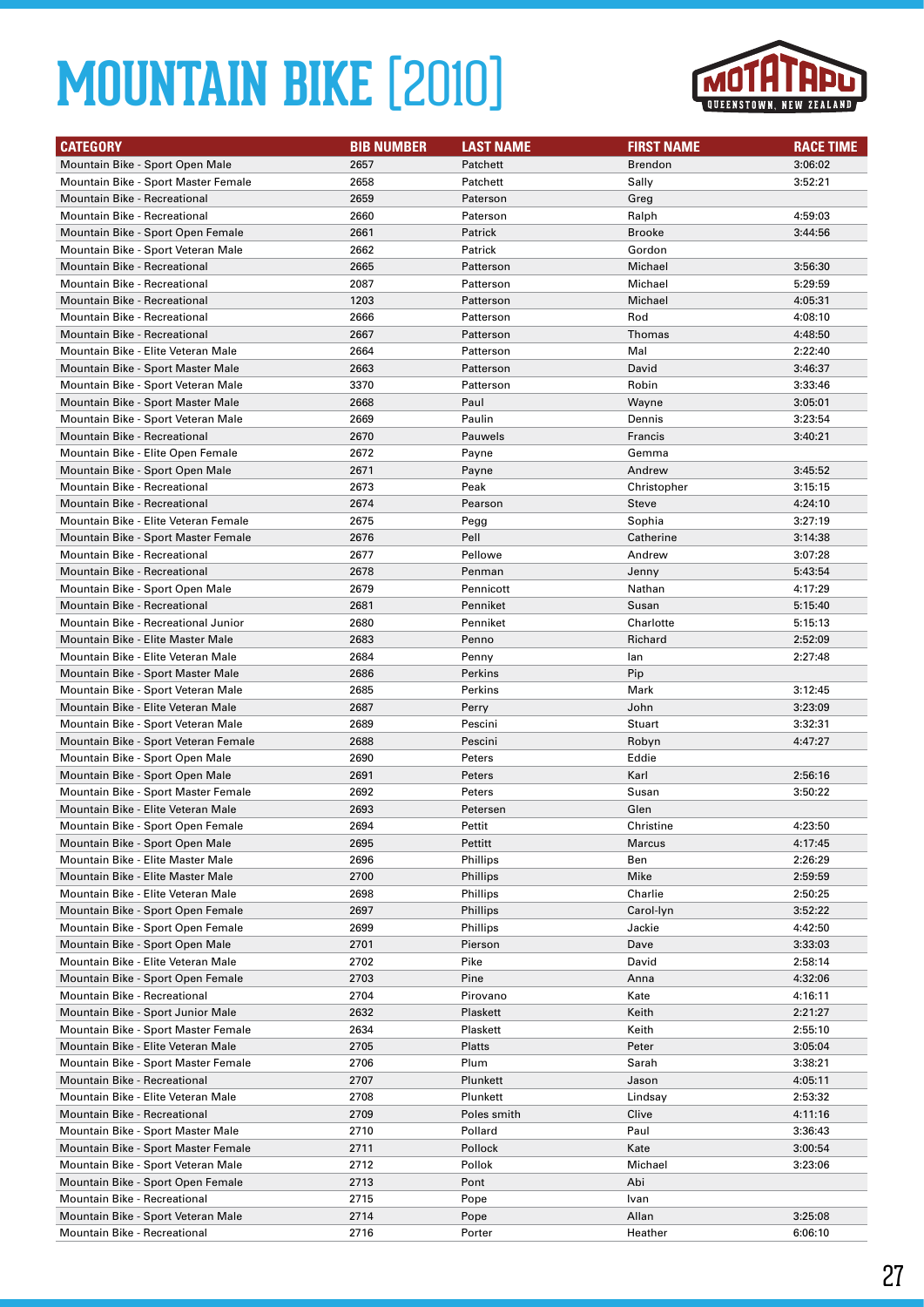

| <b>CATEGORY</b>                                                         | <b>BIB NUMBER</b> | <b>LAST NAME</b>   | <b>FIRST NAME</b> | <b>RACE TIME</b>   |
|-------------------------------------------------------------------------|-------------------|--------------------|-------------------|--------------------|
| Mountain Bike - Sport Open Male                                         | 2717              | Poulsen            | Daryl             | 2:39:48            |
| Mountain Bike - Sport Open Female                                       | 2718              | Powell             | Louise            |                    |
| Mountain Bike - Recreational                                            | 2719              | Power              | Amanda            | 4:21:16            |
| Mountain Bike - Sport Master Male                                       | 2721              | Prattley           | Anne              | 3:18:13            |
| Mountain Bike - Sport Master Female                                     | 2720              | Prattley           | Anne              | 3:21:38            |
| Mountain Bike - Sport Open Female                                       | 2722              | Preisler           | Lise              | 6:09:07            |
| <b>Mountain Bike - Recreational</b>                                     | 2723              | Prendergast        | Bernie            | 4:16:35            |
| Mountain Bike - Sport Master Male                                       | 2724              | Prescott           | Colin             | 3:01:16            |
| Mountain Bike - Sport Veteran Male                                      | 2725              | Press              | Richard           | 4:05:00            |
| Mountain Bike - Sport Master Female                                     | 2726              | Price              | Elizabeth         | 4:43:32            |
| Mountain Bike - Sport Open Male                                         | 2727              | Primmer            | Nathan            | 2:48:29            |
| <b>Mountain Bike - Recreational</b>                                     | 2728              | Pringle            | Dave              | 3:18:18            |
| <b>Mountain Bike - Recreational</b>                                     | 2729              | Pritchard          | Ben               | 3:57:02            |
| Mountain Bike - Sport Open Male                                         | 2730              | Proctor            | Luke              | 3:49:55            |
| Mountain Bike - Recreational                                            | 2731              | Proudfoot          | Paul              |                    |
| Mountain Bike - Sport Master Male                                       | 2732              | Prouting           | Mike              | 3:30:50            |
| Mountain Bike - Elite Veteran Female                                    | 2733              | Prutton            | Sharon            | 2:37:51            |
| Mountain Bike - Sport Open Male                                         | 2734              | Pryce              | Andrew            | 3:17:45            |
| Mountain Bike - Sport Open Male                                         | 2735              | Pryde              | Carl              | 3:32:17            |
| Mountain Bike - Sport Master Male                                       | 2736              | Pye                | Richard           | 5:55:14            |
| <b>Mountain Bike - Recreational</b>                                     | 2737              | Quickfall          | Jackie            | 3:54:32            |
| Mountain Bike - Sport Veteran Male                                      | 2738              | Quickfall          | Mark              | 3:25:51            |
| Mountain Bike - Recreational                                            | 2739              | Quill              | Anton             | 4:03:10            |
| Mountain Bike - Sport Open Male                                         | 2740              | Quinn              | Michael           | 3:12:40            |
| Mountain Bike - Recreational                                            | 2741              | Radfford           | Jack              |                    |
| Mountain Bike - Recreational                                            | 2742              | Rae                | Paula             |                    |
| Mountain Bike - Sport Open Female                                       | 2743              | Rainsford          | Jodie             | 4:25:50            |
| Mountain Bike - Recreational                                            | 2744              | Ramshaw            | Graeme            | 3:47:27            |
| Mountain Bike - Sport Master Male<br>Mountain Bike - Elite Veteran Male | 2745<br>2746      | Rance<br>Randle    | Alister<br>Glenn  | 3:32:19            |
| Mountain Bike - Elite Veteran Male                                      | 2747              |                    | Beau              | 2:23:11            |
| Mountain Bike - Elite Veteran Male                                      | 2749              | Rapley<br>Rathbone | Willy             | 2:50:51<br>2:51:25 |
| Mountain Bike - Recreational                                            | 2750              | Ravn               | Peter             | 3:15:48            |
| <b>Mountain Bike - Recreational</b>                                     | 2751              | Raynes             | Chris             | 5:05:00            |
| <b>Mountain Bike - Recreational</b>                                     | 2752              | Raynes             | Richard           | 5:04:48            |
| Mountain Bike - Elite Veteran Male                                      | 2756              | Read               | Trevor            | 3:06:00            |
| Mountain Bike - Elite Veteran Male                                      | 2753              | Read               | Brian             | 2:30:44            |
| Mountain Bike - Sport Master Male                                       | 2755              | Read               | Steve             | 3:01:00            |
| Mountain Bike - Sport Veteran Male                                      | 2754              | Read               | John              | 3:21:08            |
| Mountain Bike - Sport Master Female                                     | 2758              | Reid               | Tania             | 3:02:23            |
| Mountain Bike - Recreational                                            | 2759              | Reilly             | Logan             | 2:59:27            |
| Mountain Bike - Recreational                                            | 2760              | Reilly             | Stephanie         |                    |
| Mountain Bike - Sport Master Male                                       | 2761              | Reinds             | Fred              | 2:47:11            |
| Mountain Bike - Sport Master Female                                     | 2763              | Rendel             | Ewen              | 3:32:37            |
| Mountain Bike - Sport Veteran Male                                      | 2762              | Rendel             | Ewen              | 3:24:42            |
| Mountain Bike - Elite Veteran Male                                      | 2764              | Rewiri             | Cathy             | 2:50:16            |
| Mountain Bike - Recreational                                            | 2768              | Reynolds           | Paul              | 4:43:00            |
| Mountain Bike - Recreational                                            | 2767              | Reynolds           | Paul              | 4:42:57            |
| Mountain Bike - Sport Open Male                                         | 2766              | Reynolds           | <b>Brad</b>       | 3:34:10            |
| Mountain Bike - Elite Veteran Female                                    | 3365              | Riach              | Wendy             | 2:51:06            |
| <b>Mountain Bike - Recreational</b>                                     | 2769              | Richards           | Brent             | 3:00:37            |
| <b>Mountain Bike - Recreational</b>                                     | 2770              | Richards           | Katherine         | 4:01:46            |
| Mountain Bike - Recreational                                            | 2771              | Richards           | Kevin             | 4:06:04            |
| Mountain Bike - Elite Master Male                                       | 2776              | Richardson         | Ross              | 2:51:47            |
| Mountain Bike - Sport Open Male                                         | 2649              | Richardson         | Gail              |                    |
| Mountain Bike - Sport Master Female                                     | 2772              | Richardson         | Barbara           | 3:13:14            |
| Mountain Bike - Sport Veteran Male                                      | 2774              | Richardson         | Ken               | 3:37:52            |
| Mountain Bike - Sport Veteran Male                                      | 2775              | Richardson         | Peter             | 2:59:51            |
| Mountain Bike - Recreational                                            | 2777              | Rickard            | Jason             | 4:42:17            |
| Mountain Bike - Recreational                                            | 2778              | Ridd               | Duncan            | 4:59:19            |
| Mountain Bike - Recreational                                            | 2779              | Ridd               | Justin            | 4:59:21            |
| Mountain Bike - Sport Veteran Female                                    | 2780              | Riley              | Chris             | 3:26:57            |
| Mountain Bike - Recreational                                            | 2782              | Rinckes            | Julian            | 3:25:57            |
| Mountain Bike - Sport Open Male                                         | 2783              | Rix                | Corey             | 2:57:44            |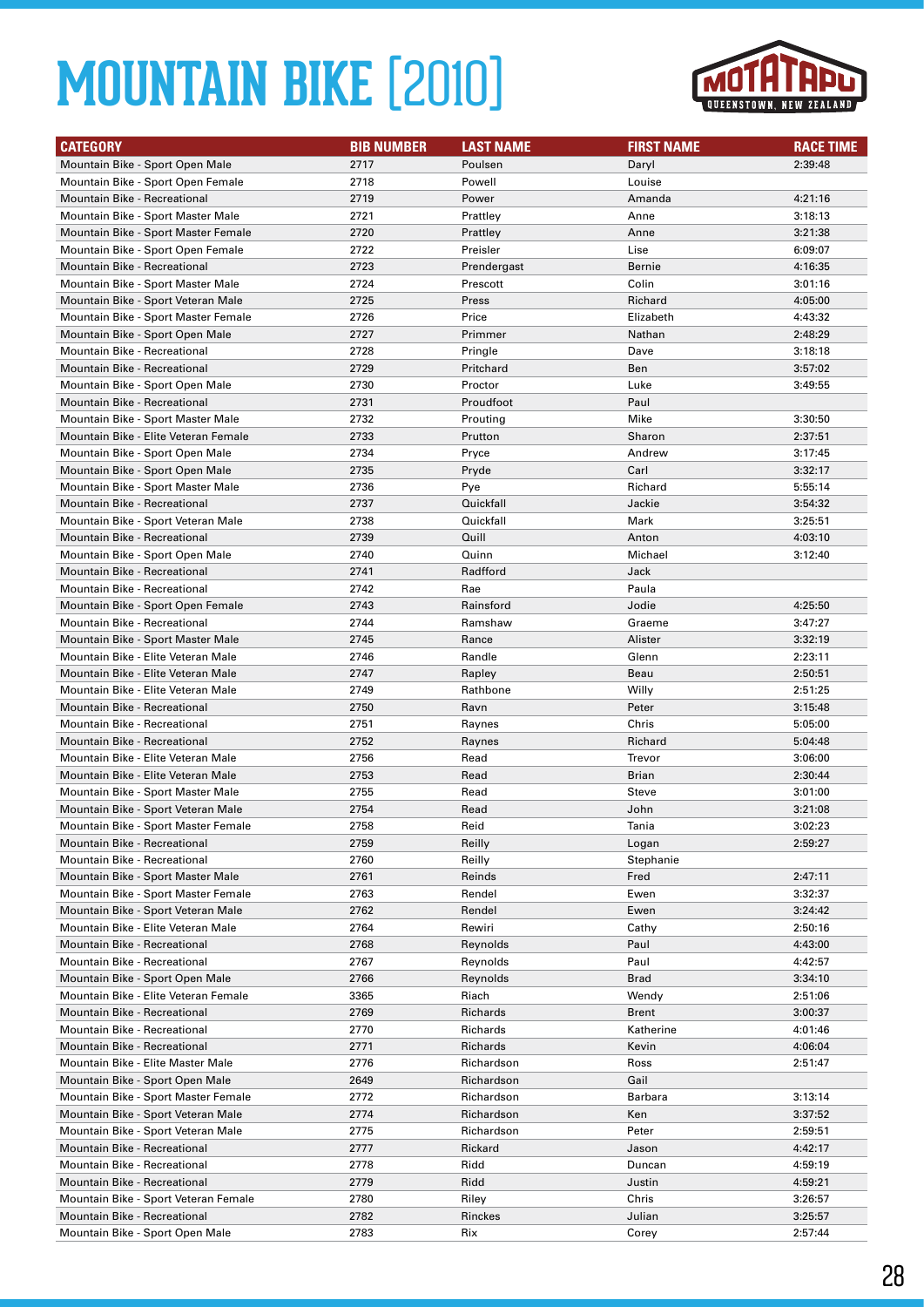

| <b>CATEGORY</b>                                                          | <b>BIB NUMBER</b> | <b>LAST NAME</b>   | <b>FIRST NAME</b> | <b>RACE TIME</b> |
|--------------------------------------------------------------------------|-------------------|--------------------|-------------------|------------------|
| Mountain Bike - Recreational                                             | 2786              | Roberts            | John              | 5:13:31          |
| Mountain Bike - Sport Junior Male                                        | 2785              | Roberts            | Jasper            |                  |
| Mountain Bike - Sport Open Male                                          | 3372              | Roberts            | Dan               | 5:13:33          |
| Mountain Bike - Sport Open Male                                          | 3366              | Roberts            | Dan               |                  |
| Mountain Bike - Sport Open Male                                          | 2787              | Roberts            | Martin            | 3:56:24          |
| Mountain Bike - Sport Open Female                                        | 2788              | Roberts            | Philippa          | 3:33:03          |
| Mountain Bike - Sport Open Female                                        | 2789              | Robertson          | Emma              | 4:21:22          |
| Mountain Bike - Recreational                                             | 2791              | Robinson           | Graham            | 3:42:09          |
| <b>Mountain Bike - Recreational</b>                                      | 2792              | Robinson           | Graham            |                  |
| <b>Mountain Bike - Recreational</b>                                      | 2793              | Robinson           | Jason             | 3:12:37          |
| Mountain Bike - Elite Master Male                                        | 2790              | Robinson           | Doug              | 3:08:51          |
| Mountain Bike - Elite Veteran Male                                       | 2796              | Robinson           | Peter             | 3:10:55          |
| Mountain Bike - Sport Open Male                                          | 2795              | Robinson           | Michael           | 3:45:23          |
| Mountain Bike - Sport Open Male                                          | 2794              | Robinson           | Matthew           | 3:24:52          |
| Mountain Bike - Sport Master Male                                        | 2797              | Robinson           | Tim               | 3:17:48          |
| Mountain Bike - Sport Veteran Male                                       | 2798              | Robson             | Paul              |                  |
| Mountain Bike - Elite Open Male                                          | 2800              | Rodger             | Shem              |                  |
| Mountain Bike - Elite Veteran Male                                       | 2799              | Rodger             | Jeff              | 2:49:00          |
| Mountain Bike - Sport Veteran Male                                       | 2801              | Rodgers            | Gordon            |                  |
| Mountain Bike - Sport Master Male                                        | 2802              | Rodwell            | Andrew            | 3:26:46          |
| Mountain Bike - Sport Veteran Male                                       | 2803              | Rodwell            | Graeme            | 3:31:46          |
| <b>Mountain Bike - Recreational</b>                                      | 2806              | Roelink            | Hank              | 3:32:51          |
| Mountain Bike - Sport Master Male                                        | 2807              | Rogers             | Ken               | 2:58:17          |
| <b>Mountain Bike - Recreational</b>                                      | 2810              | Ronald             | Dean              |                  |
| Mountain Bike - Sport Open Female                                        | 2811              | Rook               | Jodi              | 3:05:34          |
| Mountain Bike - Recreational                                             | 2812              | Rooke              | Joy               | 4:35:51          |
| <b>Mountain Bike - Recreational</b>                                      | 2813              | Rooke              | Logan             | 4:35:51          |
| Mountain Bike - Sport Veteran Male                                       | 2814              | Roper-lindsay      | John              | 2:56:51          |
| <b>Mountain Bike - Recreational</b>                                      | 2816              | Rose               | Stuart            | 5:29:44          |
| Mountain Bike - Elite Veteran Male                                       | 2815              | Rose               | Alan              |                  |
| Mountain Bike - Sport Open Male                                          | 2817              | Rose               | Wayne             | 4:43:12          |
| Mountain Bike - Sport Master Male                                        | 2818              | Rosemergy          | Hugh              | 3:35:50          |
| <b>Mountain Bike - Recreational</b>                                      | 2821              | Ross               | Gwenda            | 5:43:52          |
| Mountain Bike - Recreational                                             | 2822              | Ross               | Janne             | 5:43:51          |
| Mountain Bike - Elite Master Male                                        | 2820              | Ross               | Gordon            | 3:59:29          |
| Mountain Bike - Elite Veteran Male                                       | 2824              | Ross               | Michael           | 3:16:36          |
| Mountain Bike - Sport Open Male                                          | 2823              | Ross               | Mark              | 2:57:47          |
| Mountain Bike - Sport Veteran Male                                       | 2819              | Ross               | Alan              | 4:38:09          |
| <b>Mountain Bike - Recreational</b>                                      | 2825              | Rossaak            | Jeremy            | 3:48:20          |
| Mountain Bike - Sport Veteran Male                                       | 2826              | Roundtree          | Phil              | 3:00:42          |
| Mountain Bike - Recreational                                             | 2827              | Rowden             | Andrew            | 3:33:51          |
| Mountain Bike - Recreational                                             | 2828              | Rowland            | Laurence          | 3:43:38          |
| Mountain Bike - Sport Open Female                                        | 2829              | Rowse              | Tamara            | 3:17:09          |
| Mountain Bike - Recreational                                             | 2830              | Rowsell            | Allan             | 4:55:34          |
| Mountain Bike - Recreational                                             | 2832              | Roy                | Sean              |                  |
| Mountain Bike - Elite Open Male                                          | 2831              | Roy                | Marcus            | 1:57:55          |
| Mountain Bike - Recreational                                             | 2833              | Royal              | George            | 4:19:40          |
| Mountain Bike - Sport Open Female                                        | 2835              | Ruddenklau         | Tracy             | 4:37:05          |
| Mountain Bike - Sport Master Male<br>Mountain Bike - Sport Master Male   | 2834              | Ruddenklau         | Andy              |                  |
|                                                                          | 2836<br>2837      | Rule               | Graham            | 3:51:55          |
| Mountain Bike - Sport Master Male<br>Mountain Bike - Sport Master Female | 2840              | Russell<br>Russell | Penny<br>Penny    | 3:51:54          |
| Mountain Bike - Sport Veteran Male                                       | 2841              | Russell            | Peter             | 4:53:25          |
| Mountain Bike - Sport Veteran Female                                     | 2838              | Russell            | Jo-anne           | 4:47:27          |
| Mountain Bike - Recreational                                             | 2842              | Rutherford         | Gill              | 4:13:04          |
| Mountain Bike - Recreational                                             | 2843              | Rutter             | Clare             | 5:31:29          |
| Mountain Bike - Elite Veteran Male                                       | 2844              | Ryan               | Brendan           | 2:39:46          |
| Mountain Bike - Sport Open Female                                        | 2848              | Ryan               | Rebecca           | 3:57:18          |
| Mountain Bike - Sport Veteran Male                                       | 2849              | Ryder              | John              | 3:57:58          |
| Mountain Bike - Elite Veteran Male                                       | 2850              | Ryk                | Adriaan           | 2:52:33          |
| Mountain Bike - Sport Open Female                                        | 2851              | Sabiston           | Janine            | 4:37:56          |
| Mountain Bike - Recreational                                             | 2853              | Salt               | Alistair          | 5:56:01          |
| Mountain Bike - Sport Veteran Male                                       | 2852              | Salt               | Alistair          | 5:56:03          |
| Mountain Bike - Recreational                                             | 2854              | Sandrey            | Tim               | 4:25:35          |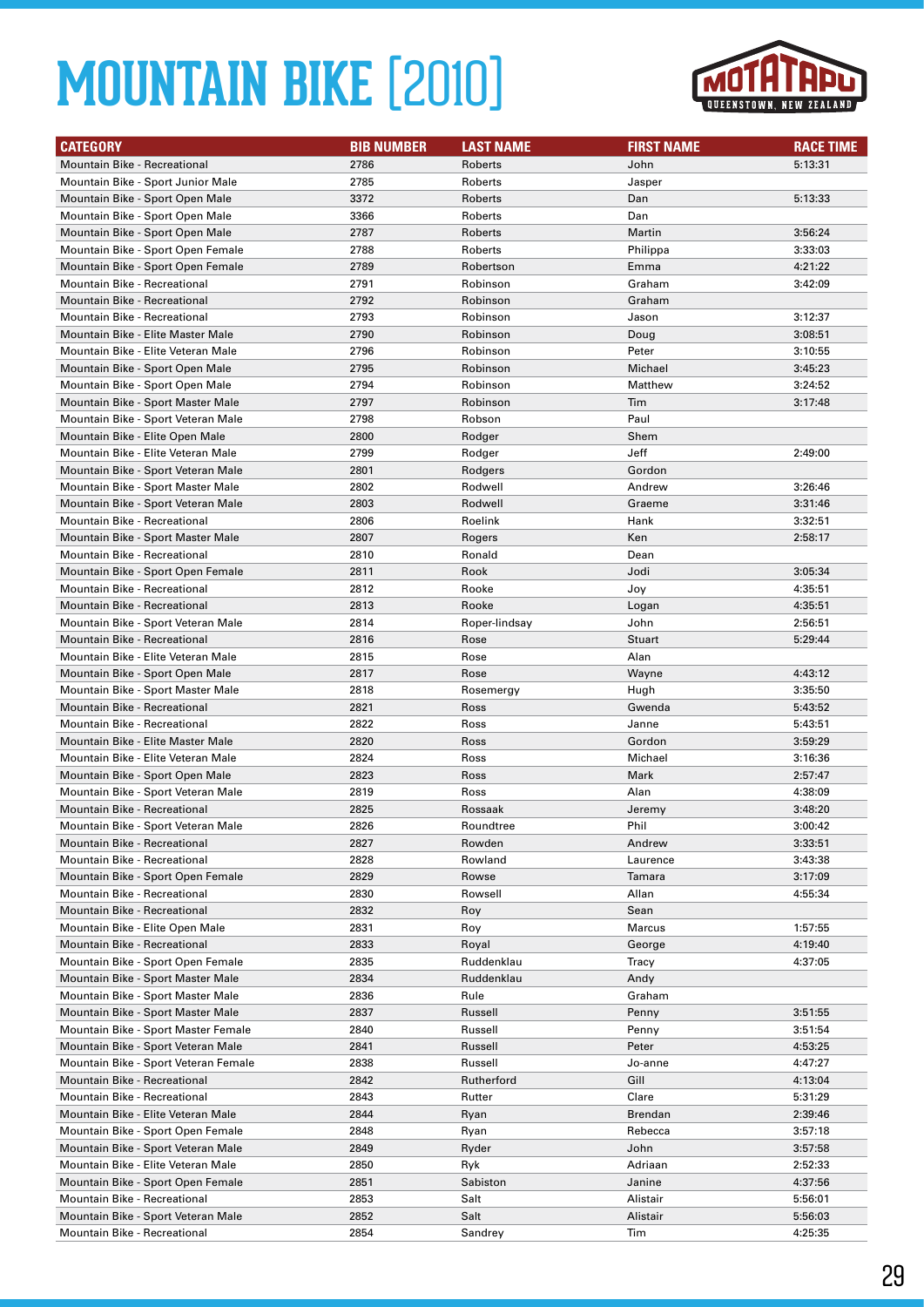

| <b>CATEGORY</b>                                                       | <b>BIB NUMBER</b> | <b>LAST NAME</b> | <b>FIRST NAME</b> | <b>RACE TIME</b>   |
|-----------------------------------------------------------------------|-------------------|------------------|-------------------|--------------------|
| Mountain Bike - Recreational Junior                                   | 2855              | Sanford          | Anna              | 5:14:28            |
| Mountain Bike - Elite Veteran Male                                    | 2857              | Sasse            | Ron               | 3:44:02            |
| Mountain Bike - Sport Junior Female                                   | 2856              | Sasse            | Fiona             | 4:01:15            |
| Mountain Bike - Recreational                                          | 2858              | Savage           | Jeremy            | 3:32:50            |
| Mountain Bike - Recreational                                          | 2859              | Saville          | Jacqui            |                    |
| Mountain Bike - Sport Junior Male                                     | 2860              | Saville          | Jordan            | 3:10:26            |
| Mountain Bike - Recreational                                          | 2861              | Savory           | Pete              | 4:32:37            |
| Mountain Bike - Recreational                                          | 2862              | Sayers           | Ali               |                    |
| <b>Mountain Bike - Recreational</b>                                   | 2863              | <b>Sayers</b>    | Nathan            | 3:46:22            |
| Mountain Bike - Elite Veteran Male                                    | 2864              | Scannell         | Michael           | 3:18:04            |
| <b>Mountain Bike - Recreational</b>                                   | 2865              | Schacht          | Philipp           | 3:09:56            |
| Mountain Bike - Sport Open Male                                       | 2866              | Scheiwe          | James             |                    |
| Mountain Bike - Sport Open Male                                       | 2867              | Schimanski       | Michael           | 3:57:56            |
| Mountain Bike - Sport Open Male                                       | 2868              | Schmack          | Carl              | 3:27:44            |
| Mountain Bike - Recreational                                          | 2869              | Schmidt          | Antje             | 4:28:24            |
| <b>Mountain Bike - Recreational</b>                                   | 2870              | Schollitt        | Daune             | 6:12:30            |
| Mountain Bike - Sport Veteran Female                                  | 2871              | Schroder         | Mary-Louise       | 3:20:43            |
| Mountain Bike - Sport Master Female                                   | 2872              | Schumann         | Gerdi             | 4:01:45            |
| Mountain Bike - Sport Open Male                                       | 2873              | Schurgers        | Carl              | 2:34:57            |
| Mountain Bike - Recreational                                          | 2874              | Scott            | Aaron             | 3:52:04            |
| <b>Mountain Bike - Recreational</b>                                   | 2878              | Scott            | Felicity          | 5:19:53            |
| Mountain Bike - Recreational                                          | 2879              | Scott            | Hugh              | 3:47:28            |
| Mountain Bike - Elite Veteran Male                                    | 2881              | Scott            | Richard           | 2:33:41            |
| Mountain Bike - Sport Open Male                                       | 2877              | Scott            | Christian         | 3:10:13            |
| Mountain Bike - Sport Open Male                                       | 2880              | Scott            | Logan             | 2:55:41            |
| Mountain Bike - Sport Master Male                                     | 2875              | Scott            | Bevan             | 3:20:27            |
| Mountain Bike - Sport Veteran Male                                    | 2876              | Scott            | <b>Brian</b>      | 3:17:18            |
| Mountain Bike - Sport Veteran Male                                    | 2882              | Scott            | Tim               | 4:17:31            |
| Mountain Bike - Sport Veteran Male                                    | 2883              | Seagar           | Grant             | 3:03:25            |
| Mountain Bike - Sport Veteran Female                                  | 2884              | Seagar           | Sue               | 4:29:11            |
| Mountain Bike - Elite Veteran Male                                    | 2885              | Seers            | Martin            | 2:50:39            |
| Mountain Bike - Sport Master Male                                     | 2886              | Sefton           | Layne             | 3:48:03            |
| <b>Mountain Bike - Recreational</b>                                   | 2887              | Senior           | Amanda            | 3:34:20            |
| Mountain Bike - Sport Junior Male                                     | 2888              | Sexton           | Christopher       | 2:53:49            |
| <b>Mountain Bike - Recreational</b>                                   | 2890              | Shand            | Jo                | 4:46:21            |
| Mountain Bike - Sport Master Male                                     | 2889              | Shand            | Dougal            | 2:57:50            |
| <b>Mountain Bike - Recreational</b>                                   | 2892              | Shanks           | Pat               | 5:15:24            |
| Mountain Bike - Recreational                                          | 2891              | Shanks           | Murray            | 2:49:43            |
| Mountain Bike - Sport Veteran Male                                    | 2893              | Shapcott         | Peter             | 3:00:16            |
| Mountain Bike - Recreational                                          | 2894              | Sharp            | Roger             | 4:19:53            |
| Mountain Bike - Sport Open Male                                       | 2895              | Sharp            | Warren            | 3:45:25            |
| Mountain Bike - Recreational                                          | 2897              | Shaw             | Craig             | 4:05:20            |
| Mountain Bike - Recreational                                          | 2899              | Shaw             | Hilary            |                    |
| Mountain Bike - Recreational                                          | 2903              | Shaw             | Mark              | 3:10:17            |
| Mountain Bike - Recreational                                          | 2907              | Shaw             | Vicki             | 5:55:25            |
| Mountain Bike - Sport Master Male                                     | 2906              | Shaw             | Tony              | 3:39:55            |
| Mountain Bike - Sport Master Female                                   | 2902              | Shaw             | Kate              | 4:44:04            |
| Mountain Bike - Sport Veteran Male                                    | 2904              | Shaw             | Neville           | 4:40:57            |
| Mountain Bike - Sport Veteran Male                                    | 2896              | Shaw             | Chris             | 4:04:56            |
| Mountain Bike - Sport Open Male                                       | 2908              | Shayler          | Ben               | 2:26:13            |
| Mountain Bike - Elite Veteran Male<br>Mountain Bike - Sport Open Male | 2909<br>2910      | Shea<br>Shea     | Brett<br>Brian    | 2:23:53            |
| Mountain Bike - Elite Veteran Male                                    | 2911              | Shearer          | Jeremy            | 3:32:42<br>2:38:13 |
| Mountain Bike - Elite Veteran Male                                    | 2913              | Shearer          | Nicholas          | 2:34:18            |
| Mountain Bike - Sport Junior Female                                   | 2912              | Shearer          | Dara              | 4:23:01            |
| Mountain Bike - Elite Master Male                                     | 2914              | Shears           | Brent             |                    |
| Mountain Bike - Recreational                                          | 2915              | Shepard          | Dennis            |                    |
| Mountain Bike - Elite Master Male                                     | 2916              | Shepherd         | Karl              |                    |
| Mountain Bike - Elite Veteran Male                                    | 2917              | Shepherd         | Martin            | 3:19:41            |
| Mountain Bike - Sport Master Male                                     | 2918              | Sherriff         | Andrew            | 2:53:45            |
| Mountain Bike - Recreational                                          | 2919              | Shields          | Barry             | 4:51:35            |
| Mountain Bike - Elite Veteran Female                                  | 2920              | Shields          | Cate              | 3:35:43            |
| Mountain Bike - Sport Master Male                                     | 2921              | Shipman          | Aaron             | 3:06:37            |
| Mountain Bike - Sport Veteran Male                                    | 2922              | Shore            | lan               | 3:31:17            |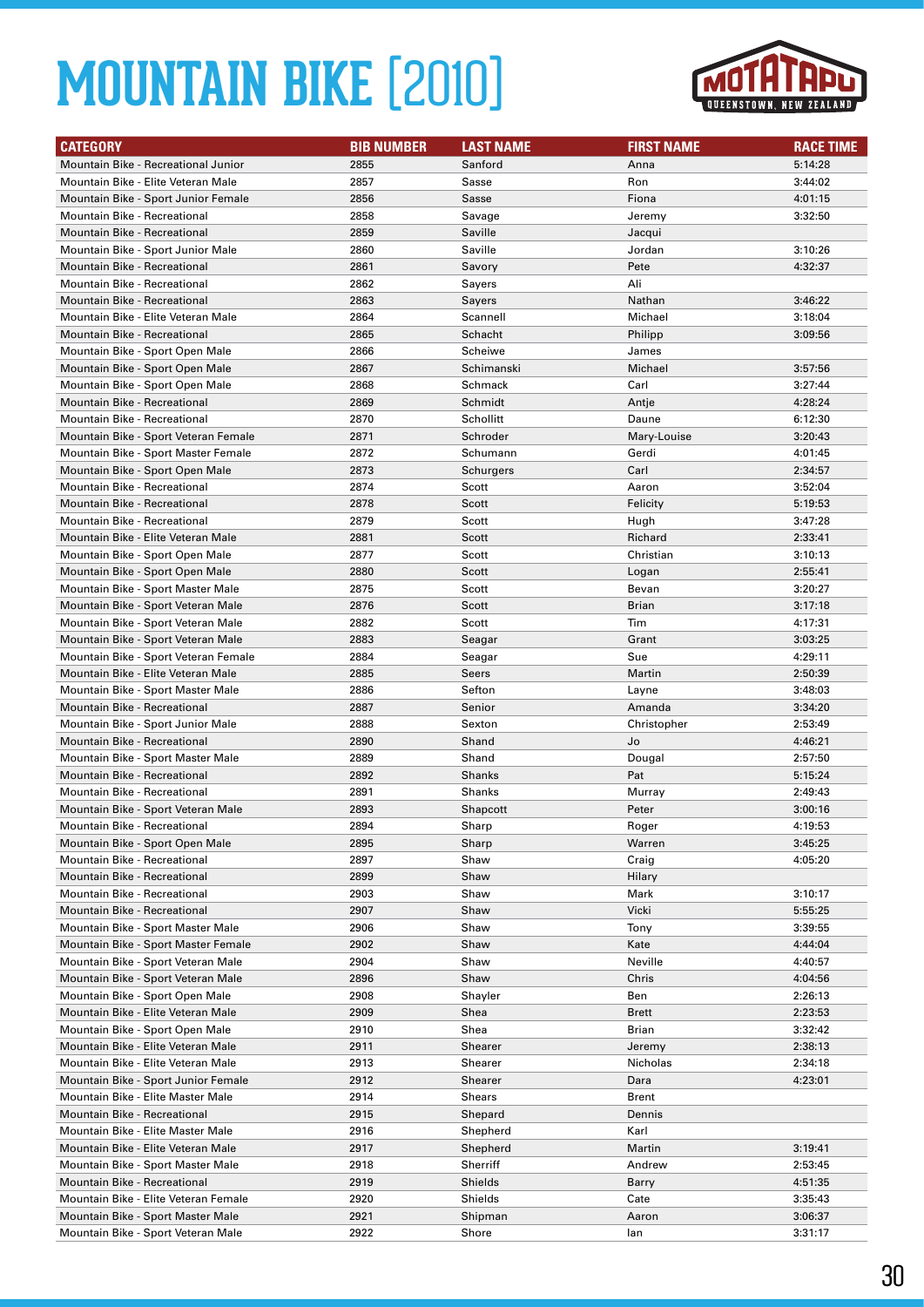

| <b>CATEGORY</b>                                                     | <b>BIB NUMBER</b> | <b>LAST NAME</b> | <b>FIRST NAME</b> | <b>RACE TIME</b>   |
|---------------------------------------------------------------------|-------------------|------------------|-------------------|--------------------|
| Mountain Bike - Recreational                                        | 2923              | <b>Shortus</b>   | Grant             | 3:24:51            |
| <b>Mountain Bike - Recreational</b>                                 | 2925              | Shuttleworth     | Riki              | 4:33:22            |
| Mountain Bike - Sport Open Female                                   | 2924              | Shuttleworth     | Carole            | 5:25:47            |
| Mountain Bike - Sport Master Male                                   | 2926              | Shuttleworth     | Terry             | 5:33:59            |
| Mountain Bike - Sport Master Male                                   | 2927              | Siddells         | Simon             | 2:55:36            |
| <b>Mountain Bike - Recreational</b>                                 | 2928              | Sidey            | Kate              | 2:38:43            |
| Mountain Bike - Sport Open Male                                     | 2930              | Sidey            | Richard           | 2:54:02            |
| Mountain Bike - Sport Veteran Male                                  | 2929              | Sidey            | Michael           | 3:05:42            |
| Mountain Bike - Recreational                                        | 2931              | Silfverberg      | Ulrika            | 5:19:22            |
| Mountain Bike - Sport Master Male                                   | 2932              | Sim              | Jonny             | 3:01:45            |
| Mountain Bike - Sport Master Male                                   | 2933              | Simmonds         | Andrew            | 3:02:34            |
| Mountain Bike - Sport Master Male                                   | 2934              | Simmons          | Chris             | 3:42:34            |
| Mountain Bike - Recreational                                        | 2936              | Simon            | Jolanda           | 5:17:47            |
| <b>Mountain Bike - Recreational</b>                                 | 2938              | Simpson          | John              | 5:10:59            |
| Mountain Bike - Elite Open Male                                     | 2939              | Simpson          | Myron             |                    |
| Mountain Bike - Elite Veteran Male                                  | 2940              | Simpson          | Ralph             | 3:21:41            |
| Mountain Bike - Sport Open Male                                     | 2937              | Simpson          | David             | 4:41:29            |
| Mountain Bike - Elite Veteran Male                                  | 2941              | Sims             | Glenn             | 3:10:32            |
| <b>Mountain Bike - Recreational</b>                                 | 2942              | Sinclair         | Anna              |                    |
| Mountain Bike - Sport Master Male                                   | 1949              | Sinclair         | Marilyn           | 3:10:00            |
| <b>Mountain Bike - Recreational</b>                                 | 2944              | Skilton          | Mike              | 3:16:11            |
| <b>Mountain Bike - Recreational</b>                                 | 2945              | Skinner          | Jane              | 5:31:31            |
| Mountain Bike - Sport Open Male                                     | 2946              | Skrzyniarz       | Marek             | 2:50:55            |
| Mountain Bike - Elite Veteran Male                                  | 2947              | Sladen           | Alister           | 2:31:47            |
| Mountain Bike - Sport Open Male                                     | 2948              | Slee             | Dave              | 4:39:32            |
| <b>Mountain Bike - Recreational</b>                                 | 2950              | Sloan            | Lynn              |                    |
| Mountain Bike - Sport Open Male                                     | 2949              | Sloan            | George            | 3:07:26            |
| <b>Mountain Bike - Recreational</b>                                 | 2951              | Sly              | Mike              | 4:23:35            |
| Mountain Bike - Elite Veteran Male                                  | 2952              | Smaill           | Ann               | 3:37:46            |
| Mountain Bike - Sport Master Female                                 | 2954              | Smart            | Nicola            | 3:43:28            |
| Mountain Bike - Sport Master Female                                 | 2955              | Smetham          | Nikki             |                    |
| Mountain Bike - Recreational                                        | 2956<br>2972      | Smiley<br>Smith  | Anaya<br>Matthew  |                    |
| Mountain Bike - Recreational<br><b>Mountain Bike - Recreational</b> | 2976              | Smith            | Nick              | 3:54:10<br>3:03:52 |
| <b>Mountain Bike - Recreational</b>                                 | 2978              | Smith            | Ross              | 5:47:16            |
| Mountain Bike - Recreational                                        | 2962              | Smith            | Calvin            |                    |
| Mountain Bike - Recreational                                        | 2963              | Smith            | Grace             | 5:47:15            |
| <b>Mountain Bike - Recreational</b>                                 | 2446              | Smith            | Grace             | 5:47:13            |
| <b>Mountain Bike - Recreational</b>                                 | 2983              | Smith            | Wayne             | 3:32:25            |
| Mountain Bike - Elite Master Male                                   | 2959              | Smith            | Sheena            | 2:57:39            |
| Mountain Bike - Elite Master Male                                   | 2968              | Smith            | James             | 2:49:58            |
| Mountain Bike - Elite Veteran Male                                  | 2960              | Smith            | Bob               | 3:53:05            |
| Mountain Bike - Elite Veteran Female                                | 2969              | Smith            | Janet             | 5:09:09            |
| Mountain Bike - Elite Veteran Female                                | 2970              | Smith            | Kathryn           | 3:29:20            |
| Mountain Bike - Sport Junior Female                                 | 2965              | Smith            | Grace             | 3:48:40            |
| Mountain Bike - Sport Open Male                                     | 2957              | Smith            | Alex              |                    |
| Mountain Bike - Sport Open Male                                     | 2964              | Smith            | Duane             | 3:32:12            |
| Mountain Bike - Sport Open Male                                     | 2981              | Smith            | Simon             | 3:00:08            |
| Mountain Bike - Sport Open Male                                     | 2961              | Smith            | <b>Brad</b>       | 2:54:29            |
| Mountain Bike - Sport Open Female                                   | 2980              | Smith            | Sheena            | 3:33:01            |
| Mountain Bike - Sport Open Female                                   | 2967              | Smith            | Holly             | 3:42:45            |
| Mountain Bike - Sport Open Female                                   | 2958              | Smith            | Amy               | 4:18:58            |
| Mountain Bike - Sport Master Male                                   | 2971              | Smith            | Mark              | 2:50:40            |
| Mountain Bike - Sport Master Male                                   | 2973              | Smith            | Mike              | 2:45:54            |
| Mountain Bike - Sport Master Male                                   | 2977              | Smith            | Richard           | 3:15:05            |
| Mountain Bike - Sport Master Male                                   | 2979              | Smith            | Scott             | 4:01:29            |
| Mountain Bike - Sport Master Female                                 | 2982              | Smith            | Tania             | 5:30:42            |
| Mountain Bike - Sport Master Female                                 | 2974              | Smith            | Monique           | 3:53:59            |
| Mountain Bike - Sport Veteran Male                                  | 2966              | Smith            | Graeme            | 3:16:33            |
| Mountain Bike - Sport Master Male                                   | 2984              | Smolenski        | Mark              |                    |
| Mountain Bike - Sport Master Male                                   | 2985              | Smyth            | Len               | 3:19:42            |
| Mountain Bike - Recreational                                        | 2986              | Snell            | Lisa              | 6:00:12            |
| Mountain Bike - Sport Open Male                                     | 2987              | Soper            | Nathan            | 4:01:41            |
| Mountain Bike - Recreational                                        | 2989              | Sorley           | Nicola            | 6:06:58            |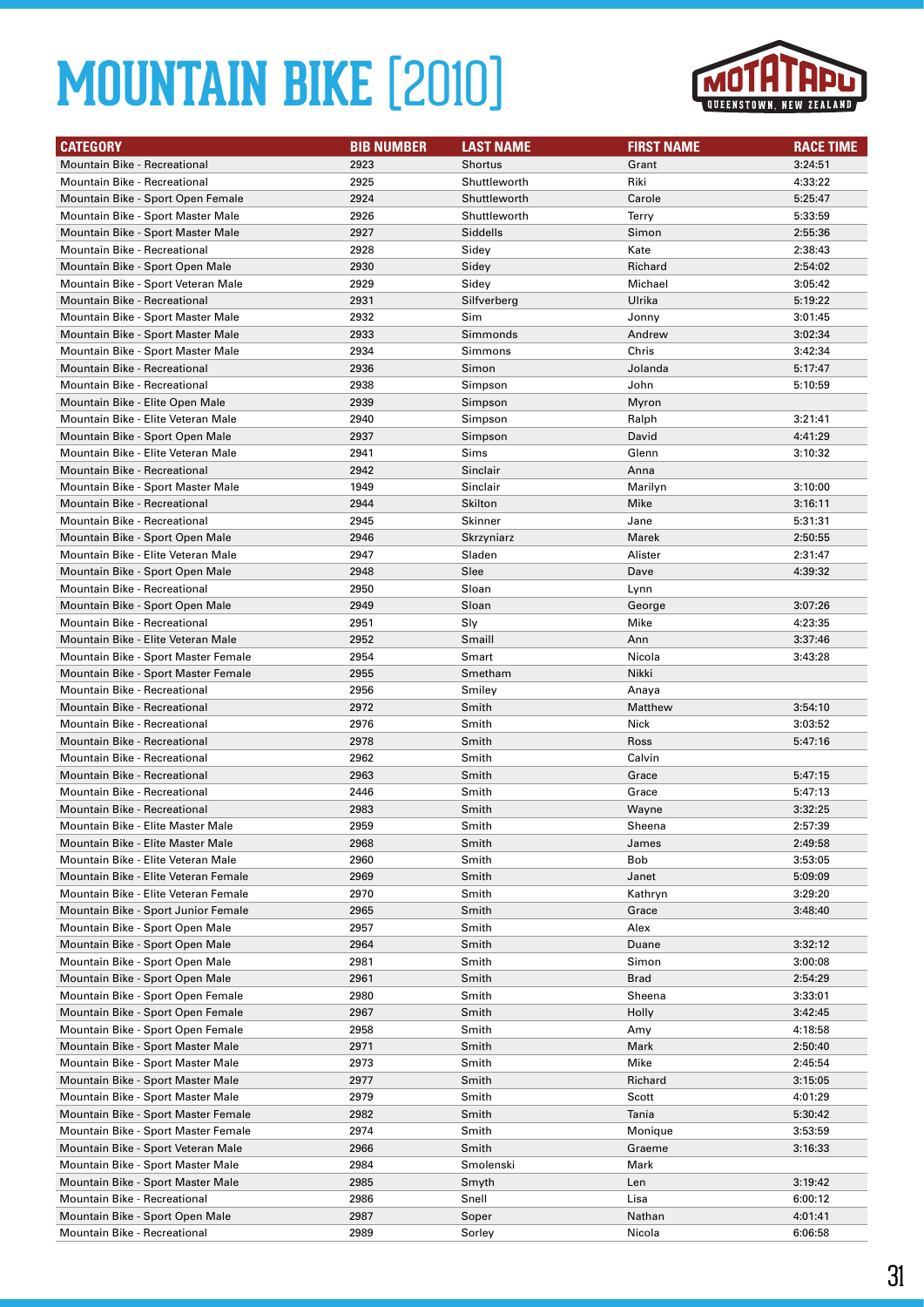

| <b>CATEGORY</b>                      | <b>BIB NUMBER</b> | <b>LAST NAME</b> | <b>FIRST NAME</b> | <b>RACE TIME</b> |
|--------------------------------------|-------------------|------------------|-------------------|------------------|
| Mountain Bike - Recreational Junior  | 2988              | Sorley           | Jonathan          | 6:06:59          |
| Mountain Bike - Sport Master Male    | 2990              | Soroka           | Scott             | 3:15:47          |
| Mountain Bike - Recreational         | 2991              | Soutar           | <b>Brian</b>      | 5:47:46          |
| <b>Mountain Bike - Recreational</b>  | 2993              | Soutar           | Margaret          | 5:47:46          |
| <b>Mountain Bike - Recreational</b>  | 2992              | Soutar           | Chris             | 5:47:43          |
| Mountain Bike - Sport Open Male      | 2994              | Southcott        | Hamish            | 2:45:25          |
| <b>Mountain Bike - Recreational</b>  | 2996              | Sparrow          | Andrew            | 3:43:25          |
| Mountain Bike - Sport Veteran Male   | 2998              | Sparrow          | John              | 3:11:06          |
| Mountain Bike - Recreational         | 3001              | Spee             | Douglas           |                  |
| Mountain Bike - Sport Master Male    | 3000              | Spee             | David             |                  |
| <b>Mountain Bike - Recreational</b>  | 3002              | Speight          | Alfie             | 4:03:24          |
| Mountain Bike - Sport Junior Male    | 3005              | Speight          | Thomas            | 3:17:08          |
| Mountain Bike - Sport Junior Male    | 3003              | Speight          | Alfie             | 3:26:13          |
| Mountain Bike - Sport Veteran Female | 3004              | Speight          | Sue               |                  |
| Mountain Bike - Sport Open Female    | 3006              | Spencer-bower    | Olivia            | 3:02:40          |
| Mountain Bike - Recreational         | 3007              | Spicer           | Julie             | 5:03:03          |
| Mountain Bike - Sport Open Female    | 3008              | Spijkerbosch     | Elona             | 5:31:40          |
| Mountain Bike - Sport Veteran Male   | 3009              | Spijkerbosch     | Jos               | 3:16:36          |
| <b>Mountain Bike - Recreational</b>  | 3010              | Sproat           | Warren            | 5:36:27          |
| Mountain Bike - Sport Master Male    | 3011              | Stalker          | Timothy           | 3:52:11          |
| Mountain Bike - Elite Open Male      | 3012              | Standfield       | Eric              | 2:56:16          |
| Mountain Bike - Elite Veteran Male   | 3013              | Standring        | Ross              | 2:58:38          |
| Mountain Bike - Elite Veteran Male   | 3014              | Staniland        | Richard           | 2:47:50          |
| Mountain Bike - Elite Junior Male    | 3016              | <b>Staples</b>   | Roger             |                  |
| Mountain Bike - Elite Veteran Male   | 3017              | <b>Staples</b>   | Roger             | 5:25:45          |
| Mountain Bike - Sport Open Female    | 3015              | <b>Staples</b>   | Roger             |                  |
| Mountain Bike - Recreational         | 3018              | Stapper          | Hil               |                  |
| Mountain Bike - Sport Open Female    | 3020              | Stead            | Nicola            | 3:46:38          |
| Mountain Bike - Sport Veteran Female | 3019              | Stead            | Diane             | 3:15:03          |
| <b>Mountain Bike - Recreational</b>  | 3021              | Steedman         | Garry             | 2:49:09          |
| Mountain Bike - Recreational Junior  | 3022              | Steedman         | Harrison          | 2:49:09          |
| Mountain Bike - Sport Veteran Male   | 3023              | Steele           | Ross              | 3:12:02          |
| <b>Mountain Bike - Recreational</b>  | 3024              | <b>Stephens</b>  | Amanda            | 5:06:10          |
| Mountain Bike - Sport Master Male    | 3025              | Stephens         | Wayne             | 3:09:39          |
| Mountain Bike - Sport Veteran Male   | 3026              | Stephenson       | Paul              | 4:23:05          |
| Mountain Bike - Sport Veteran Male   | 3027              | Steven           | Chris             | 4:06:26          |
| <b>Mountain Bike - Recreational</b>  | 3028              | <b>Stevens</b>   | Glenn             | 3:46:36          |
| Mountain Bike - Recreational         | 3029              | Stevenson        | Hayley            | 4:36:30          |
| <b>Mountain Bike - Recreational</b>  | 3031              | <b>Stewart</b>   | Barry             |                  |
| Mountain Bike - Recreational         | 3035              | Stewart          | Mike              | 4:21:04          |
| Mountain Bike - Recreational         | 3037              | Stewart          | Ralph             | 5:53:59          |
| Mountain Bike - Recreational         | 3039              | Stewart          | Troy              | 2:52:32          |
| Mountain Bike - Sport Junior Male    | 3036              | <b>Stewart</b>   | Oliver            | 3:27:57          |
| Mountain Bike - Sport Open Male      | 3030              | Stewart          | Arron             | 3:45:08          |
| Mountain Bike - Sport Open Male      | 3032              | <b>Stewart</b>   | Bevan             | 3:42:25          |
| Mountain Bike - Sport Open Male      | 3038              | Stewart          | Robert            | 4:48:42          |
| Mountain Bike - Sport Master Male    | 3034              | Stewart          | Michael           | 3:27:56          |
| Mountain Bike - Sport Veteran Female | 3033              | Stewart          | Judy              | 6:15:04          |
| Mountain Bike - Elite Master Male    | 3040              | Stewart-mcdonald | Rob               | 2:47:09          |
| Mountain Bike - Recreational         | 3041              | Stirling         | <b>Bridget</b>    | 5:55:27          |
| Mountain Bike - Recreational         | 3042              | Stockdale        | lan               | 2:52:53          |
| Mountain Bike - Sport Open Male      | 3043              | Stocks           | Steven            |                  |
| Mountain Bike - Sport Open Male      | 3044              | Stokes           | <b>Bryant</b>     | 4:47:55          |
| Mountain Bike - Recreational         | 3045              | Stone            | Moka              |                  |
| Mountain Bike - Recreational         | 3047              | Storey           | Anne              | 4:19:23          |
| Mountain Bike - Recreational         | 3048              | Storey           | Mack              | 4:19:25          |
| Mountain Bike - Sport Veteran Male   | 3049              | Strachan         | Brett             | 2:38:35          |
| Mountain Bike - Sport Open Male      | 3050              | Strange          | Mathew            | 2:58:37          |
| Mountain Bike - Elite Veteran Male   | 3051              | Streat           | Chris             |                  |
| Mountain Bike - Recreational         | 3052              | Street           | Mark              | 3:48:12          |
| Mountain Bike - Elite Master Male    | 3054              | Strong           | Mark              | 2:29:11          |
| Mountain Bike - Sport Master Male    | 3053              | Strong           | Alan              | 2:44:48          |
| Mountain Bike - Recreational         | 3056              | Stuart           | Cam               | 4:14:15          |
| Mountain Bike - Sport Master Male    | 3055              | Stuart           | <b>Brett</b>      | 3:39:09          |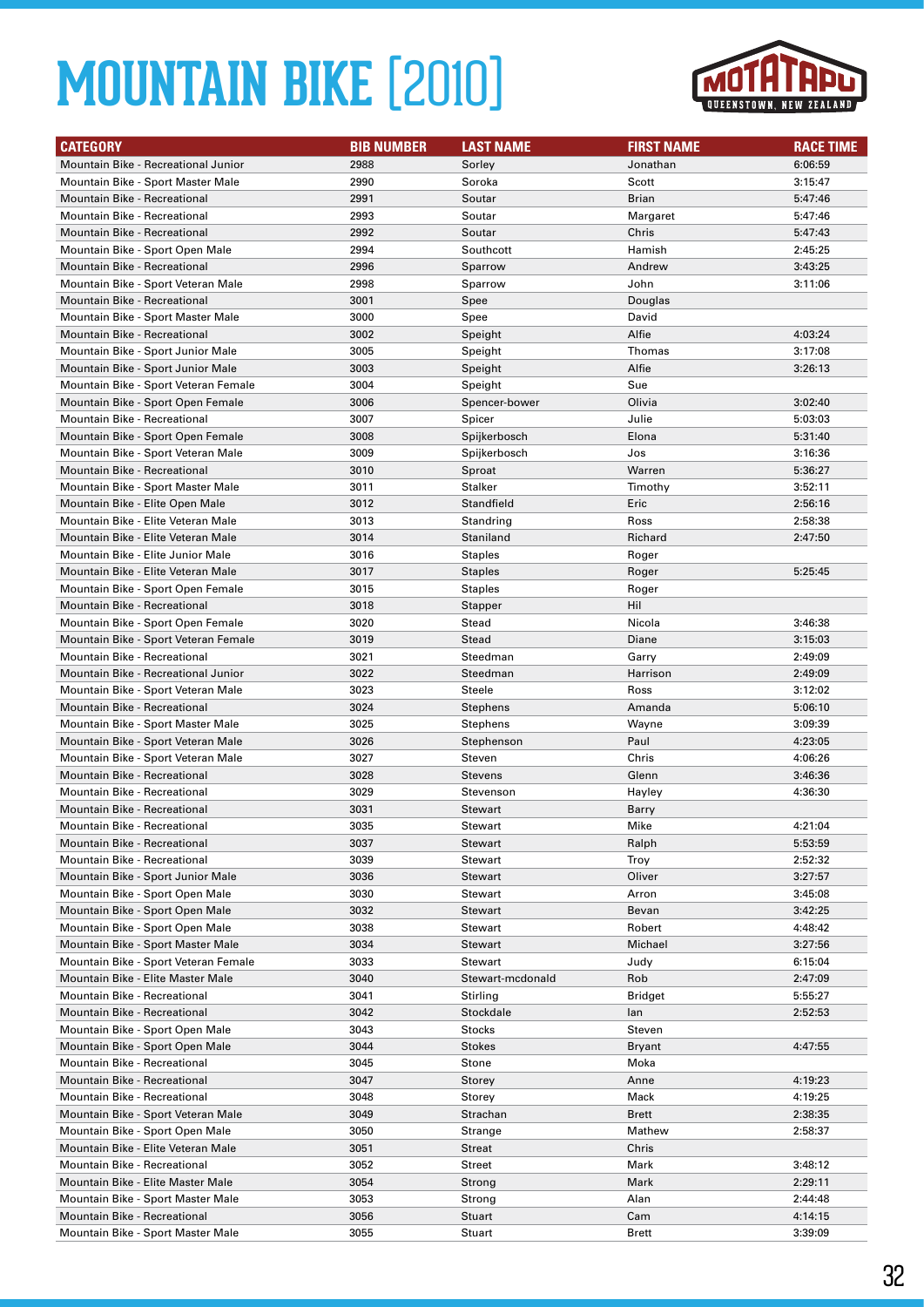

| <b>CATEGORY</b>                                                         | <b>BIB NUMBER</b> | <b>LAST NAME</b> | <b>FIRST NAME</b> | <b>RACE TIME</b> |
|-------------------------------------------------------------------------|-------------------|------------------|-------------------|------------------|
| Mountain Bike - Recreational                                            | 3057              | Studd            | Rod               | 4:18:18          |
| Mountain Bike - Sport Master Male                                       | 3058              | Studholme        | Tom               | 3:18:13          |
| Mountain Bike - Recreational                                            | 3059              | Sudfeldt         | Andrew            | 3:59:44          |
| Mountain Bike - Sport Open Male                                         | 3060              | Sullivan         | Daniel            | 4:13:06          |
| Mountain Bike - Sport Master Male                                       | 3061              | Sullivan         | David             | 3:03:27          |
| Mountain Bike - Sport Master Male                                       | 3063              | Sullivan         | Paul              | 3:28:37          |
| Mountain Bike - Sport Veteran Male                                      | 3062              | Sullivan         | Mark              | 3:59:32          |
| Mountain Bike - Sport Master Male                                       | 3064              | Sunderland       | Tony              | 3:11:22          |
| Mountain Bike - Recreational                                            | 3066              | Sutherland       | lan               | 3:28:20          |
| Mountain Bike - Recreational                                            | 3067              | Sutherland       | Kevin             | 3:46:12          |
| Mountain Bike - Elite Veteran Male                                      | 3065              | Sutherland       | Chris             | 2:39:30          |
| Mountain Bike - Recreational                                            | 3072              | Sutton           | John              |                  |
| Mountain Bike - Sport Open Male                                         | 3073              | Sutton           | Ryan              | 3:38:13          |
| Mountain Bike - Sport Open Male                                         | 3070              | Sutton           | Darryl            | 3:03:12          |
| Mountain Bike - Sport Veteran Male                                      | 3069              | Sutton           | Ryan              | 3:45:01          |
| Mountain Bike - Recreational Junior                                     | 3071              | Sutton           | Jeff              | 5:34:54          |
| Mountain Bike - Elite Open Female                                       | 3074              | Svendsen         | Sia               | 3:13:47          |
| Mountain Bike - Sport Master Male                                       | 3075              | Swan             | Richard           | 3:16:59          |
| Mountain Bike - Sport Open Male                                         | 3076              | Sweeney          | Sean              | 3:09:07          |
| Mountain Bike - Recreational                                            | 3077              | Sycamore         | Gray              | 3:19:23          |
| Mountain Bike - Recreational                                            | 3078              | Syme             | David             | 5:14:24          |
| Mountain Bike - Sport Open Male                                         | 3079              | Synnock          | Jonathan          | 2:32:09          |
| Mountain Bike - Sport Junior Male                                       | 3080              | Synnott          | Jack              |                  |
| Mountain Bike - Sport Master Male                                       | 3081              | Synnott          | Mark              | 2:55:38          |
| Mountain Bike - Sport Master Female                                     | 3082              | Synnott          | Jack              | 3:42:45          |
| Mountain Bike - Sport Open Female                                       | 3083              | Tagg             | Angela            | 4:23:18          |
| Mountain Bike - Recreational                                            | 3084              | Talbot           | James             | 3:32:09          |
| Mountain Bike - Elite Open Female                                       | 3085              | Tarawhiti        | Lauren            | 3:16:28          |
| Mountain Bike - Sport Veteran Male                                      | 3086              | Tarawhiti        | Ross              | 3:09:23          |
| <b>Mountain Bike - Recreational</b>                                     | 3087              | Tate             | Fran              | 5:18:56          |
| Mountain Bike - Recreational                                            | 3089              | Taylor           | Blair             |                  |
| Mountain Bike - Recreational                                            | 3093              | Taylor           | Grant             |                  |
| <b>Mountain Bike - Recreational</b>                                     | 3094              | Taylor           | Jason             | 3:55:19          |
| <b>Mountain Bike - Recreational</b>                                     | 3088              | Taylor           | Allan             | 3:32:02          |
| Mountain Bike - Elite Master Male<br>Mountain Bike - Elite Veteran Male | 3091              | Taylor           | Chris             | 2:13:07          |
|                                                                         | 3092<br>3097      | Taylor           | Evan<br>Mike      | 2:39:41          |
| Mountain Bike - Sport Open Male<br>Mountain Bike - Sport Open Male      | 3090              | Taylor<br>Taylor | Cameron           | 5:01:17          |
| Mountain Bike - Sport Master Male                                       | 3096              | Taylor           | Lloyd             | 4:39:29          |
| Mountain Bike - Sport Master Female                                     | 3095              |                  |                   | 6:19:11          |
| Mountain Bike - Sport Veteran Male                                      | 3098              | Taylor<br>Taylor | Judy<br>Michael   | 2:53:39          |
| Mountain Bike - Sport Master Male                                       | 3100              | Te aho           | Jason             | 3:39:55          |
| Mountain Bike - Sport Master Male                                       | 3101              | Te Whata         | Steve             | 2:54:52          |
| Mountain Bike - Sport Veteran Male                                      | 3103              | Teesdale         | David             | 4:35:28          |
| Mountain Bike - Sport Master Male                                       | 3105              | Telford          | <b>Bruce</b>      |                  |
| Mountain Bike - Sport Master Female                                     | 3104              | Telford          | Annie             |                  |
| Mountain Bike - Sport Master Male                                       | 3106              | Tell             | Shane             | 3:01:46          |
| Mountain Bike - Recreational                                            | 3107              | Templeton        | Rod               | 4:31:43          |
| Mountain Bike - Sport Open Male                                         | 3108              | Thegerman        | Ben               | 3:33:04          |
| Mountain Bike - Recreational                                            | 3109              | Thomas           | Chris             | 6:13:22          |
| Mountain Bike - Recreational                                            | 3113              | Thomas           | Raoul             | 3:23:32          |
| Mountain Bike - Elite Veteran Female                                    | 3112              | Thomas           | Noreen            | 4:28:50          |
| Mountain Bike - Sport Master Male                                       | 3110              | Thomas           | Malcolm           | 3:24:21          |
| Mountain Bike - Sport Master Female                                     | 3111              | Thomas           | Maxene            | 4:24:06          |
| Mountain Bike - Recreational                                            | 3120              | Thompson         | Tony              | 5:28:54          |
| Mountain Bike - Recreational                                            | 3115              | Thompson         | Delwyn            | 5:28:53          |
| Mountain Bike - Elite Veteran Male                                      | 3114              | Thompson         | Allan             | 2:45:17          |
| Mountain Bike - Elite Veteran Male                                      | 3116              | Thompson         | John              | 2:54:03          |
| Mountain Bike - Elite Veteran Female                                    | 3118              | Thompson         | Pamela            | 2:56:32          |
| Mountain Bike - Sport Master Male                                       | 3119              | Thompson         | Paul              | 3:20:11          |
| Mountain Bike - Sport Veteran Female                                    | 3117              | Thompson         | Kath              | 5:08:52          |
| Mountain Bike - Sport Veteran Male                                      | 3121              | Thomson          | Chris             | 3:02:38          |
| Mountain Bike - Elite Veteran Female                                    | 3123              | Thorne           | Denise            | 2:38:28          |
| Mountain Bike - Sport Open Male                                         | 3124              | Thurlow          | Ben               | 3:14:02          |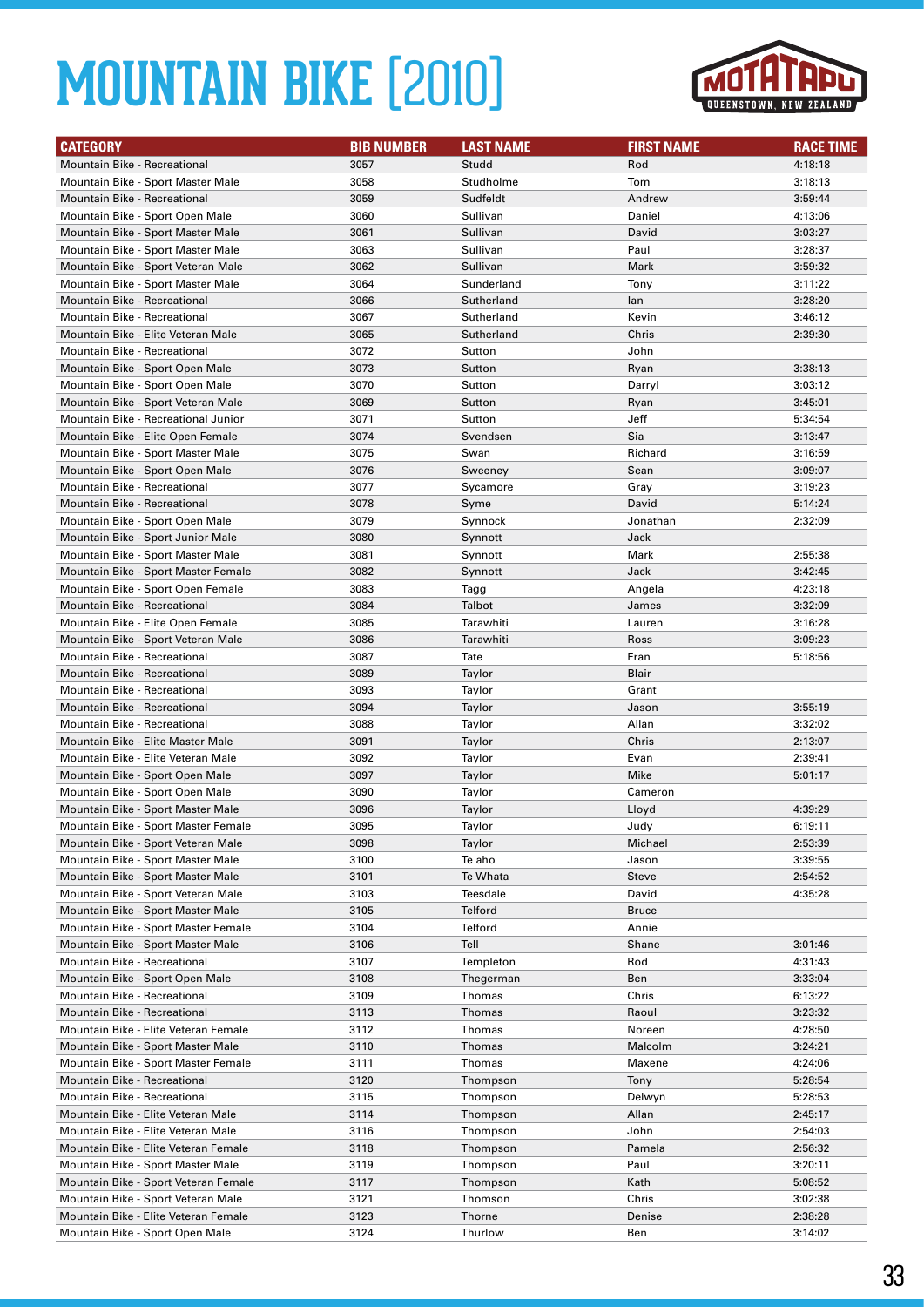

| <b>CATEGORY</b>                                                          | <b>BIB NUMBER</b> | <b>LAST NAME</b> | <b>FIRST NAME</b> | <b>RACE TIME</b>   |
|--------------------------------------------------------------------------|-------------------|------------------|-------------------|--------------------|
| Mountain Bike - Sport Open Female                                        | 3125              | Thurlow          | Karla             | 3:55:19            |
| Mountain Bike - Sport Open Female                                        | 3126              | Tidball          | Bex               | 3:42:06            |
| Mountain Bike - Sport Veteran Male                                       | 3127              | Tierney          | Michael           | 4:35:10            |
| Mountain Bike - Sport Veteran Male                                       | 3128              | Tiller           | Joe               |                    |
| <b>Mountain Bike - Recreational</b>                                      | 3362              | Tills            | Michael           | 3:41:11            |
| Mountain Bike - Recreational                                             | 3129              | Tilyard          | Shaun             | 4:52:04            |
| <b>Mountain Bike - Recreational</b>                                      | 3130              | Timings          | <b>Bernard</b>    |                    |
| Mountain Bike - Elite Veteran Male                                       | 3131              | Timms            | Howie             | 2:44:10            |
| Mountain Bike - Sport Junior Female                                      | 3132              | Timpany          | Kelsey            | 3:23:47            |
| Mountain Bike - Elite Veteran Male                                       | 3133              | Tims             | Kevin             | 2:38:15            |
| Mountain Bike - Sport Veteran Male                                       | 3134              | Tipler           | Cliff             | 3:16:11            |
| Mountain Bike - Elite Veteran Male                                       | 3135              | Todd             | lan               | 3:00:17            |
| Mountain Bike - Sport Open Male                                          | 3136              | Todd             | Martin            | 3:02:02            |
| Mountain Bike - Sport Open Male                                          | 3137              | Tomlins          | Barry             | 3:21:51            |
| Mountain Bike - Sport Open Male                                          | 3138              | Topp             | Warren            | 3:49:16            |
| Mountain Bike - Elite Veteran Male                                       | 3139              | Tou              | Mike              | 2:43:51            |
| Mountain Bike - Sport Open Male                                          | 3140              | Townsend         | Mark              | 3:25:22            |
| Mountain Bike - Sport Open Male                                          | 3141              | Townsley         | Mark              | 2:53:23            |
| <b>Mountain Bike - Recreational</b>                                      | 3142              | Tracy            | Mark              | 4:39:21            |
| Mountain Bike - Elite Open Male                                          | 3145              | Trevathan        | Jeremy            | 2:22:54            |
| Mountain Bike - Elite Master Male                                        | 3146              | Trevena          | Richard           | 3:14:52            |
| Mountain Bike - Sport Open Male                                          | 3147              | Trotter          | Allan             | 3:09:45            |
| Mountain Bike - Sport Master Male                                        | 3148              | Trowsdale        | John              | 4:24:11            |
| Mountain Bike - Sport Open Male                                          | 3149              | Tuck             | Craig             | 4:37:53            |
| Mountain Bike - Sport Master Male                                        | 3150              | Tucker           | John              | 2:54:27            |
| Mountain Bike - Sport Master Male                                        | 3151              | Tucker           | Tim               | 2:41:40            |
| Mountain Bike - Sport Master Male                                        | 3153              | Tulett           | Greg              | 2:46:53            |
| Mountain Bike - Sport Veteran Male                                       | 3154              | Tully            | John              |                    |
| Mountain Bike - Sport Open Female<br><b>Mountain Bike - Recreational</b> | 3155<br>3156      | Turley<br>Turner | Annabel<br>Hollie | 4:50:51<br>4:38:33 |
| <b>Mountain Bike - Recreational</b>                                      | 3158              | Turner           | <b>Steven</b>     | 3:29:53            |
| Mountain Bike - Elite Veteran Male                                       | 3157              | Turner           | James             | 2:54:10            |
| Mountain Bike - Elite Veteran Male                                       | 3157              | Turner           | Ross              | 2:54:10            |
| Mountain Bike - Sport Master Female                                      | 3159              | Turner           | Susan             | 4:32:17            |
| Mountain Bike - Sport Master Male                                        | 3161              | Tutty            | Mark              | 4:01:28            |
| Mountain Bike - Sport Master Female                                      | 3160              | Tutty            | Liana             | 4:48:55            |
| Mountain Bike - Sport Open Male                                          | 3162              | Twaddell         | Steve             | 3:53:47            |
| Mountain Bike - Elite Open Male                                          | 3163              | Tweed            | Luke              |                    |
| Mountain Bike - Recreational                                             | 3164              | Tyler            | Nicholas          | 4:42:45            |
| <b>Mountain Bike - Recreational</b>                                      | 3166              | Urquhart         | Monica            | 3:48:39            |
| Mountain Bike - Recreational                                             | 3167              | Utteridge        | Todd              | 3:52:06            |
| Mountain Bike - Elite Master Male                                        | 3267              | Vaafusuaga       | Rhonda            | 2:57:52            |
| Mountain Bike - Elite Veteran Female                                     | 3168              | Vaafusuaga       | Rhonda            |                    |
| Mountain Bike - Sport Master Female                                      | 3269              | Vaafusuaga       | Rhonda            | 4:26:32            |
| Mountain Bike - Recreational                                             | 3169              | Valentine        | Miles             | 3:55:39            |
| Mountain Bike - Elite Veteran Male                                       | 3170              | Van ammers       | Pieter            | 2:55:37            |
| Mountain Bike - Recreational                                             | 3171              | Van den broek    | Jude              |                    |
| Mountain Bike - Sport Master Male                                        | 3172              | Van der weerden  | Tony              | 3:25:29            |
| Mountain Bike - Sport Open Male                                          | 3173              | Van drongelen    | Andre             |                    |
| Mountain Bike - Recreational                                             | 3174              | Van harselaar    | Kathryn           |                    |
| Mountain Bike - Sport Master Male                                        | 3175              | Van heyningen    | Diederik          | 3:40:46            |
| Mountain Bike - Recreational                                             | 3176              | Van leeuwen      | Garry             | 3:12:41            |
| Mountain Bike - Sport Master Female                                      | 3177              | Van plat         | Tony              | 4:45:28            |
| Mountain Bike - Sport Veteran Male                                       | 3178              | Van plat         | Tony              | 4:45:28            |
| Mountain Bike - Recreational                                             | 3179              | Van tilborg      | Cathy             | 4:45:20            |
| Mountain Bike - Elite Veteran Male                                       | 3181              | Van tilborg      | Jim               | 2:50:12            |
| Mountain Bike - Recreational Junior                                      | 3180              | Van tilborg      | Emma              | 4:45:20            |
| Mountain Bike - Elite Open Male                                          | 3182              | Van velthooven   | Simon             |                    |
| Mountain Bike - Sport Master Male                                        | 3183              | Van vuuren       | Don               | 3:07:40            |
| Mountain Bike - Recreational                                             | 3184              | Van zyl          | Brett             | 4:05:49            |
| Mountain Bike - Recreational                                             | 3185              | Vanderheide      | Tineke            | 5:03:37            |
| Mountain Bike - Elite Master Male                                        | 3186              | Vaudrey          | Justin            | 2:53:51            |
| Mountain Bike - Sport Open Male                                          | 3188              | Verbeet          | Chris             | 4:48:07            |
| Mountain Bike - Recreational                                             | 3189              | Verbiest         | Mark              | 3:46:07            |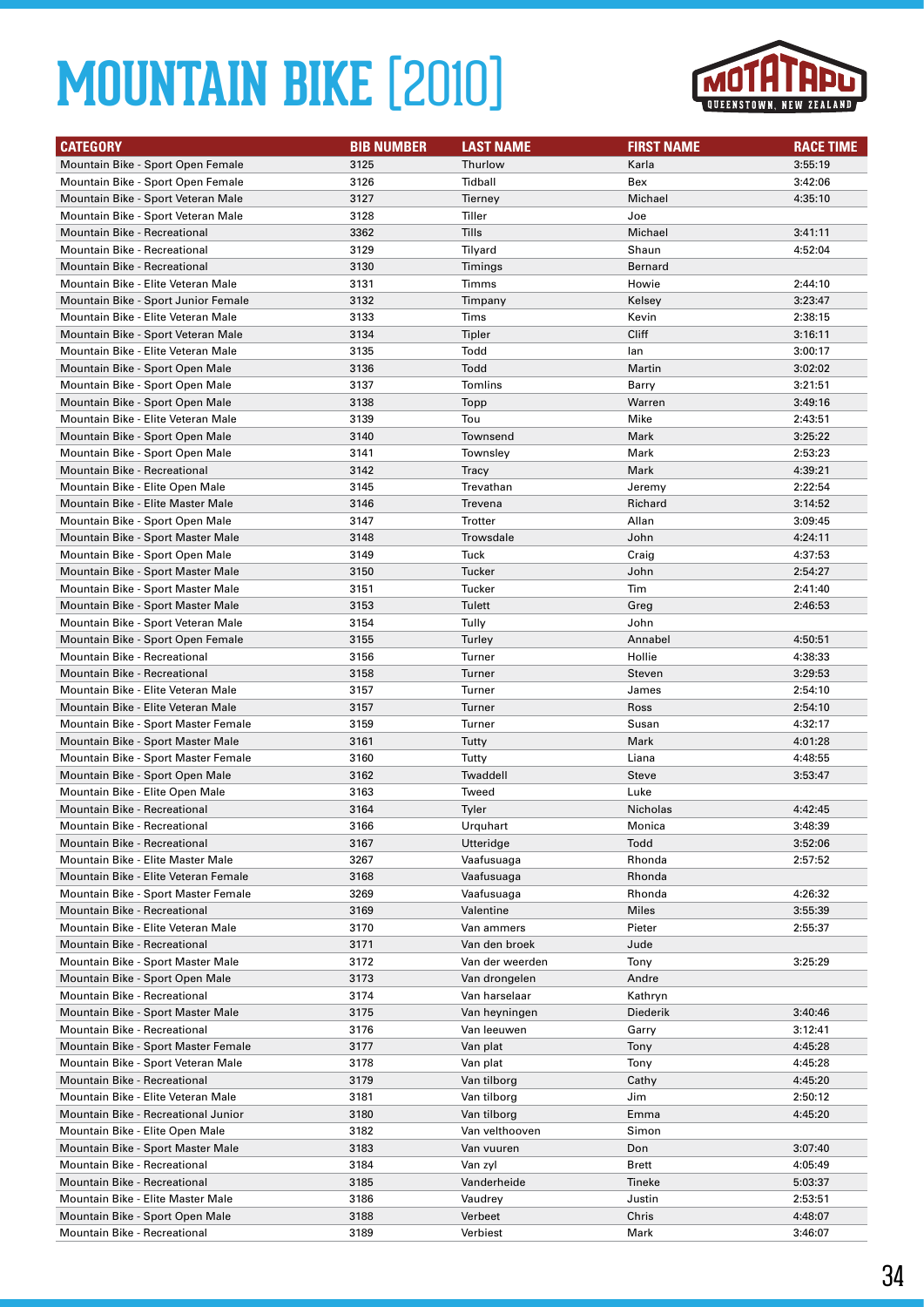

| <b>Mountain Bike - Recreational</b><br>3190<br>Verbiest<br>Sally<br>4:26:06<br><b>Mountain Bike - Recreational</b><br>3191<br><b>Vickers</b><br>5:12:23<br>Alan<br>3192<br>5:12:24<br>Mountain Bike - Recreational Junior<br>Vickers<br><b>Bryony</b><br>Mountain Bike - Elite Master Female<br>3193<br>Edita<br>Vihanova<br><b>Mountain Bike - Recreational</b><br>3194<br>Vile<br>4:34:47<br>Greg<br>3196<br>Peter<br>Mountain Bike - Sport Master Male<br>Von Hagen<br>2:45:00<br>3197<br><b>Mountain Bike - Recreational</b><br>Vou<br>Jamie<br>5:03:04<br>Ben<br><b>Mountain Bike - Recreational</b><br>3199<br>Walden<br>3:14:51<br>3200<br>Dale<br>Mountain Bike - Sport Veteran Male<br>Walden<br>3:16:25<br>3203<br>Walker<br>Paul<br>Mountain Bike - Sport Open Male<br>3:37:28<br>Mountain Bike - Sport Open Male<br>3201<br>Walker<br>Benjamin<br>3:13:49<br>Mountain Bike - Sport Master Male<br>3202<br>Walker<br>Craig<br>3:12:05<br>3204<br>Mountain Bike - Sport Veteran Male<br>Walker<br>Robert<br>3:01:51<br>3205<br>Mountain Bike - Sport Open Male<br>Wall<br>Michael<br>4:19:18<br>3207<br>Wallace<br>Jo<br>Mountain Bike - Recreational<br>Mountain Bike - Sport Master Male<br>3206<br>Wallace<br>Duncan<br>Mountain Bike - Sport Master Male<br>3208<br>John<br>3:07:43<br>Wallace<br>3209<br>Wallace<br>Mountain Bike - Sport Master Male<br>Murray<br>Mountain Bike - Sport Veteran Male<br>3210<br>Wallace<br>3:24:19<br>Ross<br>Mountain Bike - Sport Open Male<br>3211<br>Wallis<br>George<br>3212<br>Mountain Bike - Sport Master Female<br>Wallis<br>Shanda<br><b>Mountain Bike - Recreational</b><br>3216<br>Walsh<br>Nigel<br><b>Mountain Bike - Recreational</b><br>3215<br>Walsh<br>Mike<br>3:24:44<br>Mountain Bike - Elite Veteran Male<br>3213<br>Walsh<br>2:36:58<br>Dan<br>3214<br>Mountain Bike - Sport Veteran Male<br>Walsh<br>Jeremy<br>3218<br>Walter<br>Tom<br>Mountain Bike - Elite Master Male<br><b>Mountain Bike - Recreational</b><br>3219<br>Ward<br>Michelle<br>5:25:21<br>3221<br><b>Mountain Bike - Recreational</b><br>Wardell<br>Rachel<br>5:08:48<br>3220<br><b>Bruce</b><br><b>Mountain Bike - Recreational</b><br>Wardell<br>5:15:04<br><b>Mountain Bike - Recreational</b><br>3222<br>Warden<br>Lynne<br>4:56:31<br>3223<br>Mountain Bike - Sport Open Male<br>Ware<br>Andrew<br>2:34:03<br>3224<br>Warnock<br>Mountain Bike - Sport Master Male<br>Jeremy<br>2:52:22<br>3225<br>Mountain Bike - Recreational<br>Warren<br>John<br>2:54:30<br><b>Mountain Bike - Recreational</b><br>3226<br>4:43:40<br>Waterhouse<br>Dave<br>3227<br>Mountain Bike - Sport Veteran Female<br>Watkins<br>Phillipa<br>3:32:21<br>Mountain Bike - Recreational<br>3231<br>Watson<br>lan<br>3:56:51<br><b>Mountain Bike - Recreational</b><br>3235<br>4:43:16<br>Watson<br>Trudy<br>Mountain Bike - Elite Veteran Male<br>3232<br>Miles<br>2:47:05<br>Watson<br>Mountain Bike - Sport Junior Male<br>3228<br>3:30:29<br>Watson<br>Antony<br>3229<br>2:47:20<br>Mountain Bike - Sport Open Male<br>Watson<br>Brett<br>Mountain Bike - Sport Master Male<br>3233<br>Watson<br>Russell<br>3:20:59<br>Mountain Bike - Sport Master Female<br>3234<br>Sarah<br>4:40:26<br>Watson<br>Mountain Bike - Sport Veteran Male<br>3230<br>3:44:49<br>Watson<br>Graeme<br>Mountain Bike - Recreational<br>3236<br>Watts<br>Steve<br>Mountain Bike - Sport Open Male<br>1535<br>Chris<br>Waugh<br>Mountain Bike - Sport Open Male<br>1333<br>Chris<br>Waugh<br>2:57:08<br>Mountain Bike - Sport Open Male<br>1337<br>Waugh<br>Chris<br>Mountain Bike - Sport Master Male<br>3237<br>Weatherburn<br>John<br>3:16:45<br>Mountain Bike - Recreational<br>3241<br>Webb<br>Pam<br>5:14:20<br>Mountain Bike - Sport Open Male<br>3238<br>Webb<br>Andrew<br>2:40:39<br>Mountain Bike - Sport Open Male<br>3240<br>Webb<br>Christopher<br>2:25:56<br>Mountain Bike - Sport Veteran Male<br>3239<br>Webb<br>4:14:58<br>Bryan<br>Mountain Bike - Recreational<br>3243<br>Webster<br>Kate<br>4:20:58<br>3242<br>Mountain Bike - Recreational<br>Webster<br>Brent<br>3:59:49<br>Mountain Bike - Recreational<br>3244<br>5:07:34<br>Webster<br>Mark<br>Mountain Bike - Recreational<br>3245<br>Paul<br>5:07:34<br>Webster<br>Mountain Bike - Sport Open Male<br>3246<br>Webster<br><b>Steve</b><br>2:57:51<br>Mountain Bike - Sport Master Male<br>Chris<br>3247<br>Weeks<br>2:34:44<br>3248<br>Mountain Bike - Recreational<br>Weinberg<br>3:30:25<br>Gary<br>Mountain Bike - Sport Master Male<br>2805<br>Chris<br>3:49:44<br>Weir<br>Mountain Bike - Sport Master Male<br>3250<br>Weir<br>Tony<br>Mountain Bike - Sport Veteran Male<br>3249<br>Weir<br>3:33:58<br>Stephen<br>3253<br>Wells<br>Phillip<br>Mountain Bike - Recreational<br>3:12:29 | <b>CATEGORY</b>                   | <b>BIB NUMBER</b> | <b>LAST NAME</b> | <b>FIRST NAME</b> | <b>RACE TIME</b> |
|----------------------------------------------------------------------------------------------------------------------------------------------------------------------------------------------------------------------------------------------------------------------------------------------------------------------------------------------------------------------------------------------------------------------------------------------------------------------------------------------------------------------------------------------------------------------------------------------------------------------------------------------------------------------------------------------------------------------------------------------------------------------------------------------------------------------------------------------------------------------------------------------------------------------------------------------------------------------------------------------------------------------------------------------------------------------------------------------------------------------------------------------------------------------------------------------------------------------------------------------------------------------------------------------------------------------------------------------------------------------------------------------------------------------------------------------------------------------------------------------------------------------------------------------------------------------------------------------------------------------------------------------------------------------------------------------------------------------------------------------------------------------------------------------------------------------------------------------------------------------------------------------------------------------------------------------------------------------------------------------------------------------------------------------------------------------------------------------------------------------------------------------------------------------------------------------------------------------------------------------------------------------------------------------------------------------------------------------------------------------------------------------------------------------------------------------------------------------------------------------------------------------------------------------------------------------------------------------------------------------------------------------------------------------------------------------------------------------------------------------------------------------------------------------------------------------------------------------------------------------------------------------------------------------------------------------------------------------------------------------------------------------------------------------------------------------------------------------------------------------------------------------------------------------------------------------------------------------------------------------------------------------------------------------------------------------------------------------------------------------------------------------------------------------------------------------------------------------------------------------------------------------------------------------------------------------------------------------------------------------------------------------------------------------------------------------------------------------------------------------------------------------------------------------------------------------------------------------------------------------------------------------------------------------------------------------------------------------------------------------------------------------------------------------------------------------------------------------------------------------------------------------------------------------------------------------------------------------------------------------------------------------------------------------------------------------------------------------------------------------------------------------------------------------------------------------------------------------------------------------------------------------------------------------------------------------------------------------------------------------------------------------------------------------------------------------------------------------------------------------------------------------|-----------------------------------|-------------------|------------------|-------------------|------------------|
|                                                                                                                                                                                                                                                                                                                                                                                                                                                                                                                                                                                                                                                                                                                                                                                                                                                                                                                                                                                                                                                                                                                                                                                                                                                                                                                                                                                                                                                                                                                                                                                                                                                                                                                                                                                                                                                                                                                                                                                                                                                                                                                                                                                                                                                                                                                                                                                                                                                                                                                                                                                                                                                                                                                                                                                                                                                                                                                                                                                                                                                                                                                                                                                                                                                                                                                                                                                                                                                                                                                                                                                                                                                                                                                                                                                                                                                                                                                                                                                                                                                                                                                                                                                                                                                                                                                                                                                                                                                                                                                                                                                                                                                                                                                                                                      |                                   |                   |                  |                   |                  |
|                                                                                                                                                                                                                                                                                                                                                                                                                                                                                                                                                                                                                                                                                                                                                                                                                                                                                                                                                                                                                                                                                                                                                                                                                                                                                                                                                                                                                                                                                                                                                                                                                                                                                                                                                                                                                                                                                                                                                                                                                                                                                                                                                                                                                                                                                                                                                                                                                                                                                                                                                                                                                                                                                                                                                                                                                                                                                                                                                                                                                                                                                                                                                                                                                                                                                                                                                                                                                                                                                                                                                                                                                                                                                                                                                                                                                                                                                                                                                                                                                                                                                                                                                                                                                                                                                                                                                                                                                                                                                                                                                                                                                                                                                                                                                                      |                                   |                   |                  |                   |                  |
|                                                                                                                                                                                                                                                                                                                                                                                                                                                                                                                                                                                                                                                                                                                                                                                                                                                                                                                                                                                                                                                                                                                                                                                                                                                                                                                                                                                                                                                                                                                                                                                                                                                                                                                                                                                                                                                                                                                                                                                                                                                                                                                                                                                                                                                                                                                                                                                                                                                                                                                                                                                                                                                                                                                                                                                                                                                                                                                                                                                                                                                                                                                                                                                                                                                                                                                                                                                                                                                                                                                                                                                                                                                                                                                                                                                                                                                                                                                                                                                                                                                                                                                                                                                                                                                                                                                                                                                                                                                                                                                                                                                                                                                                                                                                                                      |                                   |                   |                  |                   |                  |
|                                                                                                                                                                                                                                                                                                                                                                                                                                                                                                                                                                                                                                                                                                                                                                                                                                                                                                                                                                                                                                                                                                                                                                                                                                                                                                                                                                                                                                                                                                                                                                                                                                                                                                                                                                                                                                                                                                                                                                                                                                                                                                                                                                                                                                                                                                                                                                                                                                                                                                                                                                                                                                                                                                                                                                                                                                                                                                                                                                                                                                                                                                                                                                                                                                                                                                                                                                                                                                                                                                                                                                                                                                                                                                                                                                                                                                                                                                                                                                                                                                                                                                                                                                                                                                                                                                                                                                                                                                                                                                                                                                                                                                                                                                                                                                      |                                   |                   |                  |                   |                  |
|                                                                                                                                                                                                                                                                                                                                                                                                                                                                                                                                                                                                                                                                                                                                                                                                                                                                                                                                                                                                                                                                                                                                                                                                                                                                                                                                                                                                                                                                                                                                                                                                                                                                                                                                                                                                                                                                                                                                                                                                                                                                                                                                                                                                                                                                                                                                                                                                                                                                                                                                                                                                                                                                                                                                                                                                                                                                                                                                                                                                                                                                                                                                                                                                                                                                                                                                                                                                                                                                                                                                                                                                                                                                                                                                                                                                                                                                                                                                                                                                                                                                                                                                                                                                                                                                                                                                                                                                                                                                                                                                                                                                                                                                                                                                                                      |                                   |                   |                  |                   |                  |
|                                                                                                                                                                                                                                                                                                                                                                                                                                                                                                                                                                                                                                                                                                                                                                                                                                                                                                                                                                                                                                                                                                                                                                                                                                                                                                                                                                                                                                                                                                                                                                                                                                                                                                                                                                                                                                                                                                                                                                                                                                                                                                                                                                                                                                                                                                                                                                                                                                                                                                                                                                                                                                                                                                                                                                                                                                                                                                                                                                                                                                                                                                                                                                                                                                                                                                                                                                                                                                                                                                                                                                                                                                                                                                                                                                                                                                                                                                                                                                                                                                                                                                                                                                                                                                                                                                                                                                                                                                                                                                                                                                                                                                                                                                                                                                      |                                   |                   |                  |                   |                  |
|                                                                                                                                                                                                                                                                                                                                                                                                                                                                                                                                                                                                                                                                                                                                                                                                                                                                                                                                                                                                                                                                                                                                                                                                                                                                                                                                                                                                                                                                                                                                                                                                                                                                                                                                                                                                                                                                                                                                                                                                                                                                                                                                                                                                                                                                                                                                                                                                                                                                                                                                                                                                                                                                                                                                                                                                                                                                                                                                                                                                                                                                                                                                                                                                                                                                                                                                                                                                                                                                                                                                                                                                                                                                                                                                                                                                                                                                                                                                                                                                                                                                                                                                                                                                                                                                                                                                                                                                                                                                                                                                                                                                                                                                                                                                                                      |                                   |                   |                  |                   |                  |
|                                                                                                                                                                                                                                                                                                                                                                                                                                                                                                                                                                                                                                                                                                                                                                                                                                                                                                                                                                                                                                                                                                                                                                                                                                                                                                                                                                                                                                                                                                                                                                                                                                                                                                                                                                                                                                                                                                                                                                                                                                                                                                                                                                                                                                                                                                                                                                                                                                                                                                                                                                                                                                                                                                                                                                                                                                                                                                                                                                                                                                                                                                                                                                                                                                                                                                                                                                                                                                                                                                                                                                                                                                                                                                                                                                                                                                                                                                                                                                                                                                                                                                                                                                                                                                                                                                                                                                                                                                                                                                                                                                                                                                                                                                                                                                      |                                   |                   |                  |                   |                  |
|                                                                                                                                                                                                                                                                                                                                                                                                                                                                                                                                                                                                                                                                                                                                                                                                                                                                                                                                                                                                                                                                                                                                                                                                                                                                                                                                                                                                                                                                                                                                                                                                                                                                                                                                                                                                                                                                                                                                                                                                                                                                                                                                                                                                                                                                                                                                                                                                                                                                                                                                                                                                                                                                                                                                                                                                                                                                                                                                                                                                                                                                                                                                                                                                                                                                                                                                                                                                                                                                                                                                                                                                                                                                                                                                                                                                                                                                                                                                                                                                                                                                                                                                                                                                                                                                                                                                                                                                                                                                                                                                                                                                                                                                                                                                                                      |                                   |                   |                  |                   |                  |
|                                                                                                                                                                                                                                                                                                                                                                                                                                                                                                                                                                                                                                                                                                                                                                                                                                                                                                                                                                                                                                                                                                                                                                                                                                                                                                                                                                                                                                                                                                                                                                                                                                                                                                                                                                                                                                                                                                                                                                                                                                                                                                                                                                                                                                                                                                                                                                                                                                                                                                                                                                                                                                                                                                                                                                                                                                                                                                                                                                                                                                                                                                                                                                                                                                                                                                                                                                                                                                                                                                                                                                                                                                                                                                                                                                                                                                                                                                                                                                                                                                                                                                                                                                                                                                                                                                                                                                                                                                                                                                                                                                                                                                                                                                                                                                      |                                   |                   |                  |                   |                  |
|                                                                                                                                                                                                                                                                                                                                                                                                                                                                                                                                                                                                                                                                                                                                                                                                                                                                                                                                                                                                                                                                                                                                                                                                                                                                                                                                                                                                                                                                                                                                                                                                                                                                                                                                                                                                                                                                                                                                                                                                                                                                                                                                                                                                                                                                                                                                                                                                                                                                                                                                                                                                                                                                                                                                                                                                                                                                                                                                                                                                                                                                                                                                                                                                                                                                                                                                                                                                                                                                                                                                                                                                                                                                                                                                                                                                                                                                                                                                                                                                                                                                                                                                                                                                                                                                                                                                                                                                                                                                                                                                                                                                                                                                                                                                                                      |                                   |                   |                  |                   |                  |
|                                                                                                                                                                                                                                                                                                                                                                                                                                                                                                                                                                                                                                                                                                                                                                                                                                                                                                                                                                                                                                                                                                                                                                                                                                                                                                                                                                                                                                                                                                                                                                                                                                                                                                                                                                                                                                                                                                                                                                                                                                                                                                                                                                                                                                                                                                                                                                                                                                                                                                                                                                                                                                                                                                                                                                                                                                                                                                                                                                                                                                                                                                                                                                                                                                                                                                                                                                                                                                                                                                                                                                                                                                                                                                                                                                                                                                                                                                                                                                                                                                                                                                                                                                                                                                                                                                                                                                                                                                                                                                                                                                                                                                                                                                                                                                      |                                   |                   |                  |                   |                  |
|                                                                                                                                                                                                                                                                                                                                                                                                                                                                                                                                                                                                                                                                                                                                                                                                                                                                                                                                                                                                                                                                                                                                                                                                                                                                                                                                                                                                                                                                                                                                                                                                                                                                                                                                                                                                                                                                                                                                                                                                                                                                                                                                                                                                                                                                                                                                                                                                                                                                                                                                                                                                                                                                                                                                                                                                                                                                                                                                                                                                                                                                                                                                                                                                                                                                                                                                                                                                                                                                                                                                                                                                                                                                                                                                                                                                                                                                                                                                                                                                                                                                                                                                                                                                                                                                                                                                                                                                                                                                                                                                                                                                                                                                                                                                                                      |                                   |                   |                  |                   |                  |
|                                                                                                                                                                                                                                                                                                                                                                                                                                                                                                                                                                                                                                                                                                                                                                                                                                                                                                                                                                                                                                                                                                                                                                                                                                                                                                                                                                                                                                                                                                                                                                                                                                                                                                                                                                                                                                                                                                                                                                                                                                                                                                                                                                                                                                                                                                                                                                                                                                                                                                                                                                                                                                                                                                                                                                                                                                                                                                                                                                                                                                                                                                                                                                                                                                                                                                                                                                                                                                                                                                                                                                                                                                                                                                                                                                                                                                                                                                                                                                                                                                                                                                                                                                                                                                                                                                                                                                                                                                                                                                                                                                                                                                                                                                                                                                      |                                   |                   |                  |                   |                  |
|                                                                                                                                                                                                                                                                                                                                                                                                                                                                                                                                                                                                                                                                                                                                                                                                                                                                                                                                                                                                                                                                                                                                                                                                                                                                                                                                                                                                                                                                                                                                                                                                                                                                                                                                                                                                                                                                                                                                                                                                                                                                                                                                                                                                                                                                                                                                                                                                                                                                                                                                                                                                                                                                                                                                                                                                                                                                                                                                                                                                                                                                                                                                                                                                                                                                                                                                                                                                                                                                                                                                                                                                                                                                                                                                                                                                                                                                                                                                                                                                                                                                                                                                                                                                                                                                                                                                                                                                                                                                                                                                                                                                                                                                                                                                                                      |                                   |                   |                  |                   |                  |
|                                                                                                                                                                                                                                                                                                                                                                                                                                                                                                                                                                                                                                                                                                                                                                                                                                                                                                                                                                                                                                                                                                                                                                                                                                                                                                                                                                                                                                                                                                                                                                                                                                                                                                                                                                                                                                                                                                                                                                                                                                                                                                                                                                                                                                                                                                                                                                                                                                                                                                                                                                                                                                                                                                                                                                                                                                                                                                                                                                                                                                                                                                                                                                                                                                                                                                                                                                                                                                                                                                                                                                                                                                                                                                                                                                                                                                                                                                                                                                                                                                                                                                                                                                                                                                                                                                                                                                                                                                                                                                                                                                                                                                                                                                                                                                      |                                   |                   |                  |                   |                  |
|                                                                                                                                                                                                                                                                                                                                                                                                                                                                                                                                                                                                                                                                                                                                                                                                                                                                                                                                                                                                                                                                                                                                                                                                                                                                                                                                                                                                                                                                                                                                                                                                                                                                                                                                                                                                                                                                                                                                                                                                                                                                                                                                                                                                                                                                                                                                                                                                                                                                                                                                                                                                                                                                                                                                                                                                                                                                                                                                                                                                                                                                                                                                                                                                                                                                                                                                                                                                                                                                                                                                                                                                                                                                                                                                                                                                                                                                                                                                                                                                                                                                                                                                                                                                                                                                                                                                                                                                                                                                                                                                                                                                                                                                                                                                                                      |                                   |                   |                  |                   |                  |
|                                                                                                                                                                                                                                                                                                                                                                                                                                                                                                                                                                                                                                                                                                                                                                                                                                                                                                                                                                                                                                                                                                                                                                                                                                                                                                                                                                                                                                                                                                                                                                                                                                                                                                                                                                                                                                                                                                                                                                                                                                                                                                                                                                                                                                                                                                                                                                                                                                                                                                                                                                                                                                                                                                                                                                                                                                                                                                                                                                                                                                                                                                                                                                                                                                                                                                                                                                                                                                                                                                                                                                                                                                                                                                                                                                                                                                                                                                                                                                                                                                                                                                                                                                                                                                                                                                                                                                                                                                                                                                                                                                                                                                                                                                                                                                      |                                   |                   |                  |                   |                  |
|                                                                                                                                                                                                                                                                                                                                                                                                                                                                                                                                                                                                                                                                                                                                                                                                                                                                                                                                                                                                                                                                                                                                                                                                                                                                                                                                                                                                                                                                                                                                                                                                                                                                                                                                                                                                                                                                                                                                                                                                                                                                                                                                                                                                                                                                                                                                                                                                                                                                                                                                                                                                                                                                                                                                                                                                                                                                                                                                                                                                                                                                                                                                                                                                                                                                                                                                                                                                                                                                                                                                                                                                                                                                                                                                                                                                                                                                                                                                                                                                                                                                                                                                                                                                                                                                                                                                                                                                                                                                                                                                                                                                                                                                                                                                                                      |                                   |                   |                  |                   |                  |
|                                                                                                                                                                                                                                                                                                                                                                                                                                                                                                                                                                                                                                                                                                                                                                                                                                                                                                                                                                                                                                                                                                                                                                                                                                                                                                                                                                                                                                                                                                                                                                                                                                                                                                                                                                                                                                                                                                                                                                                                                                                                                                                                                                                                                                                                                                                                                                                                                                                                                                                                                                                                                                                                                                                                                                                                                                                                                                                                                                                                                                                                                                                                                                                                                                                                                                                                                                                                                                                                                                                                                                                                                                                                                                                                                                                                                                                                                                                                                                                                                                                                                                                                                                                                                                                                                                                                                                                                                                                                                                                                                                                                                                                                                                                                                                      |                                   |                   |                  |                   |                  |
|                                                                                                                                                                                                                                                                                                                                                                                                                                                                                                                                                                                                                                                                                                                                                                                                                                                                                                                                                                                                                                                                                                                                                                                                                                                                                                                                                                                                                                                                                                                                                                                                                                                                                                                                                                                                                                                                                                                                                                                                                                                                                                                                                                                                                                                                                                                                                                                                                                                                                                                                                                                                                                                                                                                                                                                                                                                                                                                                                                                                                                                                                                                                                                                                                                                                                                                                                                                                                                                                                                                                                                                                                                                                                                                                                                                                                                                                                                                                                                                                                                                                                                                                                                                                                                                                                                                                                                                                                                                                                                                                                                                                                                                                                                                                                                      |                                   |                   |                  |                   |                  |
|                                                                                                                                                                                                                                                                                                                                                                                                                                                                                                                                                                                                                                                                                                                                                                                                                                                                                                                                                                                                                                                                                                                                                                                                                                                                                                                                                                                                                                                                                                                                                                                                                                                                                                                                                                                                                                                                                                                                                                                                                                                                                                                                                                                                                                                                                                                                                                                                                                                                                                                                                                                                                                                                                                                                                                                                                                                                                                                                                                                                                                                                                                                                                                                                                                                                                                                                                                                                                                                                                                                                                                                                                                                                                                                                                                                                                                                                                                                                                                                                                                                                                                                                                                                                                                                                                                                                                                                                                                                                                                                                                                                                                                                                                                                                                                      |                                   |                   |                  |                   |                  |
|                                                                                                                                                                                                                                                                                                                                                                                                                                                                                                                                                                                                                                                                                                                                                                                                                                                                                                                                                                                                                                                                                                                                                                                                                                                                                                                                                                                                                                                                                                                                                                                                                                                                                                                                                                                                                                                                                                                                                                                                                                                                                                                                                                                                                                                                                                                                                                                                                                                                                                                                                                                                                                                                                                                                                                                                                                                                                                                                                                                                                                                                                                                                                                                                                                                                                                                                                                                                                                                                                                                                                                                                                                                                                                                                                                                                                                                                                                                                                                                                                                                                                                                                                                                                                                                                                                                                                                                                                                                                                                                                                                                                                                                                                                                                                                      |                                   |                   |                  |                   |                  |
|                                                                                                                                                                                                                                                                                                                                                                                                                                                                                                                                                                                                                                                                                                                                                                                                                                                                                                                                                                                                                                                                                                                                                                                                                                                                                                                                                                                                                                                                                                                                                                                                                                                                                                                                                                                                                                                                                                                                                                                                                                                                                                                                                                                                                                                                                                                                                                                                                                                                                                                                                                                                                                                                                                                                                                                                                                                                                                                                                                                                                                                                                                                                                                                                                                                                                                                                                                                                                                                                                                                                                                                                                                                                                                                                                                                                                                                                                                                                                                                                                                                                                                                                                                                                                                                                                                                                                                                                                                                                                                                                                                                                                                                                                                                                                                      |                                   |                   |                  |                   |                  |
|                                                                                                                                                                                                                                                                                                                                                                                                                                                                                                                                                                                                                                                                                                                                                                                                                                                                                                                                                                                                                                                                                                                                                                                                                                                                                                                                                                                                                                                                                                                                                                                                                                                                                                                                                                                                                                                                                                                                                                                                                                                                                                                                                                                                                                                                                                                                                                                                                                                                                                                                                                                                                                                                                                                                                                                                                                                                                                                                                                                                                                                                                                                                                                                                                                                                                                                                                                                                                                                                                                                                                                                                                                                                                                                                                                                                                                                                                                                                                                                                                                                                                                                                                                                                                                                                                                                                                                                                                                                                                                                                                                                                                                                                                                                                                                      |                                   |                   |                  |                   |                  |
|                                                                                                                                                                                                                                                                                                                                                                                                                                                                                                                                                                                                                                                                                                                                                                                                                                                                                                                                                                                                                                                                                                                                                                                                                                                                                                                                                                                                                                                                                                                                                                                                                                                                                                                                                                                                                                                                                                                                                                                                                                                                                                                                                                                                                                                                                                                                                                                                                                                                                                                                                                                                                                                                                                                                                                                                                                                                                                                                                                                                                                                                                                                                                                                                                                                                                                                                                                                                                                                                                                                                                                                                                                                                                                                                                                                                                                                                                                                                                                                                                                                                                                                                                                                                                                                                                                                                                                                                                                                                                                                                                                                                                                                                                                                                                                      |                                   |                   |                  |                   |                  |
|                                                                                                                                                                                                                                                                                                                                                                                                                                                                                                                                                                                                                                                                                                                                                                                                                                                                                                                                                                                                                                                                                                                                                                                                                                                                                                                                                                                                                                                                                                                                                                                                                                                                                                                                                                                                                                                                                                                                                                                                                                                                                                                                                                                                                                                                                                                                                                                                                                                                                                                                                                                                                                                                                                                                                                                                                                                                                                                                                                                                                                                                                                                                                                                                                                                                                                                                                                                                                                                                                                                                                                                                                                                                                                                                                                                                                                                                                                                                                                                                                                                                                                                                                                                                                                                                                                                                                                                                                                                                                                                                                                                                                                                                                                                                                                      |                                   |                   |                  |                   |                  |
|                                                                                                                                                                                                                                                                                                                                                                                                                                                                                                                                                                                                                                                                                                                                                                                                                                                                                                                                                                                                                                                                                                                                                                                                                                                                                                                                                                                                                                                                                                                                                                                                                                                                                                                                                                                                                                                                                                                                                                                                                                                                                                                                                                                                                                                                                                                                                                                                                                                                                                                                                                                                                                                                                                                                                                                                                                                                                                                                                                                                                                                                                                                                                                                                                                                                                                                                                                                                                                                                                                                                                                                                                                                                                                                                                                                                                                                                                                                                                                                                                                                                                                                                                                                                                                                                                                                                                                                                                                                                                                                                                                                                                                                                                                                                                                      |                                   |                   |                  |                   |                  |
|                                                                                                                                                                                                                                                                                                                                                                                                                                                                                                                                                                                                                                                                                                                                                                                                                                                                                                                                                                                                                                                                                                                                                                                                                                                                                                                                                                                                                                                                                                                                                                                                                                                                                                                                                                                                                                                                                                                                                                                                                                                                                                                                                                                                                                                                                                                                                                                                                                                                                                                                                                                                                                                                                                                                                                                                                                                                                                                                                                                                                                                                                                                                                                                                                                                                                                                                                                                                                                                                                                                                                                                                                                                                                                                                                                                                                                                                                                                                                                                                                                                                                                                                                                                                                                                                                                                                                                                                                                                                                                                                                                                                                                                                                                                                                                      |                                   |                   |                  |                   |                  |
|                                                                                                                                                                                                                                                                                                                                                                                                                                                                                                                                                                                                                                                                                                                                                                                                                                                                                                                                                                                                                                                                                                                                                                                                                                                                                                                                                                                                                                                                                                                                                                                                                                                                                                                                                                                                                                                                                                                                                                                                                                                                                                                                                                                                                                                                                                                                                                                                                                                                                                                                                                                                                                                                                                                                                                                                                                                                                                                                                                                                                                                                                                                                                                                                                                                                                                                                                                                                                                                                                                                                                                                                                                                                                                                                                                                                                                                                                                                                                                                                                                                                                                                                                                                                                                                                                                                                                                                                                                                                                                                                                                                                                                                                                                                                                                      |                                   |                   |                  |                   |                  |
|                                                                                                                                                                                                                                                                                                                                                                                                                                                                                                                                                                                                                                                                                                                                                                                                                                                                                                                                                                                                                                                                                                                                                                                                                                                                                                                                                                                                                                                                                                                                                                                                                                                                                                                                                                                                                                                                                                                                                                                                                                                                                                                                                                                                                                                                                                                                                                                                                                                                                                                                                                                                                                                                                                                                                                                                                                                                                                                                                                                                                                                                                                                                                                                                                                                                                                                                                                                                                                                                                                                                                                                                                                                                                                                                                                                                                                                                                                                                                                                                                                                                                                                                                                                                                                                                                                                                                                                                                                                                                                                                                                                                                                                                                                                                                                      |                                   |                   |                  |                   |                  |
|                                                                                                                                                                                                                                                                                                                                                                                                                                                                                                                                                                                                                                                                                                                                                                                                                                                                                                                                                                                                                                                                                                                                                                                                                                                                                                                                                                                                                                                                                                                                                                                                                                                                                                                                                                                                                                                                                                                                                                                                                                                                                                                                                                                                                                                                                                                                                                                                                                                                                                                                                                                                                                                                                                                                                                                                                                                                                                                                                                                                                                                                                                                                                                                                                                                                                                                                                                                                                                                                                                                                                                                                                                                                                                                                                                                                                                                                                                                                                                                                                                                                                                                                                                                                                                                                                                                                                                                                                                                                                                                                                                                                                                                                                                                                                                      |                                   |                   |                  |                   |                  |
|                                                                                                                                                                                                                                                                                                                                                                                                                                                                                                                                                                                                                                                                                                                                                                                                                                                                                                                                                                                                                                                                                                                                                                                                                                                                                                                                                                                                                                                                                                                                                                                                                                                                                                                                                                                                                                                                                                                                                                                                                                                                                                                                                                                                                                                                                                                                                                                                                                                                                                                                                                                                                                                                                                                                                                                                                                                                                                                                                                                                                                                                                                                                                                                                                                                                                                                                                                                                                                                                                                                                                                                                                                                                                                                                                                                                                                                                                                                                                                                                                                                                                                                                                                                                                                                                                                                                                                                                                                                                                                                                                                                                                                                                                                                                                                      |                                   |                   |                  |                   |                  |
|                                                                                                                                                                                                                                                                                                                                                                                                                                                                                                                                                                                                                                                                                                                                                                                                                                                                                                                                                                                                                                                                                                                                                                                                                                                                                                                                                                                                                                                                                                                                                                                                                                                                                                                                                                                                                                                                                                                                                                                                                                                                                                                                                                                                                                                                                                                                                                                                                                                                                                                                                                                                                                                                                                                                                                                                                                                                                                                                                                                                                                                                                                                                                                                                                                                                                                                                                                                                                                                                                                                                                                                                                                                                                                                                                                                                                                                                                                                                                                                                                                                                                                                                                                                                                                                                                                                                                                                                                                                                                                                                                                                                                                                                                                                                                                      |                                   |                   |                  |                   |                  |
|                                                                                                                                                                                                                                                                                                                                                                                                                                                                                                                                                                                                                                                                                                                                                                                                                                                                                                                                                                                                                                                                                                                                                                                                                                                                                                                                                                                                                                                                                                                                                                                                                                                                                                                                                                                                                                                                                                                                                                                                                                                                                                                                                                                                                                                                                                                                                                                                                                                                                                                                                                                                                                                                                                                                                                                                                                                                                                                                                                                                                                                                                                                                                                                                                                                                                                                                                                                                                                                                                                                                                                                                                                                                                                                                                                                                                                                                                                                                                                                                                                                                                                                                                                                                                                                                                                                                                                                                                                                                                                                                                                                                                                                                                                                                                                      |                                   |                   |                  |                   |                  |
|                                                                                                                                                                                                                                                                                                                                                                                                                                                                                                                                                                                                                                                                                                                                                                                                                                                                                                                                                                                                                                                                                                                                                                                                                                                                                                                                                                                                                                                                                                                                                                                                                                                                                                                                                                                                                                                                                                                                                                                                                                                                                                                                                                                                                                                                                                                                                                                                                                                                                                                                                                                                                                                                                                                                                                                                                                                                                                                                                                                                                                                                                                                                                                                                                                                                                                                                                                                                                                                                                                                                                                                                                                                                                                                                                                                                                                                                                                                                                                                                                                                                                                                                                                                                                                                                                                                                                                                                                                                                                                                                                                                                                                                                                                                                                                      |                                   |                   |                  |                   |                  |
|                                                                                                                                                                                                                                                                                                                                                                                                                                                                                                                                                                                                                                                                                                                                                                                                                                                                                                                                                                                                                                                                                                                                                                                                                                                                                                                                                                                                                                                                                                                                                                                                                                                                                                                                                                                                                                                                                                                                                                                                                                                                                                                                                                                                                                                                                                                                                                                                                                                                                                                                                                                                                                                                                                                                                                                                                                                                                                                                                                                                                                                                                                                                                                                                                                                                                                                                                                                                                                                                                                                                                                                                                                                                                                                                                                                                                                                                                                                                                                                                                                                                                                                                                                                                                                                                                                                                                                                                                                                                                                                                                                                                                                                                                                                                                                      |                                   |                   |                  |                   |                  |
|                                                                                                                                                                                                                                                                                                                                                                                                                                                                                                                                                                                                                                                                                                                                                                                                                                                                                                                                                                                                                                                                                                                                                                                                                                                                                                                                                                                                                                                                                                                                                                                                                                                                                                                                                                                                                                                                                                                                                                                                                                                                                                                                                                                                                                                                                                                                                                                                                                                                                                                                                                                                                                                                                                                                                                                                                                                                                                                                                                                                                                                                                                                                                                                                                                                                                                                                                                                                                                                                                                                                                                                                                                                                                                                                                                                                                                                                                                                                                                                                                                                                                                                                                                                                                                                                                                                                                                                                                                                                                                                                                                                                                                                                                                                                                                      |                                   |                   |                  |                   |                  |
|                                                                                                                                                                                                                                                                                                                                                                                                                                                                                                                                                                                                                                                                                                                                                                                                                                                                                                                                                                                                                                                                                                                                                                                                                                                                                                                                                                                                                                                                                                                                                                                                                                                                                                                                                                                                                                                                                                                                                                                                                                                                                                                                                                                                                                                                                                                                                                                                                                                                                                                                                                                                                                                                                                                                                                                                                                                                                                                                                                                                                                                                                                                                                                                                                                                                                                                                                                                                                                                                                                                                                                                                                                                                                                                                                                                                                                                                                                                                                                                                                                                                                                                                                                                                                                                                                                                                                                                                                                                                                                                                                                                                                                                                                                                                                                      |                                   |                   |                  |                   |                  |
|                                                                                                                                                                                                                                                                                                                                                                                                                                                                                                                                                                                                                                                                                                                                                                                                                                                                                                                                                                                                                                                                                                                                                                                                                                                                                                                                                                                                                                                                                                                                                                                                                                                                                                                                                                                                                                                                                                                                                                                                                                                                                                                                                                                                                                                                                                                                                                                                                                                                                                                                                                                                                                                                                                                                                                                                                                                                                                                                                                                                                                                                                                                                                                                                                                                                                                                                                                                                                                                                                                                                                                                                                                                                                                                                                                                                                                                                                                                                                                                                                                                                                                                                                                                                                                                                                                                                                                                                                                                                                                                                                                                                                                                                                                                                                                      |                                   |                   |                  |                   |                  |
|                                                                                                                                                                                                                                                                                                                                                                                                                                                                                                                                                                                                                                                                                                                                                                                                                                                                                                                                                                                                                                                                                                                                                                                                                                                                                                                                                                                                                                                                                                                                                                                                                                                                                                                                                                                                                                                                                                                                                                                                                                                                                                                                                                                                                                                                                                                                                                                                                                                                                                                                                                                                                                                                                                                                                                                                                                                                                                                                                                                                                                                                                                                                                                                                                                                                                                                                                                                                                                                                                                                                                                                                                                                                                                                                                                                                                                                                                                                                                                                                                                                                                                                                                                                                                                                                                                                                                                                                                                                                                                                                                                                                                                                                                                                                                                      |                                   |                   |                  |                   |                  |
|                                                                                                                                                                                                                                                                                                                                                                                                                                                                                                                                                                                                                                                                                                                                                                                                                                                                                                                                                                                                                                                                                                                                                                                                                                                                                                                                                                                                                                                                                                                                                                                                                                                                                                                                                                                                                                                                                                                                                                                                                                                                                                                                                                                                                                                                                                                                                                                                                                                                                                                                                                                                                                                                                                                                                                                                                                                                                                                                                                                                                                                                                                                                                                                                                                                                                                                                                                                                                                                                                                                                                                                                                                                                                                                                                                                                                                                                                                                                                                                                                                                                                                                                                                                                                                                                                                                                                                                                                                                                                                                                                                                                                                                                                                                                                                      |                                   |                   |                  |                   |                  |
|                                                                                                                                                                                                                                                                                                                                                                                                                                                                                                                                                                                                                                                                                                                                                                                                                                                                                                                                                                                                                                                                                                                                                                                                                                                                                                                                                                                                                                                                                                                                                                                                                                                                                                                                                                                                                                                                                                                                                                                                                                                                                                                                                                                                                                                                                                                                                                                                                                                                                                                                                                                                                                                                                                                                                                                                                                                                                                                                                                                                                                                                                                                                                                                                                                                                                                                                                                                                                                                                                                                                                                                                                                                                                                                                                                                                                                                                                                                                                                                                                                                                                                                                                                                                                                                                                                                                                                                                                                                                                                                                                                                                                                                                                                                                                                      |                                   |                   |                  |                   |                  |
|                                                                                                                                                                                                                                                                                                                                                                                                                                                                                                                                                                                                                                                                                                                                                                                                                                                                                                                                                                                                                                                                                                                                                                                                                                                                                                                                                                                                                                                                                                                                                                                                                                                                                                                                                                                                                                                                                                                                                                                                                                                                                                                                                                                                                                                                                                                                                                                                                                                                                                                                                                                                                                                                                                                                                                                                                                                                                                                                                                                                                                                                                                                                                                                                                                                                                                                                                                                                                                                                                                                                                                                                                                                                                                                                                                                                                                                                                                                                                                                                                                                                                                                                                                                                                                                                                                                                                                                                                                                                                                                                                                                                                                                                                                                                                                      |                                   |                   |                  |                   |                  |
|                                                                                                                                                                                                                                                                                                                                                                                                                                                                                                                                                                                                                                                                                                                                                                                                                                                                                                                                                                                                                                                                                                                                                                                                                                                                                                                                                                                                                                                                                                                                                                                                                                                                                                                                                                                                                                                                                                                                                                                                                                                                                                                                                                                                                                                                                                                                                                                                                                                                                                                                                                                                                                                                                                                                                                                                                                                                                                                                                                                                                                                                                                                                                                                                                                                                                                                                                                                                                                                                                                                                                                                                                                                                                                                                                                                                                                                                                                                                                                                                                                                                                                                                                                                                                                                                                                                                                                                                                                                                                                                                                                                                                                                                                                                                                                      |                                   |                   |                  |                   |                  |
|                                                                                                                                                                                                                                                                                                                                                                                                                                                                                                                                                                                                                                                                                                                                                                                                                                                                                                                                                                                                                                                                                                                                                                                                                                                                                                                                                                                                                                                                                                                                                                                                                                                                                                                                                                                                                                                                                                                                                                                                                                                                                                                                                                                                                                                                                                                                                                                                                                                                                                                                                                                                                                                                                                                                                                                                                                                                                                                                                                                                                                                                                                                                                                                                                                                                                                                                                                                                                                                                                                                                                                                                                                                                                                                                                                                                                                                                                                                                                                                                                                                                                                                                                                                                                                                                                                                                                                                                                                                                                                                                                                                                                                                                                                                                                                      |                                   |                   |                  |                   |                  |
|                                                                                                                                                                                                                                                                                                                                                                                                                                                                                                                                                                                                                                                                                                                                                                                                                                                                                                                                                                                                                                                                                                                                                                                                                                                                                                                                                                                                                                                                                                                                                                                                                                                                                                                                                                                                                                                                                                                                                                                                                                                                                                                                                                                                                                                                                                                                                                                                                                                                                                                                                                                                                                                                                                                                                                                                                                                                                                                                                                                                                                                                                                                                                                                                                                                                                                                                                                                                                                                                                                                                                                                                                                                                                                                                                                                                                                                                                                                                                                                                                                                                                                                                                                                                                                                                                                                                                                                                                                                                                                                                                                                                                                                                                                                                                                      |                                   |                   |                  |                   |                  |
|                                                                                                                                                                                                                                                                                                                                                                                                                                                                                                                                                                                                                                                                                                                                                                                                                                                                                                                                                                                                                                                                                                                                                                                                                                                                                                                                                                                                                                                                                                                                                                                                                                                                                                                                                                                                                                                                                                                                                                                                                                                                                                                                                                                                                                                                                                                                                                                                                                                                                                                                                                                                                                                                                                                                                                                                                                                                                                                                                                                                                                                                                                                                                                                                                                                                                                                                                                                                                                                                                                                                                                                                                                                                                                                                                                                                                                                                                                                                                                                                                                                                                                                                                                                                                                                                                                                                                                                                                                                                                                                                                                                                                                                                                                                                                                      |                                   |                   |                  |                   |                  |
|                                                                                                                                                                                                                                                                                                                                                                                                                                                                                                                                                                                                                                                                                                                                                                                                                                                                                                                                                                                                                                                                                                                                                                                                                                                                                                                                                                                                                                                                                                                                                                                                                                                                                                                                                                                                                                                                                                                                                                                                                                                                                                                                                                                                                                                                                                                                                                                                                                                                                                                                                                                                                                                                                                                                                                                                                                                                                                                                                                                                                                                                                                                                                                                                                                                                                                                                                                                                                                                                                                                                                                                                                                                                                                                                                                                                                                                                                                                                                                                                                                                                                                                                                                                                                                                                                                                                                                                                                                                                                                                                                                                                                                                                                                                                                                      |                                   |                   |                  |                   |                  |
|                                                                                                                                                                                                                                                                                                                                                                                                                                                                                                                                                                                                                                                                                                                                                                                                                                                                                                                                                                                                                                                                                                                                                                                                                                                                                                                                                                                                                                                                                                                                                                                                                                                                                                                                                                                                                                                                                                                                                                                                                                                                                                                                                                                                                                                                                                                                                                                                                                                                                                                                                                                                                                                                                                                                                                                                                                                                                                                                                                                                                                                                                                                                                                                                                                                                                                                                                                                                                                                                                                                                                                                                                                                                                                                                                                                                                                                                                                                                                                                                                                                                                                                                                                                                                                                                                                                                                                                                                                                                                                                                                                                                                                                                                                                                                                      |                                   |                   |                  |                   |                  |
|                                                                                                                                                                                                                                                                                                                                                                                                                                                                                                                                                                                                                                                                                                                                                                                                                                                                                                                                                                                                                                                                                                                                                                                                                                                                                                                                                                                                                                                                                                                                                                                                                                                                                                                                                                                                                                                                                                                                                                                                                                                                                                                                                                                                                                                                                                                                                                                                                                                                                                                                                                                                                                                                                                                                                                                                                                                                                                                                                                                                                                                                                                                                                                                                                                                                                                                                                                                                                                                                                                                                                                                                                                                                                                                                                                                                                                                                                                                                                                                                                                                                                                                                                                                                                                                                                                                                                                                                                                                                                                                                                                                                                                                                                                                                                                      |                                   |                   |                  |                   |                  |
|                                                                                                                                                                                                                                                                                                                                                                                                                                                                                                                                                                                                                                                                                                                                                                                                                                                                                                                                                                                                                                                                                                                                                                                                                                                                                                                                                                                                                                                                                                                                                                                                                                                                                                                                                                                                                                                                                                                                                                                                                                                                                                                                                                                                                                                                                                                                                                                                                                                                                                                                                                                                                                                                                                                                                                                                                                                                                                                                                                                                                                                                                                                                                                                                                                                                                                                                                                                                                                                                                                                                                                                                                                                                                                                                                                                                                                                                                                                                                                                                                                                                                                                                                                                                                                                                                                                                                                                                                                                                                                                                                                                                                                                                                                                                                                      |                                   |                   |                  |                   |                  |
|                                                                                                                                                                                                                                                                                                                                                                                                                                                                                                                                                                                                                                                                                                                                                                                                                                                                                                                                                                                                                                                                                                                                                                                                                                                                                                                                                                                                                                                                                                                                                                                                                                                                                                                                                                                                                                                                                                                                                                                                                                                                                                                                                                                                                                                                                                                                                                                                                                                                                                                                                                                                                                                                                                                                                                                                                                                                                                                                                                                                                                                                                                                                                                                                                                                                                                                                                                                                                                                                                                                                                                                                                                                                                                                                                                                                                                                                                                                                                                                                                                                                                                                                                                                                                                                                                                                                                                                                                                                                                                                                                                                                                                                                                                                                                                      |                                   |                   |                  |                   |                  |
|                                                                                                                                                                                                                                                                                                                                                                                                                                                                                                                                                                                                                                                                                                                                                                                                                                                                                                                                                                                                                                                                                                                                                                                                                                                                                                                                                                                                                                                                                                                                                                                                                                                                                                                                                                                                                                                                                                                                                                                                                                                                                                                                                                                                                                                                                                                                                                                                                                                                                                                                                                                                                                                                                                                                                                                                                                                                                                                                                                                                                                                                                                                                                                                                                                                                                                                                                                                                                                                                                                                                                                                                                                                                                                                                                                                                                                                                                                                                                                                                                                                                                                                                                                                                                                                                                                                                                                                                                                                                                                                                                                                                                                                                                                                                                                      |                                   |                   |                  |                   |                  |
|                                                                                                                                                                                                                                                                                                                                                                                                                                                                                                                                                                                                                                                                                                                                                                                                                                                                                                                                                                                                                                                                                                                                                                                                                                                                                                                                                                                                                                                                                                                                                                                                                                                                                                                                                                                                                                                                                                                                                                                                                                                                                                                                                                                                                                                                                                                                                                                                                                                                                                                                                                                                                                                                                                                                                                                                                                                                                                                                                                                                                                                                                                                                                                                                                                                                                                                                                                                                                                                                                                                                                                                                                                                                                                                                                                                                                                                                                                                                                                                                                                                                                                                                                                                                                                                                                                                                                                                                                                                                                                                                                                                                                                                                                                                                                                      |                                   |                   |                  |                   |                  |
|                                                                                                                                                                                                                                                                                                                                                                                                                                                                                                                                                                                                                                                                                                                                                                                                                                                                                                                                                                                                                                                                                                                                                                                                                                                                                                                                                                                                                                                                                                                                                                                                                                                                                                                                                                                                                                                                                                                                                                                                                                                                                                                                                                                                                                                                                                                                                                                                                                                                                                                                                                                                                                                                                                                                                                                                                                                                                                                                                                                                                                                                                                                                                                                                                                                                                                                                                                                                                                                                                                                                                                                                                                                                                                                                                                                                                                                                                                                                                                                                                                                                                                                                                                                                                                                                                                                                                                                                                                                                                                                                                                                                                                                                                                                                                                      |                                   |                   |                  |                   |                  |
|                                                                                                                                                                                                                                                                                                                                                                                                                                                                                                                                                                                                                                                                                                                                                                                                                                                                                                                                                                                                                                                                                                                                                                                                                                                                                                                                                                                                                                                                                                                                                                                                                                                                                                                                                                                                                                                                                                                                                                                                                                                                                                                                                                                                                                                                                                                                                                                                                                                                                                                                                                                                                                                                                                                                                                                                                                                                                                                                                                                                                                                                                                                                                                                                                                                                                                                                                                                                                                                                                                                                                                                                                                                                                                                                                                                                                                                                                                                                                                                                                                                                                                                                                                                                                                                                                                                                                                                                                                                                                                                                                                                                                                                                                                                                                                      |                                   |                   |                  |                   |                  |
|                                                                                                                                                                                                                                                                                                                                                                                                                                                                                                                                                                                                                                                                                                                                                                                                                                                                                                                                                                                                                                                                                                                                                                                                                                                                                                                                                                                                                                                                                                                                                                                                                                                                                                                                                                                                                                                                                                                                                                                                                                                                                                                                                                                                                                                                                                                                                                                                                                                                                                                                                                                                                                                                                                                                                                                                                                                                                                                                                                                                                                                                                                                                                                                                                                                                                                                                                                                                                                                                                                                                                                                                                                                                                                                                                                                                                                                                                                                                                                                                                                                                                                                                                                                                                                                                                                                                                                                                                                                                                                                                                                                                                                                                                                                                                                      |                                   |                   |                  |                   |                  |
|                                                                                                                                                                                                                                                                                                                                                                                                                                                                                                                                                                                                                                                                                                                                                                                                                                                                                                                                                                                                                                                                                                                                                                                                                                                                                                                                                                                                                                                                                                                                                                                                                                                                                                                                                                                                                                                                                                                                                                                                                                                                                                                                                                                                                                                                                                                                                                                                                                                                                                                                                                                                                                                                                                                                                                                                                                                                                                                                                                                                                                                                                                                                                                                                                                                                                                                                                                                                                                                                                                                                                                                                                                                                                                                                                                                                                                                                                                                                                                                                                                                                                                                                                                                                                                                                                                                                                                                                                                                                                                                                                                                                                                                                                                                                                                      |                                   |                   |                  |                   |                  |
|                                                                                                                                                                                                                                                                                                                                                                                                                                                                                                                                                                                                                                                                                                                                                                                                                                                                                                                                                                                                                                                                                                                                                                                                                                                                                                                                                                                                                                                                                                                                                                                                                                                                                                                                                                                                                                                                                                                                                                                                                                                                                                                                                                                                                                                                                                                                                                                                                                                                                                                                                                                                                                                                                                                                                                                                                                                                                                                                                                                                                                                                                                                                                                                                                                                                                                                                                                                                                                                                                                                                                                                                                                                                                                                                                                                                                                                                                                                                                                                                                                                                                                                                                                                                                                                                                                                                                                                                                                                                                                                                                                                                                                                                                                                                                                      |                                   |                   |                  |                   |                  |
|                                                                                                                                                                                                                                                                                                                                                                                                                                                                                                                                                                                                                                                                                                                                                                                                                                                                                                                                                                                                                                                                                                                                                                                                                                                                                                                                                                                                                                                                                                                                                                                                                                                                                                                                                                                                                                                                                                                                                                                                                                                                                                                                                                                                                                                                                                                                                                                                                                                                                                                                                                                                                                                                                                                                                                                                                                                                                                                                                                                                                                                                                                                                                                                                                                                                                                                                                                                                                                                                                                                                                                                                                                                                                                                                                                                                                                                                                                                                                                                                                                                                                                                                                                                                                                                                                                                                                                                                                                                                                                                                                                                                                                                                                                                                                                      |                                   |                   |                  |                   |                  |
|                                                                                                                                                                                                                                                                                                                                                                                                                                                                                                                                                                                                                                                                                                                                                                                                                                                                                                                                                                                                                                                                                                                                                                                                                                                                                                                                                                                                                                                                                                                                                                                                                                                                                                                                                                                                                                                                                                                                                                                                                                                                                                                                                                                                                                                                                                                                                                                                                                                                                                                                                                                                                                                                                                                                                                                                                                                                                                                                                                                                                                                                                                                                                                                                                                                                                                                                                                                                                                                                                                                                                                                                                                                                                                                                                                                                                                                                                                                                                                                                                                                                                                                                                                                                                                                                                                                                                                                                                                                                                                                                                                                                                                                                                                                                                                      |                                   |                   |                  |                   |                  |
|                                                                                                                                                                                                                                                                                                                                                                                                                                                                                                                                                                                                                                                                                                                                                                                                                                                                                                                                                                                                                                                                                                                                                                                                                                                                                                                                                                                                                                                                                                                                                                                                                                                                                                                                                                                                                                                                                                                                                                                                                                                                                                                                                                                                                                                                                                                                                                                                                                                                                                                                                                                                                                                                                                                                                                                                                                                                                                                                                                                                                                                                                                                                                                                                                                                                                                                                                                                                                                                                                                                                                                                                                                                                                                                                                                                                                                                                                                                                                                                                                                                                                                                                                                                                                                                                                                                                                                                                                                                                                                                                                                                                                                                                                                                                                                      |                                   |                   |                  |                   |                  |
|                                                                                                                                                                                                                                                                                                                                                                                                                                                                                                                                                                                                                                                                                                                                                                                                                                                                                                                                                                                                                                                                                                                                                                                                                                                                                                                                                                                                                                                                                                                                                                                                                                                                                                                                                                                                                                                                                                                                                                                                                                                                                                                                                                                                                                                                                                                                                                                                                                                                                                                                                                                                                                                                                                                                                                                                                                                                                                                                                                                                                                                                                                                                                                                                                                                                                                                                                                                                                                                                                                                                                                                                                                                                                                                                                                                                                                                                                                                                                                                                                                                                                                                                                                                                                                                                                                                                                                                                                                                                                                                                                                                                                                                                                                                                                                      | Mountain Bike - Sport Master Male | 3252              | Wells            | Jonathan          | 5:37:55          |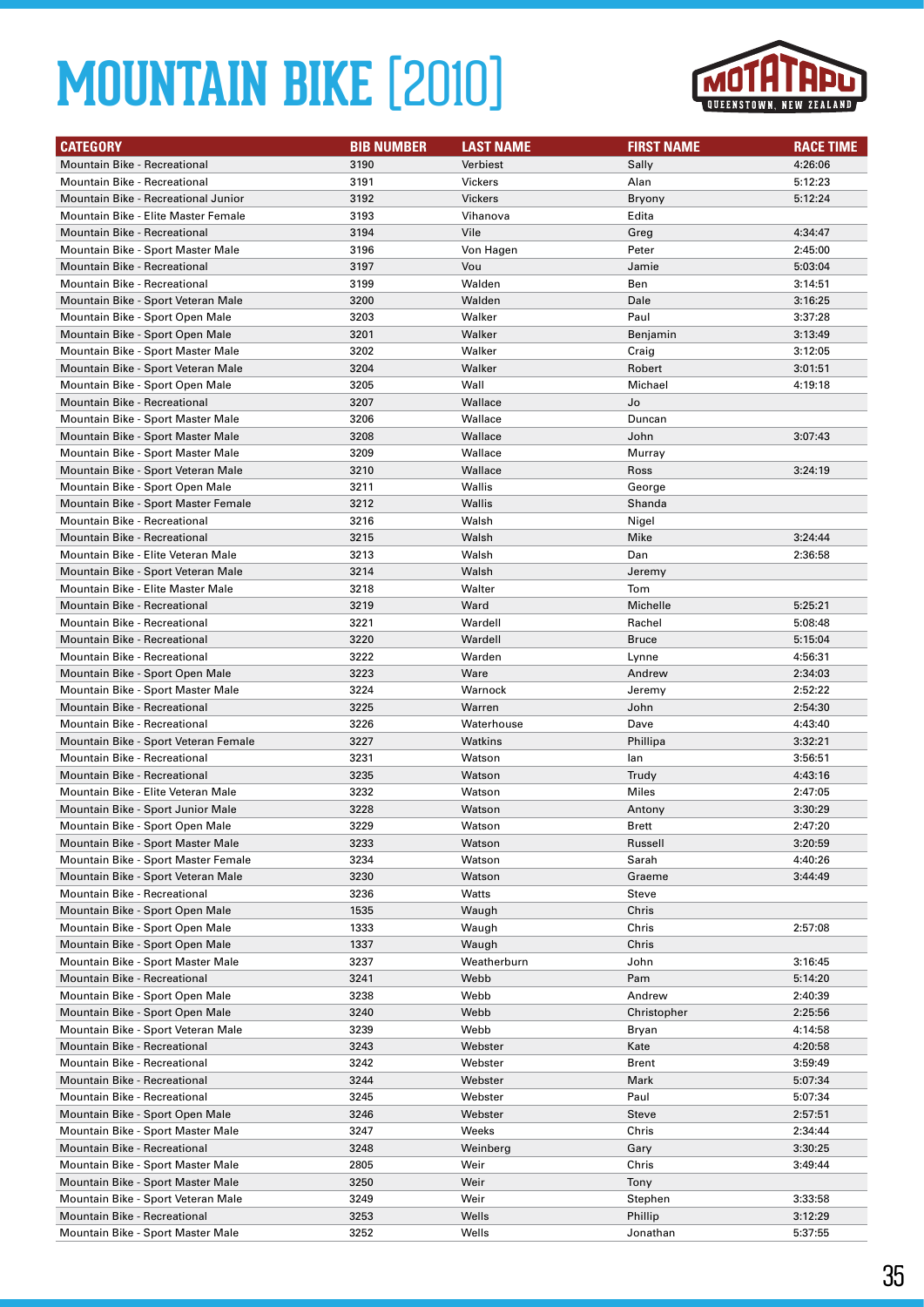

| <b>CATEGORY</b>                                                     | <b>BIB NUMBER</b> | <b>LAST NAME</b>     | <b>FIRST NAME</b> | <b>RACE TIME</b> |
|---------------------------------------------------------------------|-------------------|----------------------|-------------------|------------------|
| Mountain Bike - Sport Veteran Male                                  | 3251              | Wells                | Chris             | 3:44:02          |
| Mountain Bike - Sport Open Female                                   | 3254              | Wesley               | Amanda            | 4:58:40          |
| Mountain Bike - Sport Master Male                                   | 3255              | West                 | Shane             | 3:42:55          |
| Mountain Bike - Sport Master Male                                   | 3256              | Western              | John              | 3:17:50          |
| Mountain Bike - Sport Open Female                                   | 3257              | Weston               | Lynne             | 3:36:43          |
| Mountain Bike - Sport Open Male                                     | 3258              | Whale                | Aaron             | 2:56:37          |
| Mountain Bike - Recreational                                        | 3260              | Wheelans             | John              | 3:14:22          |
| Mountain Bike - Sport Open Male                                     | 3259              | Wheelans             | Hamish            | 2:58:15          |
| Mountain Bike - Sport Master Male                                   | 3261              | Wheelans             | Matthew           | 2:57:25          |
| Mountain Bike - Recreational                                        | 3262              | Wheeler              | David-jon         | 3:54:36          |
| Mountain Bike - Sport Veteran Female                                | 3263              | Whelan               | Ellena            | 5:05:50          |
| Mountain Bike - Elite Veteran Male                                  | 3264              | Whitaker             | John              | 2:55:47          |
| Mountain Bike - Sport Open Male                                     | 3265              | Whitaker             | Justin            |                  |
| Mountain Bike - Sport Open Male                                     | 3266              | Whitaker             | Steven            | 2:47:52          |
| Mountain Bike - Sport Open Male                                     | 3270              | White                | Marcus            | 2:56:28          |
| Mountain Bike - Sport Veteran Male                                  | 3268              | White                | Douglas           | 3:31:44          |
| Mountain Bike - Elite Veteran Male                                  | 3271              | Whitfield            | Allan             | 2:48:49          |
| <b>Mountain Bike - Recreational</b>                                 | 3272              | Whittaker            | Nicholas          | 4:14:26          |
| <b>Mountain Bike - Recreational</b>                                 | 3273              | Wickham              | Mark              | 5:11:44          |
| Mountain Bike - Recreational                                        | 3274              | Wickham              | Siobain           | 5:11:41          |
| <b>Mountain Bike - Recreational</b>                                 | 3275              | Wiegard              | Paul              |                  |
| Mountain Bike - Recreational                                        | 3276              | Wiffen               | Craig             | 4:03:28          |
| Mountain Bike - Sport Open Male                                     | 3277              | Wiles                | Phil              | 3:40:06          |
| <b>Mountain Bike - Recreational</b>                                 | 3278              | Wilke                | Stefan            | 4:01:36          |
| Mountain Bike - Recreational                                        | 3280              | Wilkie               | Graeme            | 3:52:50          |
| Mountain Bike - Sport Open Male                                     | 3279              | Wilkie               | Darryn            | 3:40:32          |
| Mountain Bike - Elite Veteran Male                                  | 2847              | Wilkins              | Trenor            | 2:18:24          |
| Mountain Bike - Sport Open Female                                   | 2845              | Wilkins              | Trenor            |                  |
| Mountain Bike - Sport Open Female                                   | 2839              | Wilkins              | Trenor            |                  |
| Mountain Bike - Recreational Junior                                 | 3281              | Wilkins              | Trenor            | 2:38:58          |
| Mountain Bike - Recreational                                        | 3284              | Wilkinson            | Bex               | 4:12:31          |
| Mountain Bike - Sport Open Male                                     | 3282              | Wilkinson            | Blair             | 2:41:19          |
| Mountain Bike - Sport Open Male                                     | 3283              | Wilkinson            | Murray            | 3:01:45          |
| Mountain Bike - Sport Master Male                                   | 3285              | Wilkinson            | Simon             | 2:43:56          |
| Mountain Bike - Elite Veteran Male                                  | 3286              | Willcox              | Hamish            | 2:50:13          |
| Mountain Bike - Recreational<br><b>Mountain Bike - Recreational</b> | 3288              | Williams             | lan<br>Pat        | 4:03:28          |
| <b>Mountain Bike - Recreational</b>                                 | 3293<br>3295      | Williams<br>Williams | Robin             | 4:15:39          |
| Mountain Bike - Elite Open Male                                     | 3291              | Williams             | Mark              | 2:03:49          |
| Mountain Bike - Elite Veteran Male                                  | 3289              | Williams             | Lindsay           |                  |
| Mountain Bike - Sport Open Male                                     | 3287              | Williams             | <b>Brent</b>      | 2:43:49          |
| Mountain Bike - Sport Open Male                                     | 3292              | Williams             | Matt              |                  |
| Mountain Bike - Sport Master Male                                   | 3296              | Williams             | Tristan           | 3:32:56          |
| Mountain Bike - Sport Master Female                                 | 3290              | Williams             | Lisa              | 4:13:14          |
| Mountain Bike - Sport Veteran Male                                  | 3294              | Williams             | Paul              | 3:26:41          |
| Mountain Bike - Recreational                                        | 3297              | Williamson           | John              | 3:36:56          |
| Mountain Bike - Sport Master Female                                 | 3298              | Williamson           | Sally             | 4:33:26          |
| Mountain Bike - Recreational                                        | 3300              | Willis               | Murray            | 4:35:20          |
| Mountain Bike - Recreational Junior                                 | 3299              | Willis               | Cameron           | 4:35:17          |
| Mountain Bike - Recreational                                        | 3308              | Wilson               | Jude              | 5:32:39          |
| Mountain Bike - Recreational                                        | 3309              | Wilson               | Linda             | 6:14:09          |
| Mountain Bike - Recreational                                        | 3303              | Wilson               | Andrew            | 4:28:08          |
| Mountain Bike - Recreational                                        | 3310              | Wilson               | Lynley            |                  |
| Mountain Bike - Recreational                                        | 3305              | Wilson               | Brad              | 3:17:26          |
| Mountain Bike - Elite Master Male                                   | 3315              | Wilson               | Vergne            | 3:10:47          |
| Mountain Bike - Sport Junior Male                                   | 3314              | Wilson               | Tom               | 3:38:57          |
| Mountain Bike - Sport Open Male                                     | 3301              | Wilson               | Alan              | 3:54:01          |
| Mountain Bike - Sport Open Male                                     | 3306              | Wilson               | Dean              | 3:08:17          |
| Mountain Bike - Sport Open Male                                     | 3316              | Wilson               | Zane              |                  |
| Mountain Bike - Sport Open Male                                     | 3313              | Wilson               | Steve             | 3:43:09          |
| Mountain Bike - Sport Open Male                                     | 3312              | Wilson               | Rob               | 2:41:12          |
| Mountain Bike - Sport Open Female                                   | 3302              | Wilson               | Analise           | 3:43:09          |
| Mountain Bike - Sport Master Male                                   | 3304              | Wilson               | Boyd              | 3:15:58          |
| Mountain Bike - Sport Veteran Male                                  | 3307              | Wilson               | Gary              | 3:23:02          |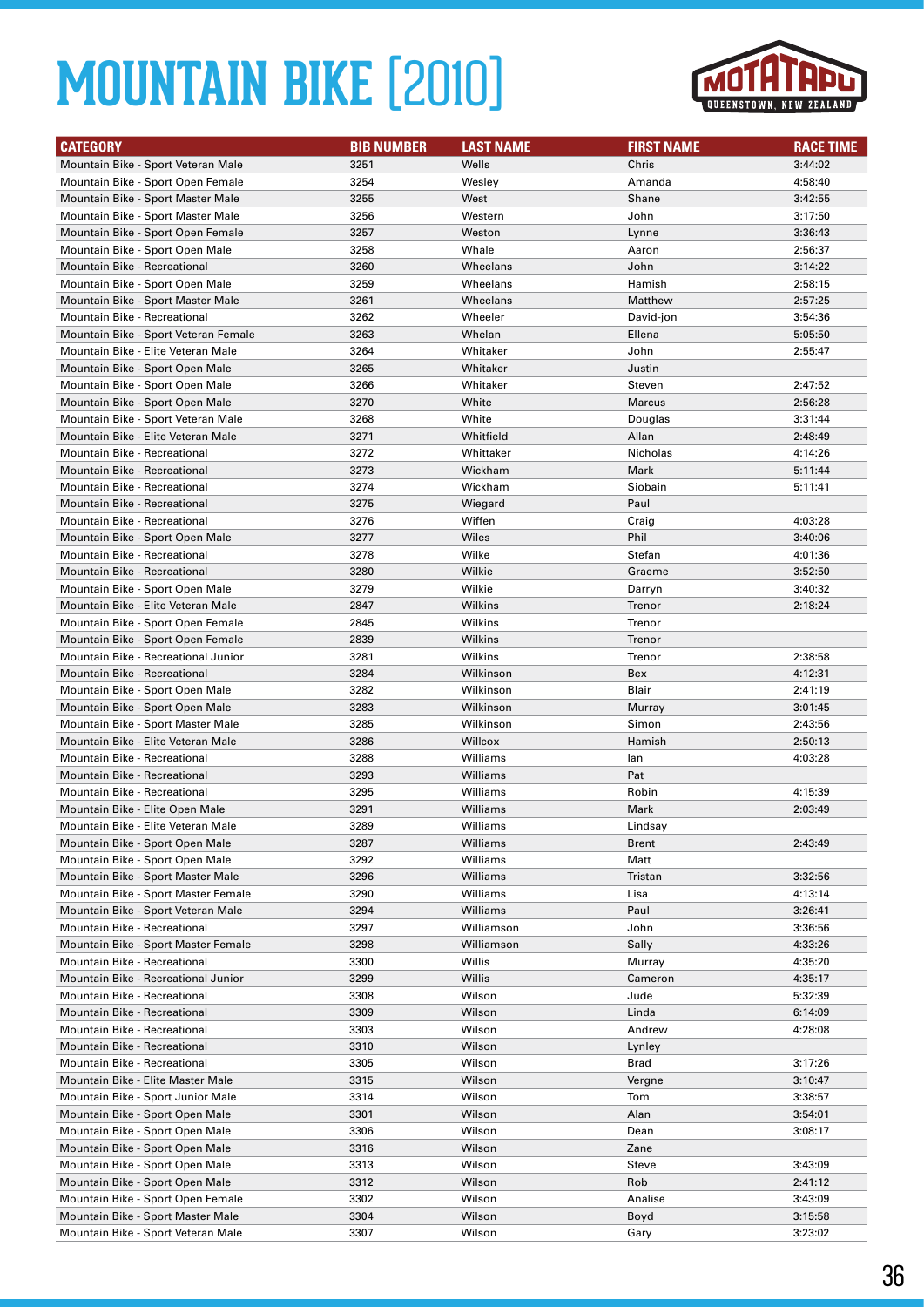

| <b>CATEGORY</b>                      | <b>BIB NUMBER</b> | <b>LAST NAME</b>   | <b>FIRST NAME</b> | <b>RACE TIME</b> |
|--------------------------------------|-------------------|--------------------|-------------------|------------------|
| Mountain Bike - Sport Junior Female  | 3311              | Wilson             | Melissa           | 3:13:03          |
| Mountain Bike - Elite Veteran Male   | 2438              | Wilton             | Claire            | 2:40:35          |
| Mountain Bike - Sport Open Female    | 3317              | Wilton             | Claire            |                  |
| Mountain Bike - Sport Master Male    | 2935              | Wilton             | Claire            | 3:44:21          |
| Mountain Bike - Sport Master Male    | 2757              | Wilton             | Claire            | 3:37:14          |
| Mountain Bike - Sport Master Male    | 2067              | Wilton             | Claire            | 3:25:36          |
| <b>Mountain Bike - Recreational</b>  | 3318              | Winsloe            | Lynette           | 5:28:54          |
| Mountain Bike - Recreational         | 3320              | Witheford          | Ben               | 3:46:49          |
| Mountain Bike - Sport Open Male      | 3321              | Withell            | Howard            | 3:13:10          |
| Mountain Bike - Sport Open Male      | 3322              | Wohlers            | Simon             | 3:10:45          |
| <b>Mountain Bike - Recreational</b>  | 3323              | Wojtas             | Marc              | 4:40:38          |
| Mountain Bike - Elite Veteran Male   | 3324              | Wollstein          | Colin             | 3:05:16          |
| Mountain Bike - Elite Veteran Male   | 3325              | Wong               | Tony              | 2:54:37          |
| Mountain Bike - Recreational         | 3327              | Wood               | Tony              | 3:38:00          |
| Mountain Bike - Sport Veteran Female | 3326              | Wood               | Sue               | 2:57:22          |
| Mountain Bike - Sport Veteran Male   | 3328              | Woodward           | Paul              | 2:56:37          |
| Mountain Bike - Sport Veteran Male   | 3329              | Woolhouse          | Anthony           | 4:31:37          |
| Mountain Bike - Recreational Junior  | 3330              | Woolhouse-williams | Rhiannon          | 5:25:45          |
| <b>Mountain Bike - Recreational</b>  | 3331              | Woolston           | Matt              | 3:28:49          |
| Mountain Bike - Sport Master Male    | 3332              | Wooltorton         | Dean              | 3:08:00          |
| <b>Mountain Bike - Recreational</b>  | 3333              | Worley             | Michael           | 2:52:49          |
| Mountain Bike - Sport Open Male      | 3334              | Wormald            | Jack              | 3:51:26          |
| Mountain Bike - Sport Open Male      | 3335              | Wotherspoon        | Rob               | 3:40:32          |
| <b>Mountain Bike - Recreational</b>  | 3337              | Wotton             | Rachael           |                  |
| Mountain Bike - Recreational Junior  | 3336              | Wotton             | Louise            |                  |
| <b>Mountain Bike - Recreational</b>  | 3338              | Wright             | Alan              | 4:06:56          |
| <b>Mountain Bike - Recreational</b>  | 3340              | Wright             | Chris             | 3:37:30          |
| <b>Mountain Bike - Recreational</b>  | 3344              | Wright             | Marj              | 5:14:16          |
| <b>Mountain Bike - Recreational</b>  | 3345              | Wright             | <b>Nicholas</b>   |                  |
| Mountain Bike - Elite Veteran Male   | 3346              | Wright             | Shane             | 3:17:23          |
| Mountain Bike - Sport Open Male      | 3341              | Wright             | Darren            | 2:28:05          |
| Mountain Bike - Sport Open Male      | 3339              | Wright             | Brent             | 4:03:44          |
| Mountain Bike - Sport Master Male    | 3342              | Wright             | Garry             | 3:03:16          |
| Mountain Bike - Sport Veteran Male   | 3343              | Wright             | Lindsay           | 3:13:29          |
| <b>Mountain Bike - Recreational</b>  | 3347              | Wyatt              | Pat               | 5:57:32          |
| Mountain Bike - Sport Junior Female  | 3349              | Yeats              | Hannah            | 2:36:47          |
| Mountain Bike - Sport Veteran Male   | 3348              | Yeats              | Chris             | 2:33:58          |
| Mountain Bike - Recreational         | 3350              | Young              | Cameron           | 4:19:58          |
| Mountain Bike - Sport Open Male      | 3353              | Young              | Jason             |                  |
| Mountain Bike - Sport Open Male      | 3354              | Young              | Ryan              | 2:50:07          |
| Mountain Bike - Sport Open Male      | 3351              | Young              | Daniel            | 2:56:02          |
| Mountain Bike - Sport Master Male    | 3352              | Young              | Daryl             | 2:51:39          |
| Mountain Bike - Recreational         | 3355              | Youngman           | <b>Terry</b>      | 4:08:47          |
| Mountain Bike - Sport Open Male      | 3356              | Youngson           | Amos              | 3:50:33          |
| Mountain Bike - Sport Master Male    | 3357              | Yule               | Andy              | 3:35:15          |
| Mountain Bike - Sport Open Male      | 3358              | Yung               | Jimmy             | 2:52:55          |
| Mountain Bike - Sport Open Male      | 3359              | Zaalberg           | Sven              | 2:30:38          |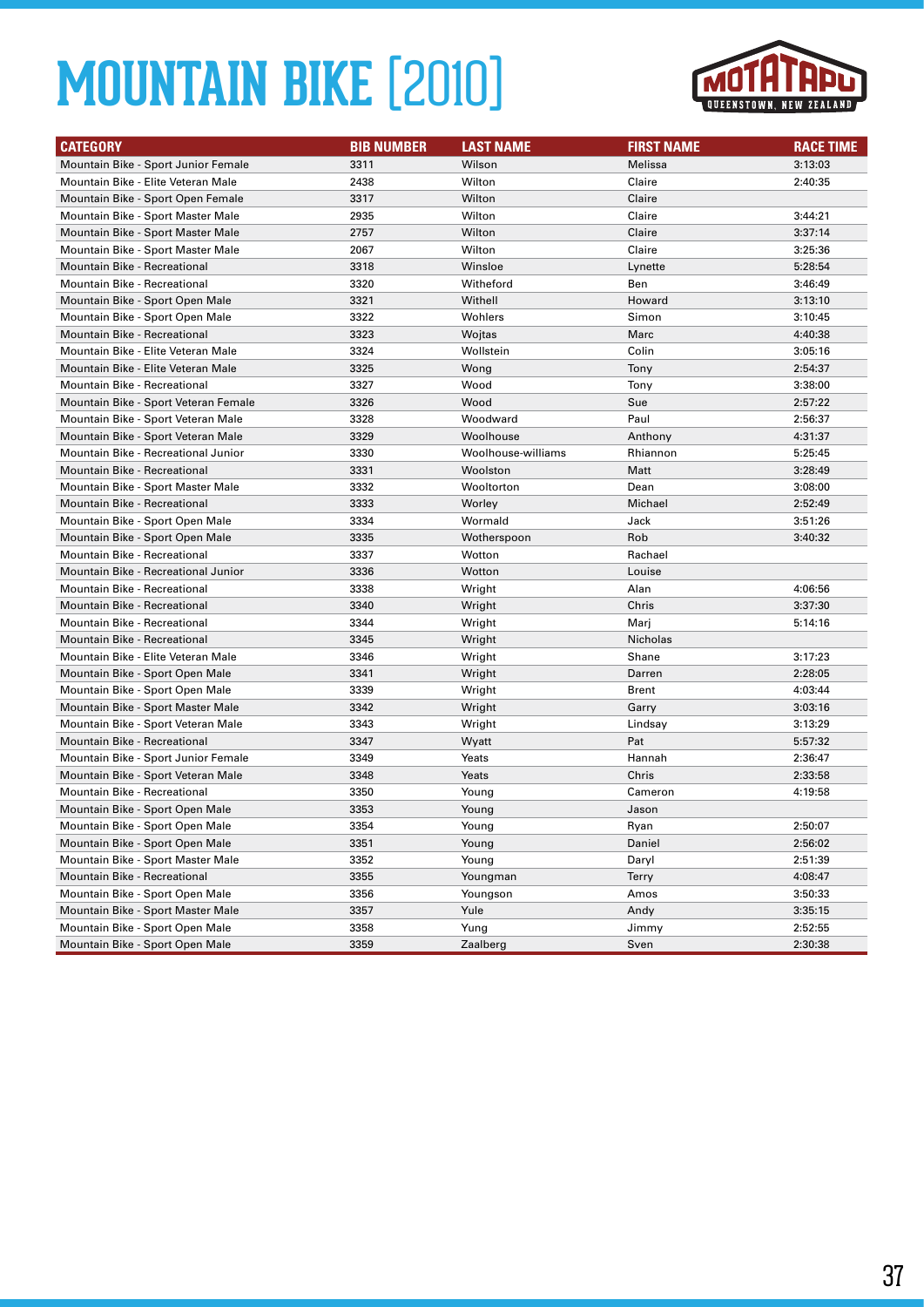

| <b>CATEGORY</b>                | <b>BIB NUMBER</b> | <b>LAST NAME</b> | <b>FIRST NAME</b> | <b>RACE TIME</b> |
|--------------------------------|-------------------|------------------|-------------------|------------------|
| <b>Marathon Master Male</b>    | $\overline{2}$    | Aarsen           | Adrian            | 3:50:47          |
| <b>Marathon Master Female</b>  | $\mathbf{1}$      | Aarsen           | Monica            | 4:53:23          |
| <b>Marathon Veteran Male</b>   | 3                 | Adair            | Mike              |                  |
| <b>Marathon Open Male</b>      | 6                 | Adam             | Mark              | 4:40:42          |
| <b>Marathon Master Female</b>  | $\overline{4}$    | Adam             | Eileen            | 5:31:56          |
| <b>Marathon Veteran Male</b>   | 5                 | Adam             | John              | 5:40:08          |
| Marathon - Open Walker         | $\overline{7}$    | Adam             | Shirley           | 7:20:01          |
| <b>Marathon Open Female</b>    | 9                 | Adams            | Carrie            | 5:05:55          |
| <b>Marathon Master Male</b>    | 8                 | Adams            | <b>Bruce</b>      | 4:44:39          |
| <b>Marathon Master Male</b>    | 12                | Adams            | Peter             | 4:30:12          |
| Marathon - Open Walker         | 10                | Adams            | Cecilia           | 7:56:08          |
| Marathon - Open Walker         | 11                | Adams            | Gary              | 5:47:08          |
| <b>Marathon Open Male</b>      | 13                | Addey            | <b>Bob</b>        | 3:18:49          |
| <b>Marathon Open Male</b>      | 14                | Alexander        | Nigel             | 4:45:02          |
| Marathon - Open Walker         | 15                | Allison          | June              | 7:05:20          |
| Marathon - Open Walker         | 16                | Allison          | Martin            | 7:05:21          |
| <b>Marathon Open Male</b>      | 17                | Anderson         | Craig             | 4:19:57          |
| <b>Marathon Open Female</b>    | 18                | Anderson         | Wanphen           | 4:50:55          |
| <b>Marathon Open Male</b>      | 19                | Andrew           | Rory              | 5:44:28          |
| <b>Marathon Master Female</b>  | 20                | Andrews          | Megan             | 4:01:29          |
| <b>Marathon Open Male</b>      | 21                | Anglem           | Nat               | 3:13:21          |
| <b>Marathon Open Male</b>      | 22                | Appleton         | Tim               | 4:26:47          |
| <b>Marathon Master Male</b>    | 24                | Armstrong        | Nigel             | 4:02:47          |
| <b>Marathon Master Female</b>  | 23                | Armstrong        | Evelyn            | 4:33:52          |
| Marathon - Open Walker         | 25                | Armstrong        | Shirley           | 6:26:23          |
| Marathon - Open Walker         | 26                | Atherfold        | Wesley            | 8:32:16          |
| <b>Marathon Open Male</b>      | 27                | <b>Bailey</b>    | Adrian            |                  |
| <b>Marathon Master Female</b>  | 28                | Bain             | Anita             | 5:40:28          |
| <b>Marathon Open Female</b>    | 29                | Baird            | Veronica          | 5:00:26          |
| <b>Marathon Master Male</b>    | 30                | Baker            | Peter             | 4:26:10          |
| <b>Marathon Open Male</b>      | 31                | <b>Ballweg</b>   | Jeffrey           | 6:02:57          |
| Marathon - Open Walker         | 32                | Barker           | Katharine         | 5:43:45          |
| <b>Marathon Master Male</b>    | 33                | <b>Barlow</b>    | Dave              | 4:34:16          |
| <b>Marathon Master Male</b>    | 35                | Barr             | Roger             |                  |
| <b>Marathon Master Female</b>  | 34                | Barr             | Lesley            | 5:29:23          |
| <b>Marathon Open Female</b>    | 38                | <b>Barrett</b>   | Tony              | 6:29:42          |
| Marathon - Open Walker         | 36                | <b>Barrett</b>   | Andrew            | 7:00:49          |
| Marathon - Open Walker         | 37                | <b>Barrett</b>   | Libby             | 7:00:49          |
| <b>Marathon Veteran Male</b>   | 39                | <b>Baxter</b>    | Michael           | 4:40:24          |
| Marathon Open Male             | 40                | Begg             | Nik               | 3:52:26          |
| <b>Marathon Open Male</b>      | 41                | Bell             | Gus               | 3:04:03          |
| <b>Marathon Open Male</b>      | 42                | <b>Bennett</b>   | Andy              | 3:22:26          |
| <b>Marathon Open Male</b>      | 43                | <b>Bennett</b>   | Tony              |                  |
| <b>Marathon Master Male</b>    | 44                | Bennison         | Paul              | 6:05:26          |
| <b>Marathon Open Female</b>    | 45                | Berger           | Sarah             | 5:45:09          |
| <b>Marathon Veteran Male</b>   | 46                | Bermingham       | Blair             | 3:40:54          |
| <b>Marathon Open Male</b>      | 47                | Berry            | Kieron            | 4:05:05          |
| <b>Marathon Veteran Male</b>   | 48                | <b>Binns</b>     | Mark              | 5:12:14          |
| <b>Marathon Veteran Female</b> | 394               | <b>Binns</b>     | Mark              | 4:30:41          |
| <b>Marathon Open Female</b>    | 49                | <b>Bishop</b>    | Amy               |                  |
| <b>Marathon Veteran Male</b>   | 50                | <b>Bishop</b>    | Anthony           | 5:28:54          |
| <b>Marathon Open Female</b>    | 51                | Bixley           | Ann               | 5:39:09          |
| <b>Marathon Master Female</b>  | 52                | <b>Blake</b>     | Prue              | 4:44:39          |
| <b>Marathon Open Male</b>      | 53                | Blakey           | Malcolm           | 5:27:28          |
| <b>Marathon Master Female</b>  | 55                | Bone             | Emma              | 5:26:22          |
| <b>Marathon Master Female</b>  | 56                | Boomer           | Katherine         | 5:06:00          |
| <b>Marathon Open Male</b>      | 341               | Booysen-keen     | Catherine         | 3:52:59          |
| <b>Marathon Open Female</b>    | 57                | Botherway        | Leah              | 4:43:13          |
| <b>Marathon Open Male</b>      | 58                | <b>Botting</b>   | Mark              | 4:22:16          |
| <b>Marathon Open Female</b>    | 61                | Bourke           | Holly             | 6:22:17          |
| <b>Marathon Veteran Female</b> | 60                | Bourke           | <b>Bubbles</b>    | 4:18:57          |
| Marathon - Open Walker         | 59                | Bourke           | Amy               | 6:22:17          |
| Marathon - Open Walker         | 62                | Bourke           | Peter             | 6:22:17          |
| <b>Marathon Master Female</b>  | 63                | Boyle            | Fiona             | 5:27:15          |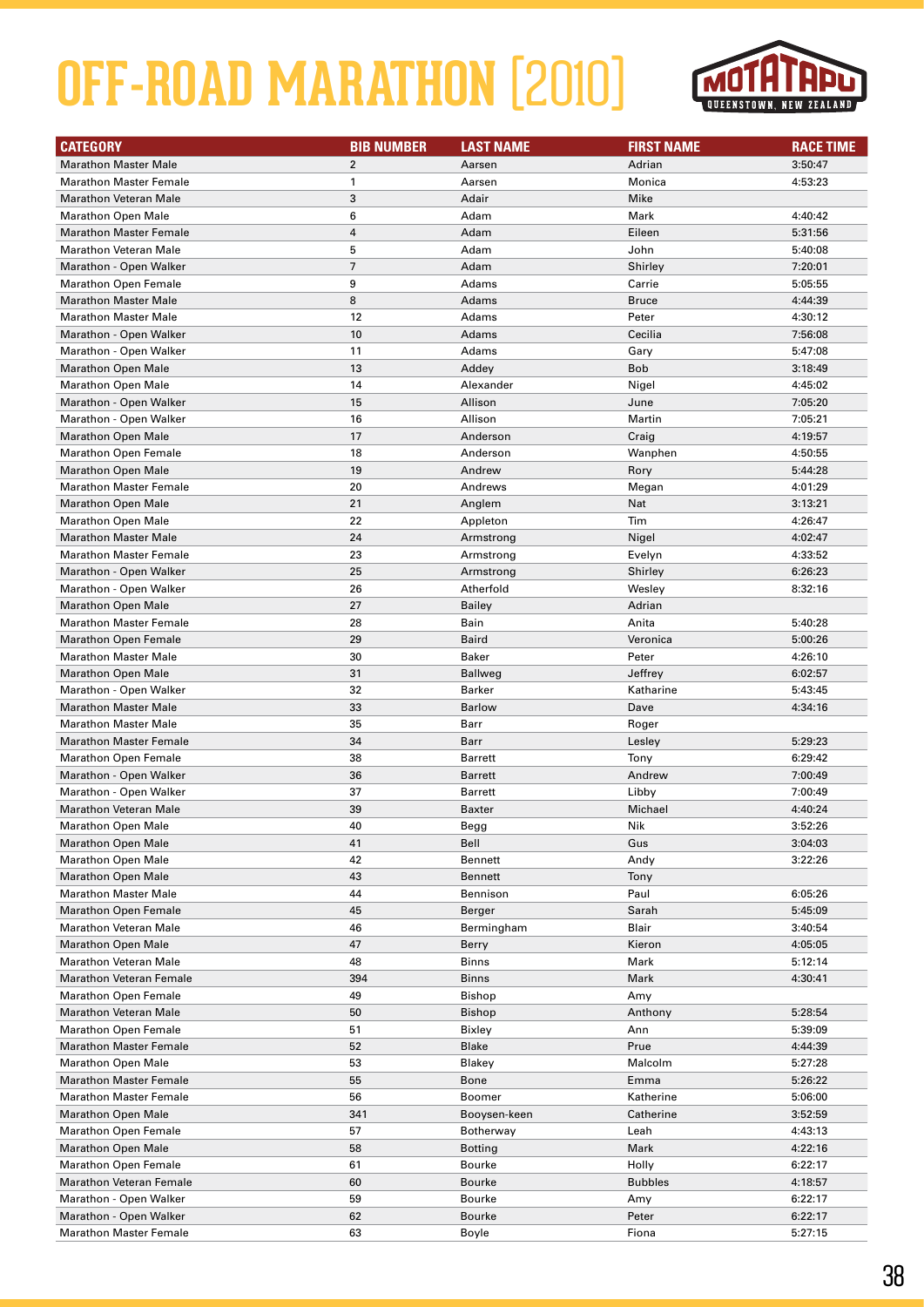

| <b>CATEGORY</b>                                          | <b>BIB NUMBER</b> | <b>LAST NAME</b>        | <b>FIRST NAME</b> | <b>RACE TIME</b> |
|----------------------------------------------------------|-------------------|-------------------------|-------------------|------------------|
| <b>Marathon Master Female</b>                            | 64                | <b>Bradburn</b>         | Cindy             | 6:24:14          |
| <b>Marathon Open Female</b>                              | 65                | <b>Bradbury</b>         | Sarah             | 4:57:22          |
| <b>Marathon Open Female</b>                              | 66                | <b>Brittenden</b>       | Elissa            | 5:50:46          |
| <b>Marathon Master Female</b>                            | 67                | <b>Brookes</b>          | Sue               | 5:39:19          |
| <b>Marathon Veteran Male</b>                             | 68                | Brophy                  | Randy             | 3:51:18          |
| <b>Marathon Open Female</b>                              | 69                | Brown                   | Melissa           |                  |
| <b>Marathon Open Male</b>                                | 70                | <b>Brownlie</b>         | Steven            | 5:25:51          |
| <b>Marathon Veteran Female</b>                           | 71                | Brun-smits              | Marina            | 5:25:00          |
| <b>Marathon Veteran Male</b>                             | 72                | <b>Buchanan</b>         | Fraser            |                  |
| Marathon - Open Walker                                   | 73                | Buckingham              | Rodney            | 6:53:01          |
| <b>Marathon Master Female</b>                            | 74                | <b>Bultitude</b>        | Sarah             | 5:05:30          |
| <b>Marathon Master Female</b>                            | 75                | <b>Burden</b>           | Darren            | 4:29:09          |
| <b>Marathon Open Male</b>                                | 76                | Burke                   | Chris             | 5:16:31          |
| <b>Marathon Open Male</b>                                | 77                | <b>Burke</b>            | Matt              | 4:59:44          |
| <b>Marathon Veteran Male</b>                             | 78                | <b>Burke</b>            | Paul              | 4:49:14          |
| <b>Marathon Open Male</b>                                | 79                | Burt                    | Malcolm           | 7:53:21          |
| <b>Marathon Open Male</b>                                | 80                | <b>Butler</b>           | Aidan             | 3:50:36          |
| <b>Marathon Open Male</b>                                | 81                | <b>Butler</b>           | Hayden            | 4:43:24          |
|                                                          | 82                |                         |                   |                  |
| Marathon - Open Walker<br><b>Marathon Veteran Female</b> | 83                | <b>Byford</b><br>Cadman | Sandra<br>Liz     | 5:43:43          |
|                                                          |                   |                         |                   | 4:30:19          |
| <b>Marathon Open Male</b>                                | 84                | Cairney                 | James             | 4:58:21          |
| <b>Marathon Master Female</b>                            | 85                | Cameron-dunn            | Nicky             | 4:18:16          |
| Marathon - Open Walker                                   | 86                | Campbell                | Rachel            | 6:03:10          |
| <b>Marathon Open Female</b>                              | 87                | Carlin                  | Angela            | 5:20:27          |
| <b>Marathon Master Female</b>                            | 89                | Carter                  | Trudie            | 5:38:34          |
| <b>Marathon Master Female</b>                            | 88                | Carter                  | Tania             | 5:43:55          |
| <b>Marathon Open Male</b>                                | 90                | Catton                  | Mike              | 4:45:54          |
| <b>Marathon Open Female</b>                              | 91                | Chamberlain             | Emily             | 5:08:34          |
| <b>Marathon Master Male</b>                              | 204               | Chambers                | Rose              |                  |
| <b>Marathon Veteran Female</b>                           | 92                | Chambers                | Felicity          | 5:27:27          |
| <b>Marathon Veteran Male</b>                             | 94                | Chan                    | Raymond           | 4:40:30          |
| Marathon Veteran Male                                    | 93                | Chan                    | Norman            | 5:00:46          |
| <b>Marathon Open Female</b>                              | 95                | Chapman                 | Elaisa            |                  |
| Marathon - Open Walker                                   | 96                | Chapman                 | Rex               | 6:45:17          |
| <b>Marathon Open Female</b>                              | 97                | Chatfield               | Carmen            | 4:08:30          |
| <b>Marathon Veteran Male</b>                             | 99                | Chisholm                | Annabel           | 3:58:06          |
| Marathon - Open Walker                                   | 98                | Chisholm                | Annabel           | 6:38:34          |
| <b>Marathon Open Male</b>                                | 100               | Christiansen            | Glen              | 5:08:02          |
| <b>Marathon Open Male</b>                                | 101               | Christie                | Adrian            | 4:33:02          |
| Marathon Open Female                                     | 102               | Clarke                  | Meghan            | 4:21:52          |
| <b>Marathon Master Female</b>                            | 103               | Clarke                  | Sue               | 7:33:45          |
| Marathon - Open Walker                                   | 104               | Clarke                  | Sue               | 5:27:42          |
| <b>Marathon Master Male</b>                              | 105               | Clay                    | Darren            | 4:38:04          |
| <b>Marathon Master Male</b>                              | 107               | Clearwater              | Stephen           | 5:55:50          |
| Marathon - Open Walker                                   | 106               | Clearwater              | Belinda           | 7:12:13          |
| <b>Marathon Open Female</b>                              | 108               | Clements                | Anna              |                  |
| <b>Marathon Master Female</b>                            | 109               | Cockroft                | Karin             | 5:11:06          |
| <b>Marathon Open Male</b>                                | 110               | Coe                     | Christopher       | 4:37:38          |
| <b>Marathon Open Female</b>                              | 111               | Cohen                   | Angela            |                  |
| <b>Marathon Master Male</b>                              | 112               | Cole                    | David             | 4:17:20          |
| <b>Marathon Open Female</b>                              | 113               | Columbus                | Tash              | 5:50:49          |
| <b>Marathon Master Female</b>                            | 114               | Conchie                 | Seonaigh          | 4:13:36          |
| <b>Marathon Open Male</b>                                | 115               | Cook                    | Rob               | 3:51:32          |
| <b>Marathon Master Female</b>                            | 116               | Cooke                   | Susan             | 4:45:51          |
| <b>Marathon Open Male</b>                                | 119               | Cooper                  | Marcus            | 4:03:11          |
| <b>Marathon Master Male</b>                              | 117               | Cooper                  | Charles           | 6:01:15          |
| <b>Marathon Master Female</b>                            | 120               | Cooper                  | Sarni             | 6:01:14          |
| <b>Marathon Veteran Female</b>                           | 118               | Cooper                  | Lyn               | 6:37:11          |
| <b>Marathon Master Female</b>                            | 121               | Copeland                | Megan             | 5:03:56          |
| <b>Marathon Master Female</b>                            | 122               | Corlett                 | Jenny             | 5:23:54          |
| <b>Marathon Master Male</b>                              | 123               | Cornwall                | Donald            | 5:20:20          |
| <b>Marathon Open Male</b>                                | 124               | Costello                | Seamus            | 3:53:33          |
| <b>Marathon Open Female</b>                              | 125               | Costello                | Teresa            | 5:15:43          |
| <b>Marathon Open Male</b>                                | 126               | Coudret                 | Richard           | 3:31:04          |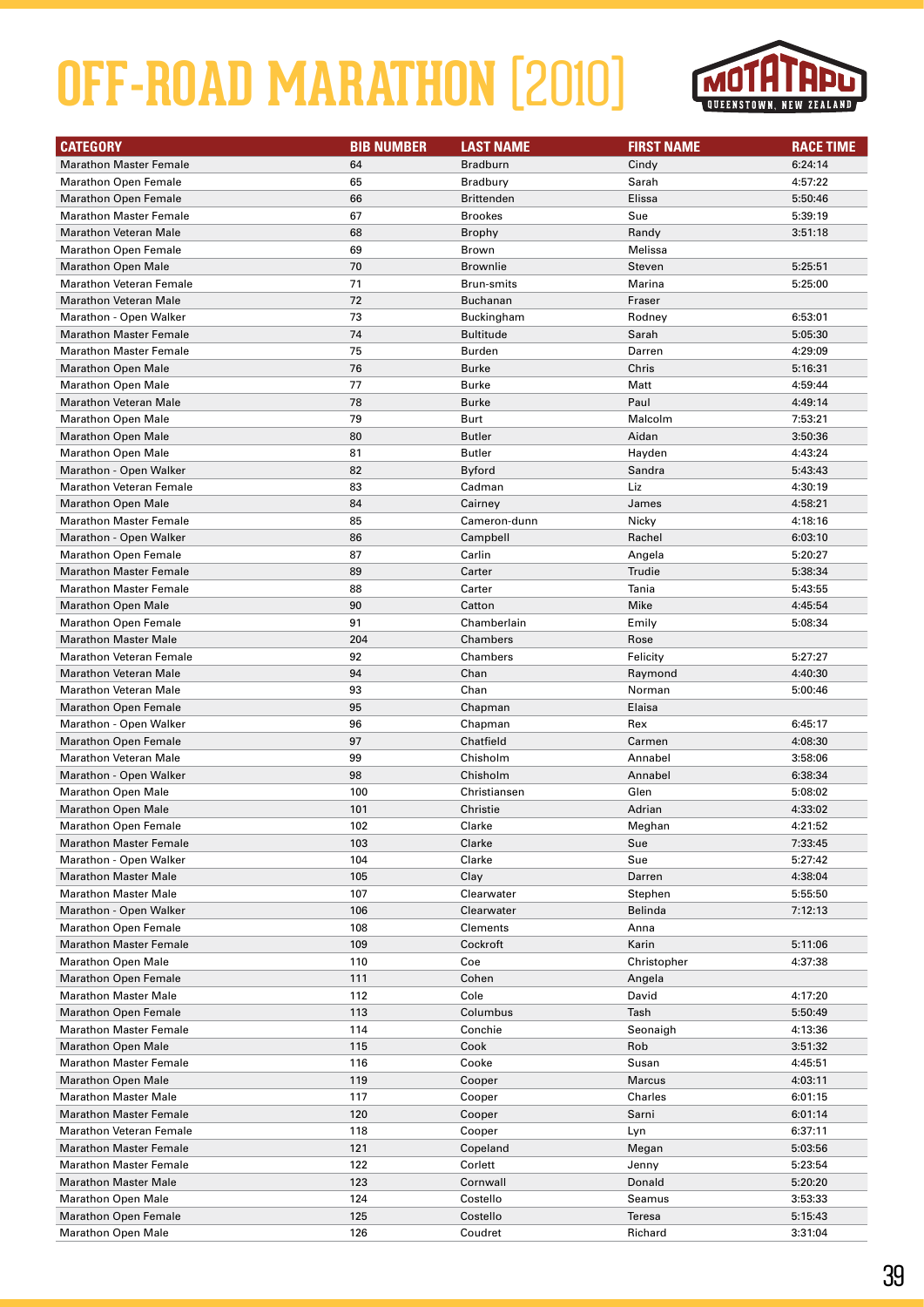

| <b>CATEGORY</b>                                       | <b>BIB NUMBER</b> | <b>LAST NAME</b> | <b>FIRST NAME</b> | <b>RACE TIME</b> |
|-------------------------------------------------------|-------------------|------------------|-------------------|------------------|
| Marathon - Open Walker                                | 127               | Cowan            | Leanne            | 5:42:43          |
| <b>Marathon Open Male</b>                             | 128               | Cox              | Dave              | 4:05:57          |
| <b>Marathon Master Male</b>                           | 129               | Cox              | David             |                  |
| <b>Marathon Open Female</b>                           | 130               | Craig            | Anthea            | 5:18:07          |
| <b>Marathon Veteran Female</b>                        | 131               | Craig            | Pam               | 5:59:05          |
| <b>Marathon Veteran Male</b>                          | 132               | Craw             | Gavin             | 5:48:19          |
| Marathon - Open Walker                                | 746               | Cray             | Fleur             | 6:28:20          |
| <b>Marathon Veteran Male</b>                          | 133               | Cullen           | Keith             | 5:00:51          |
| <b>Marathon Veteran Male</b>                          | 134               | Cummins          | Evan              | 6:52:15          |
| <b>Marathon Veteran Female</b>                        | 135               | Cunningham       | Trish             |                  |
| <b>Marathon Master Female</b>                         | 136               | Cuthbert         | Sue               | 3:42:30          |
| <b>Marathon Open Male</b>                             | 137               | Cutler           | <b>Bradley</b>    | 5:14:22          |
| <b>Marathon Open Female</b>                           | 139               | Dalton           | Carrie            | 5:24:13          |
| <b>Marathon Master Male</b>                           | 138               | D'ardis          | Ferg              | 4:06:33          |
| <b>Marathon Veteran Male</b>                          | 140               | Davidson         | Peter             | 4:40:24          |
| <b>Marathon Master Male</b>                           | 141               | Davis            | Jonathan          | 3:39:01          |
| <b>Marathon Open Male</b>                             | 144               | Dawson           | Tristan           |                  |
| Marathon Open Female                                  | 143               | Dawson           | Kim               | 5:44:00          |
| <b>Marathon Veteran Male</b>                          | 142               | Dawson           | Jim               | 5:34:22          |
| Marathon - Open Walker                                | 145               | Day              | Jane              | 6:15:10          |
| Marathon - Open Walker                                | 146               | Day              | Tiff              | 6:15:10          |
| <b>Marathon Open Male</b>                             | 147               | De lange         | Cornel            | 4:18:16          |
| <b>Marathon Veteran Female</b>                        | 54                | Deaker           | Sharon            | 6:29:14          |
| <b>Marathon Veteran Female</b>                        | 148               | Deaker           | Sharon            | 6:29:14          |
| <b>Marathon Open Male</b>                             | 149               | Delaforce        | Jason             | 4:46:19          |
| <b>Marathon Open Female</b>                           | 150               | Deuss            | Wieteke           | 6:49:10          |
| <b>Marathon Master Male</b>                           | 151               | Dibley           | Blair             | 4:39:27          |
| <b>Marathon Master Male</b>                           | 152               | Dickson          | Andrew            | 4:12:00          |
| <b>Marathon Veteran Male</b>                          | 153               | <b>Dilks</b>     | Peter             | 5:04:17          |
| <b>Marathon Master Male</b>                           | 154               | Donaldson        | Tim               | 5:24:34          |
| <b>Marathon Master Male</b>                           | 155               | Dowd             | Shane             | 5:13:43          |
| <b>Marathon Veteran Male</b>                          |                   | Downard          | Paul              |                  |
| <b>Marathon Veteran Female</b>                        | 156<br>157        |                  | Rebecca           | 5:38:15          |
|                                                       |                   | Drage            |                   | 7:08:18          |
| <b>Marathon Open Female</b>                           | 158               | Drake            | Amanda            | 5:53:16          |
| Marathon - Open Walker                                | 159               | Drake            | Peta              | 7:48:07          |
| Marathon - Open Walker                                | 160               | Dromgool         | Jenny             | 7:33:45          |
| Marathon - Open Walker<br><b>Marathon Master Male</b> | 161               | Duffy            | Nicola            | 7:12:12          |
|                                                       | 162               | Duncan           | Peter             | 4:44:13          |
| <b>Marathon Veteran Male</b>                          | 164               | Dunn             | Robin             | 4:48:49          |
| <b>Marathon Veteran Male</b>                          | 163               | Dunn             | Geoff             | 4:14:14          |
| <b>Marathon Master Male</b>                           | 165               | Durkin           | Paul              | 5:08:43          |
| <b>Marathon Master Female</b>                         | 167               | Duthie           | Kathryn           | 5:06:14          |
| Marathon - Open Walker                                | 166               | Duthie           | Angela            | 7:12:12          |
| <b>Marathon Veteran Male</b>                          | 168               | Dykes            | Ken               | 6:16:30          |
| <b>Marathon Veteran Male</b>                          | 169               | Eaton            | Dave              | 4:24:05          |
| <b>Marathon Veteran Male</b>                          | 170               | Edge             | Peter             | 4:59:44          |
| <b>Marathon Master Male</b>                           | 171               | Edmonds          | John              | 4:41:43          |
| Marathon - Open Walker                                | 172               | Ellison          | Kate              | 6:53:42          |
| Marathon - Open Walker                                | 173               | Ellison          | Sally             | 6:53:40          |
| <b>Marathon Open Female</b>                           | 174               | Emslie           | Rebecca           | 6:33:23          |
| <b>Marathon Open Female</b>                           | 175               | Ernst            | Gabbie            | 6:03:50          |
| <b>Marathon Open Male</b>                             | 176               | Espiner          | Guyon             | 4:01:27          |
| <b>Marathon Open Male</b>                             | 177               | Evans            | Dave              | 4:52:49          |
| <b>Marathon Veteran Male</b>                          | 747               | Everest          | Phillip           |                  |
| <b>Marathon Open Female</b>                           | 178               | Fairweather      | Nicole            | 4:38:02          |
| <b>Marathon Open Male</b>                             | 179               | Fallon           | Paul              | 4:32:27          |
| <b>Marathon Open Female</b>                           | 634               | Fallon           | Paul              | 6:24:15          |
| <b>Marathon Veteran Male</b>                          | 638               | Fallon           | Paul              | 6:12:05          |
| <b>Marathon Veteran Female</b>                        | 637               | Fallon           | Paul              | 7:00:48          |
| <b>Marathon Veteran Female</b>                        | 180               | Farnan           | Bernadette        | 6:42:40          |
| <b>Marathon Open Female</b>                           | 181               | Faulkner         | Simone            | 5:05:46          |
| <b>Marathon Open Female</b>                           | 182               | Faull            | Lucy              | 4:33:06          |
| <b>Marathon Master Male</b>                           | 185               | Ferguson         | Robert            |                  |
| <b>Marathon Master Male</b>                           | 184               | Ferguson         | Mark              | 4:57:04          |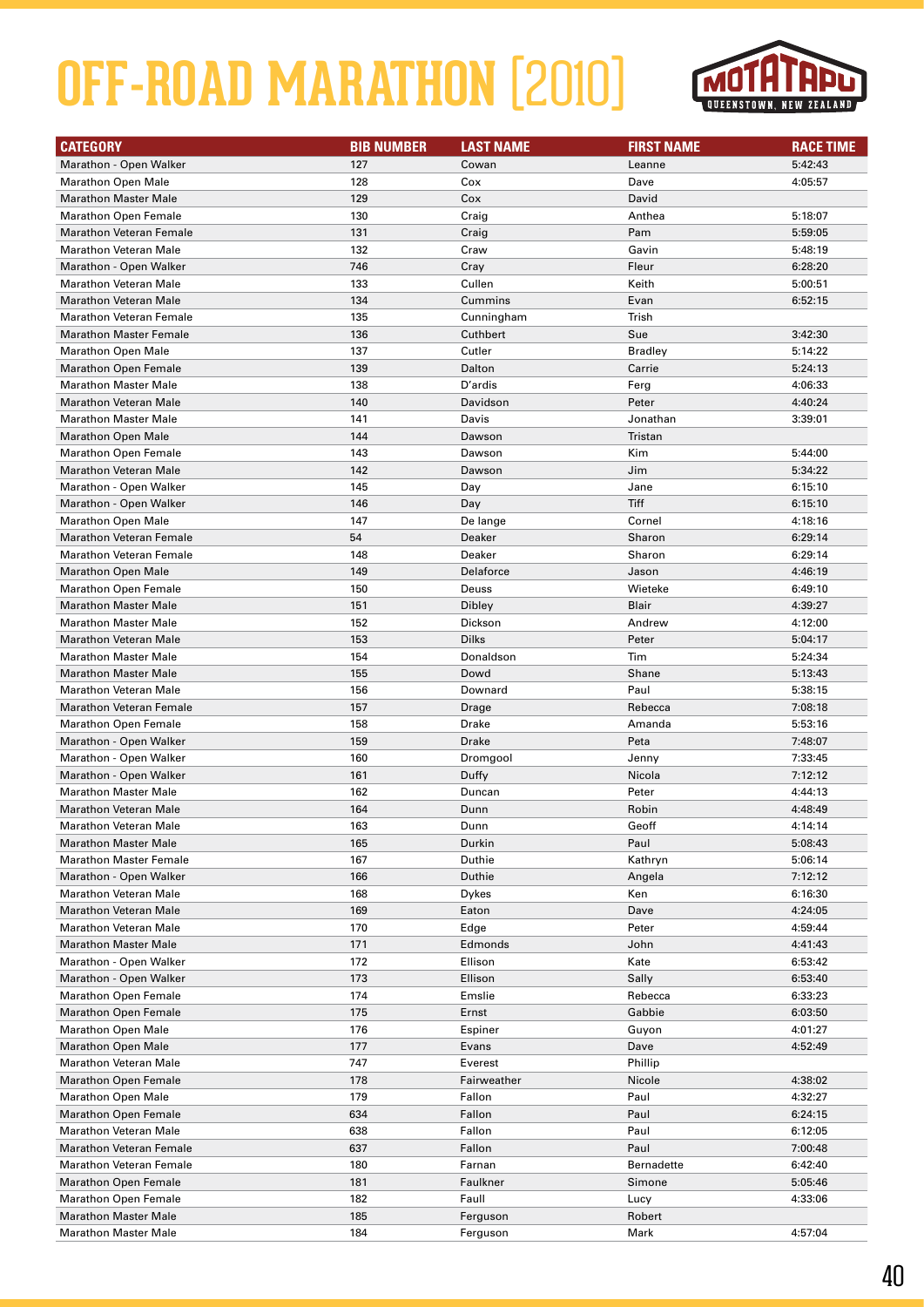

| <b>CATEGORY</b>                | <b>BIB NUMBER</b> | <b>LAST NAME</b> | <b>FIRST NAME</b> | <b>RACE TIME</b> |
|--------------------------------|-------------------|------------------|-------------------|------------------|
| <b>Marathon Veteran Female</b> | 183               | Ferguson         | Lloyd             |                  |
| <b>Marathon Veteran Male</b>   | 186               | Finnigan         | Paddy             | 6:52:15          |
| <b>Marathon Veteran Male</b>   | 187               | Fischer          | Max               | 6:22:02          |
| <b>Marathon Veteran Female</b> | 414               | Fischer          | Max               | 7:03:56          |
| <b>Marathon Veteran Female</b> | 188               | Fitzgerald       | Margaret          | 5:32:24          |
| <b>Marathon Open Male</b>      | 191               | Fleming          | Roderick          | 4:59:05          |
| Marathon - Open Walker         | 189               | Fleming          | Cameron           | 6:57:38          |
| Marathon - Open Walker         | 190               | Fleming          | Fiona             |                  |
| Marathon - Open Walker         | 192               | Fleming          | Sarah             | 7:56:08          |
| <b>Marathon Veteran Male</b>   | 193               | Fletcher         | Don               | 7:49:42          |
| <b>Marathon Veteran Female</b> | 194               | Fletcher         | Pauline           | 7:49:41          |
| <b>Marathon Open Female</b>    | 195               | Flett            | Hayley            | 4:44:53          |
| <b>Marathon Master Male</b>    | 196               | Flint            | Peter             | 5:11:49          |
| <b>Marathon Open Male</b>      | 197               | Flintoft         | John              | 5:24:15          |
| <b>Marathon Open Male</b>      | 198               | Flo              | Frederic          | 4:39:38          |
| <b>Marathon Master Male</b>    | 199               | Fontein          | Patrick           | 4:49:33          |
| Marathon - Open Walker         | 200               | Forbes           | Shannon           | 7:11:43          |
| <b>Marathon Open Female</b>    | 201               | Ford             | Monica            | 4:46:33          |
| <b>Marathon Open Male</b>      | 202               | Forde            | <b>Brendan</b>    | 3:32:52          |
| <b>Marathon Open Male</b>      | 203               | Forgie           | Sam               | 3:37:45          |
| <b>Marathon Open Female</b>    | 205               | Fox              | Marie             | 4:49:07          |
| <b>Marathon Master Male</b>    | 206               | Foyle            | Kevin             | 4:40:47          |
| <b>Marathon Open Male</b>      | 209               | Fraser           | Nathan            | 4:36:38          |
| <b>Marathon Veteran Male</b>   | 207               | Fraser           | Bill              |                  |
| Marathon - Open Walker         | 208               | Fraser           | Mandy             | 5:58:55          |
| <b>Marathon Open Male</b>      | 210               | Freeman          | Daniel            | 4:07:33          |
| <b>Marathon Veteran Male</b>   | 212               | Frentz           | Tom               | 4:54:28          |
| <b>Marathon Veteran Female</b> | 211               | Frentz           | Chris             | 5:43:13          |
| <b>Marathon Open Female</b>    | 213               | Frooms           | Claire            | 5:33:56          |
| <b>Marathon Master Female</b>  | 215               | Frost            | Ingrid            | 4:33:10          |
| <b>Marathon Master Female</b>  | 214               | Frost            | Ingrid            |                  |
| <b>Marathon Master Male</b>    | 216               | Fry              | John              | 3:39:29          |
| <b>Marathon Open Male</b>      | 217               | Furneaux         | William           |                  |
| Marathon - Open Walker         | 219               | Garden           | Max               | 7:12:42          |
| <b>Marathon Master Male</b>    | 220               | Gardiner         | Blair             | 6:54:27          |
| <b>Marathon Master Female</b>  | 221               | Gardiner         | Lee               | 6:54:27          |
| <b>Marathon Veteran Male</b>   | 222               | Gardner          | David             |                  |
| <b>Marathon Open Male</b>      | 223               | Garvie           | Paul              | 4:53:07          |
| <b>Marathon Master Female</b>  | 224               | Geertsema        | Liesel            |                  |
| <b>Marathon Open Male</b>      | 225               | Gemmill          | Stephen           | 4:10:45          |
| <b>Marathon Open Female</b>    | 226               | George           | Amber             | 6:53:31          |
| Marathon - Open Walker         | 227               | Gibb             | Sue               | 7:27:58          |
| <b>Marathon Master Male</b>    | 228               | Gilkison         | Nigel             |                  |
| <b>Marathon Open Female</b>    | 229               | Gillanders       | Lisa              | 6:41:30          |
| <b>Marathon Open Female</b>    | 231               | Gillespie        | Pip               | 5:38:35          |
| <b>Marathon Master Female</b>  | 230               | Gillespie        | Helen             | 3:57:31          |
| <b>Marathon Master Female</b>  | 232               | Gillings         | Pip               |                  |
| <b>Marathon Open Female</b>    | 233               | Goff             | Clarissa jade     | 4:52:38          |
| Marathon - Open Walker         | 234               | Goldwater        | Stefan            | 7:54:57          |
| <b>Marathon Veteran Female</b> | 235               | Gough            | Lyndsay           | 5:23:04          |
| <b>Marathon Open Male</b>      | 236               | Gowing           | Sam               | 4:37:38          |
| <b>Marathon Veteran Female</b> | 237               | Graham           | Lindy             | 6:24:14          |
| <b>Marathon Master Male</b>    | 238               | Grammer          | Tim               | 3:32:00          |
| <b>Marathon Master Female</b>  | 239               | Grave            | Tania             | 4:44:27          |
| <b>Marathon Open Female</b>    | 240               | Gray             | Vanessa           | 4:03:13          |
| <b>Marathon Open Male</b>      | 244               | Green            | Simon             | 3:19:26          |
| <b>Marathon Open Female</b>    | 245               | Green            | Toni              | 4:51:58          |
| <b>Marathon Veteran Male</b>   | 242               | Green            | David             | 4:47:39          |
| <b>Marathon Veteran Female</b> | 241               | Green            | Alison            | 5:12:14          |
| <b>Marathon Veteran Female</b> | 243               | Green            | Jan               | 8:08:02          |
| <b>Marathon Open Male</b>      | 246               | Greenslade-yeats | James             | 3:17:44          |
| <b>Marathon Open Female</b>    | 247               | Grego            | Natasha           | 6:36:36          |
| <b>Marathon Veteran Male</b>   | 248               | Gregory          | Warren            | 4:59:05          |
| <b>Marathon Open Male</b>      | 249               | Grieve           | Dwight            | 3:45:41          |
|                                |                   |                  |                   |                  |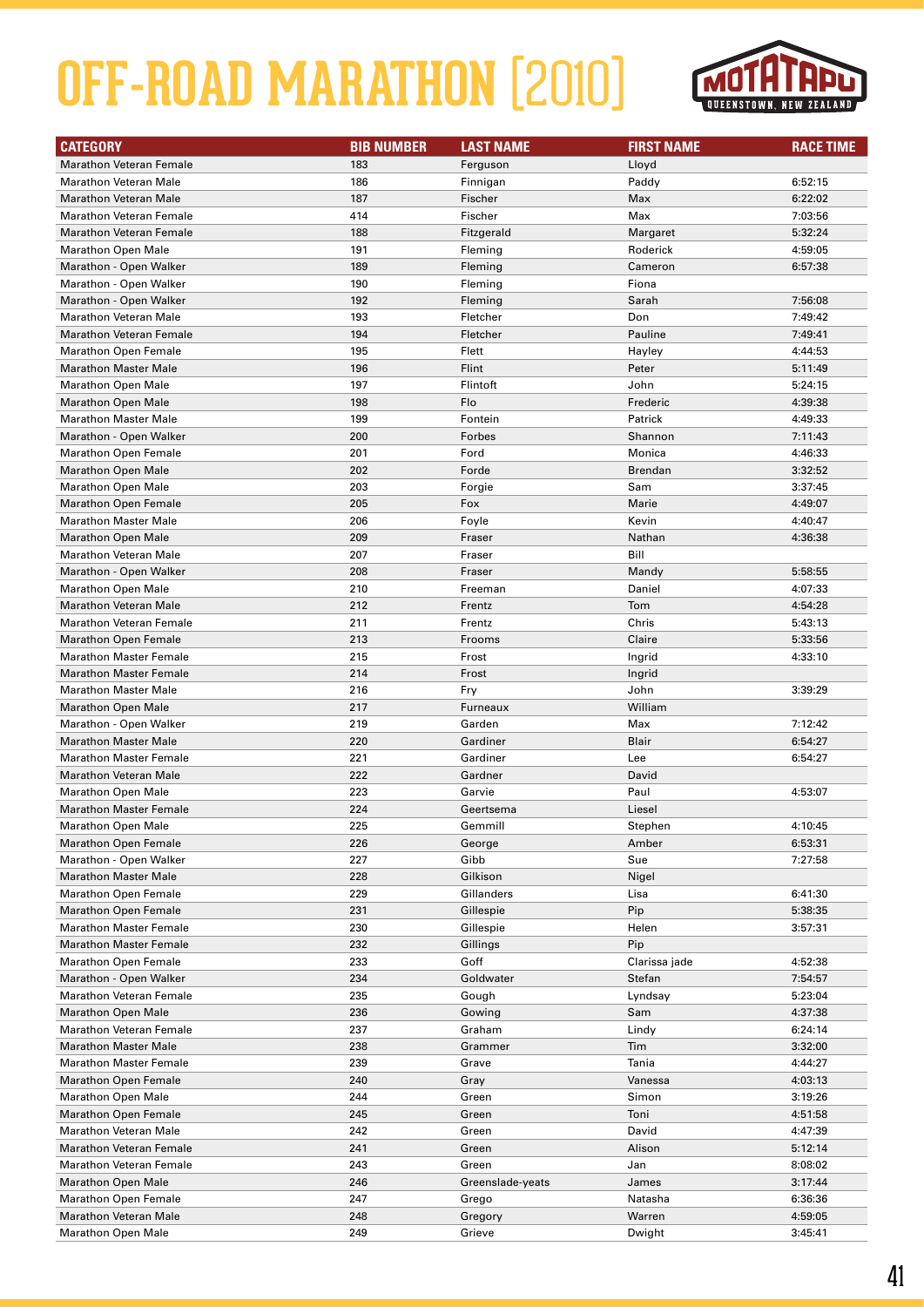

| <b>CATEGORY</b>                | <b>BIB NUMBER</b> | <b>LAST NAME</b> | <b>FIRST NAME</b> | <b>RACE TIME</b> |
|--------------------------------|-------------------|------------------|-------------------|------------------|
| <b>Marathon Open Female</b>    | 250               | Griffiths        | Elizabeth         | 5:16:07          |
| <b>Marathon Open Male</b>      | 251               | Grimwood         | Kevin             | 4:33:13          |
| <b>Marathon Open Male</b>      | 252               | Groters          | Jono              | 3:39:00          |
| <b>Marathon Open Male</b>      | 253               | Gunn             | Michael           | 4:03:40          |
| <b>Marathon Master Female</b>  | 254               | Haig             | Catherine         | 6:05:03          |
| <b>Marathon Open Male</b>      | 255               | Haley            | Nick              | 5:27:51          |
| <b>Marathon Open Female</b>    | 257               | Hall             | Jenni             | 5:28:06          |
| <b>Marathon Master Male</b>    | 709               | Hall             | Jenni             | 6:16:29          |
| <b>Marathon Master Female</b>  | 258               | Hall             | Lynette           | 5:55:35          |
| <b>Marathon Veteran Male</b>   | 256               | Hall             | James             | 5:11:12          |
| <b>Marathon Veteran Male</b>   | 260               | Hall             | Tony              |                  |
| Marathon Veteran Female        | 259               | Hall             | Sue               | 4:57:21          |
| <b>Marathon Open Female</b>    | 656               | Halse            | Caroline          | 5:14:22          |
| <b>Marathon Open Female</b>    | 263               | Hamilton         | Kate              | 5:07:56          |
| <b>Marathon Veteran Female</b> | 262               | Hamilton         | Julie             | 6:43:34          |
| <b>Marathon Open Male</b>      | 264               | Hammond          | Aaron             | 4:59:06          |
| <b>Marathon Master Male</b>    | 266               | Hanson           | Kelvin            | 4:49:01          |
| <b>Marathon Master Female</b>  | 265               | Hanson           | Helen             | 5:12:20          |
| <b>Marathon Veteran Male</b>   | 267               | Hardman          | Ken               | 5:47:35          |
| Marathon - Open Walker         | 268               | Hare             | Graham            | 7:13:40          |
| <b>Marathon Open Female</b>    | 269               | Harnett          | Aoife             |                  |
| <b>Marathon Open Male</b>      | 270               | Harrington       | Matthew           | 4:46:09          |
| <b>Marathon Open Female</b>    | 271               | Harris           | Rachel            | 4:47:48          |
| <b>Marathon Master Female</b>  | 272               | Harrison         | Bridget           | 6:41:06          |
| <b>Marathon Master Female</b>  | 272               | Harrison         | <b>Bridget</b>    | 6:41:06          |
| <b>Marathon Open Male</b>      | 274               | Hartland         | Vaughan           | 3:55:32          |
| <b>Marathon Master Female</b>  | 273               | Hartland         | Sharyn            | 6:25:22          |
| <b>Marathon Master Male</b>    | 535               | Hawkes           | Paula             | 4:40:51          |
| <b>Marathon Open Female</b>    | 275               | Hay              | Kate              |                  |
| <b>Marathon Open Male</b>      | 276               | Hayman           | Jarrod            | 4:42:10          |
| <b>Marathon Master Male</b>    | 277               | Hazlett          | Jonny             | 6:54:18          |
| Marathon Open Female           | 445               | Heatley          | Craig             |                  |
| <b>Marathon Veteran Male</b>   | 278               | Heatley          | Craig             |                  |
| <b>Marathon Master Male</b>    | 279               | Hendry           | Richard           | 3:50:33          |
| <b>Marathon Master Female</b>  | 280               | Hibbert          | Kate              | 5:27:10          |
| <b>Marathon Master Male</b>    | 282               | Hill             | James             | 5:03:53          |
| Marathon - Open Walker         | 281               | Hill             | Diane             | 6:44:10          |
| Marathon - Open Walker         | 283               | Hill             | Diane             | 6:32:53          |
| Marathon - Open Walker         | 284               | Hinton           | Anne              | 7:48:07          |
| Marathon Veteran Male          | 285               | Hodge            | Mark              | 4:44:33          |
| <b>Marathon Open Male</b>      | 286               | Hodgkinson       | Andrew            |                  |
| <b>Marathon Master Male</b>    | 287               | Hofbauer         | Maximilian        | 4:36:36          |
| <b>Marathon Open Male</b>      | 288               | Holdaway         | Richard           | 5:19:24          |
| <b>Marathon Open Male</b>      | 289               | Holden           | Antony            |                  |
| <b>Marathon Open Female</b>    | 290               | Holm             | Sofie             | 5:06:24          |
| <b>Marathon Master Female</b>  | 291               | Holmes           | Karen             | 6:30:13          |
| <b>Marathon Open Female</b>    | 292               | Holzer           | Melina            | 6:22:17          |
| <b>Marathon Master Female</b>  | 293               | Home-wiet        | Jen               | 5:12:46          |
| <b>Marathon Open Female</b>    | 294               | Hooker           | Jo                | 4:30:19          |
| <b>Marathon Master Female</b>  | 295               | Hooson           | Maryanne          | 8:56:07          |
| <b>Marathon Open Male</b>      | 296               | Hopcroft         | Simon             | 4:10:37          |
| <b>Marathon Open Male</b>      | 297               | Horne            | Craig             | 4:23:54          |
| <b>Marathon Master Male</b>    | 298               | Horton           | Marc              | 7:53:22          |
| <b>Marathon Master Male</b>    | 299               | Houghton         | Paul              | 4:22:39          |
| <b>Marathon Master Male</b>    | 300               | Houston          | Stuart            | 4:10:03          |
| <b>Marathon Open Female</b>    | 301               | Howard           | Nikki             | 5:29:02          |
| <b>Marathon Open Male</b>      | 302               | Howitt           | Oliver            | 4:34:26          |
| <b>Marathon Veteran Male</b>   | 303               | Hughey           | Ken               | 4:05:48          |
| <b>Marathon Open Male</b>      | 304               | Humphreys        | Paul              | 3:53:01          |
| <b>Marathon Open Female</b>    | 305               | Humphries        | Elizabeth         |                  |
| <b>Marathon Open Male</b>      | 306               | Hunt             | Ross              | 3:10:00          |
| <b>Marathon Open Male</b>      | 307               | Hunter           | Mark              | 4:27:57          |
| <b>Marathon Open Male</b>      | 308               | Hunter           | Stu               | 6:09:26          |
| Marathon - Open Walker         | 309               | Hurihanganui     | Carrie            | 6:32:26          |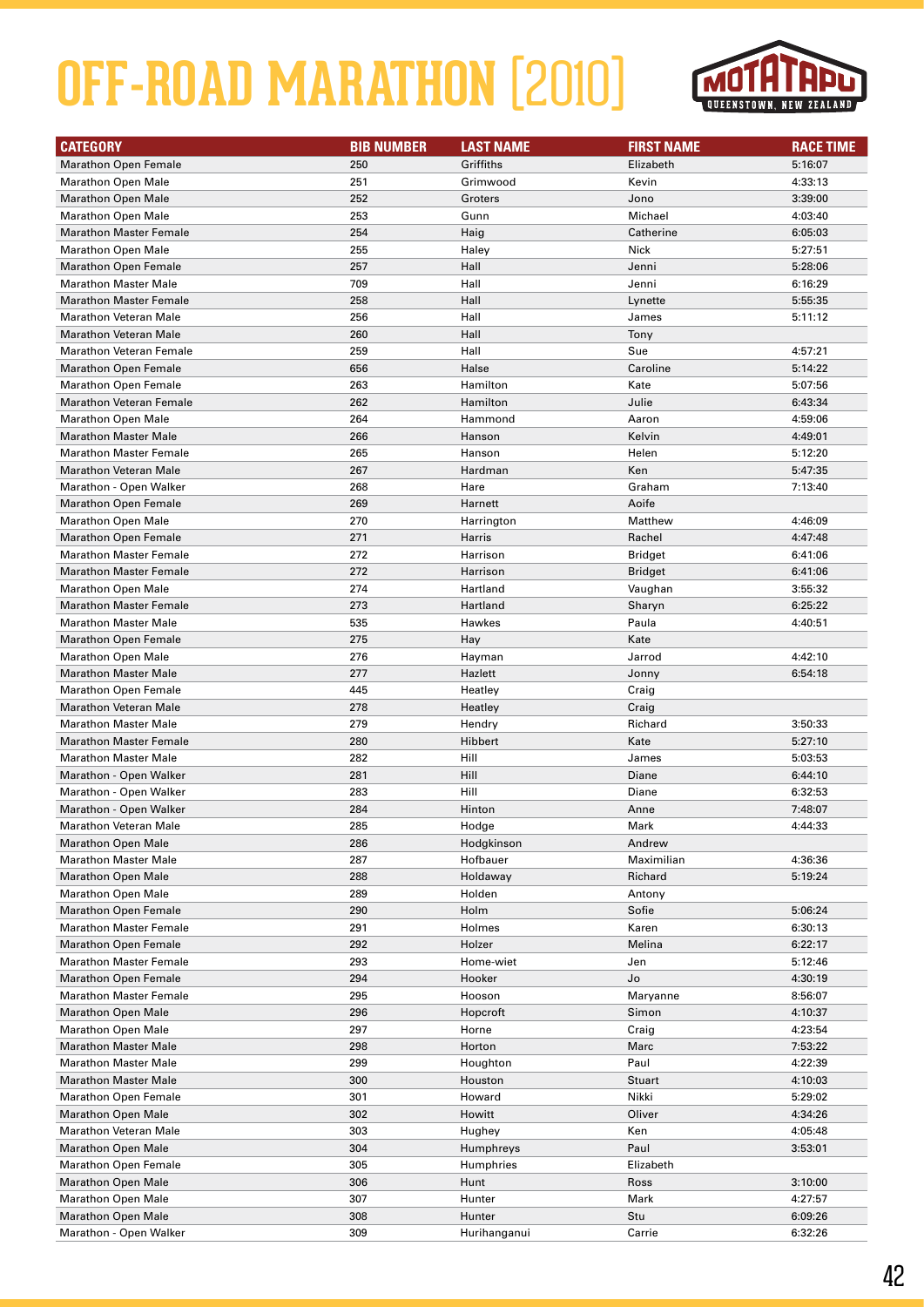

| <b>CATEGORY</b>                                             | <b>BIB NUMBER</b> | <b>LAST NAME</b>   | <b>FIRST NAME</b> | <b>RACE TIME</b>   |
|-------------------------------------------------------------|-------------------|--------------------|-------------------|--------------------|
| <b>Marathon Veteran Male</b>                                | 310               | Hurring            | Russell           | 3:28:12            |
| <b>Marathon Veteran Female</b>                              | 311               | Hymen              | Nelly             | 5:33:50            |
| <b>Marathon Open Male</b>                                   | 314               | Inglis             | Samuel            | 6:24:16            |
| <b>Marathon Veteran Male</b>                                | 312               | Inglis             | Grahame           | 4:42:18            |
| <b>Marathon Veteran Female</b>                              | 313               | Inglis             | Maxine            | 6:24:15            |
| <b>Marathon Master Female</b>                               | 315               | Ingram             | Jo                | 5:12:04            |
| <b>Marathon Open Female</b>                                 | 316               | Instone            | Lucy              | 4:28:25            |
| <b>Marathon Veteran Female</b>                              | 317               | Instone            | Rebecca           | 4:46:28            |
| <b>Marathon Open Male</b>                                   | 318               | Jack               | Duncan            | 3:42:35            |
| Marathon - Open Walker                                      | 319               | Jamieson           | Prudence          | 6:31:14            |
| <b>Marathon Veteran Male</b>                                | 320               | Jarman             | Robert            | 5:01:02            |
| <b>Marathon Open Female</b>                                 | 321               | John               | Grace             |                    |
| <b>Marathon Open Female</b>                                 | 322               | Johns              | Sharyon           | 4:17:46            |
| <b>Marathon Veteran Male</b>                                | 325               | Johnson            | Robert            | 7:33:39            |
| Marathon - Open Walker                                      | 323               | Johnson            | Lesleigh          | 7:33:38            |
| Marathon - Open Walker                                      | 324               | Johnson            | Noel              | 6:26:50            |
| <b>Marathon Open Male</b>                                   | 326               | Johnston           | Benjamin          | 5:48:38            |
| <b>Marathon Open Female</b>                                 | 328               | Johnston           | Sarah             | 5:40:43            |
| <b>Marathon Veteran Male</b>                                | 327               | Johnston           | Merv              | 4:43:01            |
| <b>Marathon Master Female</b>                               | 329               | Jolly              | Kathryn           | 4:41:43            |
| Marathon - Open Walker                                      | 330               | Jonas              | Michael           |                    |
| <b>Marathon Master Male</b>                                 | 331               | Jones              | Clive             | 4:34:41            |
| <b>Marathon Master Female</b>                               | 333               | Jones              | Sally             | 6:36:34            |
| Marathon Veteran Male                                       | 332               | Jones              | Neville           | 5:41:30            |
| Marathon - Open Walker                                      | 334               | Jordan             | Jan               | 7:12:41            |
| <b>Marathon Open Male</b>                                   | 335               |                    | Nicholas          |                    |
| <b>Marathon Open Male</b>                                   | 336               | Jorgensen          | Michael           | 5:00:31            |
| <b>Marathon Master Male</b>                                 | 338               | Judd<br>Kay        | Simon             | 5:35:30            |
| Marathon - Open Walker                                      | 337               |                    | Robbie            |                    |
| <b>Marathon Master Female</b>                               | 339               | Kay                |                   |                    |
|                                                             | 340               | Kearney<br>Keddell | Clare             | 5:01:54            |
| Marathon - Open Walker                                      | 342               |                    | Wendy             | 6:52:09            |
| Marathon - Open Walker<br><b>Marathon Open Male</b>         | 343               | Kehely             | Lyn<br>Glenn      | 6:09:53<br>3:50:50 |
|                                                             |                   | Kelly              |                   |                    |
| <b>Marathon Open Female</b><br><b>Marathon Master Male</b>  | 344               | Kelly              | Kim               | 5:02:08            |
|                                                             | 345               | Kemp               | Jonathan          |                    |
| <b>Marathon Open Male</b>                                   | 346               | Kennedy            | Stu               | 4:01:40            |
| <b>Marathon Open Female</b><br><b>Marathon Veteran Male</b> | 347               | Kennedy            | Samantha<br>Stu   | 5:00:26            |
|                                                             | 348<br>218        | Kennedy            | Warwick           | 4:51:58<br>7:05:56 |
| Marathon - Open Walker                                      | 349               | Kerr<br>Kerr       | Warwick           | 8:05:34            |
| Marathon - Open Walker                                      |                   |                    |                   |                    |
| <b>Marathon Veteran Male</b>                                | 350               | Kerse              | Jim               | 5:24:12            |
| <b>Marathon Veteran Male</b>                                | 351               | Kettlewell         | Jim               | 4:13:29            |
| <b>Marathon Veteran Male</b>                                | 352               | Kidson             | John              | 6:46:19            |
| <b>Marathon Master Female</b>                               | 353               | Kilpatrick         | Severna           | 5:45:57            |
| Marathon - Open Walker                                      | 354               | King<br>Kingsland  | Jansci            | 6:07:54            |
| Marathon - Open Walker                                      | 355               |                    | Pauline           | 7:11:43            |
| <b>Marathon Open Male</b>                                   | 356               | Kirchner           | Lukas<br>Fiona    | 3:54:57            |
| <b>Marathon Open Female</b>                                 | 357               | Kirk               |                   | 5:24:13            |
| <b>Marathon Master Female</b>                               | 358               | Kirkbride          | Rachael           | 4:58:42            |
| <b>Marathon Veteran Male</b>                                | 359               | Kirkman            | Gary              | 4:32:52            |
| <b>Marathon Master Female</b>                               | 360               | Kirkwood           | Penny             | 4:30:47            |
| <b>Marathon Master Female</b>                               | 361               | Kitchingman        | Yvonne            | 6:19:07            |
| Marathon - Open Walker                                      | 362               | Klippel            | <b>Bronwen</b>    | 8:02:28            |
| Marathon - Open Walker                                      | 363               | Knight             | Claudia           | 7:49:42            |
| <b>Marathon Open Female</b>                                 | 364               | Kokich             | Fiona             | 3:53:52            |
| <b>Marathon Open Male</b>                                   | 365               | Kyd                | Ricchard          | 4:49:39            |
| <b>Marathon Open Male</b>                                   | 366               | Lambert            | Richie            | 3:29:45            |
| <b>Marathon Open Male</b>                                   | 367               | Laming             | Thomas            | 4:00:00            |
| <b>Marathon Open Female</b>                                 | 368               | Lane               | Caroline          | 5:12:46            |
| <b>Marathon Veteran Female</b>                              | 369               | Langdon            | Susan             |                    |
| Marathon - Open Walker                                      | 370               | Langridge          | Leeanne           | 6:28:20            |
| <b>Marathon Veteran Female</b>                              | 371               | Lapthorn           | Jane              | 6:37:30            |
| Marathon - Open Walker                                      | 372               | Large              | <b>Theresa</b>    | 7:03:07            |
| <b>Marathon Master Female</b>                               | 373               | Latter             | Pamela            | 4:34:38            |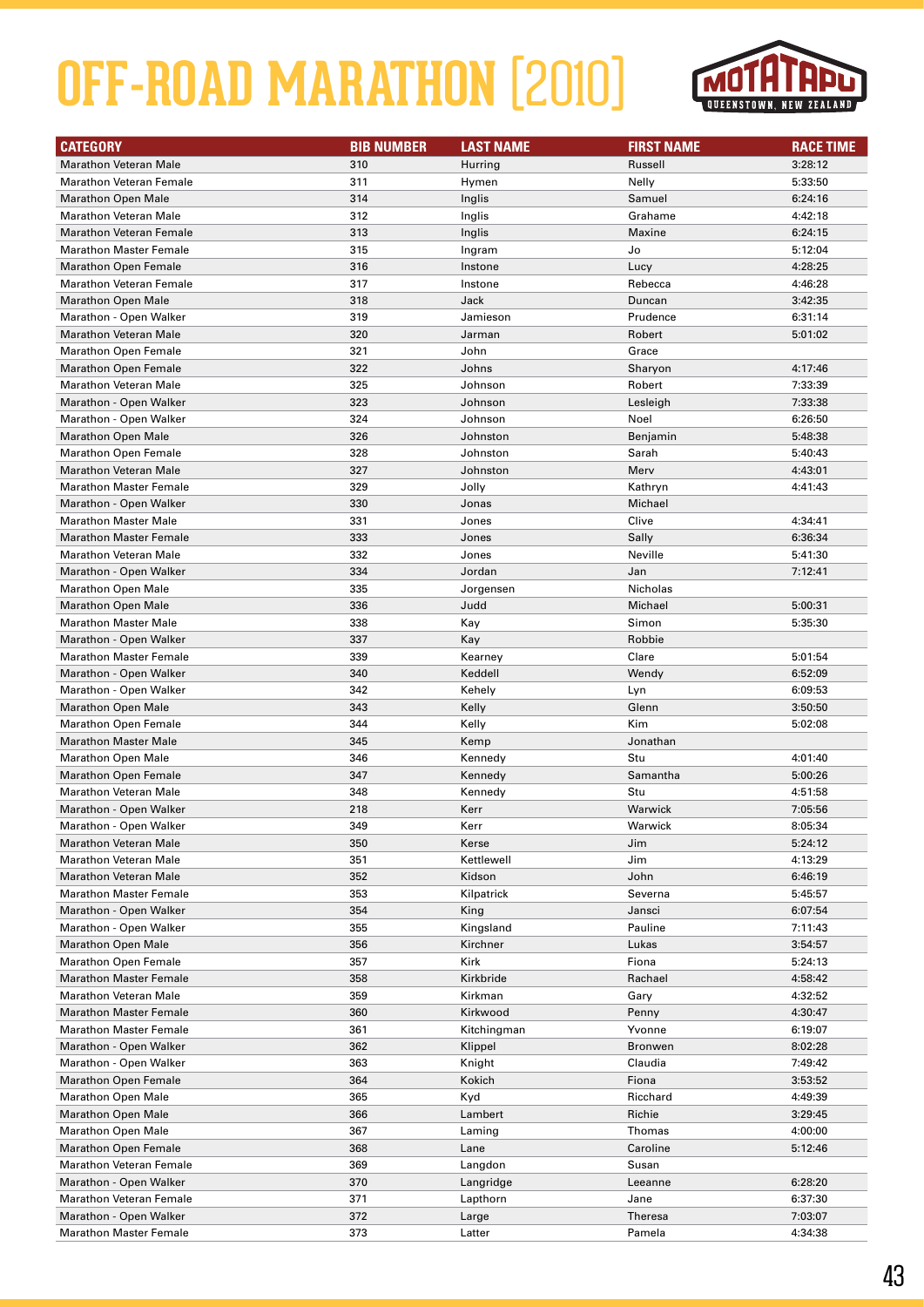

| <b>CATEGORY</b>                | <b>BIB NUMBER</b> | <b>LAST NAME</b> | <b>FIRST NAME</b> | <b>RACE TIME</b> |
|--------------------------------|-------------------|------------------|-------------------|------------------|
| <b>Marathon Open Male</b>      | 375               | Leech            | Chris             | 4:24:05          |
| <b>Marathon Open Female</b>    | 376               | Leech            | Genevieve         |                  |
| <b>Marathon Veteran Female</b> | 377               | Leith            | Christine         | 5:38:23          |
| <b>Marathon Open Female</b>    | 378               | Lewis            | Kerrey            | 5:24:00          |
| <b>Marathon Open Male</b>      | 379               | Liddell          | Justin            |                  |
| Marathon - Open Walker         | 380               | Liddell          | Ross              |                  |
| <b>Marathon Open Male</b>      | 381               | Lidiard          | Marc              | 3:27:41          |
| <b>Marathon Open Female</b>    | 558               | Lightbourne      | Caro              | 4:55:59          |
| <b>Marathon Master Male</b>    | 382               | Lilburne         | John-paul         | 3:31:02          |
| <b>Marathon Open Female</b>    | 383               | Lister           | Mary              | 5:05:29          |
| Marathon - Open Walker         | 384               | Little           | Murray            | 7:11:42          |
| <b>Marathon Master Male</b>    | 386               | Lloyd            | Richard           | 5:32:59          |
| Marathon - Open Walker         | 385               | Lloyd            | Jackie            | 6:44:10          |
| <b>Marathon Open Female</b>    | 388               | Lo               | Min               | 5:35:22          |
| <b>Marathon Master Female</b>  | 387               | Lo               | Chern             | 6:32:11          |
| <b>Marathon Master Female</b>  | 389               | Lockrose         | Jason             | 5:42:02          |
| <b>Marathon Open Female</b>    | 390               | Loming           | Jennifer          | 5:15:56          |
| <b>Marathon Master Male</b>    | 391               | Long             | Jeff              | 4:36:33          |
| <b>Marathon Open Female</b>    | 392               | Loudon           | Elizabeth         | 4:45:07          |
| <b>Marathon Master Male</b>    | 393               | Lough            | Tony              | 5:16:16          |
| <b>Marathon Master Female</b>  | 395               | Love             | Deborah           | 5:17:52          |
| <b>Marathon Open Male</b>      | 396               | Lovison          | Davide            | 4:33:01          |
| Marathon - Open Walker         | 397               | Lowery           | Philippa          | 8:24:42          |
| <b>Marathon Open Male</b>      | 398               | Luckman          | Ryan              | 4:10:14          |
| <b>Marathon Open Male</b>      | 399               | Lynch            | Oswald            | 5:15:06          |
| Marathon - Open Walker         | 400               | Macalister       | Richard           | 7:49:41          |
| <b>Marathon Master Male</b>    | 401               | Macbeth          | lan               | 3:59:37          |
| <b>Marathon Open Female</b>    | 403               | Maccormick       | Jo                | 6:53:01          |
| <b>Marathon Master Female</b>  | 402               | Maccormick       | Fiona             | 5:09:46          |
| <b>Marathon Veteran Male</b>   | 404               | Macdonald        | David             |                  |
| <b>Marathon Open Female</b>    | 405               | Macfie           | Katrina           | 4:42:43          |
| <b>Marathon Veteran Male</b>   | 406               | Macky            | Keith             | 6:09:01          |
| <b>Marathon Master Female</b>  | 407               | Maclean          | Fiona             | 5:25:12          |
| <b>Marathon Open Male</b>      | 408               | Macnamara        | Glenn             | 3:48:21          |
| <b>Marathon Open Male</b>      | 409               | Macrae           | <b>Braid</b>      | 3:44:10          |
| <b>Marathon Open Female</b>    | 410               | Mahon            | Jody              | 5:37:12          |
| <b>Marathon Open Male</b>      | 411               | Mahoney          | Patrick           | 4:03:11          |
| <b>Marathon Open Male</b>      | 412               | Mangels          | Stephen           | 4:18:46          |
| <b>Marathon Veteran Female</b> | 413               | Manning          | Denise            | 7:21:12          |
| Marathon - Open Walker         | 415               | Mansfield        | Kathy             | 8:17:26          |
| Marathon - Open Walker         | 416               | Mansfield        | <b>Steve</b>      | 8:17:26          |
| <b>Marathon Open Male</b>      | 417               | Manson           | Stewart           | 5:27:27          |
| <b>Marathon Open Male</b>      | 418               | Mantell          | Chris             | 4:26:01          |
| <b>Marathon Master Male</b>    | 419               | Mantell          | Nick              |                  |
| <b>Marathon Veteran Female</b> | 420               | Markham          | Helen             | 5:31:32          |
| <b>Marathon Open Male</b>      | 421               | Marsh            | Nigel             | 3:49:12          |
| <b>Marathon Open Female</b>    | 422               | Marsh            | Paula             |                  |
| <b>Marathon Master Female</b>  | 423               | Marsh            | Susie             | 5:15:03          |
| <b>Marathon Open Female</b>    | 424               | Marshall         | Jean              | 6:41:30          |
| <b>Marathon Open Female</b>    | 425               | Martin           | Megan             | 4:45:06          |
| <b>Marathon Open Male</b>      | 427               | Mason            | Kelvin            | 5:10:43          |
| Marathon - Open Walker         | 426               | Mason            | Geoffrey          | 6:45:15          |
| <b>Marathon Open Male</b>      | 428               | <b>Masters</b>   | Euan              | 5:03:54          |
| <b>Marathon Open Male</b>      | 429               | Mathews          | Ham               | 5:48:32          |
| <b>Marathon Master Male</b>    | 430               | Matthews         | David             |                  |
| <b>Marathon Master Male</b>    | 431               | Mcaleer          | Kevin             | 4:53:33          |
| <b>Marathon Open Male</b>      | 432               | Mcara            | Nicola            | 4:10:48          |
| <b>Marathon Master Female</b>  | 433               | Mcara            | Nicola            | 4:35:49          |
| <b>Marathon Master Female</b>  | 434               | Mcarthur         | Fiona             | 7:12:29          |
| <b>Marathon Open Male</b>      | 435               | Mccallum         | <b>Bruce</b>      | 4:00:46          |
| <b>Marathon Open Female</b>    | 436               | Mcdermott        | Allison           | 5:40:17          |
| <b>Marathon Open Male</b>      | 438               | Mcdonald         | Greg              | 4:08:30          |
| <b>Marathon Open Female</b>    | 374               | McDonald         | Emma              | 5:12:25          |
| <b>Marathon Master Male</b>    | 437               | McDonald         | Emma              | 5:12:25          |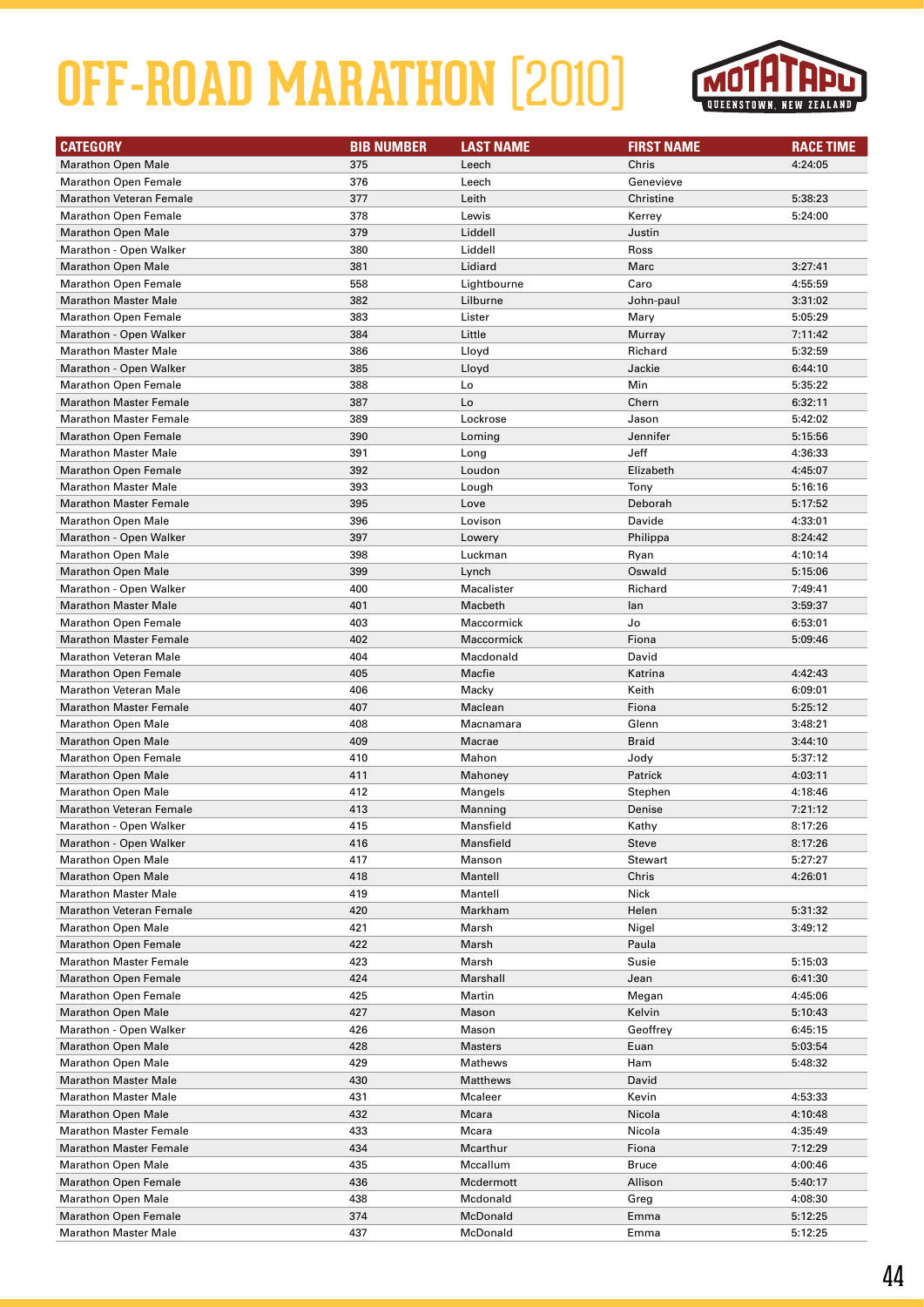

| <b>CATEGORY</b>                | <b>BIB NUMBER</b> | <b>LAST NAME</b> | <b>FIRST NAME</b> | <b>RACE TIME</b> |
|--------------------------------|-------------------|------------------|-------------------|------------------|
| <b>Marathon Open Female</b>    | 439               | Mcelrea          | Maree             |                  |
| <b>Marathon Open Male</b>      | 440               | Mcewan           | Luke              | 3:59:50          |
| <b>Marathon Master Male</b>    | 441               | Mcewan           | Mark              | 4:29:48          |
| <b>Marathon Open Female</b>    | 442               | Mcglade          | Diana             | 5:07:41          |
| <b>Marathon Open Female</b>    | 443               | Mcgregor         | Angela            | 6:41:30          |
| <b>Marathon Master Male</b>    | 444               | Mcgregor         | Gary              | 4:57:45          |
| <b>Marathon Open Female</b>    | 446               | Mckenzie         | Juliet            | 5:07:20          |
| <b>Marathon Master Female</b>  | 447               | Mckinnel         | Robyn             | 5:10:51          |
| <b>Marathon Veteran Female</b> | 448               | Mckinney         | Sue               | 4:30:16          |
| <b>Marathon Open Female</b>    | 449               | Mcrobie          | Emma              | 5:31:56          |
| <b>Marathon Open Female</b>    | 451               | Mead             | Kim               | 7:12:11          |
| <b>Marathon Master Female</b>  | 450               | Mead             | Julia             | 7:04:00          |
| <b>Marathon Open Male</b>      | 452               | Meffan           | Brendan           | 4:51:48          |
| <b>Marathon Veteran Male</b>   | 453               | Meldrum          | Ross              | 4:35:37          |
| <b>Marathon Open Female</b>    | 454               | Melvin           | Kelly             | 4:55:30          |
| <b>Marathon Open Male</b>      | 455               | <b>Menzies</b>   | Greg              | 5:49:22          |
| <b>Marathon Open Male</b>      | 457               | <b>Menzies</b>   | Robert            | 4:44:53          |
| Marathon - Open Walker         | 456               | Menzies          | Rachael           | 6:22:37          |
| <b>Marathon Master Female</b>  | 458               | Mercer           | Pamela            | 5:34:30          |
| <b>Marathon Master Male</b>    | 459               | Merchant         | Lloyd             | 5:16:31          |
| <b>Marathon Master Female</b>  | 460               | Merchant         | Tanya             | 5:13:30          |
| <b>Marathon Open Female</b>    | 461               | Meredith         | Steph             | 5:07:59          |
| Marathon - Open Walker         | 463               | Merry            | Peter             | 8:07:22          |
| Marathon - Open Walker         | 462               | Merry            | Patricia (tessa)  | 8:07:20          |
| <b>Marathon Master Female</b>  | 464               | Meyer            | Annalisa          | 6:32:20          |
| <b>Marathon Open Male</b>      | 465               | Michel-langlet   | Antoine           | 4:39:38          |
| <b>Marathon Open Female</b>    | 466               | Mika             | Jane              | 4:22:51          |
| <b>Marathon Master Female</b>  | 468               | Miller           | Sharyn            |                  |
| <b>Marathon Veteran Male</b>   | 467               | Miller           | Horace            | 5:57:47          |
| Marathon - Open Walker         | 469               | Mitchell         | Judith            | 6:45:15          |
| <b>Marathon Open Female</b>    | 470               | Moeller          | Devin             | 5:00:26          |
| <b>Marathon Open Female</b>    | 471               | Molvik           | Vanessa           | 6:27:32          |
| <b>Marathon Open Male</b>      | 472               | Monnier          | Frederic          | 4:11:06          |
| <b>Marathon Open Male</b>      | 473               | Montgomery       | James             | 3:42:55          |
| <b>Marathon Master Female</b>  | 474               | Montgomery       | Jane              | 4:01:18          |
| <b>Marathon Open Male</b>      | 475               | Moore            | Antoni            | 6:29:09          |
| <b>Marathon Master Female</b>  | 476               | Moore            | Tamara            | 4:00:00          |
| <b>Marathon Veteran Female</b> | 477               | Morris           | Annie             | 5:49:38          |
| <b>Marathon Veteran Male</b>   | 478               | Morrison         | Andrew            |                  |
| Marathon - Open Walker         | 479               | Morrison         | Jeffrey           | 7:25:37          |
| Marathon - Open Walker         | 480               | Morrison         | Noeline           | 7:25:36          |
| <b>Marathon Master Female</b>  | 481               | Mortimer         | Amanda            | 5:13:57          |
| <b>Marathon Master Female</b>  | 482               | Moses            | Andrea            | 5:58:47          |
| <b>Marathon Master Female</b>  | 483               | Mountier         | Dinah             | 5:05:15          |
| <b>Marathon Open Male</b>      | 484               | Mowat            | Trevor            | 3:56:28          |
| <b>Marathon Open Female</b>    | 485               | Muir             | Rebecca           | 5:55:22          |
| <b>Marathon Open Female</b>    | 486               | Mulqueen         | Emma              | 5:11:13          |
| <b>Marathon Veteran Female</b> | 487               | Munro            | Jenny             | 5:49:37          |
| <b>Marathon Open Male</b>      | 489               | Murphy           | Mark              |                  |
| <b>Marathon Open Male</b>      | 491               | Murphy           | Tim               | 6:32:51          |
| <b>Marathon Open Female</b>    | 488               | Murphy           | Anne              | 4:51:33          |
| <b>Marathon Master Male</b>    | 490               | Murphy           | Stephen           | 4:13:06          |
| <b>Marathon Open Male</b>      | 494               | Murray           | Will              | 4:44:39          |
| <b>Marathon Open Female</b>    | 492               | Murray           | Emily             | 4:24:08          |
| <b>Marathon Master Male</b>    | 493               | Murray           | Malcolm           | 4:55:21          |
| <b>Marathon Master Female</b>  | 495               | Napper           | Sandra            | 7:20:43          |
| <b>Marathon Open Female</b>    | 496               | Neal             | Sally-anne        | 6:28:32          |
| Marathon - Open Walker         | 497               | Nell             | Lucy              | 7:20:01          |
| <b>Marathon Open Male</b>      | 498               | Newlands         | John              | 4:14:25          |
| <b>Marathon Open Female</b>    | 499               | Newlands         | John              | 4:57:37          |
| <b>Marathon Open Male</b>      | 500               | Nicholls         | Anton             | 5:12:56          |
| <b>Marathon Veteran Female</b> | 501               | Nicoll           | Sally             | 4:44:53          |
| <b>Marathon Open Female</b>    | 502               | Norcross         | Nadine            | 5:17:30          |
| <b>Marathon Open Female</b>    | 505               | North            | Shonagh           | 4:09:47          |
|                                |                   |                  |                   |                  |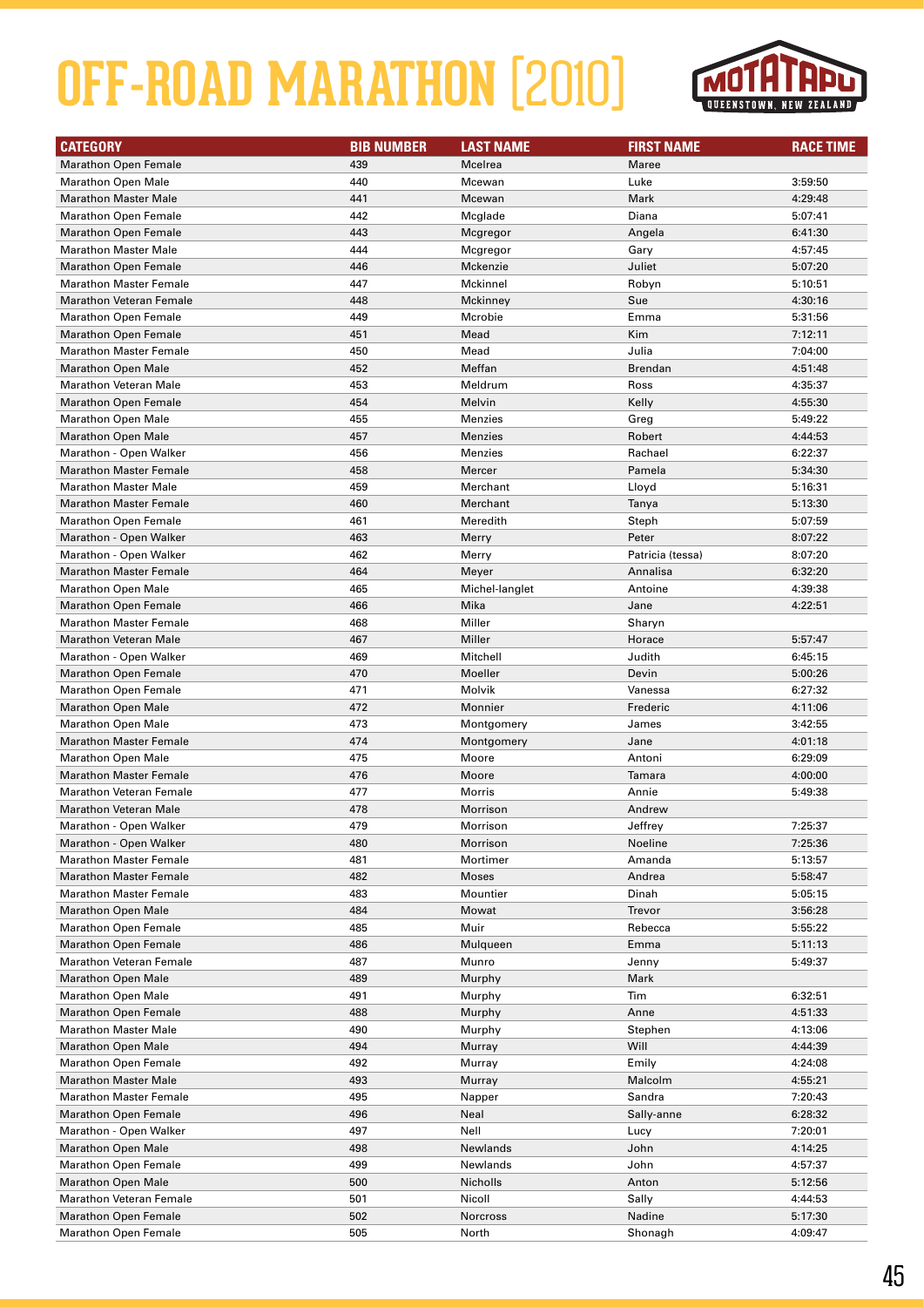

| <b>CATEGORY</b>                | <b>BIB NUMBER</b> | <b>LAST NAME</b> | <b>FIRST NAME</b> | <b>RACE TIME</b> |
|--------------------------------|-------------------|------------------|-------------------|------------------|
| <b>Marathon Master Male</b>    | 503               | North            | Doug              |                  |
| <b>Marathon Veteran Male</b>   | 504               | North            | Laurie            | 3:53:16          |
| <b>Marathon Open Male</b>      | 506               | Nowostawski      | Mariusz           | 3:37:53          |
| <b>Marathon Master Male</b>    | 507               | Nyhof            | Richard           | 5:12:20          |
| <b>Marathon Master Female</b>  | 514               | Oakes            | Kathy             | 5:25:10          |
| <b>Marathon Open Male</b>      | 508               | O'connor         | Luke              | 3:37:52          |
| <b>Marathon Open Female</b>    | 509               | O'hagan          | Edel              | 4:44:21          |
| <b>Marathon Master Male</b>    | 510               | O'kane           | Grant             | 4:57:41          |
| <b>Marathon Veteran Female</b> | 515               | Olsen            | Christine         | 6:30:13          |
| <b>Marathon Open Female</b>    | 511               | O'neill          | Justine           | 5:01:01          |
| <b>Marathon Master Male</b>    | 512               | O'neill          | Paul              | 4:30:22          |
| <b>Marathon Master Male</b>    | 516               | Opperman         | James             | 3:55:35          |
| <b>Marathon Open Male</b>      | 517               | Orr              | James             | 3:28:28          |
| <b>Marathon Open Male</b>      | 513               | O'sullivan       | Joe               | 4:25:45          |
| <b>Marathon Open Male</b>      | 518               | Oswald           | Will              | 3:43:09          |
| <b>Marathon Open Female</b>    | 519               | Panapa           | Sonia             | 4:30:25          |
| <b>Marathon Master Male</b>    | 520               | Parker           | Ken               | 5:38:46          |
| <b>Marathon Open Female</b>    | 521               | Parrick          | Kirsten           | 5:14:22          |
| <b>Marathon Open Female</b>    | 522               | Parry            | Cate              | 6:01:58          |
| <b>Marathon Veteran Male</b>   | 523               | Pascoe           | <b>Brian</b>      | 3:20:25          |
| <b>Marathon Veteran Female</b> | 524               | Pascoe           | Clare             | 5:03:40          |
| <b>Marathon Open Female</b>    | 527               | Paterson         | Yvette            | 5:30:13          |
| <b>Marathon Master Male</b>    | 526               | Paterson         | Stu               | 4:30:34          |
| <b>Marathon Veteran Female</b> | 525               | Paterson         | Jeanette          | 5:03:00          |
| <b>Marathon Open Male</b>      | 529               | Patterson        | Sean              |                  |
| <b>Marathon Veteran Male</b>   | 528               | Patterson        | Noel              | 5:14:01          |
| <b>Marathon Open Male</b>      | 530               | Pattison         | Reagan            | 4:27:00          |
| Marathon - Open Walker         | 531               | Patton           | <b>Bruce</b>      | 6:12:01          |
| <b>Marathon Veteran Male</b>   | 532               | Pawson           | David             | 5:11:42          |
| <b>Marathon Open Female</b>    | 534               | Pearson          | Vanessa           | 6:57:38          |
| <b>Marathon Open Male</b>      | 536               | Pentreath        | Richard           | 3:38:30          |
| <b>Marathon Veteran Male</b>   | 537               | Pett-ridge       | Christopher       | 5:47:13          |
| <b>Marathon Master Female</b>  | 538               | Pike             | Valerie           |                  |
| <b>Marathon Open Male</b>      | 539               | Pletts           | <b>Marcus</b>     | 4:47:39          |
| <b>Marathon Veteran Male</b>   | 540               | Poignant         | Gary              | 5:39:59          |
| <b>Marathon Veteran Female</b> | 541               | Poignant         | Linda             | 5:39:59          |
| <b>Marathon Veteran Female</b> | 542               | Pointon          | Tina              | 8:56:02          |
| <b>Marathon Open Female</b>    | 543               | Porter           | Olivia            | 6:43:40          |
| <b>Marathon Veteran Male</b>   | 544               | Preddy           | <b>Terence</b>    | 4:39:55          |
| Marathon Master Female         | 546               | Prendergast      | Marie             | 5:15:25          |
| <b>Marathon Veteran Male</b>   | 545               | Prendergast      | Kevin             | 5:12:50          |
| <b>Marathon Master Female</b>  | 547               | Price            | Elizabeth         |                  |
| <b>Marathon Open Female</b>    | 548               | Queren           | Stefanie          | 4:10:01          |
| Marathon - Open Walker         | 549               | Rabbitt          | Sarah             | 6:42:41          |
| Marathon - Open Walker         | 551               | Rakich           | Peter             | 6:49:41          |
| Marathon - Open Walker         | 550               | Rakich           | Michelle          | 7:14:42          |
| Marathon - Open Walker         | 552               | Ramsay           | Vicki             | 7:29:31          |
| <b>Marathon Master Male</b>    | 553               | Rea              | Robbie            | 5:30:26          |
| <b>Marathon Open Female</b>    | 555               | Reid             | Nicola            | 5:55:22          |
| <b>Marathon Veteran Male</b>   | 554               | Reid             | Alan              | 6:04:08          |
| <b>Marathon Open Female</b>    | 556               | Reynolds         | Melanie           | 4:46:25          |
| Marathon - Open Walker         | 557               | Reynolds         | Robyn             |                  |
| <b>Marathon Master Female</b>  | 559               | Rhodes           | Lindsey           | 5:40:39          |
| <b>Marathon Master Female</b>  | 560               | Richards         | Cate              | 6:25:02          |
| <b>Marathon Veteran Male</b>   | 561               | Rickard          | <b>Bruce</b>      | 6:20:54          |
| <b>Marathon Veteran Female</b> | 562               | Rickard          | <b>Bruce</b>      | 6:20:55          |
| <b>Marathon Open Female</b>    | 563               | Riddell          | Ann-Iouise        | 5:26:08          |
| <b>Marathon Veteran Female</b> | 564               | Riley            | Pamela            | 5:01:45          |
| <b>Marathon Veteran Male</b>   | 565               | Riordan          | Paul              | 4:28:52          |
| <b>Marathon Master Male</b>    | 567               | Roberts          | Darren            | 4:30:27          |
| <b>Marathon Master Male</b>    | 568               | Roberts          | Ross              | 4:42:35          |
| <b>Marathon Master Female</b>  | 566               | Roberts          | Ali               | 6:22:16          |
| <b>Marathon Open Female</b>    | 572               | Robertson        | Marcella          | 5:13:49          |
| Marathon Veteran Male          | 570               | Robertson        | Chris             |                  |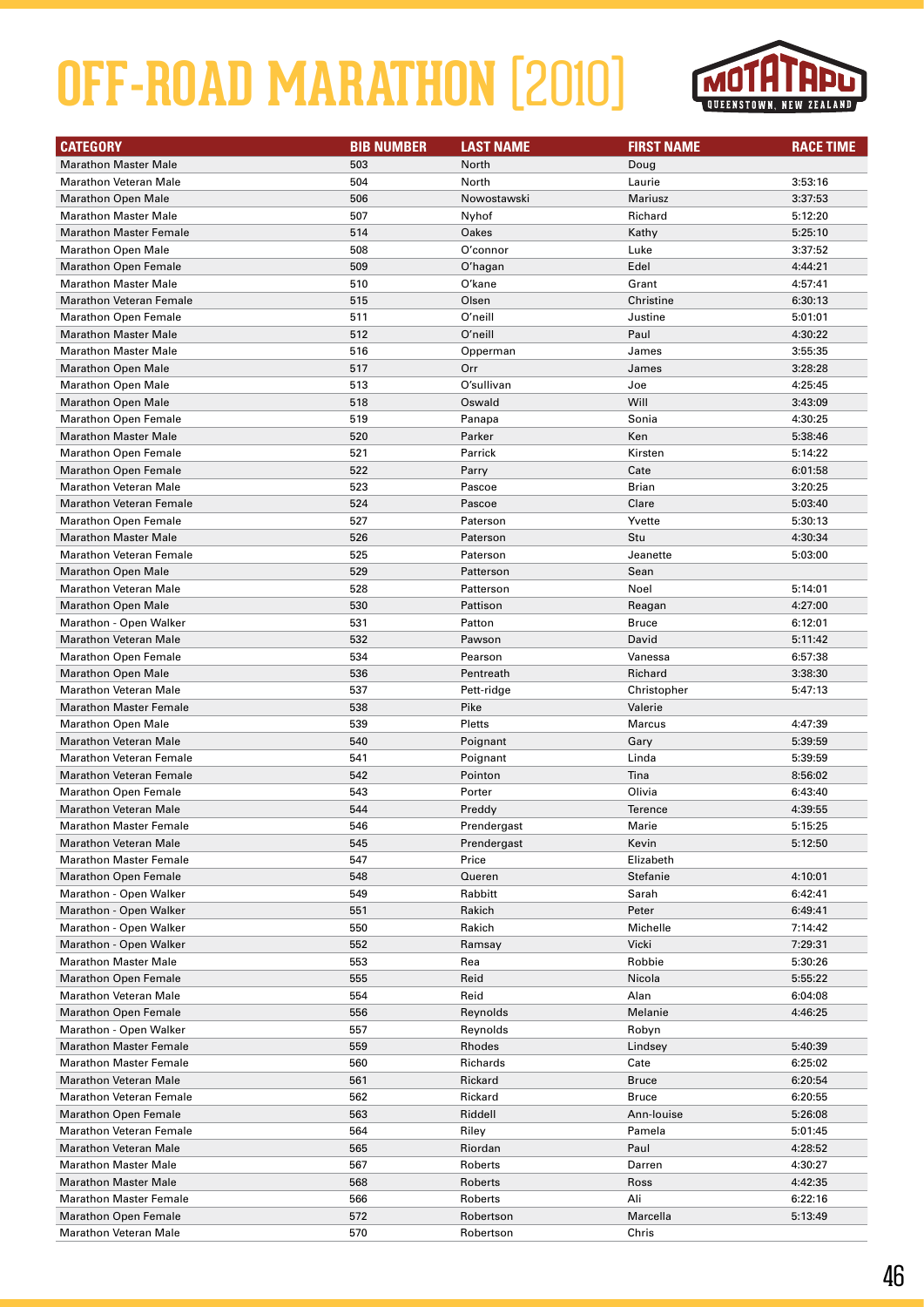

| <b>CATEGORY</b>                | <b>BIB NUMBER</b> | <b>LAST NAME</b> | <b>FIRST NAME</b> | <b>RACE TIME</b> |
|--------------------------------|-------------------|------------------|-------------------|------------------|
| Marathon - Open Walker         | 569               | Robertson        | Barry             | 7:38:26          |
| Marathon - Open Walker         | 571               | Robertson        | Claire            | 6:28:36          |
| <b>Marathon Master Male</b>    | 575               | Robinson         | Pete              | 4:10:31          |
| <b>Marathon Master Female</b>  | 573               | Robinson         | Katie             |                  |
| Marathon - Open Walker         | 574               | Robinson         | Pete              |                  |
| <b>Marathon Open Female</b>    | 576               | Rodenberg        | Julie             | 6:02:57          |
| <b>Marathon Master Male</b>    | 577               | Roe              | Andrew            | 5:01:29          |
| <b>Marathon Veteran Female</b> | 578               | Rogers           | Pamela            | 6:07:27          |
| <b>Marathon Master Female</b>  | 579               | Rollason         | Kate              | 5:43:40          |
| <b>Marathon Open Male</b>      | 580               | Rollo            | Wade              |                  |
| <b>Marathon Open Male</b>      | 582               | Ross             | Simon             | 3:46:04          |
| <b>Marathon Open Female</b>    | 583               | Ross             | Sonia             | 4:50:51          |
| <b>Marathon Veteran Male</b>   | 581               | Ross             | Neville           | 4:59:05          |
| <b>Marathon Master Male</b>    | 584               | Rumford          | Timothy e         | 4:32:28          |
| <b>Marathon Veteran Male</b>   | 585               | Russell          | Richard           | 6:37:11          |
| Marathon - Open Walker         | 586               | Rust             | Jo                | 7:42:24          |
| Marathon - Open Walker         | 587               | Rust             | Roz               | 8:24:42          |
| <b>Marathon Open Female</b>    | 588               | Ryan             | Karyn             | 5:17:11          |
| <b>Marathon Master Female</b>  | 589               | Ryan             | Louise            | 5:23:26          |
| <b>Marathon Open Female</b>    | 590               | Sandall          | Anna p.           |                  |
| <b>Marathon Open Female</b>    | 591               | Sanford          | Susan             | 6:16:30          |
| <b>Marathon Open Female</b>    | 592               | Saxton           | Renee             | 3:47:29          |
| <b>Marathon Open Female</b>    | 593               | <b>Scarlett</b>  | Amy               | 4:44:37          |
| <b>Marathon Master Male</b>    | 594               | Schindler        | David             | 4:51:39          |
| Marathon - Open Walker         | 595               | Schrader         | Kay               | 6:28:36          |
|                                | 596               | Schroeder        |                   |                  |
| <b>Marathon Open Female</b>    | 597               | Schulze          | Laura<br>Melanie  | 6:36:09          |
| <b>Marathon Open Female</b>    | 598               |                  |                   | 4:57:22          |
| Marathon - Open Walker         |                   | Sclater          | Lynda             | 5:42:43          |
| <b>Marathon Open Male</b>      | 599               | Scoullar         | Blair             | 4:37:29          |
| <b>Marathon Open Male</b>      | 601               | Scurr            | Donald            | 4:58:09          |
| <b>Marathon Veteran Female</b> | 600               | Scurr            | Anne              | 6:11:34          |
| <b>Marathon Open Male</b>      | 602               | Shand            | Tom               | 3:34:23          |
| <b>Marathon Master Female</b>  | 603               | Shearer          | Dara              | 6:09:16          |
| <b>Marathon Veteran Male</b>   | 606               | Shearer          | Steve             | 5:27:24          |
| <b>Marathon Veteran Female</b> | 604               | Shearer          | Jan               | 6:44:11          |
| Marathon - Open Walker         | 605               | Shearer          | Julie             | 8:32:15          |
| Marathon - Open Walker         | 607               | Sheehan          | Stan              |                  |
| <b>Marathon Open Male</b>      | 608               | Sheehy           | Mark              | 3:58:45          |
| <b>Marathon Veteran Female</b> | 609               | Shelford         | Joanne            | 7:08:18          |
| Marathon Open Female           | 610               | Shieffelbein     | Andrina           | 5:27:45          |
| <b>Marathon Master Male</b>    | 611               | Shields          | Mike              | 3:51:11          |
| <b>Marathon Open Male</b>      | 612               | Short            | Malcolm           |                  |
| <b>Marathon Master Female</b>  | 613               | Shuttleworth     | Anne              | 6:49:57          |
| <b>Marathon Master Male</b>    | 723               | Simmonds         | Tina              |                  |
| <b>Marathon Open Male</b>      | 614               | Sinclair         | Glen              | 4:59:16          |
| <b>Marathon Open Male</b>      | 615               | Skilton          | Jonathan          | 4:44:16          |
| <b>Marathon Master Male</b>    | 616               | Slee             | Richard           | 3:40:18          |
| <b>Marathon Veteran Male</b>   | 617               | Smart            | Neil              | 4:31:20          |
| <b>Marathon Master Male</b>    | 620               | Smith            | Mark              | 5:10:20          |
| <b>Marathon Master Female</b>  | 619               | Smith            | Julie             | 4:43:15          |
| <b>Marathon Master Male</b>    | 618               | Smith            | James             | 4:48:51          |
| <b>Marathon Open Male</b>      | 621               | Snowden          | Mathew            | 3:50:09          |
| <b>Marathon Open Female</b>    | 622               | Spray            | Wendy             | 5:46:57          |
| <b>Marathon Open Male</b>      | 623               | <b>Staite</b>    | Allan             | 3:59:31          |
| <b>Marathon Master Female</b>  | 624               | Standfield       | Trish             | 5:34:02          |
| <b>Marathon Veteran Male</b>   | 625               | <b>Staples</b>   | lan               | 4:30:03          |
| <b>Marathon Open Female</b>    | 626               | Stedman          | Stacey            | 5:39:41          |
| <b>Marathon Veteran Male</b>   | 627               | Steentjes        | John              | 5:04:24          |
| <b>Marathon Open Female</b>    | 628               | Stenhouse        | Emily             | 4:50:04          |
| <b>Marathon Veteran Female</b> | 629               | Stevens          | Lesley            | 5:28:33          |
| <b>Marathon Open Male</b>      | 630               | Stevenson        | Joshua            | 5:22:56          |
| <b>Marathon Open Female</b>    | 631               | <b>Stewart</b>   | Alice             | 6:01:01          |
| <b>Marathon Open Female</b>    | 633               | Stewart          | Camilla           | 5:12:21          |
| <b>Marathon Open Female</b>    | 639               | Stewart          | Louise            | 4:30:24          |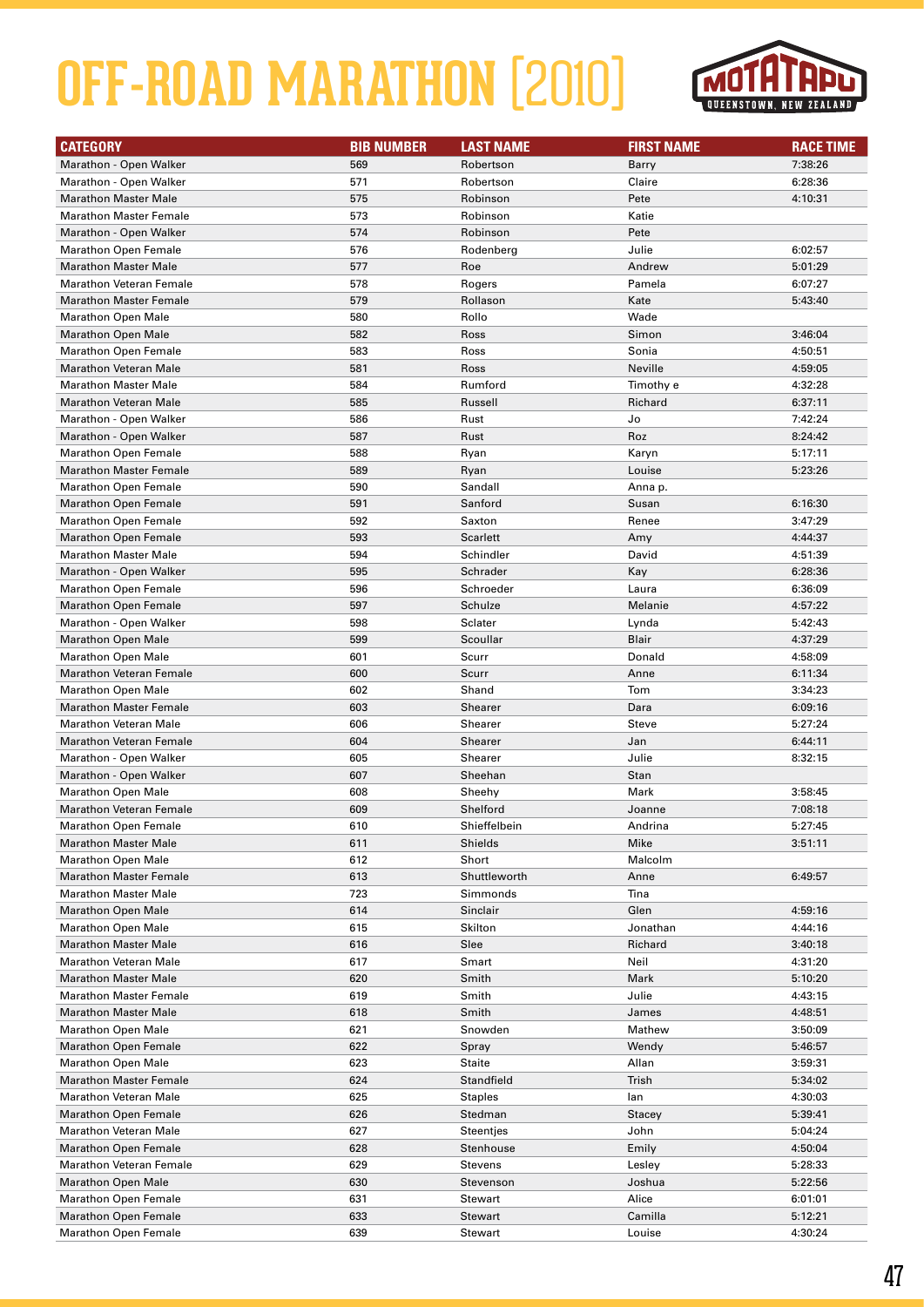

| <b>CATEGORY</b>                | <b>BIB NUMBER</b> | <b>LAST NAME</b>   | <b>FIRST NAME</b> | <b>RACE TIME</b> |
|--------------------------------|-------------------|--------------------|-------------------|------------------|
| <b>Marathon Master Male</b>    | 641               | <b>Stewart</b>     | Robert            | 4:41:15          |
| <b>Marathon Master Female</b>  | 636               | Stewart            | Jenny             | 6:49:04          |
| <b>Marathon Veteran Male</b>   | 632               | <b>Stewart</b>     | <b>Brian</b>      | 6:49:22          |
| <b>Marathon Veteran Male</b>   | 640               | <b>Stewart</b>     | Michael           | 6:16:10          |
| <b>Marathon Veteran Female</b> | 635               | <b>Stewart</b>     | Diane             | 6:49:21          |
| <b>Marathon Master Male</b>    | 642               | Stoddart           | Craig             | 4:12:17          |
| <b>Marathon Master Male</b>    | 643               | <b>Stone</b>       | <b>Brandon</b>    | 5:37:15          |
| Marathon - Open Walker         | 644               | Stone              | <b>Bruce</b>      | 6:34:37          |
| Marathon - Open Walker         | 645               | Stone              | Kathleen          | 6:34:36          |
| <b>Marathon Master Male</b>    | 646               | Stoneman           | Mark              | 5:53:14          |
| <b>Marathon Master Female</b>  | 647               | <b>Streat</b>      | Chris             | 5:20:12          |
| <b>Marathon Open Male</b>      | 648               | Suddaby            | Matt              | 4:36:36          |
| <b>Marathon Master Female</b>  | 649               | Sullivan           | Jo                | 7:04:00          |
| <b>Marathon Open Male</b>      | 650               | Summerfield        | Kristian          | 4:16:58          |
| <b>Marathon Open Male</b>      | 651               | Sumpter            | Matt              | 3:40:40          |
| <b>Marathon Veteran Female</b> | 652               | Sunde              | Maria             | 5:43:13          |
| <b>Marathon Open Male</b>      | 653               | Sutton             | Glenn             | 3:38:16          |
| <b>Marathon Veteran Male</b>   | 655               | Svensen            | Tony              | 4:32:12          |
| <b>Marathon Veteran Female</b> | 654               |                    | Libby             | 4:30:42          |
| <b>Marathon Veteran Female</b> | 261               | Svensen<br>Switzer | Kathrine          | 5:38:21          |
|                                | 657               |                    |                   |                  |
| <b>Marathon Open Male</b>      |                   | Taite              | Tatahau           | 4:55:33          |
| <b>Marathon Veteran Male</b>   | 658               | Talboys            | Guy               | 4:53:31          |
| <b>Marathon Open Female</b>    | 659               | Tapper             | Gitti             | 5:17:02          |
| <b>Marathon Open Male</b>      | 533               | Taylor             | Mike              |                  |
| <b>Marathon Open Male</b>      | 660               | Taylor             | Alistair          | 5:01:45          |
| <b>Marathon Master Female</b>  | 662               | Taylor             | Jan               | 6:25:55          |
| <b>Marathon Veteran Male</b>   | 661               | Taylor             | Grant             | 5:14:55          |
| Marathon - Open Walker         | 663               | Teat               | Bonny             |                  |
| Marathon - Open Walker         | 664               | Teat               | Val               |                  |
| <b>Marathon Veteran Female</b> | 665               | Telfer             | Deborah           | 4:29:30          |
| <b>Marathon Open Male</b>      | 666               | Thomas             | Geoffrey          | 4:33:02          |
| Marathon Open Male             | 668               | Thomson            | Lance             | 5:58:48          |
| <b>Marathon Master Male</b>    | 667               | Thomson            | Darrell           | 6:06:10          |
| <b>Marathon Open Female</b>    | 669               | Thorn              | Jessica           |                  |
| <b>Marathon Open Male</b>      | 670               | Thurlow            | Isaac             | 4:41:50          |
| <b>Marathon Open Male</b>      | 671               | <b>Timmins</b>     | Duncan            | 4:24:21          |
| <b>Marathon Open Female</b>    | 672               | <b>Timmins</b>     | Kimberley         | 5:09:34          |
| <b>Marathon Veteran Male</b>   | 673               | Tobin              | Chris             | 3:55:33          |
| Marathon - Open Walker         | 674               | Tomlins            | Shona             | 5:42:43          |
| Marathon Open Male             | 675               | Tsuchiva           | Sadao             | 4:42:43          |
| <b>Marathon Master Male</b>    | 677               | Turley             | Graham            | 5:38:46          |
| Marathon - Open Walker         | 676               | Turley             | Denise            | 7:17:49          |
| <b>Marathon Master Female</b>  | 678               | Twinem             | Gillian           |                  |
| <b>Marathon Open Male</b>      | 679               | Twose              | Andrew            | 5:18:14          |
| <b>Marathon Open Male</b>      | 680               | Van berlo          | Dominic           | 4:30:24          |
| <b>Marathon Master Male</b>    | 681               | Van der colff      | Rian              | 5:09:03          |
| <b>Marathon Master Male</b>    | 682               | Van leeuwen        | Tania             |                  |
| <b>Marathon Veteran Male</b>   | 683               | Villard            | Jacques           |                  |
| Marathon - Open Walker         | 684               | Walker             | Jo-anne           | 7:27:58          |
| Marathon - Open Walker         | 685               | Wall               | Rose              | 7:13:40          |
| <b>Marathon Master Female</b>  | 686               | Wallace            | Amanda            |                  |
| <b>Marathon Master Female</b>  | 687               | Wallace            | Louise            | 6:16:10          |
| Marathon - Open Walker         | 688               | Wallace            | Pam               | 7:05:19          |
| <b>Marathon Veteran Female</b> | 689               | Waller             | Rosemary          | 6:17:38          |
| <b>Marathon Open Male</b>      | 691               | Ward               | Jeff              | 5:03:45          |
| <b>Marathon Master Male</b>    | 690               | Ward               | Andrew            | 5:08:42          |
| <b>Marathon Master Female</b>  | 692               | Waring             | Maree             | 4:18:33          |
| <b>Marathon Open Female</b>    | 696               | Watson             | Kylie             | 4:52:49          |
| <b>Marathon Master Male</b>    | 695               | Watson             | Jim               | 5:11:33          |
| <b>Marathon Master Male</b>    | 697               | Watson             | Tony              | 4:18:59          |
| Marathon - Open Walker         | 693               | Watson             | Elise             | 8:12:20          |
| Marathon - Open Walker         | 694               | Watson             | Elizabeth         | 8:12:21          |
| <b>Marathon Open Female</b>    | 698               | Watt               | Amanda            | 5:53:16          |
| Marathon - Open Walker         | 699               | Wayne              | Diane             | 6:58:52          |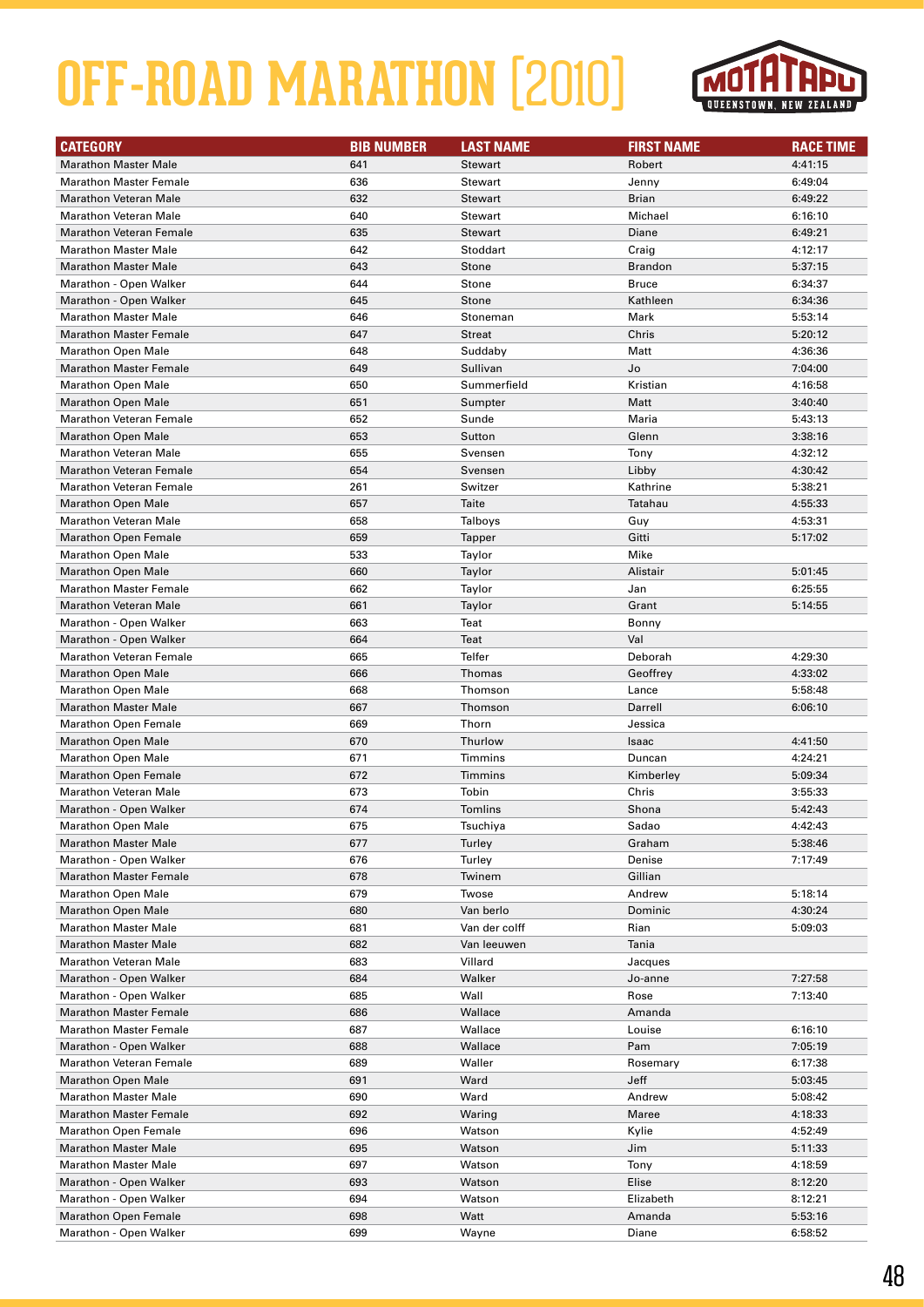

| <b>CATEGORY</b>               | <b>BIB NUMBER</b> | <b>LAST NAME</b> | <b>FIRST NAME</b> | <b>RACE TIME</b> |
|-------------------------------|-------------------|------------------|-------------------|------------------|
| <b>Marathon Open Female</b>   | 701               | Wearing          | Victoria          | 4:15:10          |
| <b>Marathon Master Male</b>   | 700               | Wearing          | Simon             | 4:15:10          |
| <b>Marathon Open Male</b>     | 703               | Webby            | Tom               | 3:49:10          |
| <b>Marathon Veteran Male</b>  | 702               | Webby            | Keith             | 4:18:47          |
| <b>Marathon Master Female</b> | 704               | Webster          | Sue               | 3:58:23          |
| Marathon - Open Walker        | 705               | Weinberg         | Trudy             | 7:38:27          |
| <b>Marathon Open Male</b>     | 707               | Wells            | Tommy             | 6:27:32          |
| <b>Marathon Master Female</b> | 706               | Wells            | Cherie            | 6:12:27          |
| <b>Marathon Open Female</b>   | 708               | Wenlock          | Mel               | 4:19:07          |
| <b>Marathon Open Female</b>   | 710               | Whiston-d'ardis  | Nicola            | 5:01:47          |
| <b>Marathon Open Male</b>     | 711               | White            | Chris             | 4:31:34          |
| <b>Marathon Master Female</b> | 712               | Whitmore         | Michelle          | 5:21:28          |
| <b>Marathon Open Male</b>     | 713               | Whittaker        | Paul              | 4:22:16          |
| <b>Marathon Master Male</b>   | 714               | Whittington      | Darren            | 4:25:12          |
| <b>Marathon Open Male</b>     | 715               | Wilde            | Richard           | 5:34:22          |
| <b>Marathon Open Female</b>   | 716               | Wilkins          | Vanessa           | 5:46:48          |
| <b>Marathon Open Male</b>     | 717               | Wilkinson        | Peter             |                  |
| <b>Marathon Master Male</b>   | 718               | Wilkns           | Karl              | 5:46:48          |
| <b>Marathon Open Male</b>     | 721               | Williams         | Stephen           | 5:10:33          |
| <b>Marathon Open Female</b>   | 719               | Williams         | Alexandra         | 3:25:31          |
| <b>Marathon Veteran Male</b>  | 720               | Williams         | Graham            | 4:58:47          |
| <b>Marathon Open Female</b>   | 722               | Williamson       | Julie             | 4:47:24          |
| <b>Marathon Master Male</b>   | 724               | Wilson           | Grant             | 4:29:31          |
| <b>Marathon Veteran Male</b>  | 725               | Wilson           | Scott             | 4:28:52          |
| <b>Marathon Open Female</b>   | 726               | Wilton           | Emily             | 5:28:21          |
| <b>Marathon Open Male</b>     | 727               | Winsbury         | John              |                  |
| <b>Marathon Master Male</b>   | 728               | Woltring         | Stefan            | 3:57:01          |
| <b>Marathon Master Male</b>   | 729               | Woodhouse        | Stuart            | 5:18:14          |
| <b>Marathon Open Male</b>     | 730               | Wooding          | Simon             | 3:44:22          |
| Marathon Veteran Female       | 731               | Wooff            | Eleanor           |                  |
| <b>Marathon Open Male</b>     | 733               | Wright           | Hamish            | 5:31:40          |
| <b>Marathon Open Male</b>     | 734               | Wright           | Richard           | 4:54:37          |
| <b>Marathon Open Female</b>   | 732               | Wright           | Charlie           | 5:12:46          |
| <b>Marathon Master Female</b> | 735               | Wright           | Sheryl            | 4:55:55          |
| <b>Marathon Veteran Male</b>  | 736               | Wrobel           | William           | 6:03:02          |
| <b>Marathon Master Female</b> | 737               | Wylaars          | Karen             | 5:09:30          |
| <b>Marathon Open Male</b>     | 738               | Wyllie           | Andrew            | 4:13:17          |
| <b>Marathon Open Female</b>   | 739               | Wystepek         | Ewa               |                  |
| <b>Marathon Master Female</b> | 742               | Young            | Nicola            | 6:21:39          |
| <b>Marathon Master Female</b> | 1958              | Young            | Janet             | 4:14:30          |
| <b>Marathon Veteran Male</b>  | 741               | Young            | Mark              | 6:36:34          |
| <b>Marathon Master Male</b>   | 743               | Zeelie           | Kierie            | 5:38:25          |
| <b>Marathon Master Female</b> | 744               | Zeelie           | Zelda             | 5:38:25          |
| <b>Marathon Open Female</b>   | 745               | Zenkerova        | Kamila            | 4:44:31          |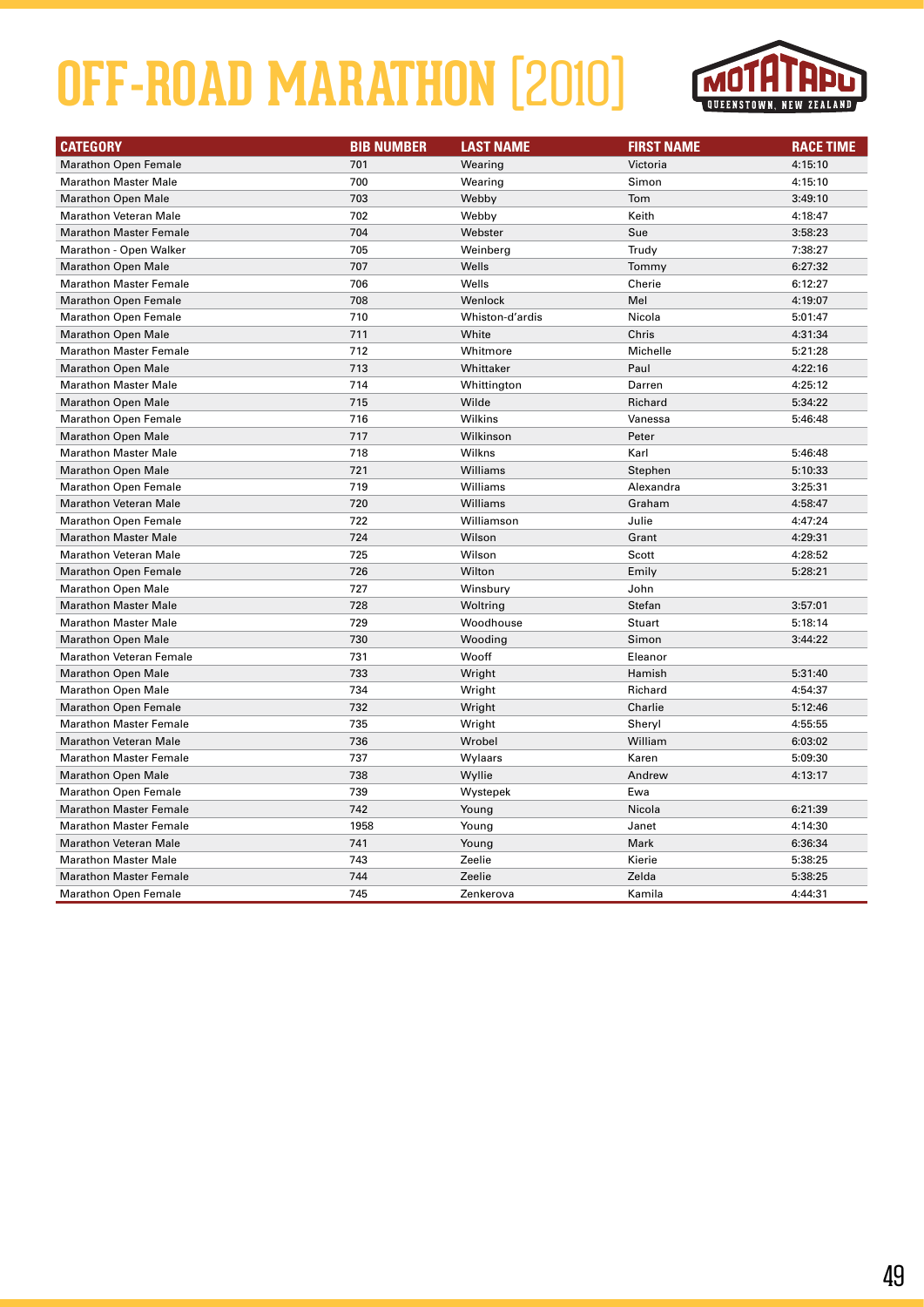

| <b>CATEGORY</b>                                                 | <b>BIB NUMBER</b> | <b>LAST NAME</b>              | <b>FIRST NAME</b>     | <b>RACE TIME</b>   |
|-----------------------------------------------------------------|-------------------|-------------------------------|-----------------------|--------------------|
| Miners Trail - Open Male                                        | 4000              | Aarsen                        | Adrian                | 2:12:43            |
| Miners Trail - Walker                                           | 4001              | Aarsen                        | Adrian                | 3:11:00            |
| Miners Trail - Open Female                                      | 4002              | Akeroyd                       | Rochelle              | 2:16:19            |
| Miners Trail - Open Male                                        | 4003              | Andersen                      | Matthew               | 2:02:52            |
| Miners Trail - Open Female                                      | 4005              | Andrew                        | Louisa                | 1:30:46            |
| Miners Trail - Master Female                                    | 4004              | Andrew                        | Catherine             | 2:12:57            |
| Miners Trail - Master Female                                    | 4006              | Andrews                       | Denise                | 2:17:34            |
| Miners Trail - Open Male                                        | 4007              | Argall                        | Geoff                 | 1:54:47            |
| Miners Trail - Open Female                                      | 4008              | Ashley                        | Tessa                 | 2:25:09            |
| Miners Trail - Open Female                                      | 4009              | Ask                           | Ingvild               | 2:19:30            |
| Miners Trail - Open Female                                      | 4010              | Aston                         | Amy                   |                    |
| Miners Trail - Open Male                                        | 4011              | Aubrey                        | Nick                  | 1:54:11            |
| Miners Trail - Open Female                                      | 4012              | Ayrey                         | <b>Bridget</b>        | 2:53:31            |
| Miners Trail - Open Female                                      | 4013              | Ayrey                         | Juliet                | 2:30:56            |
| Miners Trail - Walker                                           | 4014              | <b>Baddeley</b>               | Victoria              | 2:35:26            |
| Miners Trail - Open Male                                        | 4015              | Bailey                        | Tim                   |                    |
| Miners Trail - Open Male                                        | 4016              | Barclay                       | <b>Nick</b>           | 1:52:22            |
| <b>Miners Trail - Walker</b>                                    | 4017              | <b>Barlow</b>                 | Sarah                 | 2:45:25            |
| Miners Trail - Open Male                                        | 4018              | Barron                        | Glenn                 | 2:28:19            |
| Miners Trail - Master Female                                    | 4019              | Beattie                       | Sharon                | 2:26:43            |
| Miners Trail - Open Female                                      | 4020              | <b>Bennett</b>                | Ruth                  | 2:20:49            |
| Miners Trail - Open Male                                        | 4021              | Berning                       | Elias                 | 1:59:09            |
| Miners Trail - Open Female                                      | 4022              | Berryman                      | Sara                  | 2:28:41            |
| Miners Trail - Walker                                           | 4023              | Birchall                      | Tish                  | 2:46:13            |
| Miners Trail - Open Male                                        | 4024              | <b>Bird</b>                   | Kris                  | 1:51:58            |
| Miners Trail - Veteran Female                                   | 4025              | <b>Black</b>                  | Margaret              | 3:45:33            |
| Miners Trail - Open Female                                      | 4026              | Blue                          | David                 | 3:07:56            |
| Miners Trail - Veteran Female                                   | 4027              | <b>Bodle</b>                  | Robina                |                    |
| Miners Trail - Open Male                                        | 4028              | Borman                        | Shae                  | 1:59:45            |
| Miners Trail - Open Female                                      | 4029              | <b>Bourke</b>                 | Jenny                 | 2:12:11            |
| Miners Trail - Open Female                                      | 4030              | <b>Bradley</b>                | Alice                 | 2:47:18            |
| Miners Trail - Open Male                                        | 4031              | Brain                         | Craig                 |                    |
| <b>Miners Trail - Master Male</b>                               | 4032              | <b>Brakenridge</b>            | John                  |                    |
| <b>Miners Trail - Master Male</b>                               | 4033              | <b>Brooks</b>                 | Lynn                  | 2:27:36            |
| Miners Trail - Open Male                                        | 4036              | Brown                         | Thomas<br>Belinda     | 1:53:11            |
| Miners Trail - Open Female                                      | 4034<br>4035      | <b>Brown</b>                  |                       | 2:20:48            |
| Miners Trail - Open Female<br><b>Miners Trail - Master Male</b> | 4037              | Brown                         | Nichollette<br>Graeme | 2:12:01            |
| Miners Trail - Walker                                           | 4038              | Burborough<br><b>Burgoyne</b> | Sally                 | 1:57:36<br>3:46:36 |
| Miners Trail - Open Female                                      | 4039              | <b>Burke</b>                  | Emma                  | 1:52:51            |
| Miners Trail - Walker                                           | 4040              | Burke                         | Susan                 | 3:27:58            |
| Miners Trail - Walker                                           | 4335              | Burns                         | Julie                 | 2:51:38            |
| Miners Trail - Open Male                                        | 4043              | Byrne                         | Richard               | 1:36:42            |
| Miners Trail - Veteran Male                                     | 4041              | Byrne                         | Gerald                | 1:58:11            |
| Miners Trail - Walker                                           | 4042              | Byrne                         | Harriet               | 3:12:28            |
| Miners Trail - Veteran Male                                     | 4044              | Carrell                       | Tony                  | 2:13:17            |
| Miners Trail - Open Female                                      | 4045              | Carter                        | Nicki                 | 2:22:51            |
| Miners Trail - Walker                                           | 4046              | Chamberlain                   | Helen                 | 3:05:46            |
| <b>Miners Trail - Walker</b>                                    | 4047              | Chamberlain                   | Peter                 | 3:05:47            |
| Miners Trail - Open Female                                      | 4048              | Chambers                      | Nicola                | 2:20:01            |
| Miners Trail - Open Male                                        | 4049              | Chapman-olla                  | Giulio                | 1:46:46            |
| Miners Trail - Open Female                                      | 4050              | Chapman-thompson              | Michelle              |                    |
| Miners Trail - Open Male                                        | 4051              | Chin                          | Darren                | 1:35:11            |
| Miners Trail - Open Female                                      | 4052              | Chisholm                      | Claire                | 2:10:48            |
| Miners Trail - Open Male                                        | 4053              | Chittock                      | Justin                | 1:30:31            |
| Miners Trail - Open Female                                      | 4054              | Christie                      | Katie                 |                    |
| Miners Trail - Open Male                                        | 4055              | Clarke                        | Adrian                |                    |
| Miners Trail - Open Male                                        | 4057              | Clarke                        | Walter                | 1:52:43            |
| Miners Trail - Open Female                                      | 4056              | Clarke                        | Marie                 | 2:11:03            |
| Miners Trail - Walker                                           | 4058              | Clearwater                    | Faye                  | 2:59:14            |
| Miners Trail - Veteran Female                                   | 4059              | Cole-baker                    | Rosalind              | 2:39:16            |
| Miners Trail - Open Female                                      | 4060              | Coleman                       | Anna                  | 1:58:07            |
| Miners Trail - Walker                                           | 4061              | Collett                       | Judith                | 4:06:52            |
| Miners Trail - Open Female                                      | 4062              | Cooney                        | Emma                  | 2:38:03            |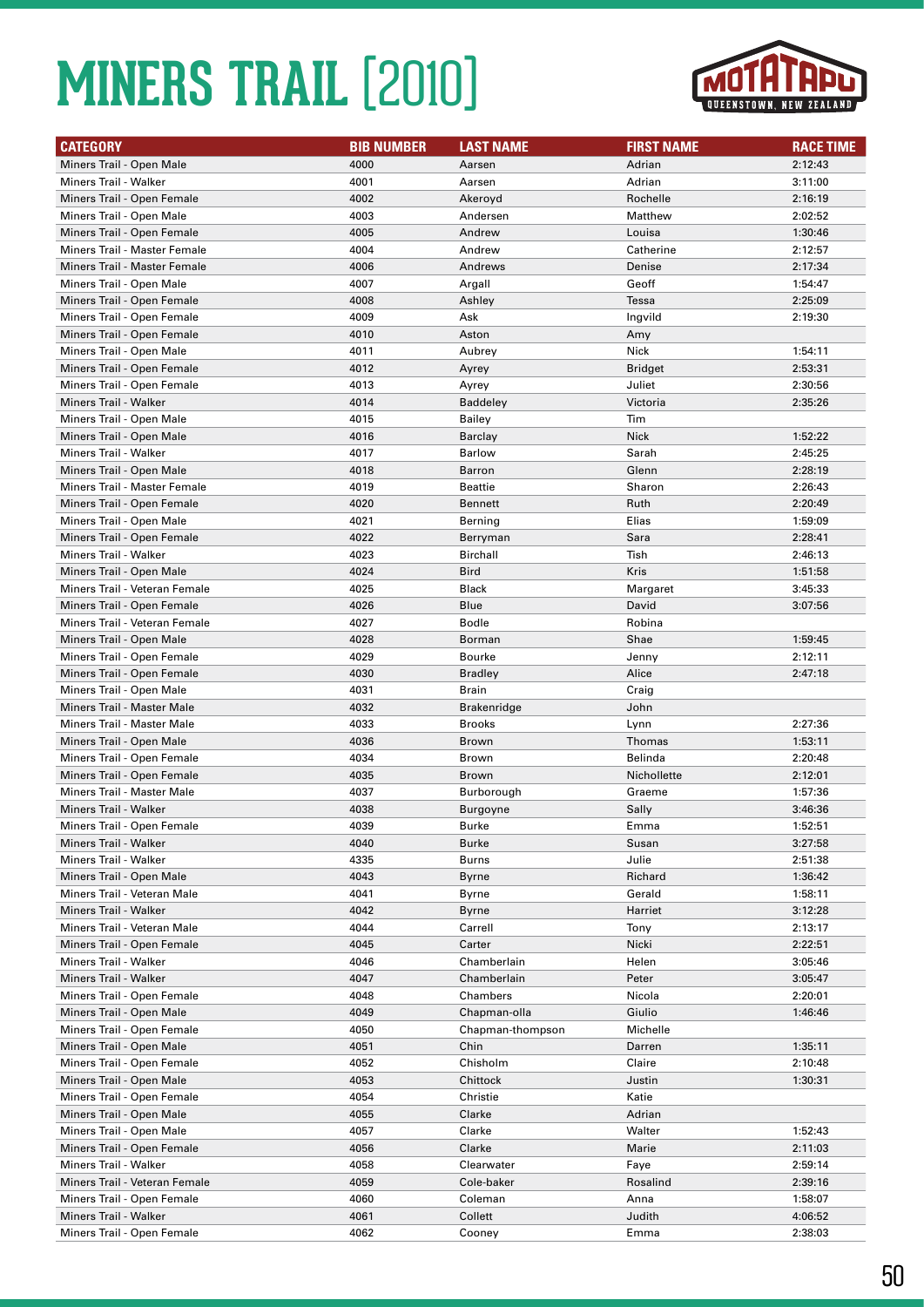

| <b>Miners Trail - Master Male</b><br>4063<br>Corbett<br>Mark<br>2:14:24<br>4064<br>Miners Trail - Walker<br>Corbett<br>Stacey<br>Miners Trail - Walker<br>4065<br>Corkill<br>Caroline<br>3:07:38<br>Miners Trail - Open Male<br>4067<br>Crowther<br>Vaughn<br>1:54:22<br>Miners Trail - Walker<br>4069<br>Rob<br>3:14:51<br>Cunningham<br>Dallas<br>Miners Trail - Walker<br>4068<br>3:14:51<br>Cunningham<br>4070<br>Miners Trail - Master Female<br><b>Bridget</b><br>1:49:19<br>Davies<br>4071<br>Miners Trail - Walker<br>Davis<br>Nicola<br>3:02:25<br>Miners Trail - Veteran Male<br>4072<br>Dickson<br><b>Bruce</b><br>2:20:40<br>Miners Trail - Veteran Female<br>4073<br>Dickson<br>Susan<br>Miners Trail - Open Male<br>4074<br>Dimond<br>Andy<br>1:44:49<br>Miners Trail - Open Female<br>4076<br>Lucy<br>2:01:40<br>Doherty<br>Miners Trail - Open Female<br>4077<br>2:47:04<br>Donald<br>Kaylee<br>Miners Trail - Open Female<br>4078<br>Dow<br>Angela<br>Miners Trail - Open Female<br>4079<br>Drummond<br>Debbie<br>Duff<br>Nadine<br>Miners Trail - Open Female<br>4080<br>2:14:57<br>4082<br>Miners Trail - Walker<br>Dunbar<br>Sharron<br>2:54:14<br>4081<br>Miners Trail - Walker<br>Dunbar<br>2:54:06<br>Georgia<br>4085<br>Miners Trail - Open Female<br>Dunn<br>Karolyne<br>2:09:16<br>4083<br><b>Miners Trail - Master Male</b><br>Gerald<br>1:47:39<br>Dunn<br>4084<br>Miners Trail - Walker<br>3:46:36<br>Dunn<br>Janet<br>Miners Trail - Open Male<br>4086<br>James<br>1:58:22<br>Dysart<br><b>Miners Trail - Walker</b><br>4087<br>Eadie<br>Anne<br>4:19:14<br>4088<br>Miners Trail - Open Female<br>Edgerton<br>Amy<br>2:20:20<br>4089<br>Reon<br>1:58:16<br>Miners Trail - Open Male<br>Edwards<br>4090<br>Miners Trail - Walker<br>Graeme<br>2:19:14<br>Egan<br>4091<br>Ellin<br>Miners Trail - Open Male<br><b>Brian</b><br>1:48:57<br>Miners Trail - Master Female<br>4092<br>Fairbairn<br>Leeanne<br>Miners Trail - Open Female<br>4385<br>Farrell<br>2:48:00<br>Stacey<br>4093<br>Miners Trail - Walker<br>farrow<br>val<br>4095<br>Faul<br>Sharon<br>3:07:38<br>Miners Trail - Walker<br>Faul<br>Miners Trail - Walker<br>4094<br>Sharon<br>3:01:57<br>Lisa<br>Miners Trail - Open Female<br>4096<br>Ferreira<br>2:46:20<br>4097<br>Dale<br>Miners Trail - Open Female<br>Field<br>Miners Trail - Master Female<br>4098<br>Flint<br>Michelle<br>1:43:02<br><b>Miners Trail - Master Male</b><br>4099<br>Floris<br>Peter<br>1:59:15<br>Miners Trail - Walker<br>4100<br>Fontein<br>4:54:42<br>Lynley<br>4101<br>Ford<br>Miners Trail - Open Male<br>Mark<br>Ford<br>Miners Trail - Master Female<br>4102<br>Sharon<br>4103<br>Foster<br>Polly<br>3:41:09<br>Miners Trail - Walker<br>4104<br>Miners Trail - Open Female<br>Francis<br>Kelly<br>3:12:47<br>Miners Trail - Open Female<br>4105<br>Jaime<br>2:24:45<br>Fraser<br>Miners Trail - Open Male<br>4106<br>Frew<br>Trent<br>1:35:22<br>Miners Trail - Master Female<br>4107<br>Friend<br>Ally<br>2:15:38<br>4108<br>2:31:32<br>Miners Trail - Open Female<br>Gaebler<br>Angie<br>Miners Trail - Walker<br>4109<br>Annie<br>2:35:23<br>Gallaway<br>Miners Trail - Open Female<br>4110<br>Rachel<br>Gardner<br>Miners Trail - Open Female<br>4111<br>2:33:23<br>Geary<br>Jane<br>Miners Trail - Master Male<br>4112<br>Gehlen<br><b>Steve</b><br><b>Miners Trail - Master Male</b><br>4113<br>David<br>2:19:27<br>Gent<br>Miners Trail - Walker<br>4114<br>Gillies<br>David<br>3:21:28<br>Miners Trail - Open Female<br>4115<br>Gilmour<br>Kimberley<br>1:59:30<br>Miners Trail - Open Male<br>4116<br>1:51:03<br>Glassman<br>Darren<br>Miners Trail - Open Female<br>4117<br>Gnoth<br>Jacqui<br>2:10:46<br>Miners Trail - Veteran Male<br>4118<br>Gnoth<br>2:37:18<br>Juergen<br>4119<br>Kate<br>2:05:38<br>Miners Trail - Veteran Female<br>Gnoth<br>Miners Trail - Master Female<br>4120<br>Goodfellow<br>Karen<br>2:25:31<br>Miners Trail - Veteran Male<br>4122<br>Goodhew<br>Kerry james<br>2:00:07<br>4121<br>2:39:23<br>Miners Trail - Walker<br>Goodhew<br>Elizabeth<br><b>Miners Trail - Master Male</b><br>4123<br>Peter<br>2:23:17<br>Gootjes<br><b>Miners Trail - Master Male</b><br>4125<br>Janelle<br>2:12:43<br>Graham<br>Miners Trail - Master Female<br>4124<br>Janelle<br>2:09:48<br>Graham<br>4126<br>Elena<br>2:17:21<br>Miners Trail - Master Female<br>Grant | <b>CATEGORY</b>              | <b>BIB NUMBER</b> | <b>LAST NAME</b> | <b>FIRST NAME</b> | <b>RACE TIME</b> |
|----------------------------------------------------------------------------------------------------------------------------------------------------------------------------------------------------------------------------------------------------------------------------------------------------------------------------------------------------------------------------------------------------------------------------------------------------------------------------------------------------------------------------------------------------------------------------------------------------------------------------------------------------------------------------------------------------------------------------------------------------------------------------------------------------------------------------------------------------------------------------------------------------------------------------------------------------------------------------------------------------------------------------------------------------------------------------------------------------------------------------------------------------------------------------------------------------------------------------------------------------------------------------------------------------------------------------------------------------------------------------------------------------------------------------------------------------------------------------------------------------------------------------------------------------------------------------------------------------------------------------------------------------------------------------------------------------------------------------------------------------------------------------------------------------------------------------------------------------------------------------------------------------------------------------------------------------------------------------------------------------------------------------------------------------------------------------------------------------------------------------------------------------------------------------------------------------------------------------------------------------------------------------------------------------------------------------------------------------------------------------------------------------------------------------------------------------------------------------------------------------------------------------------------------------------------------------------------------------------------------------------------------------------------------------------------------------------------------------------------------------------------------------------------------------------------------------------------------------------------------------------------------------------------------------------------------------------------------------------------------------------------------------------------------------------------------------------------------------------------------------------------------------------------------------------------------------------------------------------------------------------------------------------------------------------------------------------------------------------------------------------------------------------------------------------------------------------------------------------------------------------------------------------------------------------------------------------------------------------------------------------------------------------------------------------------------------------------------------------------------------------------------------------------------------------------------------------------------------------------------------------------------------------------------------------------------------------------------------------------------------------------------------------------------------------------------------------------------------------------------------------------------------------------------------------------------------------------------------------------------------------------------------------------------------------------------------------------------------------------------------|------------------------------|-------------------|------------------|-------------------|------------------|
|                                                                                                                                                                                                                                                                                                                                                                                                                                                                                                                                                                                                                                                                                                                                                                                                                                                                                                                                                                                                                                                                                                                                                                                                                                                                                                                                                                                                                                                                                                                                                                                                                                                                                                                                                                                                                                                                                                                                                                                                                                                                                                                                                                                                                                                                                                                                                                                                                                                                                                                                                                                                                                                                                                                                                                                                                                                                                                                                                                                                                                                                                                                                                                                                                                                                                                                                                                                                                                                                                                                                                                                                                                                                                                                                                                                                                                                                                                                                                                                                                                                                                                                                                                                                                                                                                                                                                                            |                              |                   |                  |                   |                  |
|                                                                                                                                                                                                                                                                                                                                                                                                                                                                                                                                                                                                                                                                                                                                                                                                                                                                                                                                                                                                                                                                                                                                                                                                                                                                                                                                                                                                                                                                                                                                                                                                                                                                                                                                                                                                                                                                                                                                                                                                                                                                                                                                                                                                                                                                                                                                                                                                                                                                                                                                                                                                                                                                                                                                                                                                                                                                                                                                                                                                                                                                                                                                                                                                                                                                                                                                                                                                                                                                                                                                                                                                                                                                                                                                                                                                                                                                                                                                                                                                                                                                                                                                                                                                                                                                                                                                                                            |                              |                   |                  |                   |                  |
|                                                                                                                                                                                                                                                                                                                                                                                                                                                                                                                                                                                                                                                                                                                                                                                                                                                                                                                                                                                                                                                                                                                                                                                                                                                                                                                                                                                                                                                                                                                                                                                                                                                                                                                                                                                                                                                                                                                                                                                                                                                                                                                                                                                                                                                                                                                                                                                                                                                                                                                                                                                                                                                                                                                                                                                                                                                                                                                                                                                                                                                                                                                                                                                                                                                                                                                                                                                                                                                                                                                                                                                                                                                                                                                                                                                                                                                                                                                                                                                                                                                                                                                                                                                                                                                                                                                                                                            |                              |                   |                  |                   |                  |
|                                                                                                                                                                                                                                                                                                                                                                                                                                                                                                                                                                                                                                                                                                                                                                                                                                                                                                                                                                                                                                                                                                                                                                                                                                                                                                                                                                                                                                                                                                                                                                                                                                                                                                                                                                                                                                                                                                                                                                                                                                                                                                                                                                                                                                                                                                                                                                                                                                                                                                                                                                                                                                                                                                                                                                                                                                                                                                                                                                                                                                                                                                                                                                                                                                                                                                                                                                                                                                                                                                                                                                                                                                                                                                                                                                                                                                                                                                                                                                                                                                                                                                                                                                                                                                                                                                                                                                            |                              |                   |                  |                   |                  |
|                                                                                                                                                                                                                                                                                                                                                                                                                                                                                                                                                                                                                                                                                                                                                                                                                                                                                                                                                                                                                                                                                                                                                                                                                                                                                                                                                                                                                                                                                                                                                                                                                                                                                                                                                                                                                                                                                                                                                                                                                                                                                                                                                                                                                                                                                                                                                                                                                                                                                                                                                                                                                                                                                                                                                                                                                                                                                                                                                                                                                                                                                                                                                                                                                                                                                                                                                                                                                                                                                                                                                                                                                                                                                                                                                                                                                                                                                                                                                                                                                                                                                                                                                                                                                                                                                                                                                                            |                              |                   |                  |                   |                  |
|                                                                                                                                                                                                                                                                                                                                                                                                                                                                                                                                                                                                                                                                                                                                                                                                                                                                                                                                                                                                                                                                                                                                                                                                                                                                                                                                                                                                                                                                                                                                                                                                                                                                                                                                                                                                                                                                                                                                                                                                                                                                                                                                                                                                                                                                                                                                                                                                                                                                                                                                                                                                                                                                                                                                                                                                                                                                                                                                                                                                                                                                                                                                                                                                                                                                                                                                                                                                                                                                                                                                                                                                                                                                                                                                                                                                                                                                                                                                                                                                                                                                                                                                                                                                                                                                                                                                                                            |                              |                   |                  |                   |                  |
|                                                                                                                                                                                                                                                                                                                                                                                                                                                                                                                                                                                                                                                                                                                                                                                                                                                                                                                                                                                                                                                                                                                                                                                                                                                                                                                                                                                                                                                                                                                                                                                                                                                                                                                                                                                                                                                                                                                                                                                                                                                                                                                                                                                                                                                                                                                                                                                                                                                                                                                                                                                                                                                                                                                                                                                                                                                                                                                                                                                                                                                                                                                                                                                                                                                                                                                                                                                                                                                                                                                                                                                                                                                                                                                                                                                                                                                                                                                                                                                                                                                                                                                                                                                                                                                                                                                                                                            |                              |                   |                  |                   |                  |
|                                                                                                                                                                                                                                                                                                                                                                                                                                                                                                                                                                                                                                                                                                                                                                                                                                                                                                                                                                                                                                                                                                                                                                                                                                                                                                                                                                                                                                                                                                                                                                                                                                                                                                                                                                                                                                                                                                                                                                                                                                                                                                                                                                                                                                                                                                                                                                                                                                                                                                                                                                                                                                                                                                                                                                                                                                                                                                                                                                                                                                                                                                                                                                                                                                                                                                                                                                                                                                                                                                                                                                                                                                                                                                                                                                                                                                                                                                                                                                                                                                                                                                                                                                                                                                                                                                                                                                            |                              |                   |                  |                   |                  |
|                                                                                                                                                                                                                                                                                                                                                                                                                                                                                                                                                                                                                                                                                                                                                                                                                                                                                                                                                                                                                                                                                                                                                                                                                                                                                                                                                                                                                                                                                                                                                                                                                                                                                                                                                                                                                                                                                                                                                                                                                                                                                                                                                                                                                                                                                                                                                                                                                                                                                                                                                                                                                                                                                                                                                                                                                                                                                                                                                                                                                                                                                                                                                                                                                                                                                                                                                                                                                                                                                                                                                                                                                                                                                                                                                                                                                                                                                                                                                                                                                                                                                                                                                                                                                                                                                                                                                                            |                              |                   |                  |                   |                  |
|                                                                                                                                                                                                                                                                                                                                                                                                                                                                                                                                                                                                                                                                                                                                                                                                                                                                                                                                                                                                                                                                                                                                                                                                                                                                                                                                                                                                                                                                                                                                                                                                                                                                                                                                                                                                                                                                                                                                                                                                                                                                                                                                                                                                                                                                                                                                                                                                                                                                                                                                                                                                                                                                                                                                                                                                                                                                                                                                                                                                                                                                                                                                                                                                                                                                                                                                                                                                                                                                                                                                                                                                                                                                                                                                                                                                                                                                                                                                                                                                                                                                                                                                                                                                                                                                                                                                                                            |                              |                   |                  |                   |                  |
|                                                                                                                                                                                                                                                                                                                                                                                                                                                                                                                                                                                                                                                                                                                                                                                                                                                                                                                                                                                                                                                                                                                                                                                                                                                                                                                                                                                                                                                                                                                                                                                                                                                                                                                                                                                                                                                                                                                                                                                                                                                                                                                                                                                                                                                                                                                                                                                                                                                                                                                                                                                                                                                                                                                                                                                                                                                                                                                                                                                                                                                                                                                                                                                                                                                                                                                                                                                                                                                                                                                                                                                                                                                                                                                                                                                                                                                                                                                                                                                                                                                                                                                                                                                                                                                                                                                                                                            |                              |                   |                  |                   |                  |
|                                                                                                                                                                                                                                                                                                                                                                                                                                                                                                                                                                                                                                                                                                                                                                                                                                                                                                                                                                                                                                                                                                                                                                                                                                                                                                                                                                                                                                                                                                                                                                                                                                                                                                                                                                                                                                                                                                                                                                                                                                                                                                                                                                                                                                                                                                                                                                                                                                                                                                                                                                                                                                                                                                                                                                                                                                                                                                                                                                                                                                                                                                                                                                                                                                                                                                                                                                                                                                                                                                                                                                                                                                                                                                                                                                                                                                                                                                                                                                                                                                                                                                                                                                                                                                                                                                                                                                            |                              |                   |                  |                   |                  |
|                                                                                                                                                                                                                                                                                                                                                                                                                                                                                                                                                                                                                                                                                                                                                                                                                                                                                                                                                                                                                                                                                                                                                                                                                                                                                                                                                                                                                                                                                                                                                                                                                                                                                                                                                                                                                                                                                                                                                                                                                                                                                                                                                                                                                                                                                                                                                                                                                                                                                                                                                                                                                                                                                                                                                                                                                                                                                                                                                                                                                                                                                                                                                                                                                                                                                                                                                                                                                                                                                                                                                                                                                                                                                                                                                                                                                                                                                                                                                                                                                                                                                                                                                                                                                                                                                                                                                                            |                              |                   |                  |                   |                  |
|                                                                                                                                                                                                                                                                                                                                                                                                                                                                                                                                                                                                                                                                                                                                                                                                                                                                                                                                                                                                                                                                                                                                                                                                                                                                                                                                                                                                                                                                                                                                                                                                                                                                                                                                                                                                                                                                                                                                                                                                                                                                                                                                                                                                                                                                                                                                                                                                                                                                                                                                                                                                                                                                                                                                                                                                                                                                                                                                                                                                                                                                                                                                                                                                                                                                                                                                                                                                                                                                                                                                                                                                                                                                                                                                                                                                                                                                                                                                                                                                                                                                                                                                                                                                                                                                                                                                                                            |                              |                   |                  |                   |                  |
|                                                                                                                                                                                                                                                                                                                                                                                                                                                                                                                                                                                                                                                                                                                                                                                                                                                                                                                                                                                                                                                                                                                                                                                                                                                                                                                                                                                                                                                                                                                                                                                                                                                                                                                                                                                                                                                                                                                                                                                                                                                                                                                                                                                                                                                                                                                                                                                                                                                                                                                                                                                                                                                                                                                                                                                                                                                                                                                                                                                                                                                                                                                                                                                                                                                                                                                                                                                                                                                                                                                                                                                                                                                                                                                                                                                                                                                                                                                                                                                                                                                                                                                                                                                                                                                                                                                                                                            |                              |                   |                  |                   |                  |
|                                                                                                                                                                                                                                                                                                                                                                                                                                                                                                                                                                                                                                                                                                                                                                                                                                                                                                                                                                                                                                                                                                                                                                                                                                                                                                                                                                                                                                                                                                                                                                                                                                                                                                                                                                                                                                                                                                                                                                                                                                                                                                                                                                                                                                                                                                                                                                                                                                                                                                                                                                                                                                                                                                                                                                                                                                                                                                                                                                                                                                                                                                                                                                                                                                                                                                                                                                                                                                                                                                                                                                                                                                                                                                                                                                                                                                                                                                                                                                                                                                                                                                                                                                                                                                                                                                                                                                            |                              |                   |                  |                   |                  |
|                                                                                                                                                                                                                                                                                                                                                                                                                                                                                                                                                                                                                                                                                                                                                                                                                                                                                                                                                                                                                                                                                                                                                                                                                                                                                                                                                                                                                                                                                                                                                                                                                                                                                                                                                                                                                                                                                                                                                                                                                                                                                                                                                                                                                                                                                                                                                                                                                                                                                                                                                                                                                                                                                                                                                                                                                                                                                                                                                                                                                                                                                                                                                                                                                                                                                                                                                                                                                                                                                                                                                                                                                                                                                                                                                                                                                                                                                                                                                                                                                                                                                                                                                                                                                                                                                                                                                                            |                              |                   |                  |                   |                  |
|                                                                                                                                                                                                                                                                                                                                                                                                                                                                                                                                                                                                                                                                                                                                                                                                                                                                                                                                                                                                                                                                                                                                                                                                                                                                                                                                                                                                                                                                                                                                                                                                                                                                                                                                                                                                                                                                                                                                                                                                                                                                                                                                                                                                                                                                                                                                                                                                                                                                                                                                                                                                                                                                                                                                                                                                                                                                                                                                                                                                                                                                                                                                                                                                                                                                                                                                                                                                                                                                                                                                                                                                                                                                                                                                                                                                                                                                                                                                                                                                                                                                                                                                                                                                                                                                                                                                                                            |                              |                   |                  |                   |                  |
|                                                                                                                                                                                                                                                                                                                                                                                                                                                                                                                                                                                                                                                                                                                                                                                                                                                                                                                                                                                                                                                                                                                                                                                                                                                                                                                                                                                                                                                                                                                                                                                                                                                                                                                                                                                                                                                                                                                                                                                                                                                                                                                                                                                                                                                                                                                                                                                                                                                                                                                                                                                                                                                                                                                                                                                                                                                                                                                                                                                                                                                                                                                                                                                                                                                                                                                                                                                                                                                                                                                                                                                                                                                                                                                                                                                                                                                                                                                                                                                                                                                                                                                                                                                                                                                                                                                                                                            |                              |                   |                  |                   |                  |
|                                                                                                                                                                                                                                                                                                                                                                                                                                                                                                                                                                                                                                                                                                                                                                                                                                                                                                                                                                                                                                                                                                                                                                                                                                                                                                                                                                                                                                                                                                                                                                                                                                                                                                                                                                                                                                                                                                                                                                                                                                                                                                                                                                                                                                                                                                                                                                                                                                                                                                                                                                                                                                                                                                                                                                                                                                                                                                                                                                                                                                                                                                                                                                                                                                                                                                                                                                                                                                                                                                                                                                                                                                                                                                                                                                                                                                                                                                                                                                                                                                                                                                                                                                                                                                                                                                                                                                            |                              |                   |                  |                   |                  |
|                                                                                                                                                                                                                                                                                                                                                                                                                                                                                                                                                                                                                                                                                                                                                                                                                                                                                                                                                                                                                                                                                                                                                                                                                                                                                                                                                                                                                                                                                                                                                                                                                                                                                                                                                                                                                                                                                                                                                                                                                                                                                                                                                                                                                                                                                                                                                                                                                                                                                                                                                                                                                                                                                                                                                                                                                                                                                                                                                                                                                                                                                                                                                                                                                                                                                                                                                                                                                                                                                                                                                                                                                                                                                                                                                                                                                                                                                                                                                                                                                                                                                                                                                                                                                                                                                                                                                                            |                              |                   |                  |                   |                  |
|                                                                                                                                                                                                                                                                                                                                                                                                                                                                                                                                                                                                                                                                                                                                                                                                                                                                                                                                                                                                                                                                                                                                                                                                                                                                                                                                                                                                                                                                                                                                                                                                                                                                                                                                                                                                                                                                                                                                                                                                                                                                                                                                                                                                                                                                                                                                                                                                                                                                                                                                                                                                                                                                                                                                                                                                                                                                                                                                                                                                                                                                                                                                                                                                                                                                                                                                                                                                                                                                                                                                                                                                                                                                                                                                                                                                                                                                                                                                                                                                                                                                                                                                                                                                                                                                                                                                                                            |                              |                   |                  |                   |                  |
|                                                                                                                                                                                                                                                                                                                                                                                                                                                                                                                                                                                                                                                                                                                                                                                                                                                                                                                                                                                                                                                                                                                                                                                                                                                                                                                                                                                                                                                                                                                                                                                                                                                                                                                                                                                                                                                                                                                                                                                                                                                                                                                                                                                                                                                                                                                                                                                                                                                                                                                                                                                                                                                                                                                                                                                                                                                                                                                                                                                                                                                                                                                                                                                                                                                                                                                                                                                                                                                                                                                                                                                                                                                                                                                                                                                                                                                                                                                                                                                                                                                                                                                                                                                                                                                                                                                                                                            |                              |                   |                  |                   |                  |
|                                                                                                                                                                                                                                                                                                                                                                                                                                                                                                                                                                                                                                                                                                                                                                                                                                                                                                                                                                                                                                                                                                                                                                                                                                                                                                                                                                                                                                                                                                                                                                                                                                                                                                                                                                                                                                                                                                                                                                                                                                                                                                                                                                                                                                                                                                                                                                                                                                                                                                                                                                                                                                                                                                                                                                                                                                                                                                                                                                                                                                                                                                                                                                                                                                                                                                                                                                                                                                                                                                                                                                                                                                                                                                                                                                                                                                                                                                                                                                                                                                                                                                                                                                                                                                                                                                                                                                            |                              |                   |                  |                   |                  |
|                                                                                                                                                                                                                                                                                                                                                                                                                                                                                                                                                                                                                                                                                                                                                                                                                                                                                                                                                                                                                                                                                                                                                                                                                                                                                                                                                                                                                                                                                                                                                                                                                                                                                                                                                                                                                                                                                                                                                                                                                                                                                                                                                                                                                                                                                                                                                                                                                                                                                                                                                                                                                                                                                                                                                                                                                                                                                                                                                                                                                                                                                                                                                                                                                                                                                                                                                                                                                                                                                                                                                                                                                                                                                                                                                                                                                                                                                                                                                                                                                                                                                                                                                                                                                                                                                                                                                                            |                              |                   |                  |                   |                  |
|                                                                                                                                                                                                                                                                                                                                                                                                                                                                                                                                                                                                                                                                                                                                                                                                                                                                                                                                                                                                                                                                                                                                                                                                                                                                                                                                                                                                                                                                                                                                                                                                                                                                                                                                                                                                                                                                                                                                                                                                                                                                                                                                                                                                                                                                                                                                                                                                                                                                                                                                                                                                                                                                                                                                                                                                                                                                                                                                                                                                                                                                                                                                                                                                                                                                                                                                                                                                                                                                                                                                                                                                                                                                                                                                                                                                                                                                                                                                                                                                                                                                                                                                                                                                                                                                                                                                                                            |                              |                   |                  |                   |                  |
|                                                                                                                                                                                                                                                                                                                                                                                                                                                                                                                                                                                                                                                                                                                                                                                                                                                                                                                                                                                                                                                                                                                                                                                                                                                                                                                                                                                                                                                                                                                                                                                                                                                                                                                                                                                                                                                                                                                                                                                                                                                                                                                                                                                                                                                                                                                                                                                                                                                                                                                                                                                                                                                                                                                                                                                                                                                                                                                                                                                                                                                                                                                                                                                                                                                                                                                                                                                                                                                                                                                                                                                                                                                                                                                                                                                                                                                                                                                                                                                                                                                                                                                                                                                                                                                                                                                                                                            |                              |                   |                  |                   |                  |
|                                                                                                                                                                                                                                                                                                                                                                                                                                                                                                                                                                                                                                                                                                                                                                                                                                                                                                                                                                                                                                                                                                                                                                                                                                                                                                                                                                                                                                                                                                                                                                                                                                                                                                                                                                                                                                                                                                                                                                                                                                                                                                                                                                                                                                                                                                                                                                                                                                                                                                                                                                                                                                                                                                                                                                                                                                                                                                                                                                                                                                                                                                                                                                                                                                                                                                                                                                                                                                                                                                                                                                                                                                                                                                                                                                                                                                                                                                                                                                                                                                                                                                                                                                                                                                                                                                                                                                            |                              |                   |                  |                   |                  |
|                                                                                                                                                                                                                                                                                                                                                                                                                                                                                                                                                                                                                                                                                                                                                                                                                                                                                                                                                                                                                                                                                                                                                                                                                                                                                                                                                                                                                                                                                                                                                                                                                                                                                                                                                                                                                                                                                                                                                                                                                                                                                                                                                                                                                                                                                                                                                                                                                                                                                                                                                                                                                                                                                                                                                                                                                                                                                                                                                                                                                                                                                                                                                                                                                                                                                                                                                                                                                                                                                                                                                                                                                                                                                                                                                                                                                                                                                                                                                                                                                                                                                                                                                                                                                                                                                                                                                                            |                              |                   |                  |                   |                  |
|                                                                                                                                                                                                                                                                                                                                                                                                                                                                                                                                                                                                                                                                                                                                                                                                                                                                                                                                                                                                                                                                                                                                                                                                                                                                                                                                                                                                                                                                                                                                                                                                                                                                                                                                                                                                                                                                                                                                                                                                                                                                                                                                                                                                                                                                                                                                                                                                                                                                                                                                                                                                                                                                                                                                                                                                                                                                                                                                                                                                                                                                                                                                                                                                                                                                                                                                                                                                                                                                                                                                                                                                                                                                                                                                                                                                                                                                                                                                                                                                                                                                                                                                                                                                                                                                                                                                                                            |                              |                   |                  |                   |                  |
|                                                                                                                                                                                                                                                                                                                                                                                                                                                                                                                                                                                                                                                                                                                                                                                                                                                                                                                                                                                                                                                                                                                                                                                                                                                                                                                                                                                                                                                                                                                                                                                                                                                                                                                                                                                                                                                                                                                                                                                                                                                                                                                                                                                                                                                                                                                                                                                                                                                                                                                                                                                                                                                                                                                                                                                                                                                                                                                                                                                                                                                                                                                                                                                                                                                                                                                                                                                                                                                                                                                                                                                                                                                                                                                                                                                                                                                                                                                                                                                                                                                                                                                                                                                                                                                                                                                                                                            |                              |                   |                  |                   |                  |
|                                                                                                                                                                                                                                                                                                                                                                                                                                                                                                                                                                                                                                                                                                                                                                                                                                                                                                                                                                                                                                                                                                                                                                                                                                                                                                                                                                                                                                                                                                                                                                                                                                                                                                                                                                                                                                                                                                                                                                                                                                                                                                                                                                                                                                                                                                                                                                                                                                                                                                                                                                                                                                                                                                                                                                                                                                                                                                                                                                                                                                                                                                                                                                                                                                                                                                                                                                                                                                                                                                                                                                                                                                                                                                                                                                                                                                                                                                                                                                                                                                                                                                                                                                                                                                                                                                                                                                            |                              |                   |                  |                   |                  |
|                                                                                                                                                                                                                                                                                                                                                                                                                                                                                                                                                                                                                                                                                                                                                                                                                                                                                                                                                                                                                                                                                                                                                                                                                                                                                                                                                                                                                                                                                                                                                                                                                                                                                                                                                                                                                                                                                                                                                                                                                                                                                                                                                                                                                                                                                                                                                                                                                                                                                                                                                                                                                                                                                                                                                                                                                                                                                                                                                                                                                                                                                                                                                                                                                                                                                                                                                                                                                                                                                                                                                                                                                                                                                                                                                                                                                                                                                                                                                                                                                                                                                                                                                                                                                                                                                                                                                                            |                              |                   |                  |                   |                  |
|                                                                                                                                                                                                                                                                                                                                                                                                                                                                                                                                                                                                                                                                                                                                                                                                                                                                                                                                                                                                                                                                                                                                                                                                                                                                                                                                                                                                                                                                                                                                                                                                                                                                                                                                                                                                                                                                                                                                                                                                                                                                                                                                                                                                                                                                                                                                                                                                                                                                                                                                                                                                                                                                                                                                                                                                                                                                                                                                                                                                                                                                                                                                                                                                                                                                                                                                                                                                                                                                                                                                                                                                                                                                                                                                                                                                                                                                                                                                                                                                                                                                                                                                                                                                                                                                                                                                                                            |                              |                   |                  |                   |                  |
|                                                                                                                                                                                                                                                                                                                                                                                                                                                                                                                                                                                                                                                                                                                                                                                                                                                                                                                                                                                                                                                                                                                                                                                                                                                                                                                                                                                                                                                                                                                                                                                                                                                                                                                                                                                                                                                                                                                                                                                                                                                                                                                                                                                                                                                                                                                                                                                                                                                                                                                                                                                                                                                                                                                                                                                                                                                                                                                                                                                                                                                                                                                                                                                                                                                                                                                                                                                                                                                                                                                                                                                                                                                                                                                                                                                                                                                                                                                                                                                                                                                                                                                                                                                                                                                                                                                                                                            |                              |                   |                  |                   |                  |
|                                                                                                                                                                                                                                                                                                                                                                                                                                                                                                                                                                                                                                                                                                                                                                                                                                                                                                                                                                                                                                                                                                                                                                                                                                                                                                                                                                                                                                                                                                                                                                                                                                                                                                                                                                                                                                                                                                                                                                                                                                                                                                                                                                                                                                                                                                                                                                                                                                                                                                                                                                                                                                                                                                                                                                                                                                                                                                                                                                                                                                                                                                                                                                                                                                                                                                                                                                                                                                                                                                                                                                                                                                                                                                                                                                                                                                                                                                                                                                                                                                                                                                                                                                                                                                                                                                                                                                            |                              |                   |                  |                   |                  |
|                                                                                                                                                                                                                                                                                                                                                                                                                                                                                                                                                                                                                                                                                                                                                                                                                                                                                                                                                                                                                                                                                                                                                                                                                                                                                                                                                                                                                                                                                                                                                                                                                                                                                                                                                                                                                                                                                                                                                                                                                                                                                                                                                                                                                                                                                                                                                                                                                                                                                                                                                                                                                                                                                                                                                                                                                                                                                                                                                                                                                                                                                                                                                                                                                                                                                                                                                                                                                                                                                                                                                                                                                                                                                                                                                                                                                                                                                                                                                                                                                                                                                                                                                                                                                                                                                                                                                                            |                              |                   |                  |                   |                  |
|                                                                                                                                                                                                                                                                                                                                                                                                                                                                                                                                                                                                                                                                                                                                                                                                                                                                                                                                                                                                                                                                                                                                                                                                                                                                                                                                                                                                                                                                                                                                                                                                                                                                                                                                                                                                                                                                                                                                                                                                                                                                                                                                                                                                                                                                                                                                                                                                                                                                                                                                                                                                                                                                                                                                                                                                                                                                                                                                                                                                                                                                                                                                                                                                                                                                                                                                                                                                                                                                                                                                                                                                                                                                                                                                                                                                                                                                                                                                                                                                                                                                                                                                                                                                                                                                                                                                                                            |                              |                   |                  |                   |                  |
|                                                                                                                                                                                                                                                                                                                                                                                                                                                                                                                                                                                                                                                                                                                                                                                                                                                                                                                                                                                                                                                                                                                                                                                                                                                                                                                                                                                                                                                                                                                                                                                                                                                                                                                                                                                                                                                                                                                                                                                                                                                                                                                                                                                                                                                                                                                                                                                                                                                                                                                                                                                                                                                                                                                                                                                                                                                                                                                                                                                                                                                                                                                                                                                                                                                                                                                                                                                                                                                                                                                                                                                                                                                                                                                                                                                                                                                                                                                                                                                                                                                                                                                                                                                                                                                                                                                                                                            |                              |                   |                  |                   |                  |
|                                                                                                                                                                                                                                                                                                                                                                                                                                                                                                                                                                                                                                                                                                                                                                                                                                                                                                                                                                                                                                                                                                                                                                                                                                                                                                                                                                                                                                                                                                                                                                                                                                                                                                                                                                                                                                                                                                                                                                                                                                                                                                                                                                                                                                                                                                                                                                                                                                                                                                                                                                                                                                                                                                                                                                                                                                                                                                                                                                                                                                                                                                                                                                                                                                                                                                                                                                                                                                                                                                                                                                                                                                                                                                                                                                                                                                                                                                                                                                                                                                                                                                                                                                                                                                                                                                                                                                            |                              |                   |                  |                   |                  |
|                                                                                                                                                                                                                                                                                                                                                                                                                                                                                                                                                                                                                                                                                                                                                                                                                                                                                                                                                                                                                                                                                                                                                                                                                                                                                                                                                                                                                                                                                                                                                                                                                                                                                                                                                                                                                                                                                                                                                                                                                                                                                                                                                                                                                                                                                                                                                                                                                                                                                                                                                                                                                                                                                                                                                                                                                                                                                                                                                                                                                                                                                                                                                                                                                                                                                                                                                                                                                                                                                                                                                                                                                                                                                                                                                                                                                                                                                                                                                                                                                                                                                                                                                                                                                                                                                                                                                                            |                              |                   |                  |                   |                  |
|                                                                                                                                                                                                                                                                                                                                                                                                                                                                                                                                                                                                                                                                                                                                                                                                                                                                                                                                                                                                                                                                                                                                                                                                                                                                                                                                                                                                                                                                                                                                                                                                                                                                                                                                                                                                                                                                                                                                                                                                                                                                                                                                                                                                                                                                                                                                                                                                                                                                                                                                                                                                                                                                                                                                                                                                                                                                                                                                                                                                                                                                                                                                                                                                                                                                                                                                                                                                                                                                                                                                                                                                                                                                                                                                                                                                                                                                                                                                                                                                                                                                                                                                                                                                                                                                                                                                                                            |                              |                   |                  |                   |                  |
|                                                                                                                                                                                                                                                                                                                                                                                                                                                                                                                                                                                                                                                                                                                                                                                                                                                                                                                                                                                                                                                                                                                                                                                                                                                                                                                                                                                                                                                                                                                                                                                                                                                                                                                                                                                                                                                                                                                                                                                                                                                                                                                                                                                                                                                                                                                                                                                                                                                                                                                                                                                                                                                                                                                                                                                                                                                                                                                                                                                                                                                                                                                                                                                                                                                                                                                                                                                                                                                                                                                                                                                                                                                                                                                                                                                                                                                                                                                                                                                                                                                                                                                                                                                                                                                                                                                                                                            |                              |                   |                  |                   |                  |
|                                                                                                                                                                                                                                                                                                                                                                                                                                                                                                                                                                                                                                                                                                                                                                                                                                                                                                                                                                                                                                                                                                                                                                                                                                                                                                                                                                                                                                                                                                                                                                                                                                                                                                                                                                                                                                                                                                                                                                                                                                                                                                                                                                                                                                                                                                                                                                                                                                                                                                                                                                                                                                                                                                                                                                                                                                                                                                                                                                                                                                                                                                                                                                                                                                                                                                                                                                                                                                                                                                                                                                                                                                                                                                                                                                                                                                                                                                                                                                                                                                                                                                                                                                                                                                                                                                                                                                            |                              |                   |                  |                   |                  |
|                                                                                                                                                                                                                                                                                                                                                                                                                                                                                                                                                                                                                                                                                                                                                                                                                                                                                                                                                                                                                                                                                                                                                                                                                                                                                                                                                                                                                                                                                                                                                                                                                                                                                                                                                                                                                                                                                                                                                                                                                                                                                                                                                                                                                                                                                                                                                                                                                                                                                                                                                                                                                                                                                                                                                                                                                                                                                                                                                                                                                                                                                                                                                                                                                                                                                                                                                                                                                                                                                                                                                                                                                                                                                                                                                                                                                                                                                                                                                                                                                                                                                                                                                                                                                                                                                                                                                                            |                              |                   |                  |                   |                  |
|                                                                                                                                                                                                                                                                                                                                                                                                                                                                                                                                                                                                                                                                                                                                                                                                                                                                                                                                                                                                                                                                                                                                                                                                                                                                                                                                                                                                                                                                                                                                                                                                                                                                                                                                                                                                                                                                                                                                                                                                                                                                                                                                                                                                                                                                                                                                                                                                                                                                                                                                                                                                                                                                                                                                                                                                                                                                                                                                                                                                                                                                                                                                                                                                                                                                                                                                                                                                                                                                                                                                                                                                                                                                                                                                                                                                                                                                                                                                                                                                                                                                                                                                                                                                                                                                                                                                                                            |                              |                   |                  |                   |                  |
|                                                                                                                                                                                                                                                                                                                                                                                                                                                                                                                                                                                                                                                                                                                                                                                                                                                                                                                                                                                                                                                                                                                                                                                                                                                                                                                                                                                                                                                                                                                                                                                                                                                                                                                                                                                                                                                                                                                                                                                                                                                                                                                                                                                                                                                                                                                                                                                                                                                                                                                                                                                                                                                                                                                                                                                                                                                                                                                                                                                                                                                                                                                                                                                                                                                                                                                                                                                                                                                                                                                                                                                                                                                                                                                                                                                                                                                                                                                                                                                                                                                                                                                                                                                                                                                                                                                                                                            |                              |                   |                  |                   |                  |
|                                                                                                                                                                                                                                                                                                                                                                                                                                                                                                                                                                                                                                                                                                                                                                                                                                                                                                                                                                                                                                                                                                                                                                                                                                                                                                                                                                                                                                                                                                                                                                                                                                                                                                                                                                                                                                                                                                                                                                                                                                                                                                                                                                                                                                                                                                                                                                                                                                                                                                                                                                                                                                                                                                                                                                                                                                                                                                                                                                                                                                                                                                                                                                                                                                                                                                                                                                                                                                                                                                                                                                                                                                                                                                                                                                                                                                                                                                                                                                                                                                                                                                                                                                                                                                                                                                                                                                            |                              |                   |                  |                   |                  |
|                                                                                                                                                                                                                                                                                                                                                                                                                                                                                                                                                                                                                                                                                                                                                                                                                                                                                                                                                                                                                                                                                                                                                                                                                                                                                                                                                                                                                                                                                                                                                                                                                                                                                                                                                                                                                                                                                                                                                                                                                                                                                                                                                                                                                                                                                                                                                                                                                                                                                                                                                                                                                                                                                                                                                                                                                                                                                                                                                                                                                                                                                                                                                                                                                                                                                                                                                                                                                                                                                                                                                                                                                                                                                                                                                                                                                                                                                                                                                                                                                                                                                                                                                                                                                                                                                                                                                                            |                              |                   |                  |                   |                  |
|                                                                                                                                                                                                                                                                                                                                                                                                                                                                                                                                                                                                                                                                                                                                                                                                                                                                                                                                                                                                                                                                                                                                                                                                                                                                                                                                                                                                                                                                                                                                                                                                                                                                                                                                                                                                                                                                                                                                                                                                                                                                                                                                                                                                                                                                                                                                                                                                                                                                                                                                                                                                                                                                                                                                                                                                                                                                                                                                                                                                                                                                                                                                                                                                                                                                                                                                                                                                                                                                                                                                                                                                                                                                                                                                                                                                                                                                                                                                                                                                                                                                                                                                                                                                                                                                                                                                                                            |                              |                   |                  |                   |                  |
|                                                                                                                                                                                                                                                                                                                                                                                                                                                                                                                                                                                                                                                                                                                                                                                                                                                                                                                                                                                                                                                                                                                                                                                                                                                                                                                                                                                                                                                                                                                                                                                                                                                                                                                                                                                                                                                                                                                                                                                                                                                                                                                                                                                                                                                                                                                                                                                                                                                                                                                                                                                                                                                                                                                                                                                                                                                                                                                                                                                                                                                                                                                                                                                                                                                                                                                                                                                                                                                                                                                                                                                                                                                                                                                                                                                                                                                                                                                                                                                                                                                                                                                                                                                                                                                                                                                                                                            |                              |                   |                  |                   |                  |
|                                                                                                                                                                                                                                                                                                                                                                                                                                                                                                                                                                                                                                                                                                                                                                                                                                                                                                                                                                                                                                                                                                                                                                                                                                                                                                                                                                                                                                                                                                                                                                                                                                                                                                                                                                                                                                                                                                                                                                                                                                                                                                                                                                                                                                                                                                                                                                                                                                                                                                                                                                                                                                                                                                                                                                                                                                                                                                                                                                                                                                                                                                                                                                                                                                                                                                                                                                                                                                                                                                                                                                                                                                                                                                                                                                                                                                                                                                                                                                                                                                                                                                                                                                                                                                                                                                                                                                            |                              |                   |                  |                   |                  |
|                                                                                                                                                                                                                                                                                                                                                                                                                                                                                                                                                                                                                                                                                                                                                                                                                                                                                                                                                                                                                                                                                                                                                                                                                                                                                                                                                                                                                                                                                                                                                                                                                                                                                                                                                                                                                                                                                                                                                                                                                                                                                                                                                                                                                                                                                                                                                                                                                                                                                                                                                                                                                                                                                                                                                                                                                                                                                                                                                                                                                                                                                                                                                                                                                                                                                                                                                                                                                                                                                                                                                                                                                                                                                                                                                                                                                                                                                                                                                                                                                                                                                                                                                                                                                                                                                                                                                                            |                              |                   |                  |                   |                  |
|                                                                                                                                                                                                                                                                                                                                                                                                                                                                                                                                                                                                                                                                                                                                                                                                                                                                                                                                                                                                                                                                                                                                                                                                                                                                                                                                                                                                                                                                                                                                                                                                                                                                                                                                                                                                                                                                                                                                                                                                                                                                                                                                                                                                                                                                                                                                                                                                                                                                                                                                                                                                                                                                                                                                                                                                                                                                                                                                                                                                                                                                                                                                                                                                                                                                                                                                                                                                                                                                                                                                                                                                                                                                                                                                                                                                                                                                                                                                                                                                                                                                                                                                                                                                                                                                                                                                                                            |                              |                   |                  |                   |                  |
|                                                                                                                                                                                                                                                                                                                                                                                                                                                                                                                                                                                                                                                                                                                                                                                                                                                                                                                                                                                                                                                                                                                                                                                                                                                                                                                                                                                                                                                                                                                                                                                                                                                                                                                                                                                                                                                                                                                                                                                                                                                                                                                                                                                                                                                                                                                                                                                                                                                                                                                                                                                                                                                                                                                                                                                                                                                                                                                                                                                                                                                                                                                                                                                                                                                                                                                                                                                                                                                                                                                                                                                                                                                                                                                                                                                                                                                                                                                                                                                                                                                                                                                                                                                                                                                                                                                                                                            |                              |                   |                  |                   |                  |
|                                                                                                                                                                                                                                                                                                                                                                                                                                                                                                                                                                                                                                                                                                                                                                                                                                                                                                                                                                                                                                                                                                                                                                                                                                                                                                                                                                                                                                                                                                                                                                                                                                                                                                                                                                                                                                                                                                                                                                                                                                                                                                                                                                                                                                                                                                                                                                                                                                                                                                                                                                                                                                                                                                                                                                                                                                                                                                                                                                                                                                                                                                                                                                                                                                                                                                                                                                                                                                                                                                                                                                                                                                                                                                                                                                                                                                                                                                                                                                                                                                                                                                                                                                                                                                                                                                                                                                            |                              |                   |                  |                   |                  |
|                                                                                                                                                                                                                                                                                                                                                                                                                                                                                                                                                                                                                                                                                                                                                                                                                                                                                                                                                                                                                                                                                                                                                                                                                                                                                                                                                                                                                                                                                                                                                                                                                                                                                                                                                                                                                                                                                                                                                                                                                                                                                                                                                                                                                                                                                                                                                                                                                                                                                                                                                                                                                                                                                                                                                                                                                                                                                                                                                                                                                                                                                                                                                                                                                                                                                                                                                                                                                                                                                                                                                                                                                                                                                                                                                                                                                                                                                                                                                                                                                                                                                                                                                                                                                                                                                                                                                                            |                              |                   |                  |                   |                  |
|                                                                                                                                                                                                                                                                                                                                                                                                                                                                                                                                                                                                                                                                                                                                                                                                                                                                                                                                                                                                                                                                                                                                                                                                                                                                                                                                                                                                                                                                                                                                                                                                                                                                                                                                                                                                                                                                                                                                                                                                                                                                                                                                                                                                                                                                                                                                                                                                                                                                                                                                                                                                                                                                                                                                                                                                                                                                                                                                                                                                                                                                                                                                                                                                                                                                                                                                                                                                                                                                                                                                                                                                                                                                                                                                                                                                                                                                                                                                                                                                                                                                                                                                                                                                                                                                                                                                                                            |                              |                   |                  |                   |                  |
|                                                                                                                                                                                                                                                                                                                                                                                                                                                                                                                                                                                                                                                                                                                                                                                                                                                                                                                                                                                                                                                                                                                                                                                                                                                                                                                                                                                                                                                                                                                                                                                                                                                                                                                                                                                                                                                                                                                                                                                                                                                                                                                                                                                                                                                                                                                                                                                                                                                                                                                                                                                                                                                                                                                                                                                                                                                                                                                                                                                                                                                                                                                                                                                                                                                                                                                                                                                                                                                                                                                                                                                                                                                                                                                                                                                                                                                                                                                                                                                                                                                                                                                                                                                                                                                                                                                                                                            |                              |                   |                  |                   |                  |
|                                                                                                                                                                                                                                                                                                                                                                                                                                                                                                                                                                                                                                                                                                                                                                                                                                                                                                                                                                                                                                                                                                                                                                                                                                                                                                                                                                                                                                                                                                                                                                                                                                                                                                                                                                                                                                                                                                                                                                                                                                                                                                                                                                                                                                                                                                                                                                                                                                                                                                                                                                                                                                                                                                                                                                                                                                                                                                                                                                                                                                                                                                                                                                                                                                                                                                                                                                                                                                                                                                                                                                                                                                                                                                                                                                                                                                                                                                                                                                                                                                                                                                                                                                                                                                                                                                                                                                            |                              |                   |                  |                   |                  |
|                                                                                                                                                                                                                                                                                                                                                                                                                                                                                                                                                                                                                                                                                                                                                                                                                                                                                                                                                                                                                                                                                                                                                                                                                                                                                                                                                                                                                                                                                                                                                                                                                                                                                                                                                                                                                                                                                                                                                                                                                                                                                                                                                                                                                                                                                                                                                                                                                                                                                                                                                                                                                                                                                                                                                                                                                                                                                                                                                                                                                                                                                                                                                                                                                                                                                                                                                                                                                                                                                                                                                                                                                                                                                                                                                                                                                                                                                                                                                                                                                                                                                                                                                                                                                                                                                                                                                                            |                              |                   |                  |                   |                  |
|                                                                                                                                                                                                                                                                                                                                                                                                                                                                                                                                                                                                                                                                                                                                                                                                                                                                                                                                                                                                                                                                                                                                                                                                                                                                                                                                                                                                                                                                                                                                                                                                                                                                                                                                                                                                                                                                                                                                                                                                                                                                                                                                                                                                                                                                                                                                                                                                                                                                                                                                                                                                                                                                                                                                                                                                                                                                                                                                                                                                                                                                                                                                                                                                                                                                                                                                                                                                                                                                                                                                                                                                                                                                                                                                                                                                                                                                                                                                                                                                                                                                                                                                                                                                                                                                                                                                                                            |                              |                   |                  |                   |                  |
|                                                                                                                                                                                                                                                                                                                                                                                                                                                                                                                                                                                                                                                                                                                                                                                                                                                                                                                                                                                                                                                                                                                                                                                                                                                                                                                                                                                                                                                                                                                                                                                                                                                                                                                                                                                                                                                                                                                                                                                                                                                                                                                                                                                                                                                                                                                                                                                                                                                                                                                                                                                                                                                                                                                                                                                                                                                                                                                                                                                                                                                                                                                                                                                                                                                                                                                                                                                                                                                                                                                                                                                                                                                                                                                                                                                                                                                                                                                                                                                                                                                                                                                                                                                                                                                                                                                                                                            | Miners Trail - Master Female | 4127              | Graves           | Joanne            | 2:06:39          |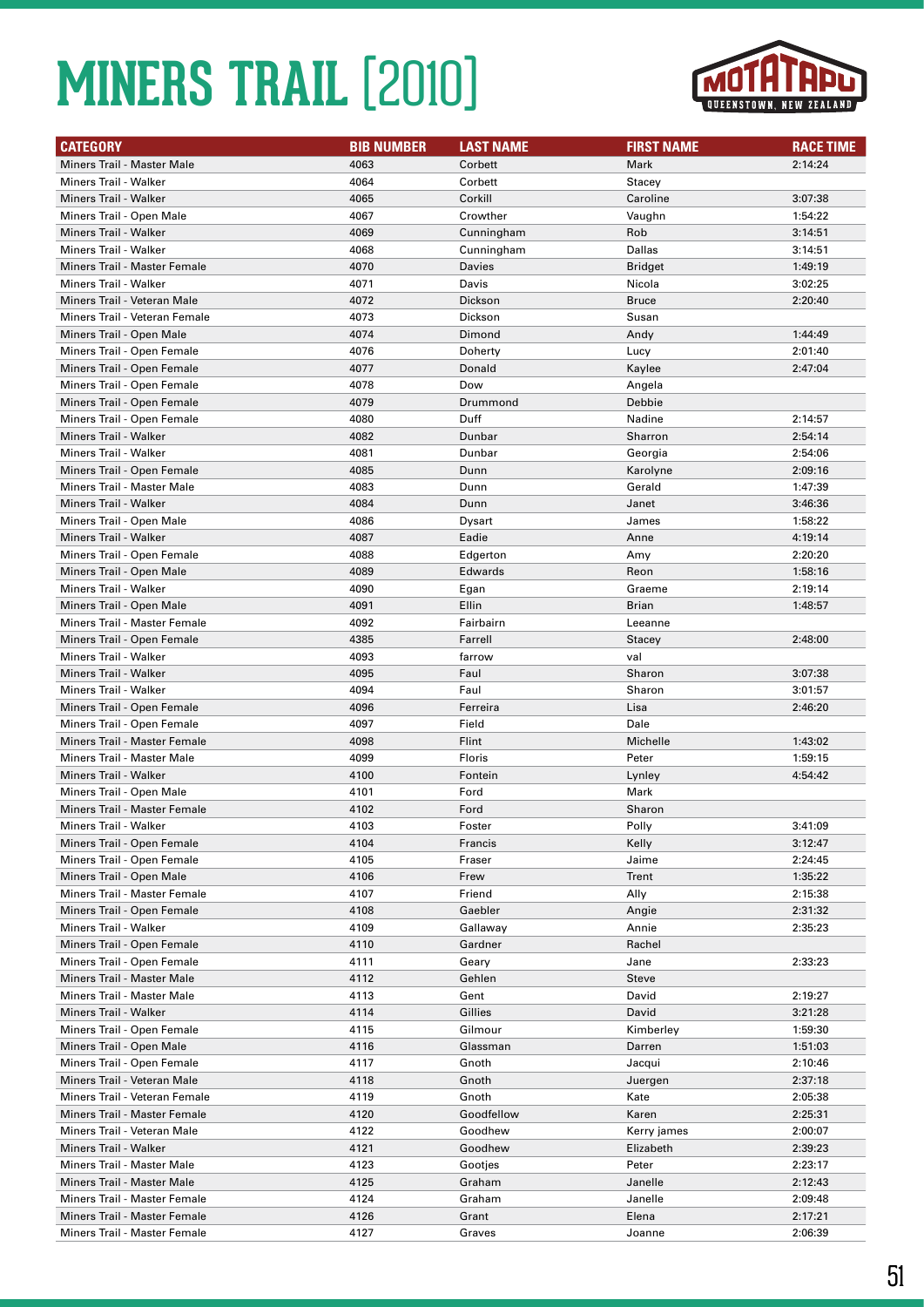

| <b>CATEGORY</b>                   | <b>BIB NUMBER</b> | <b>LAST NAME</b> | <b>FIRST NAME</b> | <b>RACE TIME</b> |
|-----------------------------------|-------------------|------------------|-------------------|------------------|
| Miners Trail - Open Female        | 4075              | Green            | Donna             |                  |
| Miners Trail - Open Male          | 4128              | Greene           | Barrie            | 1:59:37          |
| Miners Trail - Open Female        | 4129              | Gregan           | Cara              | 2:05:37          |
| Miners Trail - Walker             | 4130              | Groundwater      | <b>Barbara</b>    | 3:45:04          |
| Miners Trail - Open Female        | 4131              | Gulliver         | Yohanna           | 2:09:11          |
| Miners Trail - Open Male          | 4133              | Gurden           | Michael           | 1:53:59          |
| Miners Trail - Open Female        | 4132              | Gurden           | Mel               | 2:27:55          |
| Miners Trail - Open Female        | 4134              | Guthrie          | George            | 2:17:52          |
| <b>Miners Trail - Master Male</b> | 4135              | Guy              | Edward            | 1:57:35          |
| <b>Miners Trail - Master Male</b> | 4136              | Haisman          | Tony              | 1:59:12          |
| Miners Trail - Master Female      | 4137              | Haley            | Jill              | 2:14:05          |
| Miners Trail - Open Male          | 4138              | Hall             | Leeanne           | 1:49:30          |
| Miners Trail - Open Female        | 4139              | Hall             | Leeanne           | 1:59:11          |
| Miners Trail - Open Male          | 4140              | Hamilton         | Marc              | 2:00:29          |
| Miners Trail - Open Female        | 4141              | Hansen           | Catherine         | 2:16:12          |
| Miners Trail - Master Female      | 4142              | Haraldsen        | Debra             | 2:19:14          |
| Miners Trail - Walker             | 4143              | Hardman          | Ken               | 3:23:45          |
| Miners Trail - Open Female        | 4144              | Hargreaves       | Belinda           | 2:11:20          |
| Miners Trail - Master Female      | 4145              | Harrex           | Jenny             | 2:38:58          |
| <b>Miners Trail - Master Male</b> | 4146              | Harris           | Graham            | 1:25:28          |
| Miners Trail - Veteran Male       | 4148              | Harvey           | Maurice           | 2:12:09          |
| Miners Trail - Walker             | 4147              | Harvey           | Denise            | 3:57:32          |
| Miners Trail - Open Female        | 4149              | Hastings         | Allana            | 2:09:03          |
| Miners Trail - Master Female      | 4150              | Hawkes           | Paula             | 3:22:43          |
| Miners Trail - Walker             | 4224              | Hay              | Nicola            | 4:10:24          |
| Miners Trail - Walker             | 4151              | Hay              | Nicky             | 2:50:14          |
| Miners Trail - Open Female        | 4152              | Heappey          | Sarah             | 2:59:34          |
| <b>Miners Trail - Master Male</b> | 4153              | Hemingway        | Tim               | 2:20:45          |
| <b>Miners Trail - Walker</b>      | 4154              | Henderson        | Sue               | 5:03:10          |
| Miners Trail - Open Female        | 4155              | Herbert          | Sarah-jane        | 2:14:17          |
| Miners Trail - Master Female      | 4156              | Hicks            | Rod               | 2:13:25          |
| Miners Trail - Veteran Male       | 4157              | Hicks            | Rod               | 2:17:47          |
| Miners Trail - Open Female        | 4158              | Hodgkinson       | Emily             | 2:03:24          |
| Miners Trail - Veteran Female     | 4216              | Hodgson          | Pete              | 3:18:26          |
| Miners Trail - Walker             | 4159              | Hollings         | Vicki             | 3:57:03          |
| Miners Trail - Master Male        | 4161              | Hooper           | Shane             | 2:14:40          |
| Miners Trail - Veteran Male       | 4162              | Hopcus           | Russ              | 2:08:41          |
| Miners Trail - Master Female      | 4163              | Hopkins          | Lorena            | 1:58:36          |
| Miners Trail - Open Male          | 4164              | Hudson           | Ben               | 2:52:49          |
| Miners Trail - Master Male        | 4165              | Hughes           | <b>Bruce</b>      |                  |
| Miners Trail - Master Female      | 4166              | Hughes           | Marleen           |                  |
| Miners Trail - Walker             | 4167              | Hughey           | Angela            | 4:06:48          |
| <b>Miners Trail - Walker</b>      | 4168              | Hurring          | Theresa           | 3:00:43          |
| Miners Trail - Open Male          | 4170              | Hyde             | Craig             | 1:51:39          |
| Miners Trail - Open Female        | 4169              | Hyde             | Cindy             | 2:13:54          |
| Miners Trail - Open Female        | 4171              | Irving           | Bridget           | 2:17:54          |
| Miners Trail - Open Female        | 4172              | Jack             | Julie             | 2:11:51          |
| Miners Trail - Master Male        | 4173              | Jahn             | Wolfgang          | 2:34:31          |
| Miners Trail - Open Female        | 4174              | James            | Carol             | 2:06:46          |
| Miners Trail - Master Female      | 4175              | Jarvis           | Marie             | 2:17:58          |
| Miners Trail - Open Male          | 4272              | Jeffers-peddie   | Calli             | 2:24:40          |
| Miners Trail - Open Female        | 4176              | Jeffers-peddie   | Calli             | 2:26:23          |
| Miners Trail - Walker             | 4177              | Jenny            | Rooney            | 4:06:49          |
| Miners Trail - Open Female        | 4180              | Johnson          | Pene              | 2:45:11          |
| Miners Trail - Master Female      | 4179              | Johnson          | Nikki             | 2:45:11          |
| Miners Trail - Veteran Male       | 4178              | Johnson          | <b>Bob</b>        | 2:14:56          |
| Miners Trail - Master Female      | 4181              | Johnstone        | Jennie            | 3:10:12          |
| Miners Trail - Open Female        | 4182              | Jones            | Annie             |                  |
| Miners Trail - Master Male        | 4183              | Jones            | Chris             | 1:55:03          |
| Miners Trail - Master Female      | 4184              | Jones            | Karen             | 2:43:51          |
| Miners Trail - Master Female      | 4185              | Jury             | Lynley            | 2:25:28          |
| Miners Trail - Open Female        | 4186              | Kane             | Gretchen          | 2:26:36          |
| Miners Trail - Open Female        | 4187              | Keenan           | Aimee             | 2:25:01          |
| Miners Trail - Open Male          | 0                 | Keir             | Mitchell          | 1:44:35          |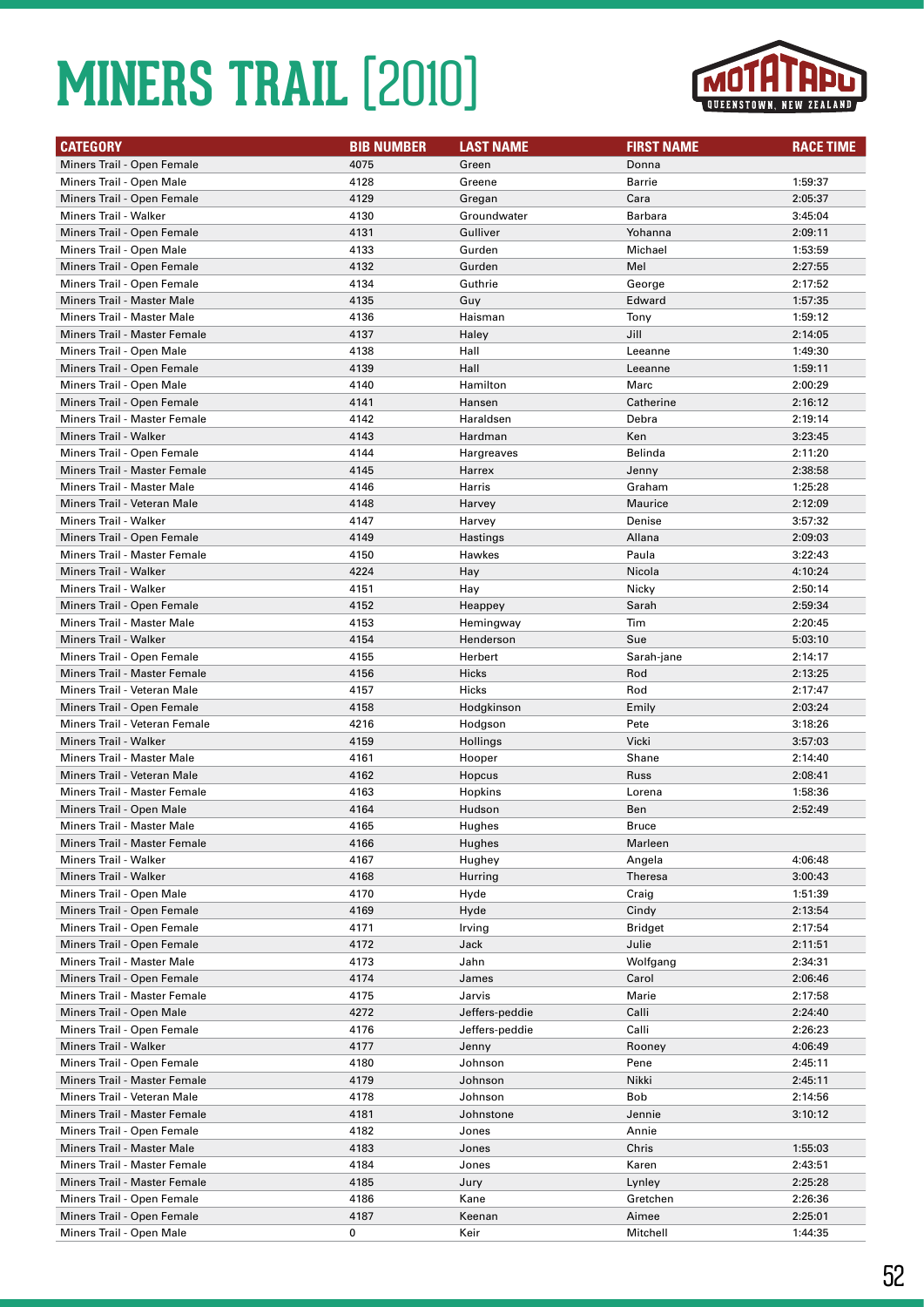

| <b>CATEGORY</b>                   | <b>BIB NUMBER</b> | <b>LAST NAME</b> | <b>FIRST NAME</b> | <b>RACE TIME</b> |
|-----------------------------------|-------------------|------------------|-------------------|------------------|
| Miners Trail - Open Male          | 4189              | Kennedy          | Tim               | 2:19:53          |
| Miners Trail - Master Female      | 4190              | Kenworthy        | Shirley           | 2:06:56          |
| Miners Trail - Open Female        | 4191              | Kerin            | Anthea            |                  |
| Miners Trail - Open Female        | 4192              | Kilbride         | Kate              | 2:31:19          |
| Miners Trail - Open Male          | 4194              | King             | <b>Steve</b>      |                  |
| Miners Trail - Veteran Male       | 4193              | King             | Ray               | 2:15:04          |
| <b>Miners Trail - Master Male</b> | 4195              | Klemick          | Tony              | 1:34:45          |
| Miners Trail - Open Female        | 4196              | Kristiansen      | Lisa              | 1:56:24          |
| Miners Trail - Master Female      | 4197              | Kristiansen      | Mette             | 1:53:06          |
| Miners Trail - Open Male          | 4198              | Larsen           | Angus             | 1:40:08          |
| Miners Trail - Open Female        | 4382              | Lee              | <b>Vics</b>       | 1:58:44          |
| Miners Trail - Open Female        | 4199              | Lee              | Vics              | 2:12:19          |
| Miners Trail - Walker             | 4200              | Leslie           | Roger             | 1:54:12          |
| Miners Trail - Open Female        | 4201              | Lewis            | Caroline          | 2:09:45          |
| Miners Trail - Walker             | 4202              | Libeau           | David             | 2:24:00          |
| Miners Trail - Open Female        | 4203              | Lill             | Fiona             | 2:15:37          |
| Miners Trail - Open Female        | 4204              | Lindsay          | Heather           | 2:07:37          |
| Miners Trail - Master Female      | 4205              | Linton           | Pip               | 2:28:01          |
| Miners Trail - Walker             | 4206              | Lintott          | Caroline          | 3:05:13          |
| <b>Miners Trail - Master Male</b> | 4207              | Loader           | Dave              | 1:59:47          |
| Miners Trail - Open Female        | 4208              | Lome             | Tanya             |                  |
| Miners Trail - Open Female        | 4209              | Luxford          | Emma              | 1:59:05          |
| <b>Miners Trail - Master Male</b> | 4210              | Macfarlane       | Simon             | 2:12:42          |
| Miners Trail - Master Female      | 4211              | Macfie           | Rebecca           | 1:58:13          |
| Miners Trail - Open Female        | 4212              | Maclaren         | Olivia            |                  |
| Miners Trail - Open Female        | 4213              | Mako             | Leanne            | 2:07:44          |
| Miners Trail - Master Female      | 4214              | Mantell          | Michele           | 2:11:43          |
| Miners Trail - Open Female        | 4215              | Marris           | Amanda            | 2:50:08          |
| Miners Trail - Master Female      | 4217              | Marsh            | Bronwyn           | 2:43:52          |
| Miners Trail - Open Female        | 4218              | Marshall         | Philippa          | 2:38:40          |
| Miners Trail - Open Male          | 4219              | Maslen           | Dave              | 1:59:14          |
| Miners Trail - Open Female        | 4220              | Maslen           | Emma              | 2:13:49          |
| Miners Trail - Veteran Male       | 4221              | Mathias          | Jonathan          | 4:02:20          |
| Miners Trail - Veteran Female     | 4222              | Mathias          | Sharyn            | 4:02:21          |
| Miners Trail - Walker             | 4223              | Maxwell          | Sue               | 3:45:04          |
| Miners Trail - Walker             | 4225              | Mccann           | Carol             | 3:02:25          |
| Miners Trail - Open Male          | 4226              | Mccaughan        | Jesse             | 2:00:09          |
| Miners Trail - Veteran Male       | 4227              | Mccaughan        | Wayne             | 3:21:28          |
| Miners Trail - Veteran Female     | 4228              | Mcclintock       | Pam               | 3:46:05          |
| Miners Trail - Veteran Male       | 4229              | McDermid         | Maxwell           | 3:41:09          |
| Miners Trail - Walker             | 4230              | Mcdonald         | Bridget           | 5:03:45          |
| Miners Trail - Open Female        | 4231              | Mcfadzien        | Kelly             | 1:44:52          |
| Miners Trail - Veteran Female     | 4232              | Mcgarry          | Pam               | 4:19:12          |
| Miners Trail - Open Female        | 4233              | McGrath          | Sunita            | 2:28:42          |
| Miners Trail - Open Female        | 4234              | Mcgregor         | Lesley            | 2:27:28          |
| Miners Trail - Open Female        | 4235              | Mcguire          | Jess              | 2:23:27          |
| Miners Trail - Open Female        | 4236              | Mcintosh         | Raewyn            | 2:16:19          |
| Miners Trail - Open Female        | 4237              | Mclachlan        | Kathryn           | 2:15:21          |
| Miners Trail - Master Female      | 4238              | Mclachlan        | Wendy             | 2:52:15          |
| Miners Trail - Open Female        | 4239              | Mclaren          | Nikk              | 2:33:24          |
| Miners Trail - Open Female        | 4240              | Mclaughlin       | Fiona             | 2:46:02          |
| Miners Trail - Open Female        | 4241              | Mcorkindale      | Debbie            |                  |
| Miners Trail - Open Male          | 4242              | Mcrobie          | James             | 2:10:41          |
| Miners Trail - Open Male          | 4243              | Melville         | Simon             | 1:50:34          |
| Miners Trail - Walker             | 4244              | Menzies          | Kate              | 3:52:42          |
| Miners Trail - Walker             | 4245              | Millar           | Peta              | 4:30:39          |
| Miners Trail - Master Female      | 4246              | Miller           | Meaghan           | 2:51:07          |
| Miners Trail - Open Female        | 4247              | Minogue          | Teresa            | 2:22:41          |
| Miners Trail - Master Female      | 4248              | Morikawa         | Mitsuyo           | 2:56:36          |
| Miners Trail - Walker             | 4249              | Morrison         | Alice             | 3:45:33          |
| Miners Trail - Master Female      | 4250              | Muir             | Catherine         | 2:17:43          |
| Miners Trail - Walker             | 4251              | Munro            | Keith             | 3:08:35          |
| Miners Trail - Master Female      | 4252              | Neeve            | Bev               | 2:10:55          |
| Miners Trail - Walker             | 4253              | Newlands         | Karla             | 2:54:30          |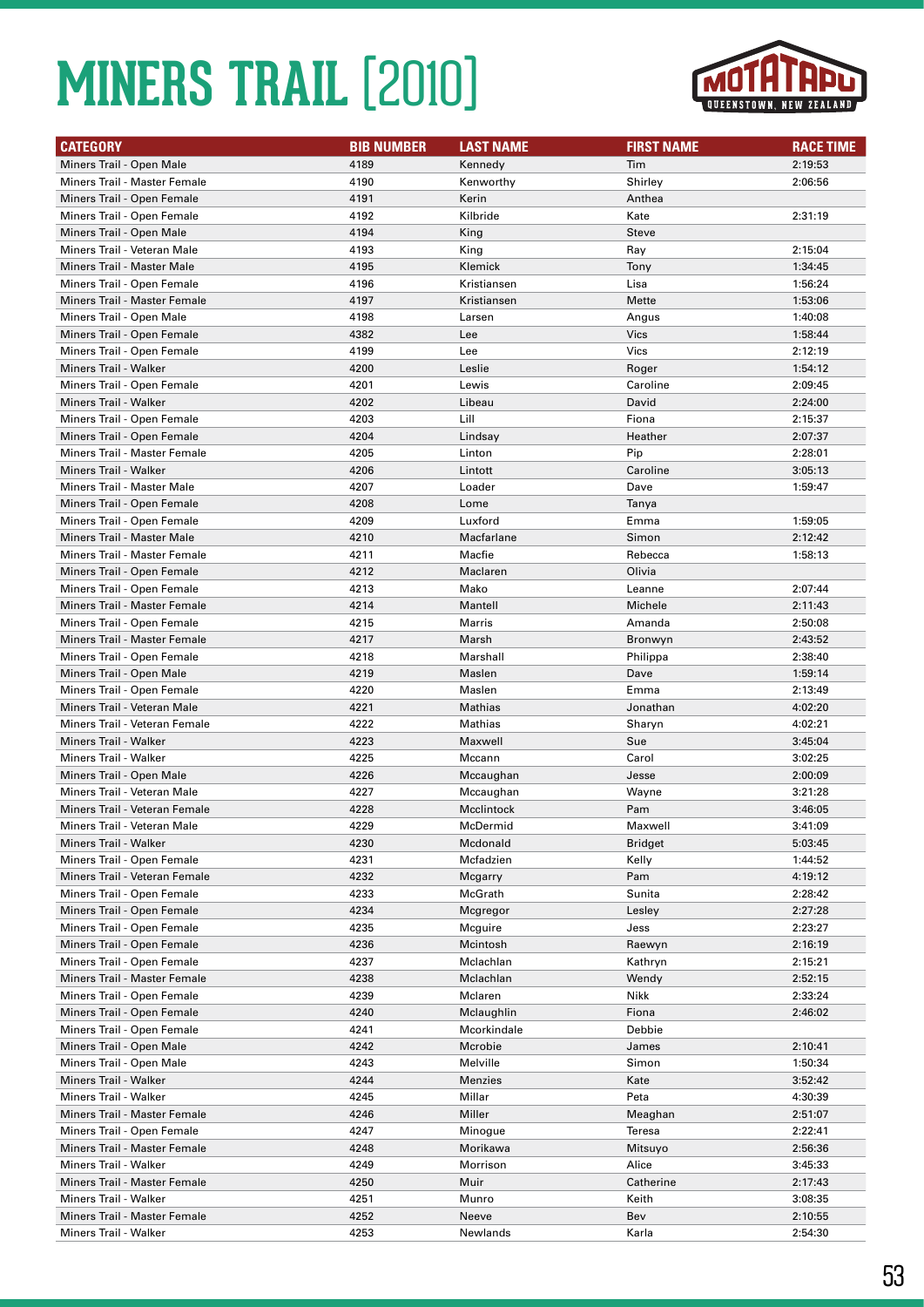

| <b>CATEGORY</b>                     | <b>BIB NUMBER</b> | <b>LAST NAME</b>    | <b>FIRST NAME</b> | <b>RACE TIME</b> |
|-------------------------------------|-------------------|---------------------|-------------------|------------------|
| Miners Trail - Walker               | 4254              | Nichol              | Jude              |                  |
| <b>Miners Trail - Master Male</b>   | 4255              | Nieborg             | Keith             | 1:52:30          |
| <b>Miners Trail - Master Male</b>   | 4256              | Norcross            | Henry             | 2:03:00          |
| Miners Trail - Master Male          | 4257              | Norris              | <b>Brett</b>      | 2:15:46          |
| Miners Trail - Master Female        | 4258              | Norris              | Michelle          | 2:16:14          |
| Miners Trail - Walker               | 4259              | Nunnerley           | Jo                | 2:14:58          |
| Miners Trail - Master Female        | 4260              | Nwdick              | <b>Brenda</b>     | 2:06:50          |
| Miners Trail - Open Male            | 4261              | O'docherty          | Shaun             | 1:56:20          |
| Miners Trail - Veteran Female       | 4262              | Omalley             | Mary              |                  |
| Miners Trail - Open Female          | 4263              | Osborn              | Cassandra         |                  |
| Miners Trail - Master Female        | 4265              | Ottrey              | Sarah c           | 2:32:58          |
| <b>Miners Trail - Walker</b>        | 4264              | Ottrey              | Sarah c           | 3:52:43          |
| Miners Trail - Open Female          | 4266              | Owles               | Samantha          | 1:59:11          |
| Miners Trail - Open Female          | 4267              | Padget              | Louise            | 1:50:31          |
| Miners Trail - Master Female        | 4268              | Palmisano           | Rosanne           | 2:51:54          |
| Miners Trail - Open Female          | 4269              | Paran               | Mirela            | 2:22:04          |
| Miners Trail - Open Female          | 4270              | Parker              | Jane              | 2:21:26          |
| Miners Trail - Walker               | 4271              | Parslow             | Gayleen           | 4:19:13          |
| Miners Trail - Veteran Male         | 4319              | Patterson           | Sue               | 3:41:09          |
| Miners Trail - Open Female          | 4273              | Penney              | Alysha            | 2:28:19          |
| <b>Miners Trail - Master Female</b> | 4274              | Peters              | Sharyn            | 2:47:21          |
| Miners Trail - Open Female          | 4275              | Piebenga            | Maree             | 1:52:23          |
| Miners Trail - Open Female          | 4276              | Plunkett            | Yvonne            | 2:41:04          |
| Miners Trail - Walker               | 4277              | Pollok              | Barb              |                  |
|                                     |                   |                     | Prue              | 4:19:12          |
| Miners Trail - Veteran Female       | 4278              | Poole               |                   | 2:00:28          |
| <b>Miners Trail - Walker</b>        | 4279              | Pope                | Paula             | 3:57:32          |
| <b>Miners Trail - Walker</b>        | 4280              | Porter              | Louise            | 3:57:05          |
| Miners Trail - Walker               | 4281              | Priergaard-petersen | Win               | 3:45:04          |
| Miners Trail - Open Female          | 4282              | Priest              | Katrina           | 0:00:00          |
| Miners Trail - Open Female          | 4160              | Pritchard           | Natasha           | 2:01:17          |
| Miners Trail - Open Female          | 4283              | Rawson              | Jen               | 2:29:53          |
| Miners Trail - Master Male          | 4284              | Reed                | Cameron           | 2:09:24          |
| Miners Trail - Open Female          | 4285              | Renkin              | Caroline          | 1:53:18          |
| Miners Trail - Open Female          | 4286              | Rich                | Melanie           | 2:15:02          |
| Miners Trail - Open Female          | 4287              | Richardson          | Amanda            | 2:15:19          |
| <b>Miners Trail - Master Male</b>   | 4288              | Richardson          | Gavin             | 1:56:15          |
| <b>Miners Trail - Master Male</b>   | 4289              | Richens             | <b>Steve</b>      | 2:00:51          |
| <b>Miners Trail - Master Male</b>   | 4290              | Robb                | Steve             | 1:39:31          |
| Miners Trail - Open Female          | 4292              | Robertson           | Annemarie         | 1:59:58          |
| Miners Trail - Master Female        | 4295              | Robertson           | Robyn             | 2:58:14          |
| Miners Trail - Walker               | 4291              | Robertson           | Alison            | 3:29:13          |
| Miners Trail - Walker               | 4293              | Robertson           | Greg              | 3:29:14          |
| Miners Trail - Walker               | 4294              | Robertson           | Kirsty            | 3:22:43          |
| Miners Trail - Walker               | 4296              | Robertson           | Rochelle          |                  |
| Miners Trail - Open Female          | 4297              | Rose                | Rachel            | 1:56:13          |
| Miners Trail - Open Female          | 4298              | Roughan             | Kate              | 2:14:12          |
| Miners Trail - Master Male          | 4299              | Russel              | Joe               |                  |
| Miners Trail - Master Male          | 4300              | Ruwhiu              | Warren            | 2:18:34          |
| Miners Trail - Open Female          | 4302              | Ryan                | Meredith          | 2:25:51          |
| Miners Trail - Master Female        | 4301              | Ryan                | Lesley            | 2:01:23          |
| Miners Trail - Open Female          | 4303              | Salkeld             | <b>Bridget</b>    | 1:58:30          |
| Miners Trail - Open Female          | 4304              | Savage              | Kate              | 2:04:44          |
| Miners Trail - Open Female          | 4305              | Saxton              | Kate              | 2:33:54          |
| Miners Trail - Open Female          | 4306              | Schmack             | Carl              | 2:05:37          |
| Miners Trail - Open Female          | 4307              | Schnurbusch         | Rachel            | 2:30:49          |
| Miners Trail - Master Male          | 4308              | Scobie              | John              | 1:57:56          |
| Miners Trail - Open Female          | 4309              | Scott               | Victoria          | 2:14:15          |
| Miners Trail - Walker               | 4310              | Scully              | Linda             | 2:59:13          |
| Miners Trail - Open Male            | 4311              | Seal                | Brendan           |                  |
| Miners Trail - Open Male            | 4313              | Shaw                | Kent              | 1:47:43          |
| Miners Trail - Open Female          | 4312              | Shaw                | Caela             | 1:57:45          |
| Miners Trail - Open Female          | 4314              | Sheely              | Katie             | 2:04:54          |
| Miners Trail - Open Male            | 4315              | Simonsen            | Matthew           | 1:50:22          |
| Miners Trail - Walker               | 4316              | Skelton             | Ann               | 2:18:03          |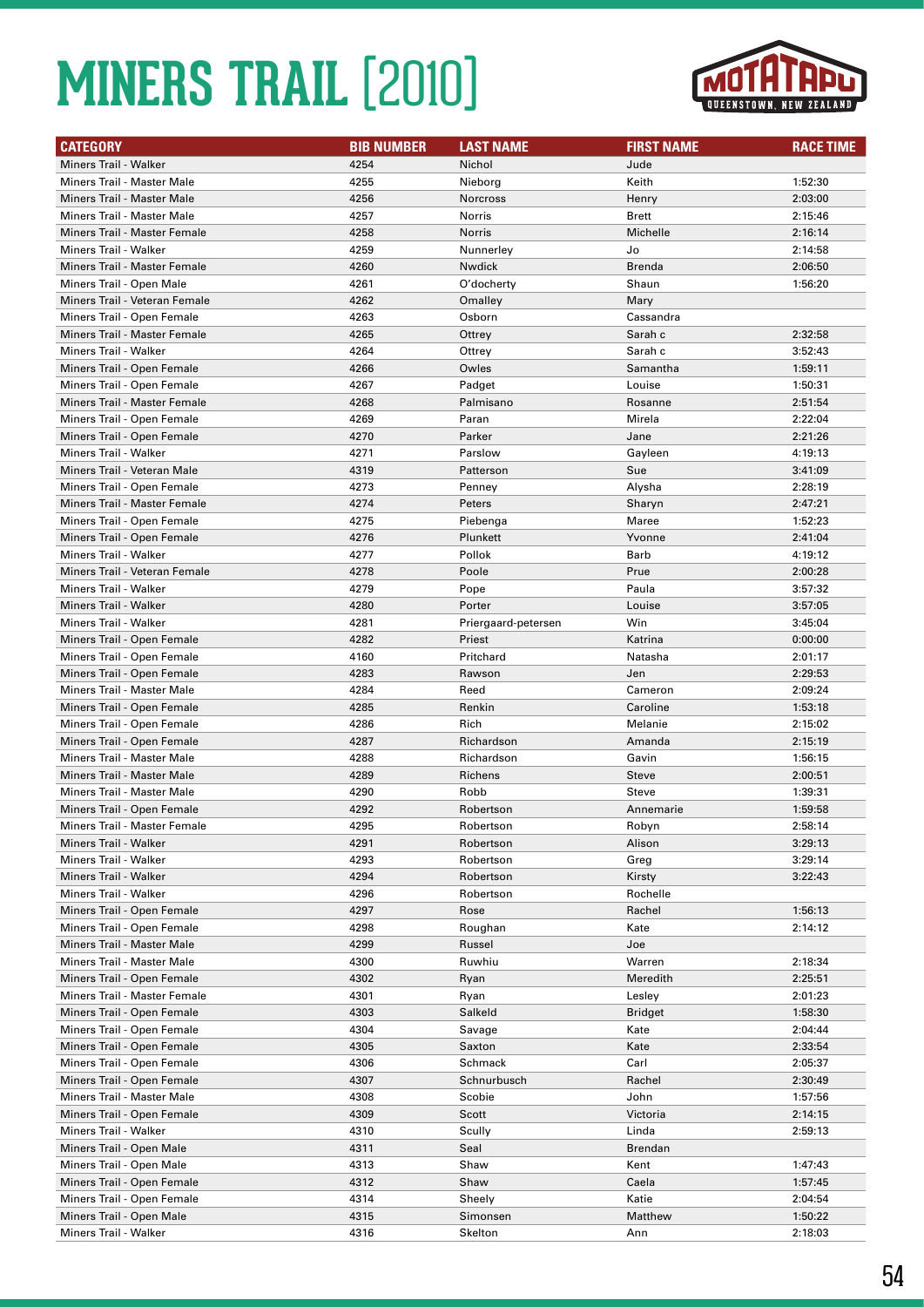

| <b>CATEGORY</b>               | <b>BIB NUMBER</b> | <b>LAST NAME</b>         | <b>FIRST NAME</b> | <b>RACE TIME</b> |
|-------------------------------|-------------------|--------------------------|-------------------|------------------|
| Miners Trail - Master Female  | 4317              | Slemint                  | Melanda           | 2:18:03          |
| Miners Trail - Open Female    | 4318              | Smith                    | Alice             | 1:56:32          |
| Miners Trail - Master Female  | 4321              | Smith                    | Ollie             | 2:16:17          |
| Miners Trail - Veteran Male   | 4320              | Smith                    | Matthew           | 2:28:34          |
| Miners Trail - Walker         | 4322              | Smith                    | Sue               | 3:46:05          |
| <b>Miners Trail - Walker</b>  | 4323              | Speer                    | Karen             | 2:57:54          |
| Miners Trail - Open Female    | 4324              | Spice                    | Katie             | 2:22:51          |
| Miners Trail - Open Female    | 4325              | Stanley                  | Catherine         | 2:46:33          |
| Miners Trail - Open Female    | 4326              | <b>Stark</b>             | Olivia            | 2:48:00          |
| Miners Trail - Open Male      | 4327              | Steed                    | Jason             | 2:11:44          |
| Miners Trail - Open Male      | 4329              | <b>Stevens</b>           | Robbie            | 2:08:41          |
| Miners Trail - Walker         | 4328              | <b>Stevens</b>           | Penny             | 2:35:23          |
| Miners Trail - Walker         | 4330              | Steverlynck              | Trien             | 3:57:05          |
| Miners Trail - Open Female    | 4331              | Stewart                  | Adele             | 2:22:04          |
| Miners Trail - Open Male      | 4332              | Stoecker                 | Gunnar            | 3:12:44          |
| <b>Miners Trail - Walker</b>  | 4333              | Strang                   | Rachael           | 3:12:27          |
| Miners Trail - Veteran Male   | 4334              |                          | Graham            | 2:03:33          |
|                               | 4336              | <b>Stuart</b><br>Swinney | Sian              |                  |
| Miners Trail - Open Female    |                   |                          |                   |                  |
| Miners Trail - Open Male      | 4337              | Tanner                   | Chris             | 1:47:28          |
| Miners Trail - Open Female    | 4338              | Tarbutt                  | Nikki             | 2:38:03          |
| Miners Trail - Veteran Male   | 4339              | Taylor                   | Russell           | 1:34:58          |
| Miners Trail - Open Male      | 4340              | Teat                     | Jesse             | 2:02:01          |
| Miners Trail - Open Female    | 4341              | Telfer                   | Debbie            | 2:00:27          |
| Miners Trail - Master Female  | 4342              | Tennekoon                | Lisa              | 2:16:24          |
| Miners Trail - Walker         | 4343              | <b>Thomas</b>            | Raelene           | 3:25:55          |
| Miners Trail - Veteran Female | 4344              | tills                    | Karen             | 2:29:23          |
| Miners Trail - Master Female  | 4345              | Van heyningen            | Sandy             | 2:15:37          |
| Miners Trail - Master Male    | 4346              | Vanstone                 | Michael           | 2:24:05          |
| Miners Trail - Open Female    | 4347              | Vintiner                 | Megan             | 2:01:36          |
| Miners Trail - Walker         | 4348              | Vou                      | Paula             | 2:51:39          |
| Miners Trail - Master Female  | 4349              | Wake                     | Karen             | 2:28:42          |
| Miners Trail - Open Female    | 4351              | Walker                   | Julie             | 2:17:58          |
| Miners Trail - Veteran Male   | 4350              | Walker                   | Jeff              | 1:44:36          |
| Miners Trail - Walker         | 4352              | Walsh                    | Paula             |                  |
| Miners Trail - Walker         | 4354              | Ward                     | Mark              | 3:04:30          |
| Miners Trail - Walker         | 4353              | Ward                     | Anne              | 3:04:34          |
| Miners Trail - Veteran Male   | 4355              | Waters                   | William           | 1:53:48          |
| Miners Trail - Walker         | 4356              | Watherston               | Chrissy           | 2:49:22          |
| Miners Trail - Open Female    | 4357              | Watson                   | Emma              | 2:15:23          |
| Miners Trail - Walker         | 4358              | Watson                   | Wendy             | 2:43:03          |
| Miners Trail - Walker         | 4359              | Watson                   | Willie            | 2:39:41          |
| Miners Trail - Veteran Female | 4360              | Weatherburn              | Pauline           | 2:46:51          |
| Miners Trail - Open Female    | 4361              | Wells                    | Vanessa           | 2:16:09          |
| Miners Trail - Open Male      | 4362              | Wensley                  | Greg              |                  |
| Miners Trail - Open Female    | 4363              | Wernham                  | Ellie             | 2:04:03          |
| Miners Trail - Open Female    | 4364              | White                    | Bridget           | 2:31:44          |
| Miners Trail - Walker         | 4365              | Wiel                     | Lorraine          | 3:14:51          |
| Miners Trail - Master Female  | 4366              | Williams                 | Brenda            | 2:43:53          |
| Miners Trail - Master Female  | 4367              | Williams                 | Nicola            | 2:23:13          |
| Miners Trail - Open Male      | 4368              | Wilson                   | Adam              | 1:31:04          |
| Miners Trail - Open Male      | 4369              | Wilson                   | Andrew            | 2:08:03          |
| Miners Trail - Open Female    | 4373              | Wilson                   | Pip               | 2:22:36          |
| Miners Trail - Walker         | 4370              | Wilson                   | Johanna           | 3:07:38          |
| Miners Trail - Walker         | 4371              | Wilson                   | Megan             | 2:58:06          |
| Miners Trail - Walker         | 4374              | Wilson                   | Rhonda            | 3:25:55          |
| Miners Trail - Walker         | 4372              | Wilson                   | Nancy             | 3:00:43          |
| Miners Trail - Open Female    | 4375              | Wirth                    | Anna              | 2:20:03          |
| Miners Trail - Master Male    |                   | Wood                     |                   |                  |
|                               | 4376              |                          | Alastair          | 2:03:47          |
| Miners Trail - Master Female  | 4377              | Woodford                 | Sharon            | 3:31:50          |
| Miners Trail - Open Female    | 4378              | Woodhouse                | Liz               | 2:25:05          |
| Miners Trail - Walker         | 4379              | Woolston                 | Lissa             | 4:19:13          |
| Miners Trail - Open Female    | 4380              | Wouda                    | Georgette         | 2:19:40          |
| Miners Trail - Open Male      | 4381              | Yortt                    | Andrew            | 1:49:56          |
| Miners Trail - Open Female    | 4383              | Young                    | Emily             | 2:38:41          |
| Miners Trail - Open Female    | 4384              | Zwart                    | Katherine         | 2:52:40          |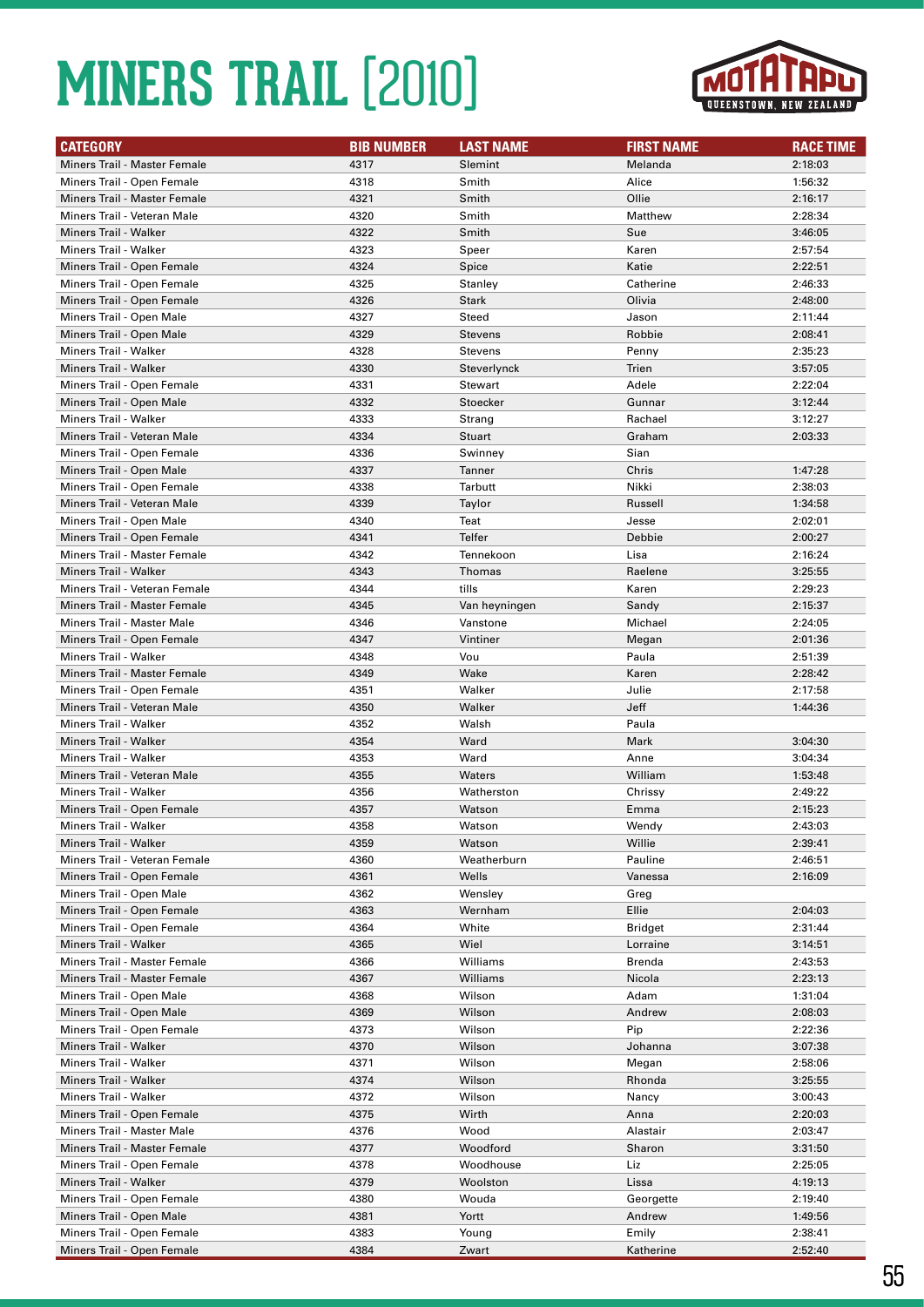# **ADVENTURE RUN** (2010)



| <b>CATEGORY</b>             | <b>BIB NUMBER</b> | <b>LAST NAME</b> | <b>FIRST NAME</b> | <b>RACE TIME</b> |
|-----------------------------|-------------------|------------------|-------------------|------------------|
| Adventure Run - Open Mixed  | 5015              | <b>Bilous</b>    | Emma              |                  |
| Adventure Run - Open Mixed  | 5015              | <b>Bilous</b>    | Emma              |                  |
| Adventure Run - Open Male   | 5017              | <b>Bixley</b>    | Matt              | 7:45:24          |
| Adventure Run - Open Male   | 5024              | Blackhurst       | Darren            | 7:25:06          |
| Adventure Run - Open Male   | 5007              | Blundell         | Guy               | 9:36:45          |
| Adventure Run - Open Male   | 5020              | Byrne            | Geoff             | 8:02:34          |
| Adventure Run - Open Male   | 5012              | Chapple          | Mark              | 9:34:28          |
| Adventure Run - Open Male   | 5014              | Chilcott         | Jacqui            | 8:36:30          |
| Adventure Run - Open Female | 5034              | Chilcott         | Jacqui            | 11:02:46         |
| Adventure Run - Open Female | 5011              | Cole             | Karen             | 12:39:25         |
| Adventure Run - Open Male   | 5010              | Collins          | Shaun             | 8:29:48          |
| Adventure Run - Open Male   | 5020              | Combe            | Steve             | 8:02:34          |
| Adventure Run - Open Male   | 5000              | Cross            | Al                | 9:35:39          |
| Adventure Run - Open Mixed  | 5033              | Cumberland       | Jo                | 10:27:00         |
| Adventure Run - Open Male   | 5024              | Dagg             | Chris             | 7:25:06          |
| Adventure Run - Open Male   | 5031              | Dalton           | Woody             | 10:42:28         |
| Adventure Run - Open Female | 5001              | Davidson         | Cath              | 11:48:36         |
| Adventure Run - Open Mixed  | 5025              | Davidson         | Melissa           |                  |
| Adventure Run - Open Male   | 5009              | Davies           | Paul              | 9:46:44          |
| Adventure Run - Open Mixed  | 5003              | Dixon            | Colin             | 11:52:43         |
| Adventure Run - Open Mixed  | 5003              | Dixon            | Chris             | 11:52:43         |
| Adventure Run - Open Female | 5019              | Elliott          | Caroline          | 10:24:19         |
| Adventure Run - Open Male   | 5031              | Feeley           | Adam              | 10:42:28         |
| Adventure Run - Open Male   | 5005              | Freeman          | Dion              | 7:53:06          |
| Adventure Run - Open Male   | 5018              | Griffin          | Peter             | 11:20:40         |
| Adventure Run - Open Female | 5019              | Hadler           | Ros               | 10:24:19         |
| Adventure Run - Open Male   | 5014              | Harris           | Jo-ann            | 8:36:30          |
| Adventure Run - Open Male   | 5028              | Hawke            | Gavin             | 7:27:13          |
| Adventure Run - Open Mixed  | 5006              | <b>Helles</b>    | Margrethe         | 8:30:33          |
| Adventure Run - Open Male   | 5023              | Key              | Haydn             | 7:40:03          |
| Adventure Run - Open Male   | 5009              | Lambert          | Gavin             | 9:46:44          |
| Adventure Run - Open Male   | 5028              | Lukes            | Marty             | 7:27:13          |
| Adventure Run - Open Male   | 5004              | Macfarlane       | Andrew            |                  |
| Adventure Run - Open Male   | 5004              | Macfarlane       | Andrew            |                  |
| Adventure Run - Open Mixed  | 5026              | Macmillan        | Shane             | 9:15:21          |
| Adventure Run - Open Male   | 5022              | Mckinstry        | Steve             | 8:25:49          |
| Adventure Run - Open Mixed  | 5006              | Mclean           | Bruce             | 8:30:33          |
| Adventure Run - Open Male   | 5017              | Melhuish         | Gary              | 7:45:24          |
| Adventure Run - Open Male   | 5016              | Moores           | Mark              | 10:22:16         |
| Adventure Run - Open Male   | 5032              | O'Neill          | Graham            | 10:26:59         |
| Adventure Run - Open Male   | 5000              | Page             | Phil              | 9:35:39          |
| Adventure Run - Open Male   | 5005              | Pepler           | Matt              | 7:53:06          |
| Adventure Run - Open Mixed  | 5033              | Pett             | Ross              | 10:27:00         |
| Adventure Run - Open Male   | 5008              | Pfeifer          | Mark              | 10:40:00         |
| Adventure Run - Open Mixed  | 5013              | Pringle          | Tracey            | 8:55:54          |
| Adventure Run - Open Male   | 5022              | Robb             | Hamish            | 8:25:49          |
| Adventure Run - Open Male   | 5027              | Roberts          | Willy             | 7:59:24          |
| Adventure Run - Open Male   | 5016              | Ruygrok          | Peter             | 10:22:16         |
| Adventure Run - Open Male   | 5032              | Schenk           | Arjan             | 10:26:59         |
| Adventure Run - Open Male   | 5029              | Schnuriger       | Murray            | 9:32:31          |
| Adventure Run - Open Male   | 5030              | Sharratt         | Tim               | 9:50:47          |
| Adventure Run - Open Mixed  | 5035              | Shearer          | Mark              | 11:53:22         |
| Adventure Run - Open Male   | 5036              | Sherratt         | Kevin             | 8:00:25          |